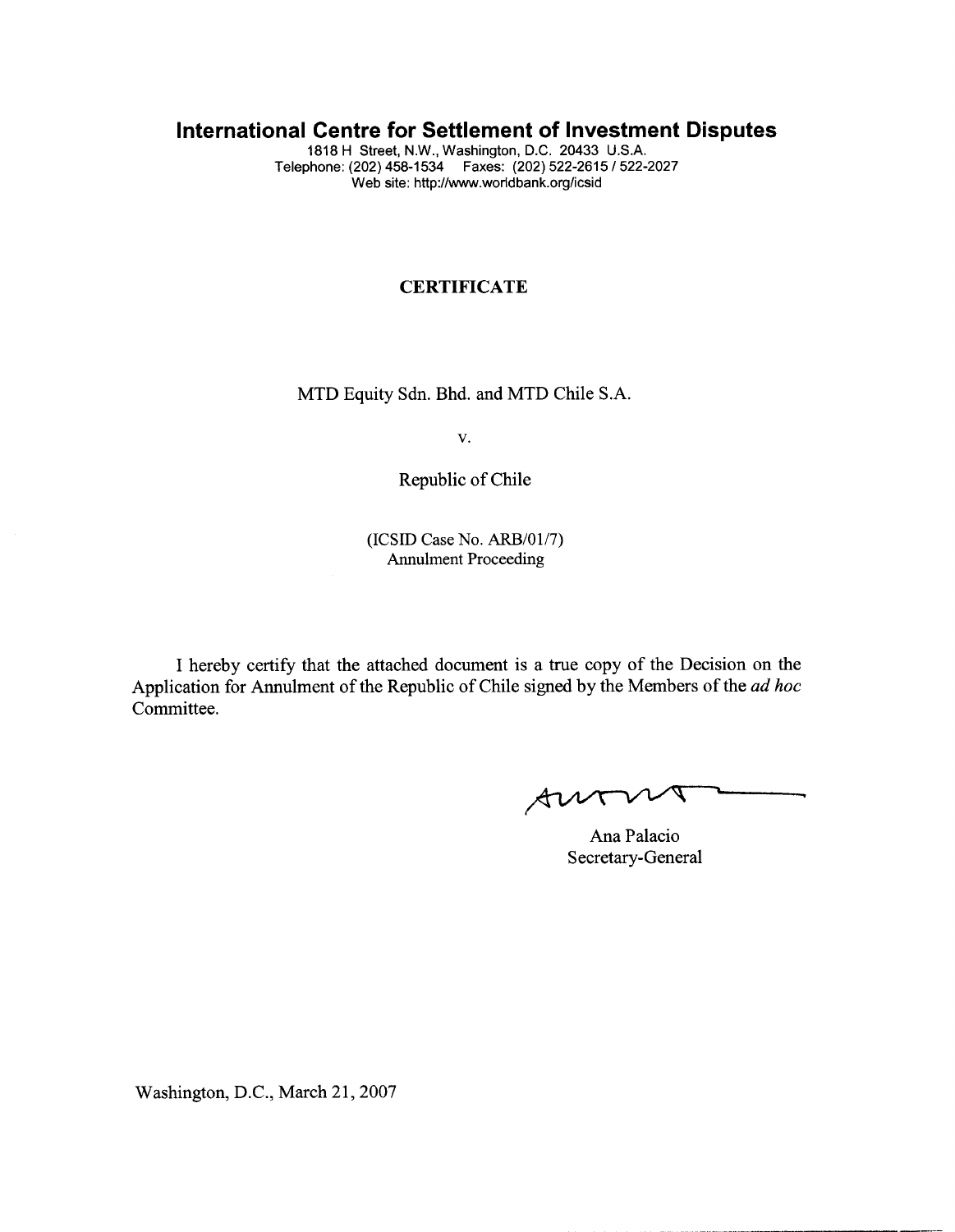### **MTD Equity Sdn Bhd. & MTD Chile S.A.**

**v.** 

#### **The Republic of Chile**

#### **(ICSID Case No. ARB/01/7)**

**(Annulment Proceeding)** 

# **Decision on Annulment**

**\_\_\_\_\_\_\_\_\_\_\_\_\_\_\_\_\_\_\_\_\_\_\_\_\_\_\_\_\_\_\_\_\_\_\_\_\_\_\_\_\_\_\_\_\_\_\_\_\_\_\_\_\_\_\_\_\_\_\_\_\_\_** 

#### **Members of the** *ad hoc* **Committee**

H.E. Judge Gilbert Guillaume Professor James Crawford Dr. Sara Ordóñez Noriega

### **Secretary of the Committee**

Mr. Ucheora Onwuamaegbu

Mr. Eugene D. Gulland, and Jefe División Jurídica Covington & Burling and

*Representing the Claimants*: *Representing the Respondent*: Mr. Oscar M. Garibaldi Mr. Claudio Castillo Castillo Ms. Karin Kizer Ministerio de Economía de Chile Washington, D.C. Mr. Ronald E.M. Goodman and Ms. Gaela K. Gehring Flores Winston & Strawn LLP Washington, D.C.

#### **Date of Dispatch to the Parties: 21 March 2007**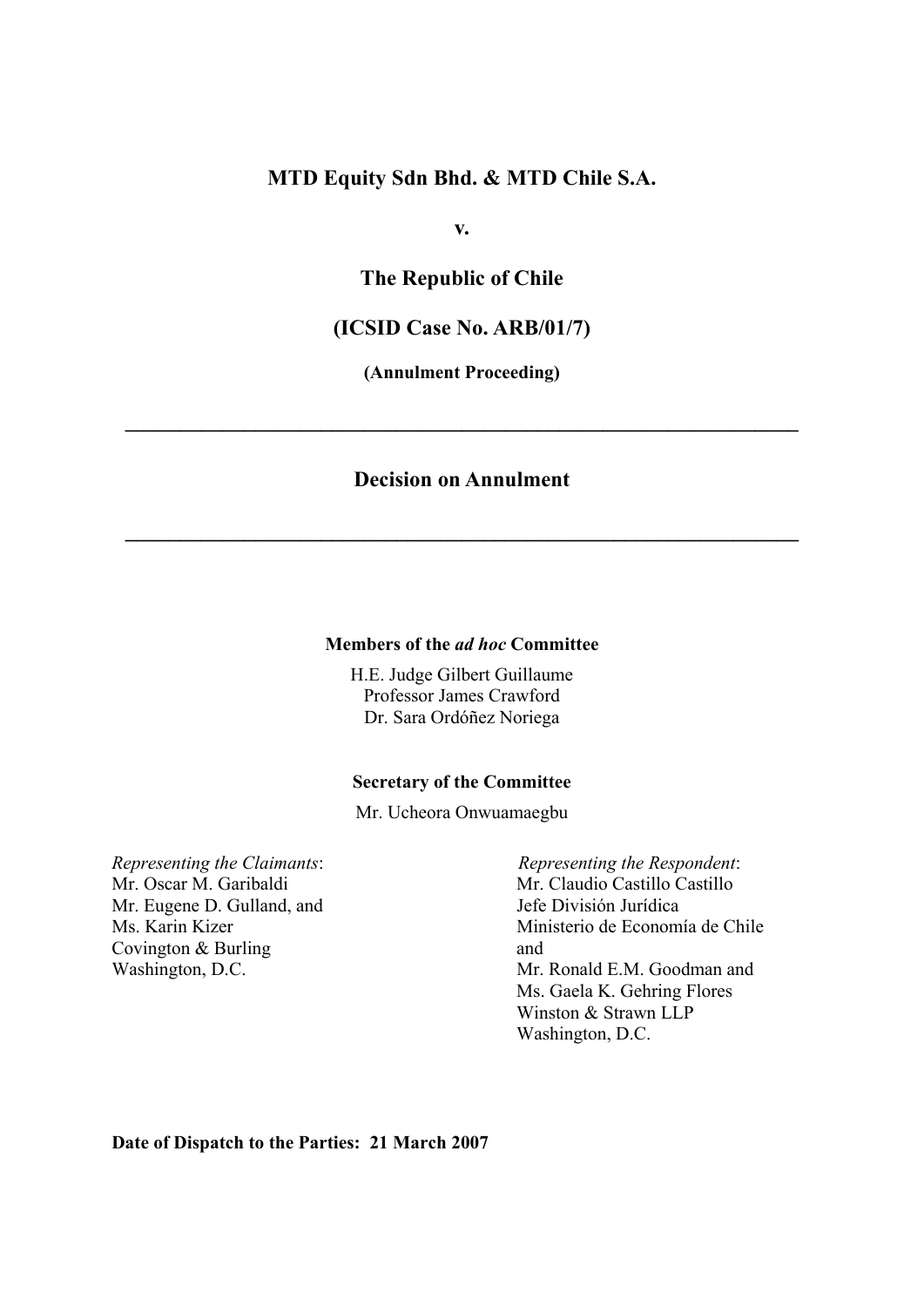# **TABLE OF CONTENTS**

# *paragraph*

| A.          |     |  |
|-------------|-----|--|
| <b>B.</b>   |     |  |
| C.          |     |  |
|             |     |  |
|             | (2) |  |
|             | (a) |  |
|             |     |  |
|             | (c) |  |
|             | (d) |  |
|             | (e) |  |
|             |     |  |
|             | (3) |  |
|             |     |  |
| D.          |     |  |
|             |     |  |
|             |     |  |
|             | (3) |  |
|             | (4) |  |
|             | (5) |  |
| Ε.          |     |  |
|             | (1) |  |
|             | (2) |  |
|             | (3) |  |
|             |     |  |
|             |     |  |
|             |     |  |
|             |     |  |
|             |     |  |
|             |     |  |
|             |     |  |
|             |     |  |
|             | (5) |  |
|             | (6) |  |
|             |     |  |
| $F_{\cdot}$ |     |  |
| G.          |     |  |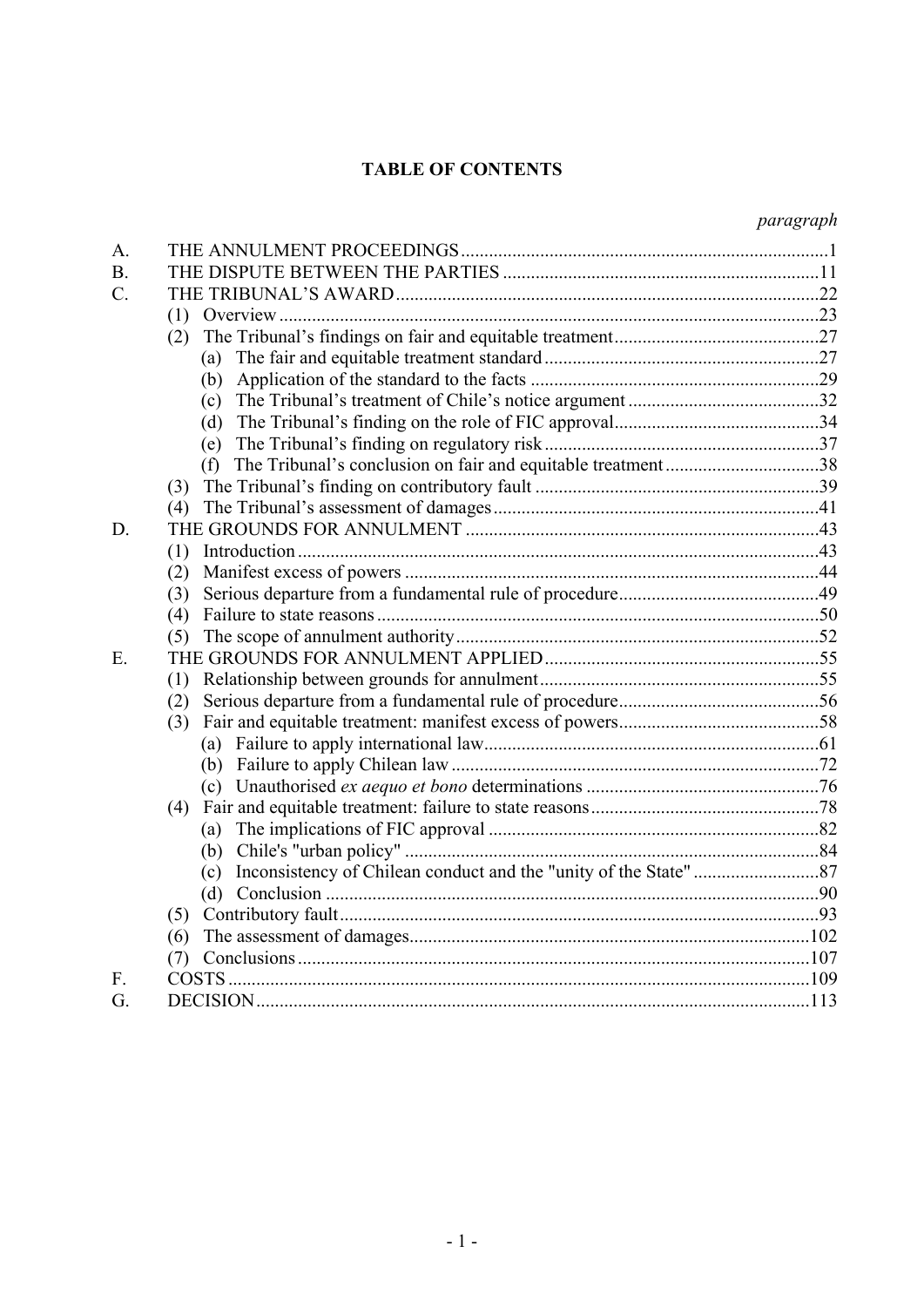#### **A. THE ANNULMENT PROCEEDINGS**

1. On 20 September 2004, the Republic of Chile ("Chile" or "the Respondent") filed with the Secretary-General of the International Centre for Settlement of Investment Disputes ("ICSID" or "the Centre") an application requesting the annulment of an Award dated 25 May 2004 rendered by the Tribunal in the arbitration commenced by MTD Equity Sdn. Bhd. and MTD Chile S.A. (collectively "the Claimants" or "MTD").

2. The Application was made within the time period provided in Article 52(2) of the Convention on the Settlement of Investment Disputes between States and Nationals of Other States (the "ICSID Convention"). In it, the Respondent sought annulment of the Award on three of the five grounds set out in Article 52(1) of the ICSID Convention, specifically that: the Tribunal had manifestly exceeded its powers; that there has been a serious departure from a fundamental rule of procedure; and that the Award has failed to state the reasons on which it is based. The Application also contained a request, under Article 52(5) of the Convention and Rule 54(1) of the ICSID Rules of Procedure for Arbitration Proceedings (the "Arbitration Rules"), for a stay of enforcement of the Award pending decision on the Application for Annulment.

3. The Secretary-General of ICSID registered the Application on 30 September 2004 and on that date, in accordance with Rule 50(2) of the, ICSID Arbitration Rules, transmitted a Notice of Registration to the parties, at the same time forwarding to the Claimants copies of the Application and accompanying documentation. The parties were also notified that, pursuant to ICSID Arbitration Rule 54(2), the enforcement of the Award was being provisionally stayed.

4. By letter of 18 January 2005, in accordance with Rule 52(2) of the Arbitration Rules, the parties were notified that the *ad hoc* Committee had been constituted, and was composed of Judge Gilbert Guillaume, Professor James Crawford and Dr. Sara Ordoñez Noriega. The parties were further notified by letter of 24 January 2005, that Judge Gilbert Guillaume had been designated President of the Committee, and on 16 March 2005, the Centre sent to the parties copies of Declarations signed by Members of the Committee pursuant to ICSID Arbitration Rule 52(2).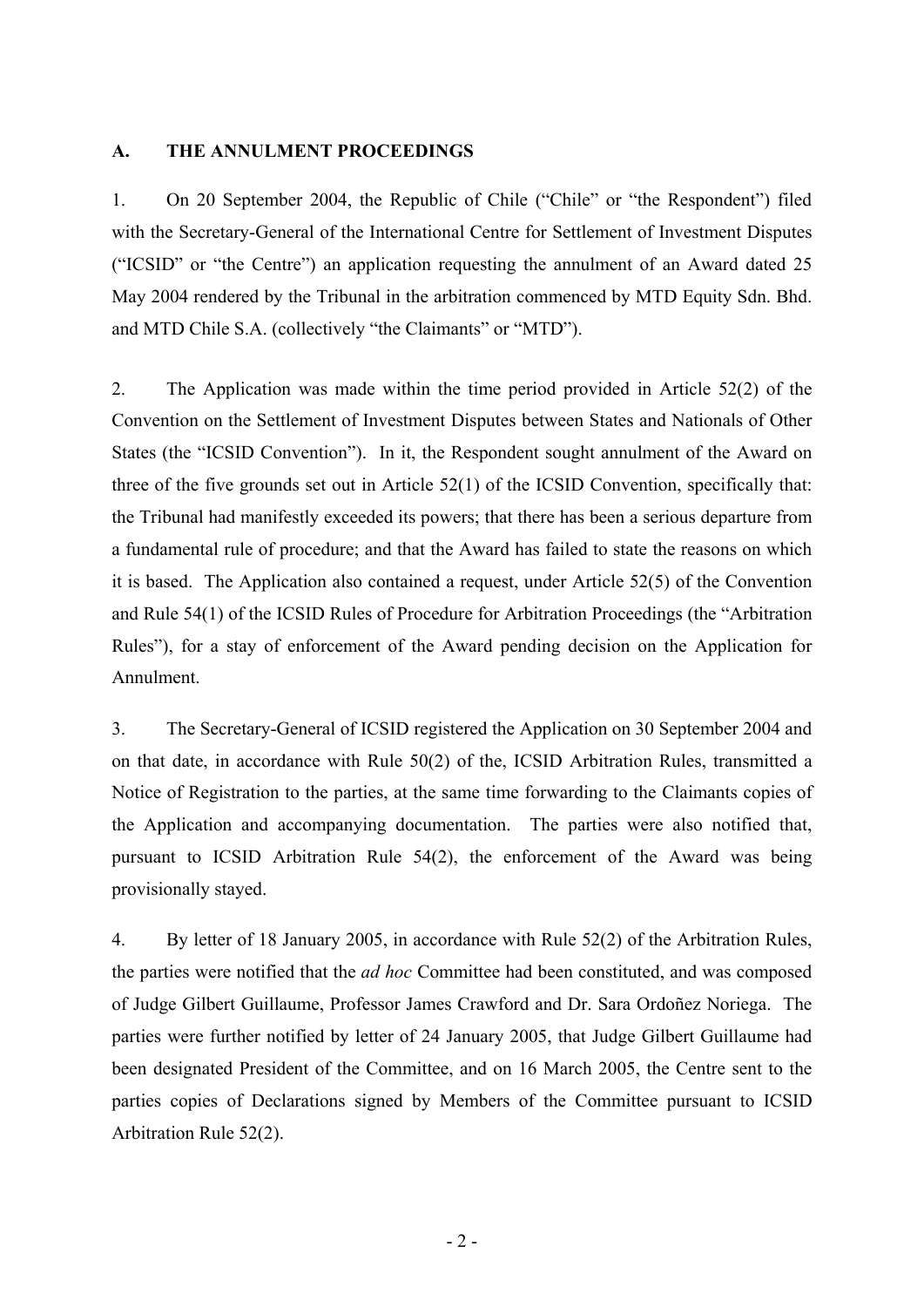5. The first session of the Committee was held on 23 March 2005, at the premises of the World Bank in Paris, France, and several issues of procedure were agreed and decided. Also, at that meeting, the Claimants made a request under Arbitration Rule 54(2) for the stay of enforcement of the Award to be terminated unless appropriate security was put in place by Chile. The Committee, having heard oral arguments of the parties in that regard, established the schedule for the parties to file any further submissions that they would have in writing. By agreement of the parties, the thirty-day deadline for a decision under Arbitration Rule 54(2) was extended on the understanding that the Committee would make its decision promptly after the written submissions.

6. In its Decision of 1 June 2005, the Committee ordered that the stay of execution be continued without the need for Chile to put any security in place.<sup>[1](#page-4-1)</sup> It did so on the ground that the only prejudice the Claimants would suffer was in respect of delay which is, however, incidental to the Convention system of annulment and could be remedied by the payment of interest in the event the annulment application is unsuccessful. In particular the Committee noted Chile's representations (a) that the ICSID Convention has been fully implemented under Chilean law, with the consequence that an ICSID award is to be given exactly the same effect as a final judgment of the Chilean courts, and (b) that in conformity with its established practice, Chile will promptly comply with the present Award, if it is not annulled.<sup>[2](#page-4-0)</sup>

7. In accordance with the procedural timetable laid down by the Committee at its first session on 23 March 2005, and as agreed by the parties, the Respondent filed its Memorial in support of the request for annulment on 25 July 2005, the Claimants filed a Counter Memorial on 7 December 2005, the Respondent filed a Reply on 25 January 2006, and on 8 March 2006, the Claimants filed a Rejoinder. The Respondent's Memorial was accompanied by an Expert Opinion of Mr. Jan Paulsson; annexed to its Reply was a Supplemental Opinion of Mr. Paulsson and an Expert Opinion by Sir Arthur Watts. The Claimants' Counter-Memorial was accompanied by an Expert Opinion of Professor Christoph H. Schreuer; Supplementary Comments by Professor Schreuer were annexed to its Rejoinder.

1

<span id="page-4-1"></span><sup>1</sup> MTD Equity Sdn Bhd. & MTD Chile S.A. v. The Republic of Chile (ICSID Case No. ARB/01/7) (Annulment Proceeding), Decision on the Respondent's Request for a Continued Stay of Execution, *available at* http://www.worldbank.org/icsid/cases/MTD.pdf. 2

<span id="page-4-0"></span>Decision on the Respondent's Request for a Continued Stay of Execution, paras. 29, 35 (citing Chilean Presidential Decree No. 1304, *Diario Oficial*, 9 January 1992).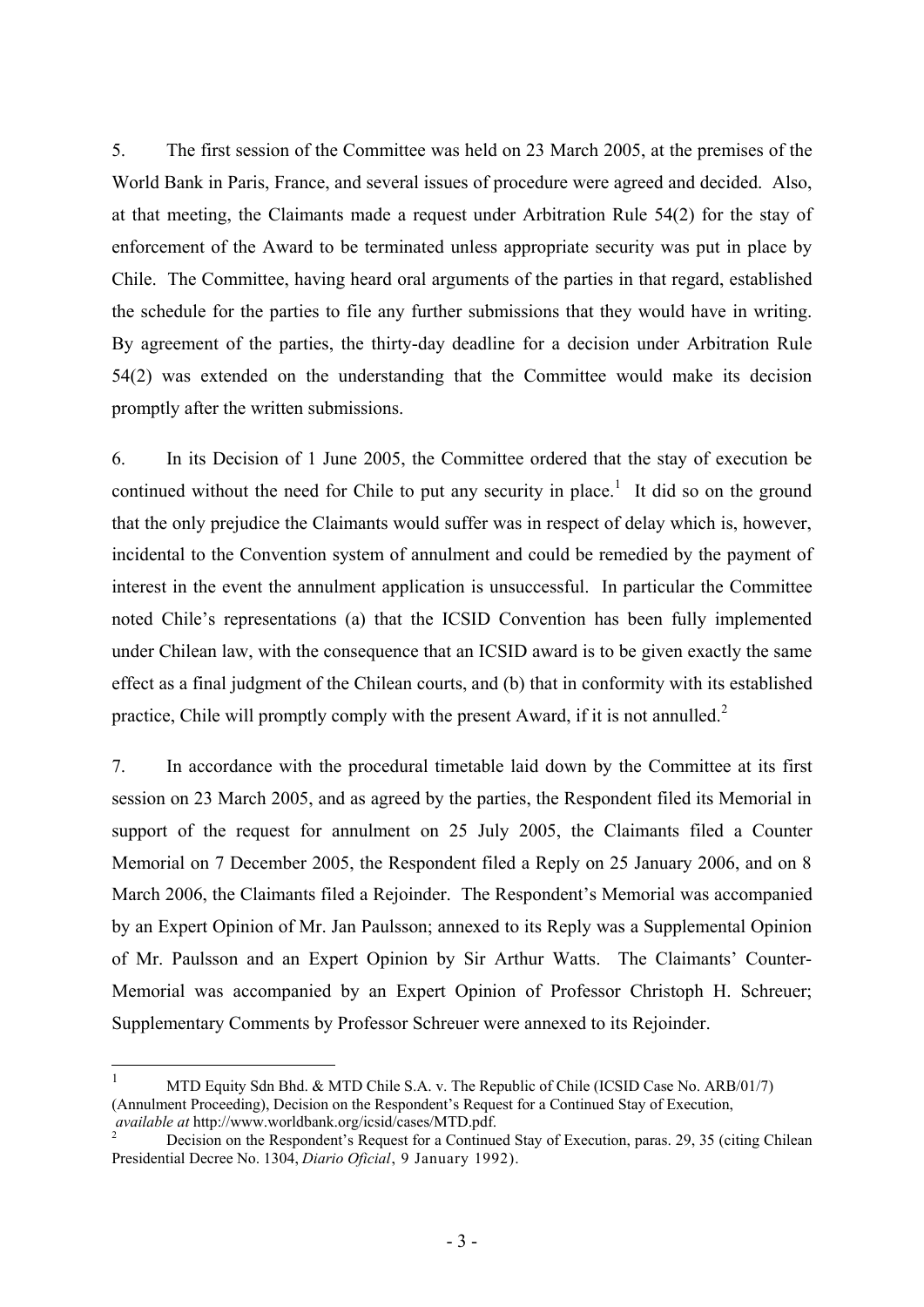8. A one-day hearing in this annulment proceeding was held at the World Bank offices in Paris on 10 April 2006, at which counsel for both parties presented their arguments and submissions, and responded to questions from the Members of the Committee. The parties subsequently made observations on the transcripts made of the hearing, which have been taken into account by the Committee. Present at the hearing were: Members of the Annulment Committee: H.E. Judge Gilbert Guillaume, Professor James Crawford, and Dr. Sara Ordoñez Noriega; Secretary of the Committee: Mr. Ucheora Onwuamaegbu; Claimants' representatives: Mr. Oscar Garibaldi, Mr. Eugene D. Gulland**,** and Ms. Karin Kizer, of Covington & Burling, and Mr. Azmil Khalid and Mr. Vincent Lee of MTD Equity Sdn Bhd. and MTD Chile S.A.; and representatives of the Respondent: Mr. Ronald E.M. Goodman, Ms. Gaela K. Gehring Flores, Ms. Geraldine Fischer, and Mr. Kelby Ballena of Winston & Strawn LLP, Mr. Claudio Castillo Castillo, Head of the Legal Division, Ministry of Economic Development and Reconstruction of Chile, Mr. Eduardo Bobadilla Brinkmann, Legal Counsel of the Ministry of Economic Development and Reconstruction of Chile, and Mr. Eduardo Escalona Vásquez, Legal Counsel of the Ministry of Economic Development and Reconstruction of Chile.

9. In the absence of any agreed request by the parties to vary the rules of procedure laid down in the ICSID Convention and the Arbitration Rules, the annulment proceeding was conducted in accordance with the applicable provisions of Section 3 of Chapter IV of the ICSID Convention and the Arbitration Rules.

10. In the course of the present proceedings, Members of the Committee have deliberated by various means of communication, including a meeting in Paris on 11 April 2006, and have taken into account all pleadings, documents and testimony before them.

#### **B. THE DISPUTE BETWEEN THE PARTIES**

11. Following discussions with various Chilean officials, MTD Equity Sdn Bhd (a Malaysian company) and its wholly owned subsidiary, MTD Chile S.A. (a Chilean company), decided to pursue negotiations concerning a mixed-use planned community in the small town of Pirque, south of Santiago. The proposed site was zoned for agricultural use and, as the Claimants knew, would require rezoning in order to be developed. Following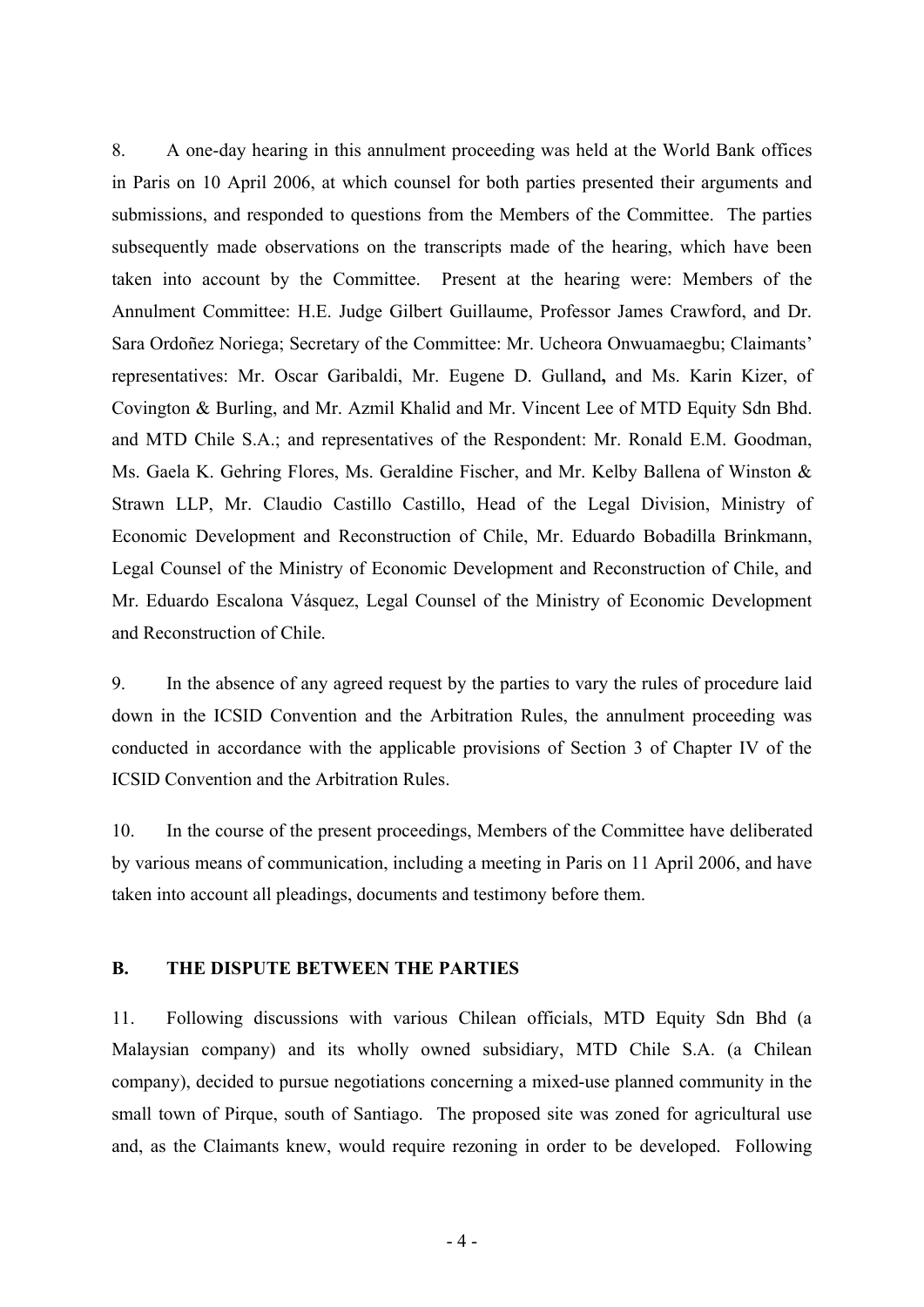negotiations with the Chilean owner of the land, Mr. Jorge Fontaine Aldunate, and with three Chilean agencies, the Foreign Investment Commission ("FIC"), the Servicio de Vivienda y Urbanización ("SERVIU") and the Secretario Regional Ministerial ("SEREMI"), the Claimants entered into a Promissory Contract on 13 December 1996. The Promissory Contract was conditional upon FIC's approval of the Claimants' investment. It provided for the development of the land in two tranches and the creation of a Chilean corporation, El Principal Inversiones S.A. ("EPSA") to be owned 51% by the Claimants and 49% by Mr. Fontaine.

12. On 14 January 1997, the Claimants filed an application with the FIC for approval of an initial investment of US\$17.136 million, for a project described as development of "a township of 600 hectares of Fundo El Principal de Pirque, which will be a self-sufficient satellite city, with houses, apartments for diverse socio-economical strata, schools, hospitals, universities, supermarkets, commerce of all sorts, services and all other components necessary for self-sufficiency."<sup>[3](#page-6-1)</sup> The application was approved by the FIC on 3 March 1997. A standard Foreign Investment Contract was signed by the FIC and the Claimants on 18 March 1997; it provided that MTD would "develop a real estate project on 600 hectares of Fundo El Principal de Pirque. The aforementioned project consists of the construction of a self-sufficient satellite city, with houses, apartments, schools, hospitals, commerce, services, etc.."[4](#page-6-2) After signature of this first Contract, the Claimants made a US\$8.4 million capital contribution to EPSA and with US\$8.736 million purchased 51% of the shares in EPSA from Mr. Fontaine.

13. On 8 April 1997 the Claimants submitted a second application with the FIC for the investment of additional working capital of US\$364,000, which was approved. A second standard Foreign Investment Contract, likewise specifying the location of the project, was signed on 13 May 1997. $5$ 

14. Both Foreign Investment Contracts contained the following clause:

 $\frac{1}{3}$ Award, para. 51.

<span id="page-6-2"></span><span id="page-6-1"></span><sup>4</sup> Award, para. 54.

<span id="page-6-0"></span><sup>5</sup> Much later, on 9 September 1999, a third Foreign Investment Contract was concluded. It did not specify the location of the Project. *See* Award, para. 84.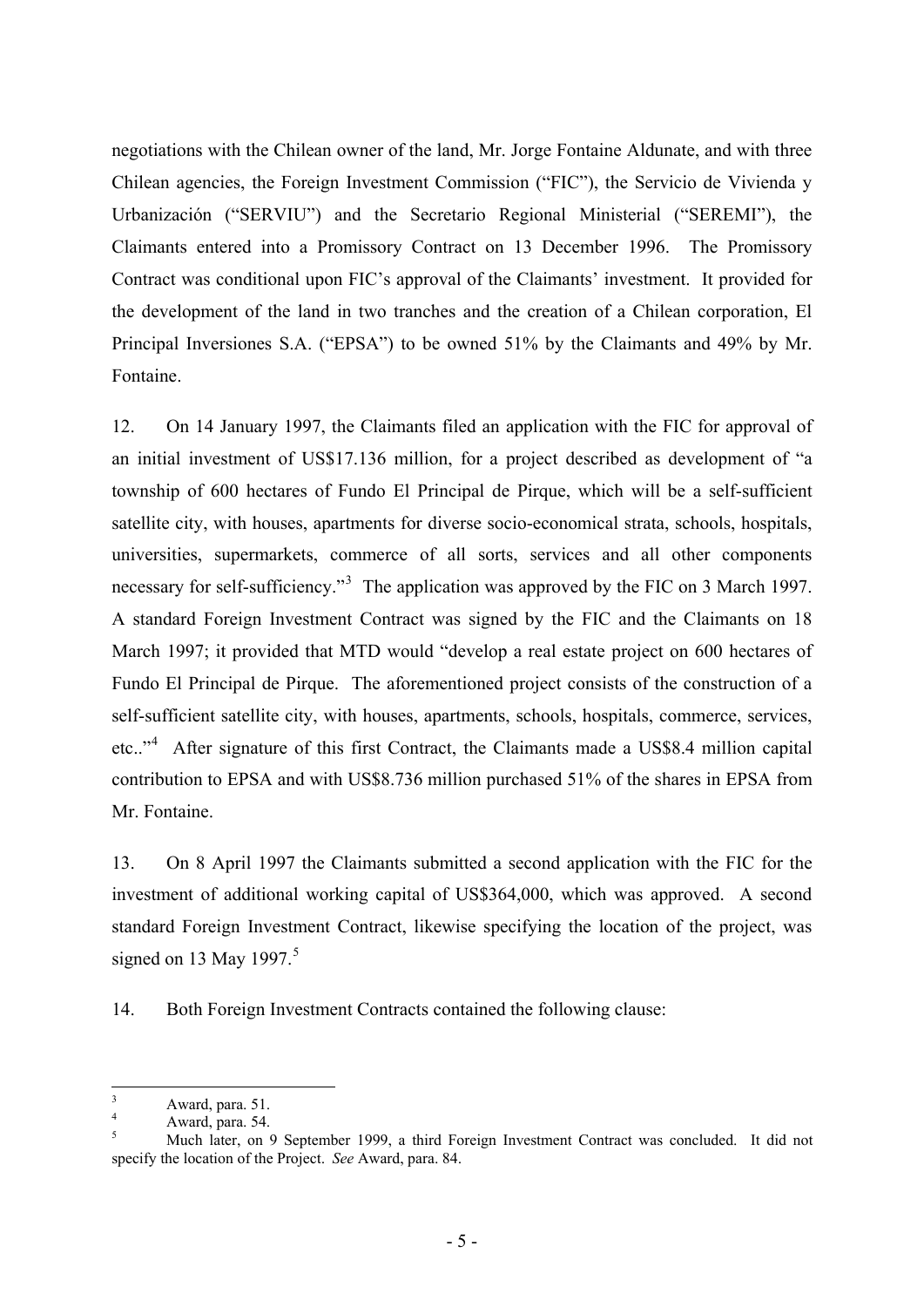4. In any event, it is established that the Foreign Investor shall be subject to the current laws and regulations in effect regarding its activities. The present authorization is without prejudice to any others which, pursuant to such laws and regulations must be granted by the competent authorities.

It was not disputed that the word "others" in clause 4 refers to other authorizations required by Chilean laws and regulations.

15. The zoning of the site at Pirque was covered by the Plano Regulador Metropoliano de Santiago ("PRMS") and zoning changes for the Project were handled by the SEREMI. On 16 April 1998, the Claimants were informed that the Project was inconsistent with the Government's urban development policy. On 3 June 1998, the SEREMI wrote to MTD stating that the PRMS would not be changed: therefore the zoning changes required for the Project to go ahead were not approved. The Claimants' request for assistance from the FIC was rejected. On 4 November 1998, the Minister formally rejected the Project.

16. On 2 June 1999, the Claimants notified the Respondent that an investment dispute existed under the terms of a 1992 Agreement between the Government of Malaysia and the Government of the Republic of Chile for the Promotion and Protection of Investments (the BIT). $^{6}$  $^{6}$  $^{6}$  At the end of the three-month negotiation period required by Article 6(3) of the BIT before the dispute could be brought to arbitration, the dispute remained unresolved. At the Respondent's request, the negotiation period was extended by 30 days but no agreement was reached.

17. On 26 June 2001, the Claimants filed the request for arbitration. The Claimants alleged, first, that the Respondent had breached its obligation of fair and equitable treatment under the BIT when, having created and encouraged the strong expectation that the Project was feasible from a regulatory viewpoint in the specific proposed location, it subsequently disapproved that location after the Claimants had irrevocably committed their investment.

18. Secondly, the Claimants relied on the most-favoured-nation clause in Article 3(1) of the BIT, which provides that investments "shall receive treatment which is fair and equitable,

<span id="page-7-0"></span> $\frac{1}{6}$  Agreement between the Government of Malaysia and the Government of the Republic of Chile for the Promotion and Protection of Investments, 11 November 1992 (in force as of 4 August 1995). *See* Spanish version of the BIT, *available at* http://www.unctad.org/sections/dite/iia/docs/bits/chile\_malasia\_sp.pdf.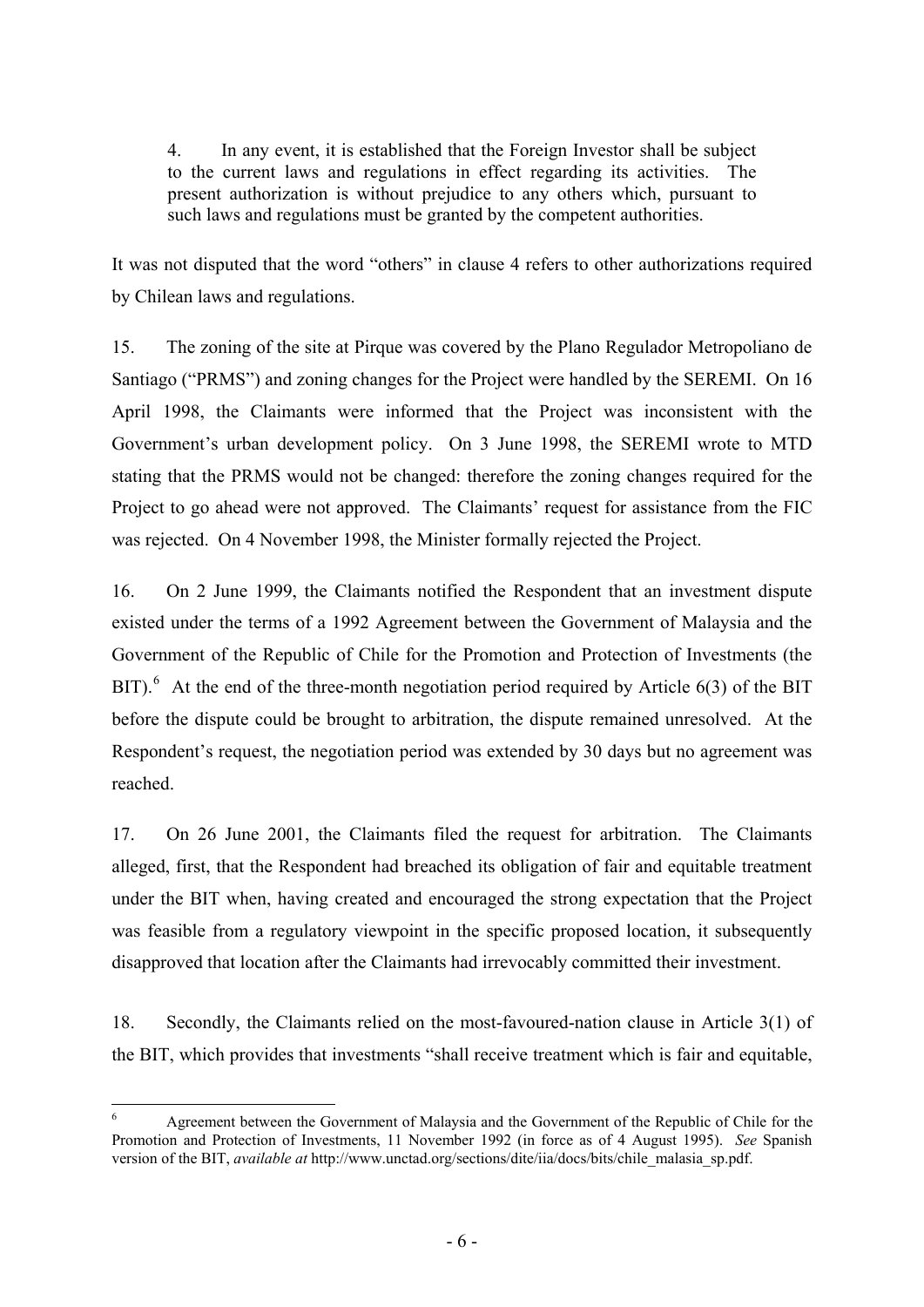and not less favourable than that accorded to investments made by investors of any third State." The Claimants argued that the MFN clause attracted several provisions of other Chilean BITs. In particular it relied on Article  $3(1)$  of the BIT with Denmark,<sup>[7](#page-8-1)</sup> requiring the host State to observe "any obligation it may have entered into with regard to investments," an obligation which in this case extended to the Foreign Investment Contracts. The Claimants also contended that the Respondent had breached Article 3(3) of the Treaty with Croatia, which relates to impairment by unreasonable and discriminatory measures, as well as Article 3(2), which provides that when a contracting party had "admitted an investment in its territory, it shall grant the necessary permits in accordance with its laws and regulations."[8](#page-8-2)

19. Thirdly, the Claimants argued that the refusal to grant the necessary permits amounted to an indirect expropriation in breach of Article 4 of the BIT.

20. In respect of these breaches MTD claimed "all damages to which it may be entitled under applicable law, including, without limitation, (a) all *damnum emergens* suffered by MTD as a consequence of the Respondent's breach of the Investment Contracts and the Treaty, including the amounts invested under the Investment Contracts and all costs and expenses incurred by MTD in its efforts to carry out the Project; (b) all *lucrum cessans* that MTD would have derived from its investment had the Republic of Chile allowed the Project to go forward,"<sup>[9](#page-8-0)</sup> together with costs and compound interest.

21. The Respondent submitted that any damage suffered was caused by a lack of due diligence by the Claimants. The trust placed in Mr. Fontaine, the lack of independent professional advice in the urban sector and the acceptance of an exorbitant land valuation at the time of making the investment were the effective causes of the Claimants' losses. At no stage did the Respondent or any of its officers commit to grant the planning approval which, as the Claimants knew or ought to have known, was required by law. On the contrary,

1

<span id="page-8-1"></span><sup>7</sup> Agreement between the Government of the Republic of Chile and the Government of the Kingdom of Denmark concerning the Promotion and Reciprocal Protection of Investments, 28 May 1993 (in force: 3<br>November 1995): 1935 UNTS 263 *available at* November 1995): 1935 UNTS 263, *available at* http://www.unctad.org/sections/dite/iia/docs/bits/chile\_denmark.pdf.

<span id="page-8-2"></span><span id="page-8-0"></span>The text of the Agreement between the Government of the Republic of Chile and the Government of the Republic of Croatia concerning the Reciprocal Promotion and Protection of Investments, 28 November 1993 (in force: 15 June 1996), *available at http://www.unctad.org/sections/dite/iia/docs/bits/chile<sup>croatia.pdf.*</sup>

Request for Arbitration, para. 74(iii).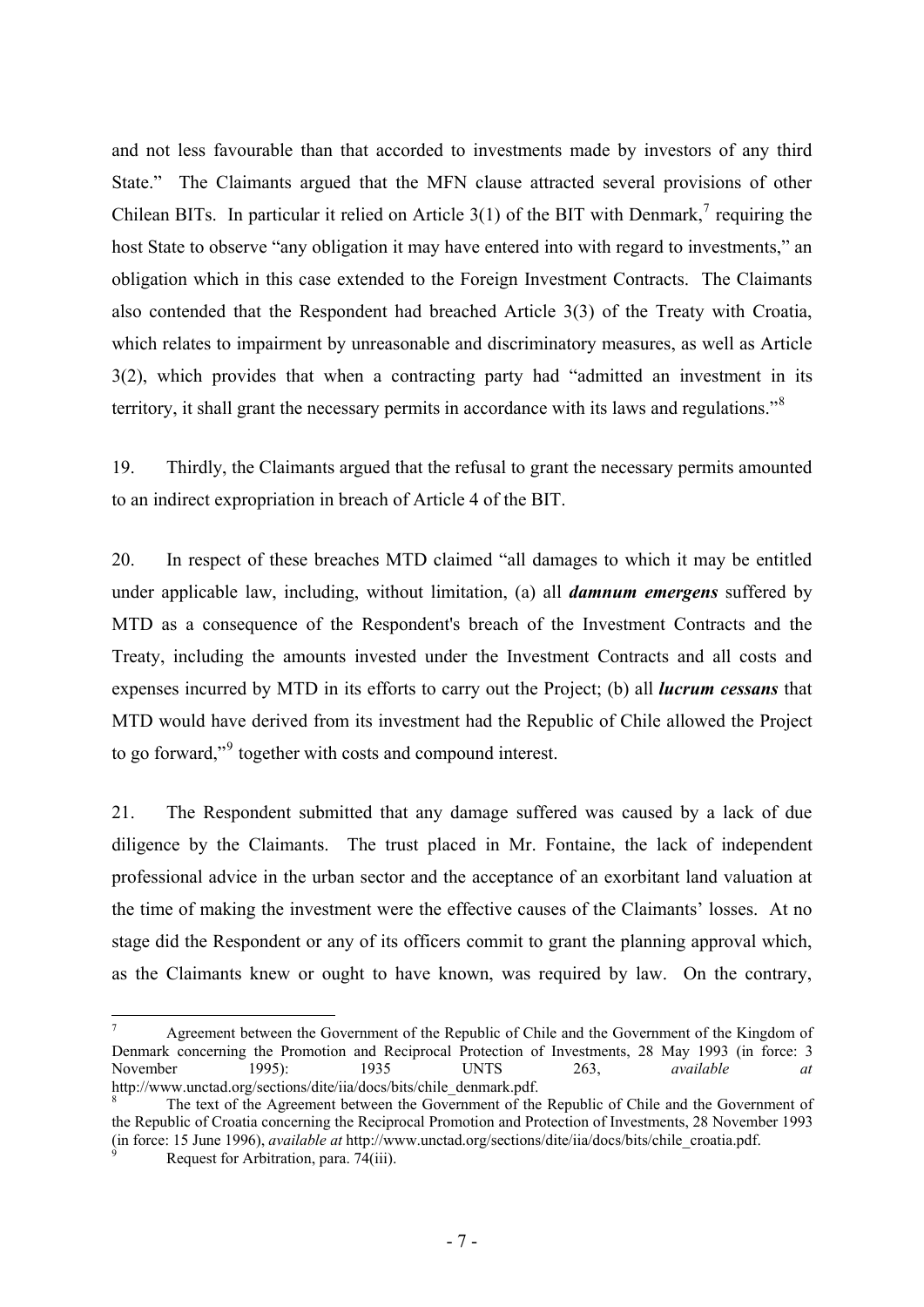according to the Respondent, MTD was told in the most explicit terms, at a meeting on 6 November 1996 attended by the Minister and the SEREMI, that there was a major obstacle to the Project in terms of the PRMS. In these circumstances MTD could have had no legitimate expectation as to the feasibility of the Project from a regulatory point of view, a position unaffected by the terms of the Foreign Investment Contracts concluded between the FIC and MTD.

### **C. THE TRIBUNAL'S AWARD**

22. By an award of 25 May 2004, the Tribunal (Dr. Andres Rigo Sureda, President; Messrs Marc Lalonde and Rodrigo Oreamuno Blanco) held, on the one hand, that Chile had breached its obligation of fair and equitable treatment under Article 3(1) of the BIT but, on the other hand, that the Claimants had failed to protect themselves from business risks inherent in their investment in Chile. Responsibility for the loss being equally divided, the Tribunal concluded that the Respondent should pay 50% of the assessed damages, viz., US\$5,871,322.42, plus compound interest, and that each party should pay its own costs and 50% of the costs of arbitration.

# **(1) Overview**

23. Most aspects of the Tribunal's Award are not contested before the Committee and need only be briefly noted. The Tribunal held that:

- (a) MTD Equity was an investor under Article 1(c)(ii) of the BIT; MTD Chile, being wholly-owned by MTD Equity, was deemed to be a Malaysian national for purposes of arbitration proceedings in accordance with Article 6(2); thus both Claimants had standing to claim under the BIT.<sup>[10](#page-9-0)</sup>
- (b) There was no breach of the MFN clause (in relation to Article 3(1) of the Denmark BIT) by reason of any alleged breach of the Foreign Investment Contracts. As those Contracts made clear, the authorization to invest was only the beginning of a process which would require further permits and approvals. Since Chile was not in breach of the Foreign Investment Contracts in refusing

<span id="page-9-0"></span> $10<sup>1</sup>$ Award, paras. 92–94.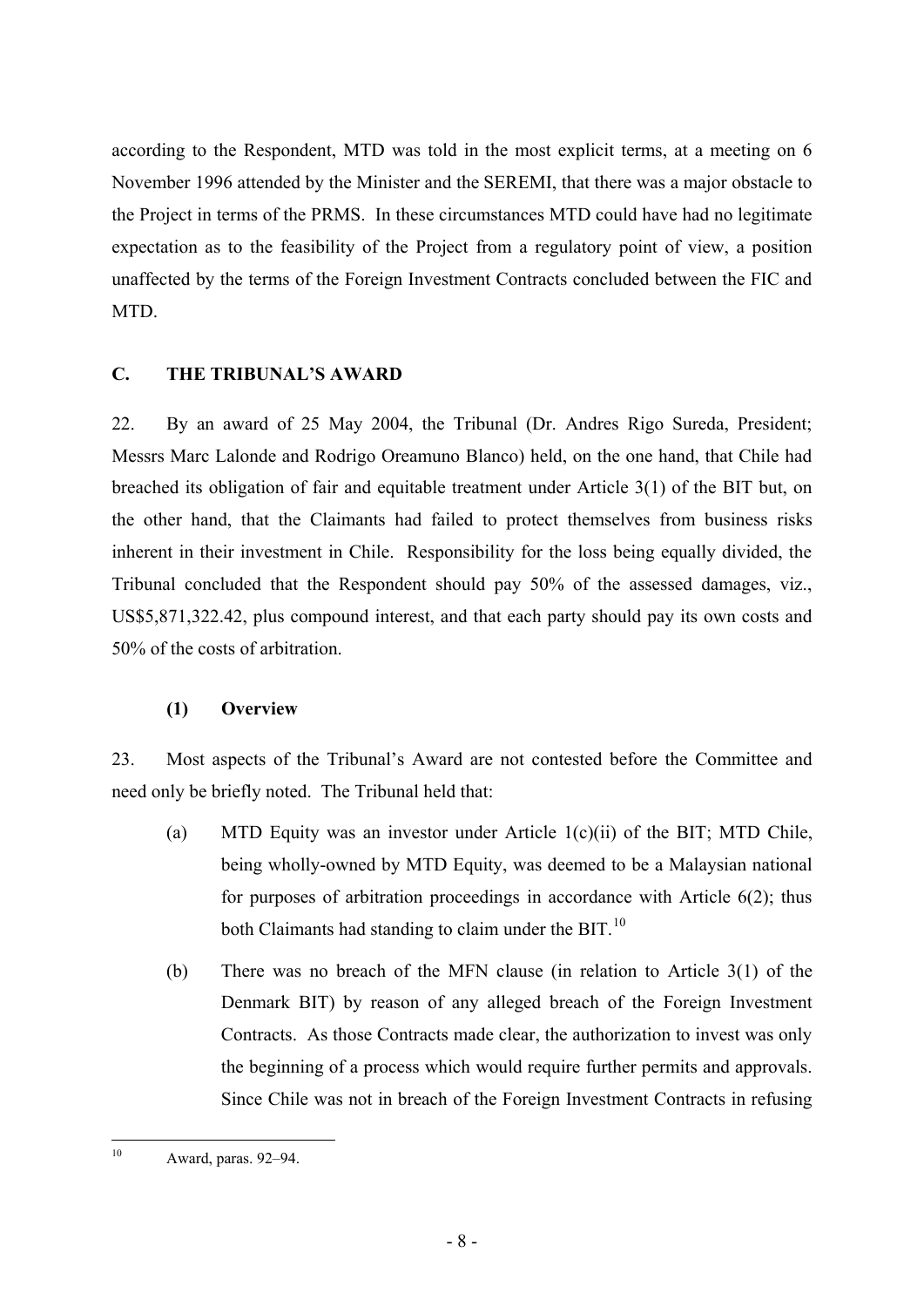permission for the Project, there was nothing on which the umbrella clause in Article  $3(1)$  of the Denmark BIT could operate.<sup>[11](#page-10-1)</sup>

- (c) Adequate reasons having been provided for Chile's refusal to modify or avoid the PRMS, there was no basis for considering such refusals to be discriminatory.<sup>[12](#page-10-2)</sup>
- (d) The Respondent did not breach the MFN clause (in relation to Article 3(2) of the Croatia BIT) by refusing to change the PRMS to allow the Project to proceed. The Claimants had no right to a change in the normative framework of the country where it invested, and the PRMS was part of that framework. All that the Claimants could expect was that the law be applied.<sup>[13](#page-10-3)</sup>
- (e) Since the Claimants "did not have a right to the amendment of the PRMS," the refusal of permission did not amount to an expropriation; rather the issue was one of unfair treatment by the State when it approved an investment which was against the policy of the State itself at that time.<sup>[14](#page-10-4)</sup>

24. Chile also does not contest certain findings of the Tribunal which were consequential upon its finding of a breach of the fair and equitable treatment standard. In particular it does not contest:

- (f) the Tribunal's finding that the Claimants failed to take adequate and reasonable measures to investigate planning issues and to protect themselves in their contractual dealings with Mr Fontaine;  $15$
- (g) except on two points, its calculation of the total damages;  $^{16}$  $^{16}$  $^{16}$
- (h) its finding that compound interest is payable.<sup>[17](#page-10-0)</sup>
- 25. What Chile does contest in these annulment proceedings are the following findings:

<span id="page-10-1"></span> $11$  $11 \t{\text{Award, paras. 179-89}}$ .

<span id="page-10-2"></span> $12$  Award, paras. 190–96.

<span id="page-10-3"></span> $13$  Award, paras. 197–205.

<span id="page-10-4"></span> $14$  Award, paras. 207–14.

<span id="page-10-5"></span> $15$  Award, para. 168–78.

<span id="page-10-6"></span><sup>16</sup> Award, paras. 215–48. *See infra* para. 25(k) for the points of disagreement. 17 Award, paras. 249–51.

<span id="page-10-0"></span>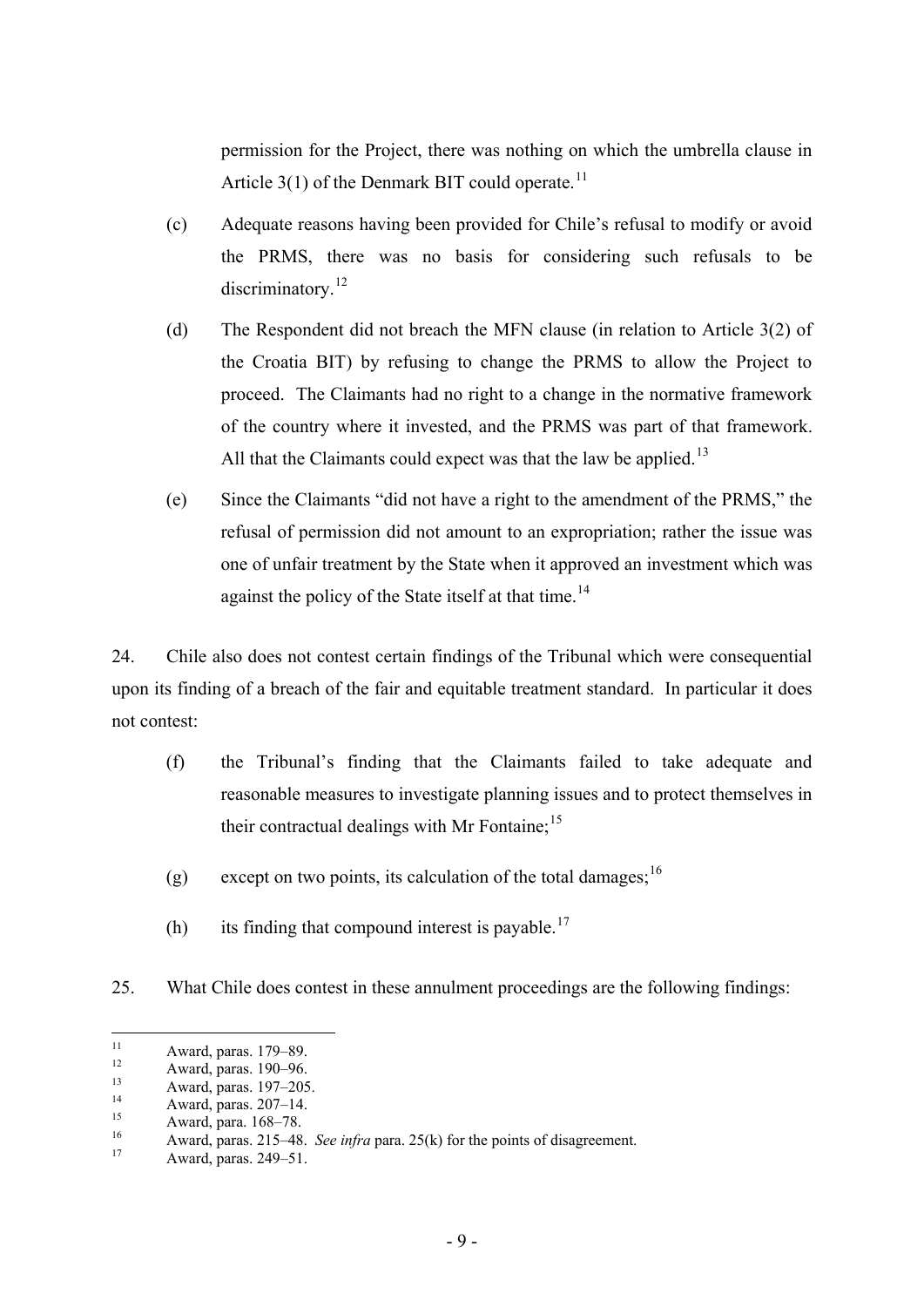- (i) the Tribunal's finding that "approval of an investment by the FIC for a project that is against the urban policy of the Government is a breach of the obligation to treat an investor fairly and equitably,"<sup>[18](#page-11-1)</sup>
- (j) its finding that the damages must be shared equally between the parties, on the basis that each was partly responsible for the loss.<sup>[19](#page-11-2)</sup> and
- (k) two specific aspects of the damages calculation: one concerning the assessed price of the land; one concerning the Tribunal's choice of 4 November 1998 as the cut-of point for damages calculation when 3 June 1998 (or even some earlier date) should have been chosen.<sup>[20](#page-11-0)</sup>

26. Before turning to the grounds for annulment invoked by Chile and their application to these aspects of the Award, it is helpful to set out in more detail the reasons given by the Tribunal for reaching the challenged decisions.

# **(2) The Tribunal's findings on fair and equitable treatment**

# **(a)** *The fair and equitable treatment standard*

27. Article 2 of the BIT is entitled "Promotion and Protection of Investments." Article 2(2) provides that:

Investments of investors of either Contracting Party shall at all times be accorded fair and equitable treatment and shall enjoy full protection and security in the territory of the other Contracting Party.

Article 3(1) (entitled "Most Favoured Nation Provisions") provides:

Investments made by investors of either Contracting Party in the territory of the other Contracting Party shall receive fair and equitable treatment, and no less favourable than that granted to the investments made by investors of any third State.

There are thus not one but two provisions in the BIT providing that investments "shall receive fair and equitable treatment." Furthermore, Article 4(1) of the Croatia-Chile BIT provides that the right to fair and equitable treatment shall "not be hindered in practice."

<span id="page-11-1"></span> $18$ 18 Award, para. 166; *see, generally*, Award, paras. 107–67; Request for Annulment, paras. 52–81.<br>Award, paras. 242–46; Request for Annulment, paras. 82–83.

<span id="page-11-2"></span>

<span id="page-11-0"></span>Award, para. 240(ii); Request for Annulment, paras. 84–85.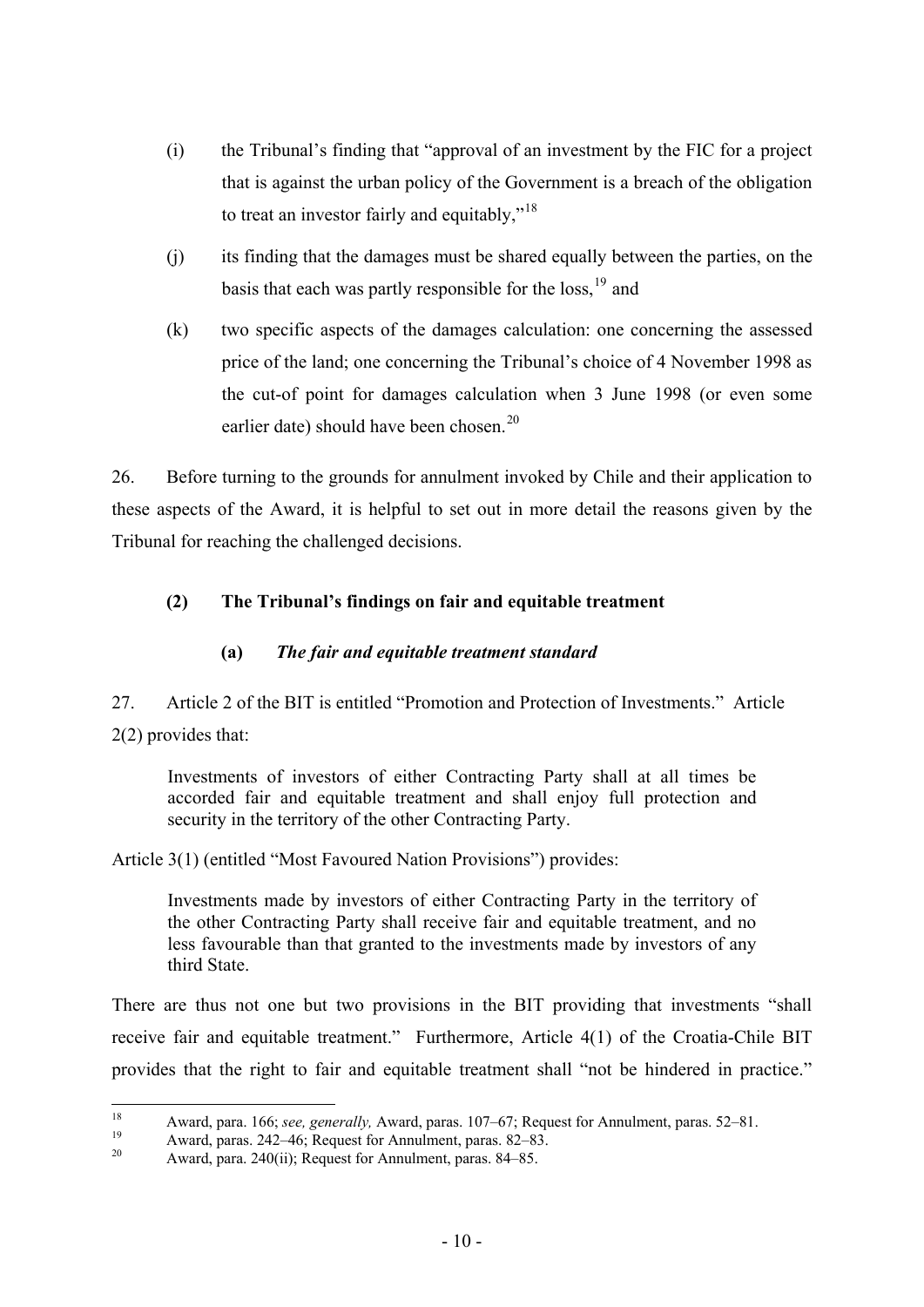After drawing attention to the various sources of the obligation in the BIT,  $21$  the Tribunal referred in generic terms to the "obligation to treat investments fairly and equitably."<sup>[22](#page-12-2)</sup>

28. While noting that the parties appeared to agree on the meaning of the fair and equitable treatment standard, the Tribunal discussed aspects of the standard, concluding that:

[I]n terms of the BIT, fair and equitable treatment should be understood to be treatment in an even-handed and just manner, conducive to fostering the promotion of foreign investment. Its terms are framed as a pro-active statement . . . rather than prescriptions for a passive behavior of the State or avoidance of prejudicial conduct to the investors.[23](#page-12-3)

After citing a passage from the award in the *TECMED* case<sup>[24](#page-12-4)</sup> it concluded: "This is the standard that the Tribunal will apply to the facts of this case."<sup>[25](#page-12-5)</sup>

### **(b)** *Application of the standard to the facts*

29. Turning to the application of this standard to this dispute, in its presentation of this part of its claim the Claimants identified the key question as follows:

Whether the state of Chile may properly enter into a binding foreign investment contract that specifies the purposes and location of a particular investment project while, at the same time, knowing (and not telling the investor) that the Government will never allow the investor to carry out the project that is the premise of the contract. $^{26}$  $^{26}$  $^{26}$ 

To this question the Tribunal gave a negative answer.<sup>[27](#page-12-0)</sup>

30. In principle, given the Tribunal's interpretation of the fair and equitable treatment standard (to which the Committee will return), Chile could have responded to this question in four ways. First, it could have argued that it was not the policy of Chile at the time the investment was made that the Project would never be allowed and that the definitive decision not to allow it was taken later: on that basis there would have been no inconsistency between

<span id="page-12-1"></span> $21$ <sup>21</sup> Award, paras. 105(i), 107, 113, 116.<br>
See infig paras.  $78, 70$  on the relation

<span id="page-12-2"></span><sup>22</sup> *See infra* paras. 78–79 on the relation between the various sources of obligation and the Tribunal's *dispositif*. 23 Award, para. 113; *see also* Award, paras. 109–13 for the discussion. 24 Award, para. 114 (citing *Técnicas Medioambientales TECMED S.A. v. United Mexican States,* ICSID

<span id="page-12-4"></span><span id="page-12-3"></span>Case No. ARB(AF)00/2, (2003) 10 ICSID Reports 130, 192–93, para. 154).

<span id="page-12-5"></span> $\frac{25}{26}$  Award, para. 116.

<span id="page-12-0"></span><sup>26</sup> Award, para. 129 (quoting Claimants' Reply on the Merits, para. 36).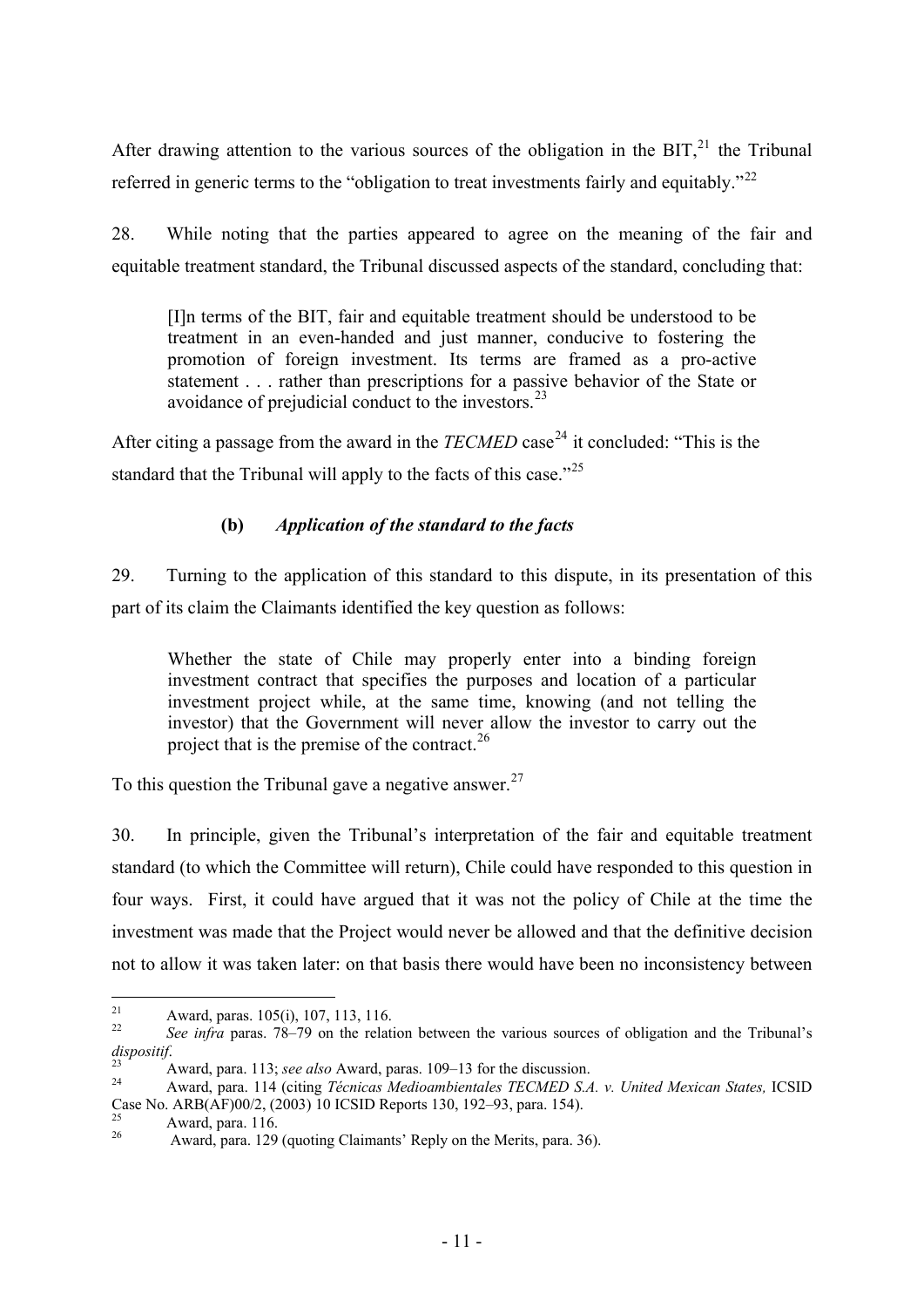the Foreign Investment Contracts and the eventual planning decision. Second, it could have argued that Chile's urban development policy for the region was settled and was adverse to the Project but that the Claimants were expressly put on notice of this fact. Third, it could have argued that the "binding foreign investment contract" to which the Claimants refer did not entail any commitment by Chile as to the location of the Project but was simply indicative. Fourth, it could have argued that irrespective of the answers to the first three questions, the Claimants took the risk that their project might not be approved.

31. It must be stressed that while the Respondent made the second, third and fourth of these arguments before the Tribunal, it did not make the first. To have done so would have been inconsistent with its primary defence on the facts, which was based on the alleged meeting of 6 November 1996. Under Article 52 of the ICSID Convention, an annulment proceeding is not an appeal, still less a retrial; it is a form of review on specified and limited grounds which take as their premise the record before the Tribunal. Thus the core question for the Committee is – assuming for the moment that the Tribunal made no annullable error in its formulation of the fair and equitable treatment standard – whether any annullable error was made in answering the three basic arguments put before it.

### **(c)** *The Tribunal's treatment of Chile's notice argument*

32. Before the Tribunal, the Respondent placed heavy reliance on a meeting which it said took place on 6 November 1996, between Mr. Edmundo Hermosilla (then Minister of MINVU), the SEREMI (Mr. Sergio González Tapia) and representatives of MTD, at which explicit warnings were given that the Project was contrary to current planning regulations and faced corresponding difficulties.<sup>[28](#page-13-0)</sup> This date is significant in that it was before MTD signed the Promissory Contract (13 December 1996), applied for initial FIC approval of the investment (14 January 1997) or did any other of the acts which qualified it as an investor in Chile. The meeting was referred to in the letter from the SEREMI of 3 June 1998 which was the first written notification to MTD that permission would not be granted to change or avoid the PRMS. No contemporary record was kept of the meeting of 6 November 1996, and the

<span id="page-13-0"></span><sup>27</sup> *See* Award, paras. 163, 166, 189, 196, 214, 240(ii) for different expressions of this finding.<br><sup>28</sup> Award, para. 48 (quoting Counter-Memorial, para. 24).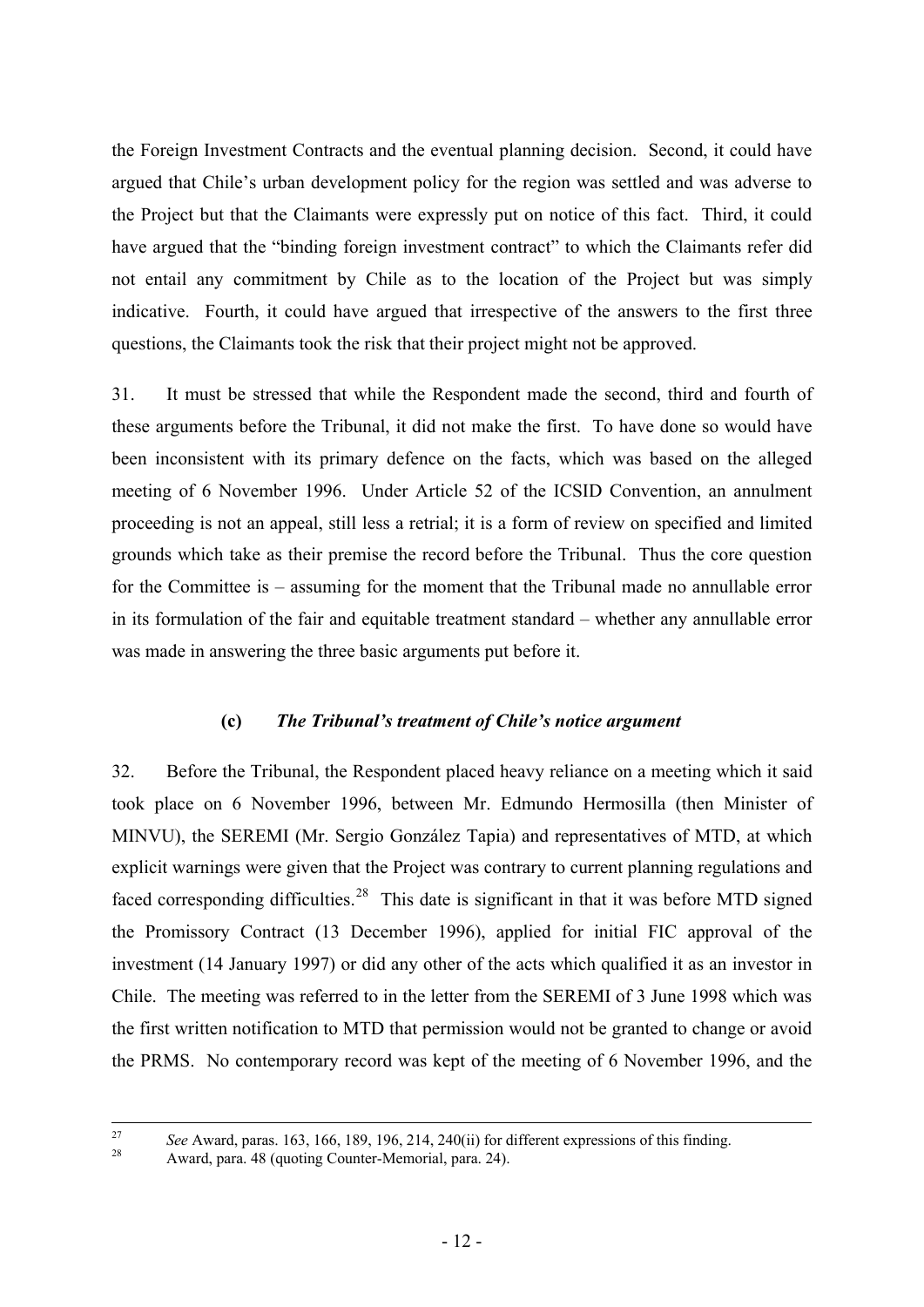Claimants denied that it had occurred, or at least that it was attended by any representative of MTD.

33. The Tribunal having set out the arguments of the parties<sup>[29](#page-14-1)</sup> addressed this factual issue at some length, $30$  but in the event declined to resolve it.<sup>[31](#page-14-3)</sup> Instead the Tribunal said that it would "analyze the situation with and without the meeting and to what extent the conduct of the parties is consequent with the statements allegedly made by Chilean officials and the Claimants' representatives," at this and other meetings.<sup>[32](#page-14-4)</sup> It noted that if categorically negative warnings had been given at these meetings, it would have been "inconsequential for the Claimants to seek the FIC's approval for an investment considered unfeasible by high level officials of the Respondent."<sup>[33](#page-14-5)</sup> After discussing the scope and meaning of FIC approval it concluded:

[W]hether the meeting of November 6, 1996 took place or not does not affect the outcome of these considerations. In fact, if it did take place, it is even more inexplicable that the FIC would approve the investment and the first two Foreign Investment Contracts would be signed. Minister Hermosilla and the FIC were different channels of communication of the Respondent with outside parties, but, for purposes of the obligations of Chile under the BIT, they represented Chile as a unit, as a monolith, to use the Respondent's term.<sup>[34](#page-14-6)</sup>

Thus the Tribunal would have held that there was a breach of the fair and equitable treatment standard whether or not the Claimants had been put on notice of the Respondent's policy as to urban development of areas to the south of Santiago such as Pirque. That being so, it did not (as the Respondent notes)<sup>[35](#page-14-0)</sup> make detailed findings as to what may have been said at other meetings.

<span id="page-14-1"></span><sup>29</sup> <sup>29</sup> Award, paras, 117, 124, 126.

<span id="page-14-2"></span> $30$  Award, paras, 150–59.

<span id="page-14-3"></span><sup>31</sup> Apart from the lack of any contemporary documentation of any kind (except the word "Malaysia" in the Minister's diary), it was unclear which MTD officers were present, if any. Evidence was adduced that two of the main MTD officers involved were not in Chile at the time.

<span id="page-14-4"></span>Award, para. 152. Other meetings or encounters, held or planned to be held between the parties in the period prior to the SEREMI's letter of 3 June 1998, are referred to at Award, paras. 44, 50, 58, 59, 60, 63, 67, 70, 71, 72, 73, 153. There were also controversies about inconsistent Chilean statements after that date, which the Tribunal mentioned but did not resolve: Award, paras. 156–57.

<span id="page-14-5"></span> $33 \text{ Award, para. } 158.$ 

<span id="page-14-6"></span> $34$  Award, para. 166.

<span id="page-14-0"></span><sup>35</sup> *See* Application for Annulment, paras. 7, 11, 19, 20, 25, 27.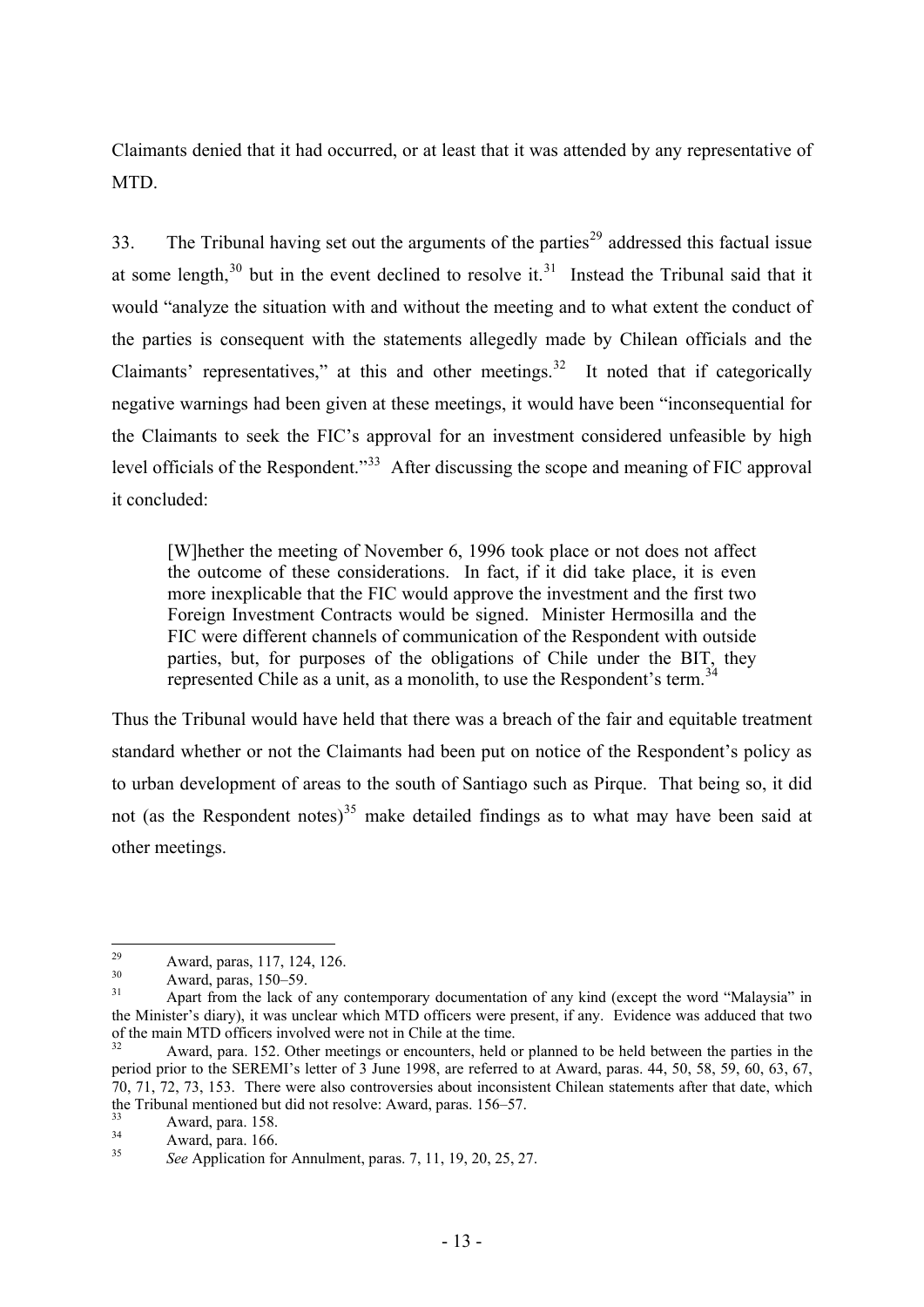### **(d)** *The Tribunal's finding on the role of FIC approval*

34. In the event a more significant controversy in terms of the Tribunal's conclusion concerned the role of the FIC in the process of foreign investment. Before the Tribunal the Claimants' position was that they had a right vis-à-vis Chile to develop the Project on the land in question by reason of their contract with the FIC, an organ of the Chilean State, albeit that various permissions had to be obtained before this right could be implemented. The Respondent's position was that all the FIC could do in law, and all it did in fact, was to give permission for the import of the necessary capital.

35. The Tribunal adopted neither of these positions. After succinctly stating the positions of the Parties, the Tribunal concluded that the FIC's approval, signified in the Foreign Investment Contracts, had a distinct significance which was not limited to the right to import capital:

Approval of a Project in a location would give *prima facie* to an investor the expectation that the project is feasible in that location from a regulatory point of view.[36](#page-15-1)

Even accepting the limited significance of the Foreign Investment Contracts for purposes of other permits and approvals that may required, they should be at least in themselves an indication that, from the Government's point of view, the Project is not against Government policy. $37$ 

36. It gave three reasons for reaching this conclusion:

(1) The terms of the Law establishing the FIC and giving it power to approve on behalf of "the Chilean State the inflow of foreign capital under this Decree-Law and to stipulate the terms and conditions of the corresponding contracts" (Article 12).<sup>[38](#page-15-3)</sup>

(2) The requirement that the Application, and the resulting Foreign Investment Contract, must specify the location of the investment: "A change in the location of the investment would require a change in the contract and hence, the approval of the FIC."<sup>[39](#page-15-0)</sup>

<span id="page-15-1"></span> $36$  $36 \text{ Award, para. } 163.$ 

<span id="page-15-2"></span> $37 \text{ Award, para. } 189.$ 

<span id="page-15-3"></span> $38 \text{ Award, para. } 162.$ 

<span id="page-15-0"></span>Award, para. 162.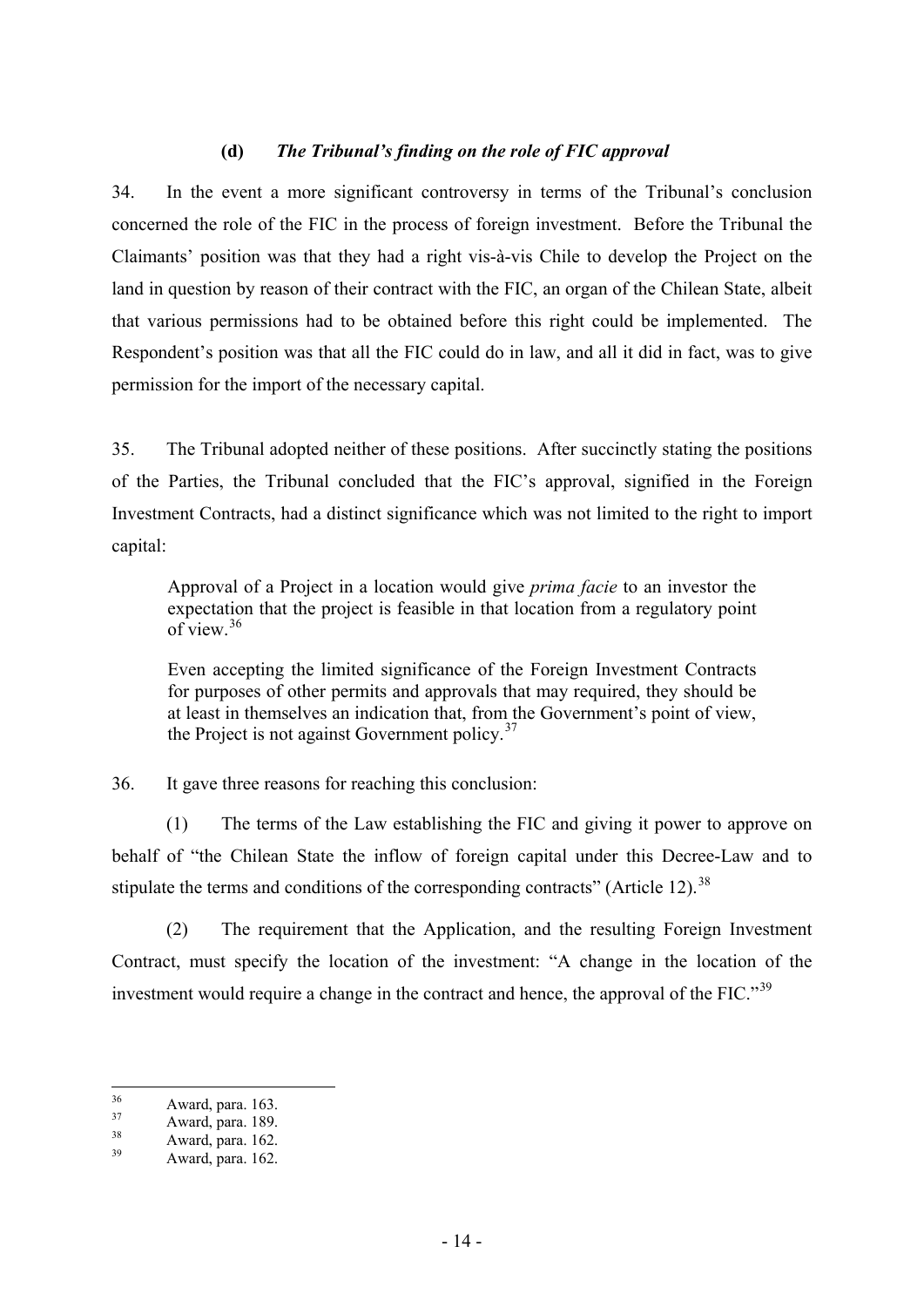(3) The composition of the FIC, made up of Ministers and the President of the Central Bank (Article 13): "the ministerial membership of the FIC is by itself proof of the importance that Chile attributes to its function, and it is consequent with the objective to coordinate foreign investment at the highest level of the Ministries concerned."[40](#page-16-1)

### **(e)** *The Tribunal's finding on regulatory risk*

37. In any event, the Respondent argued, the risk is always on the investor to ascertain local legal requirements and to obtain necessary approvals and permits, a position confirmed by Article 4 of the Foreign Investment Contracts. Independently of any meetings held or warnings given, the regulatory risk was exclusively on the investor. The Tribunal agreed up to a point but drew a distinction:

The Tribunal agrees that it is the responsibility of the investor to assure itself that it is properly advised, particularly when investing abroad in an unfamiliar environment. However, in the case before us, Chile is not a passive party and the coherent action of the various officials through which Chile acts is the responsibility of Chile, not of the investor.<sup>[41](#page-16-2)</sup>

Chile claims that it had no obligation to inform the Claimants and that the Claimants should have found out by themselves what the regulations and policies of the country were. The Tribunal agrees with this statement as a matter of principle, but Chile also has an obligation to act coherently and apply its policies consistently, *independently of how diligent an investor is*. Under international law (the law that this Tribunal has to apply to a dispute under the BIT), the State of Chile needs to be considered by the Tribunal as a unit $42$ 

### **(f)** *The Tribunal's conclusion on fair and equitable treatment*

38. Thus the Tribunal drew a distinction between individual permissions and licenses, which the investor had to obtain under the law of the host State, and the question whether the Project was possible from a regulatory point of view.

The Claimants contacted officials of the Respondent from the very beginning in May 1996. It is only in June 1998, almost two years after the supposed November 6, 1996 meeting, that the SEREMI González informed the Claimants in writing about the policy against changing the zoning of El

<span id="page-16-1"></span> $40^{\circ}$  $40$  Award, para. 163.

<span id="page-16-2"></span> $41$  Award, para. 164.

<span id="page-16-0"></span>Award, para. 165 (emphasis added).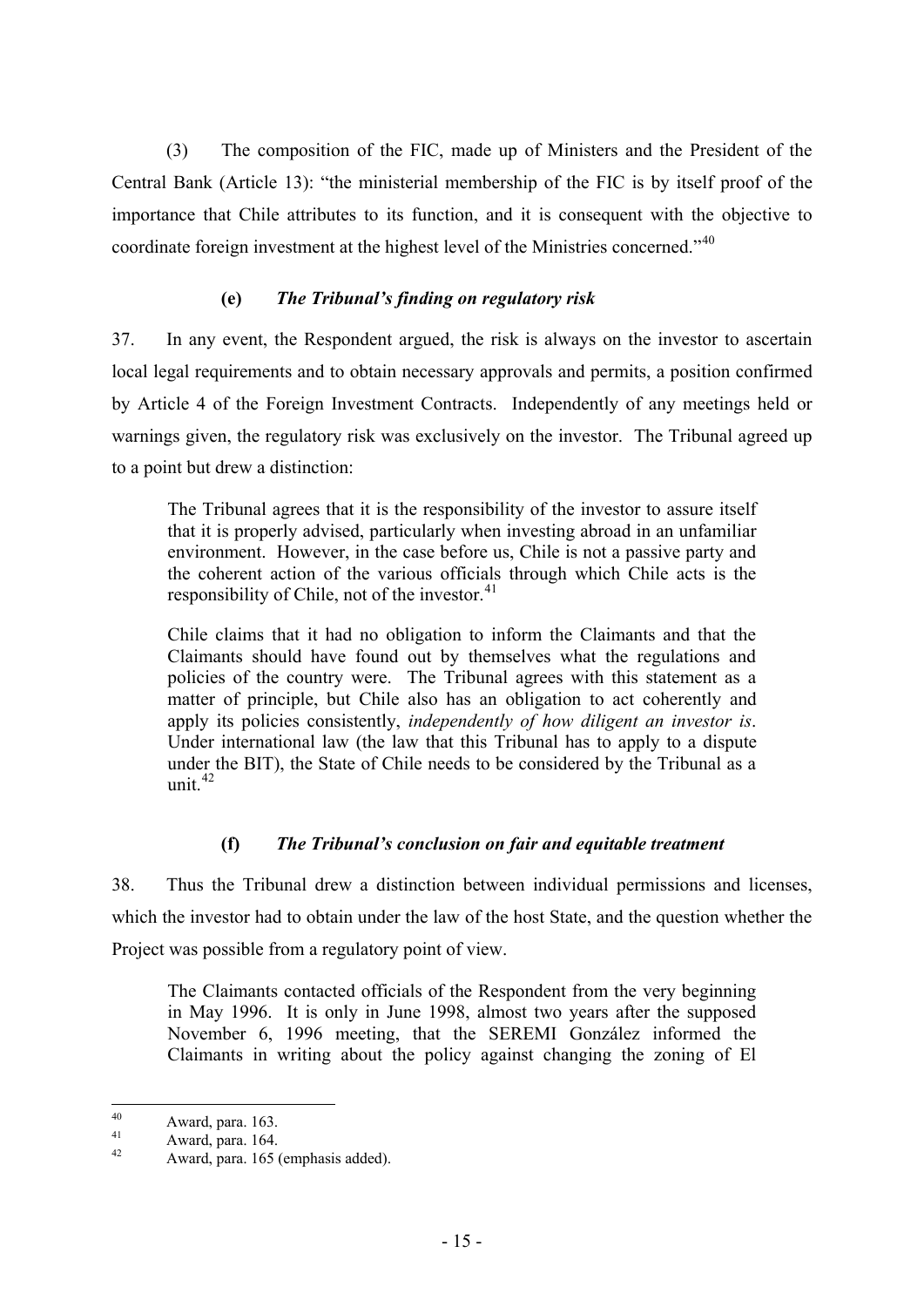Principal and modifying the PMRS, and Minister Henríquez rejected the Project . . . .

The Tribunal is satisfied, based on the evidence presented to it, that approval of an investment by the FIC based on a project which is against the urban policy of the Government is a breach of an obligation to treat an investor fairly and equitably.<sup>[43](#page-17-1)</sup>

### **(3) The Tribunal's finding on contributory fault**

39. The second finding challenged by the Respondent concerns the contributory fault of the Claimants. There was ample material on which the Tribunal could conclude that MTD failed adequately to protect itself against regulatory risk, and that finding is not challenged by the Respondent. What the Respondent challenges in these proceedings is the conclusion that MTD's damages should be reduced only by 50% on account of this finding. In its view the real and evident cause of the Claimants' loss was their failure to conduct adequate due diligence prior to signing the contract with Mr. Fontaine. On that basis, imposing 50% of the responsibility on Chile was both arbitrary and unexplained.

40. Having discussed MTD's failings in some detail, the Tribunal said:

The Tribunal decided earlier that the Claimants incurred costs that were related to their business judgment irrespective of the breach of fair and equitable treatment under the BIT. As already noted, the Claimants, at the time of their contract with Mr. Fontaine, had made decisions that increased their risks in the transaction and for which they bear responsibility, regardless of the treatment given by Chile to the Claimants. They accepted to pay a price for the land with the Project without appropriate legal protection. A wise investor would not have paid full price up-front for land valued on the assumption of the realization of the Project; he would at least have staged future payments to project progress, including the issuance of the required development permits.

The Tribunal considers therefore that the Claimants should bear part of the damages suffered and the Tribunal estimates that share to be 50% after deduction of the residual value of their investment calculated on the basis of the following considerations. $44$ 

<span id="page-17-1"></span> $\overline{43}$  $43$  Award, paras. 165–66.

<span id="page-17-0"></span>Award, paras. 242-43.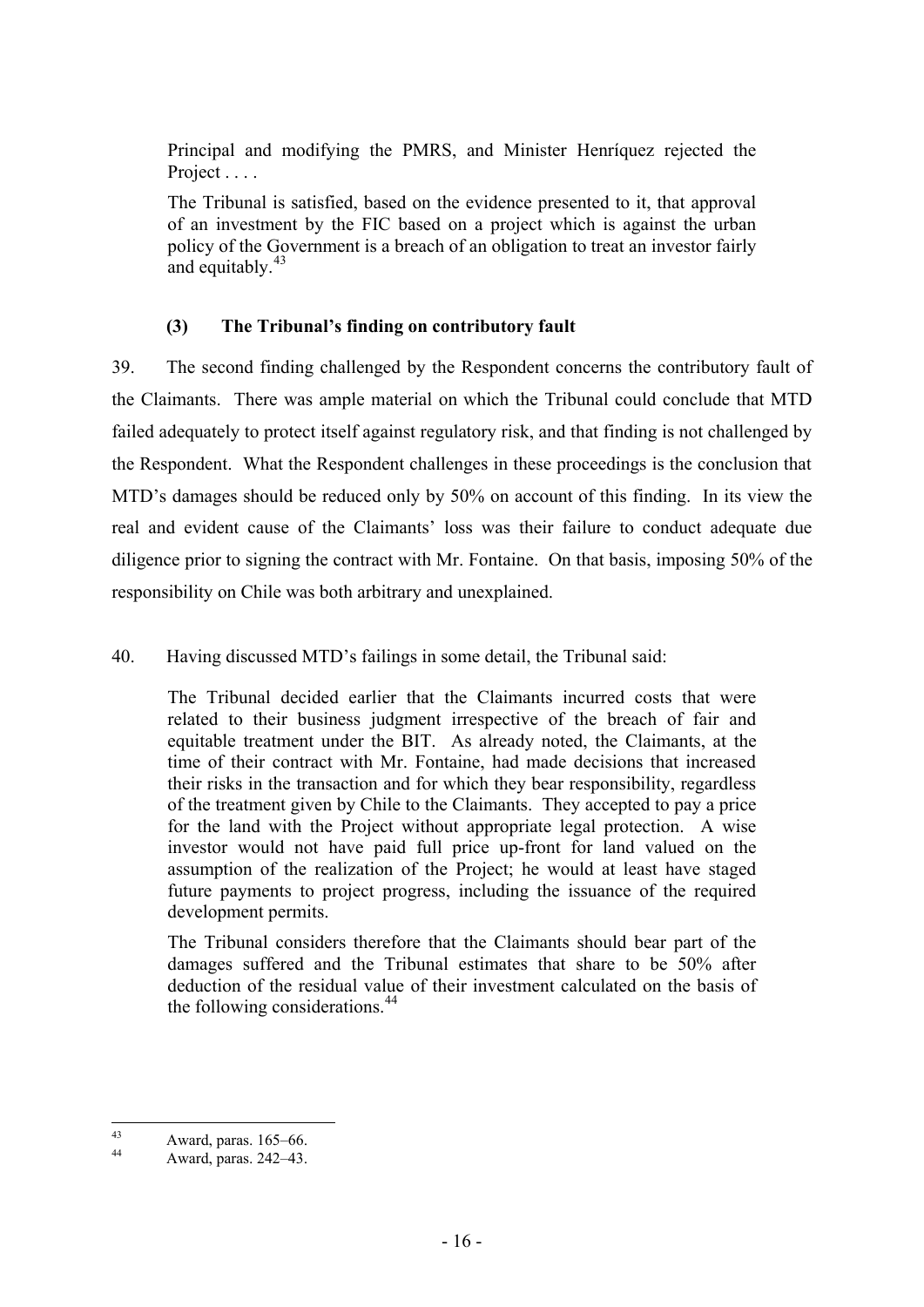### **(4) The Tribunal's assessment of damages**

41. As to quantum, the Tribunal relied on "the classic standard enounced by the Permanent Court of Justice in the Factory at Chorzów: compensation should 'wipe out all the consequences of the illegal act and re-establish the situation which would, in all probability, have existed if that had not been committed."<sup>[45](#page-18-1)</sup> In calculating the amount of damages the Tribunal accepted Chile's argument that preparatory expenses prior to 18 March 1997 (the date of signature of the first Foreign Investment Contract) were not recoverable, <sup>[46](#page-18-2)</sup> but allowed costs of financing.<sup>[47](#page-18-3)</sup> It then deducted the residual value of the land, which was taken to be the amount offered by Mr. Fontaine in November 2001, an offer the Claimants should have accepted.<sup>[48](#page-18-4)</sup> The resulting award was 50% of this total by reason of MTD's contribution to the damage.

42. As to the points in time before and after which MTD's costs could not be recovered, the Tribunal said only that:

Chile's responsibility is related to the approval of the transfer of funds by the FIC in spite of the policy of the Government not to change the PMRS. Therefore, the Tribunal considers that expenditures for the Project prior to the execution of the first Foreign Exchange Contract on March 18, 1997 are not eligible for purpose of the calculation of damages even if they could be considered part of the investment. For the same reason, expenditures made after November 4, 1998 – the date on which Minister Henríquez informed the Claimants in writing that the PMRS would not be changed – are also to be excluded from said calculation.<sup>[49](#page-18-0)</sup>

### **D. THE GROUNDS FOR ANNULMENT**

#### **(1) Introduction**

43. In its Application the Respondent identifies a large number of perceived defects in the Award's finding of a breach of the fair and equitable treatment standard and also in its calculation of damages. In terms of the grounds for annulment enumerated in Article 52(1) of the ICSID Convention, the focus is on gaps and apparent contradictions in the reasoning,

<span id="page-18-1"></span> $45$  $45$  Award, para. 238.

<span id="page-18-2"></span><sup>46</sup> Award, paras. 217, 240(ii).

<span id="page-18-3"></span> $47 \text{ Award, para. } 240(iii).$ 

<span id="page-18-4"></span> $48$  Award, para. 244.

<span id="page-18-0"></span>Award, para. 240(ii).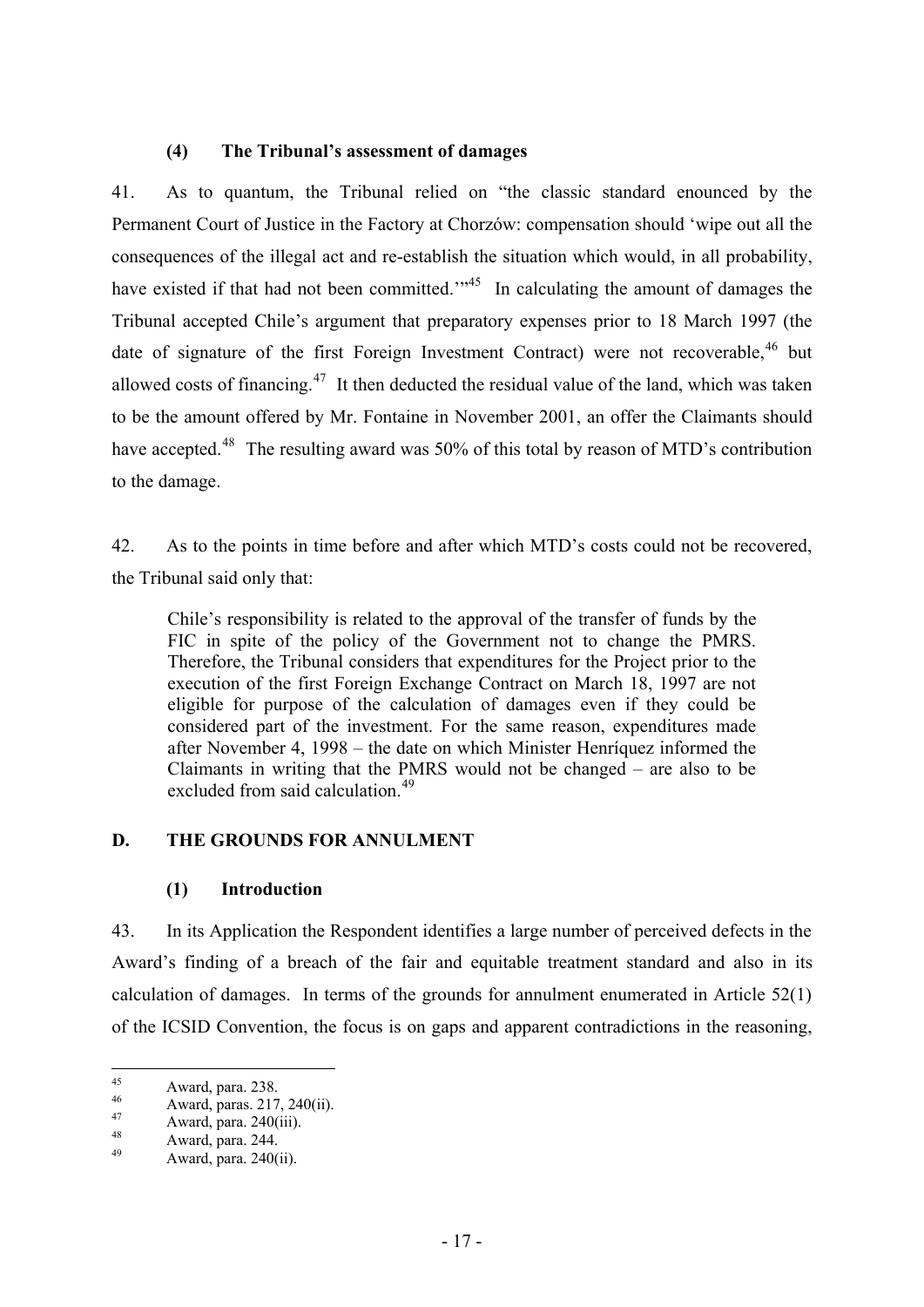i.e., on the failure to state the reasons on which the award is based (Article  $52(1)(e)$ ), although there is also reliance on the ground of manifest excess of powers, in particular the failure to apply the proper law and the arrogation without authority of the power to decide *ex aequo et bono* (Article 52(1)(b)) and on serious departure from a fundamental rule of procedure (Article  $52(1)(d)$ ). Something should be said about each of these.

### **(2) Manifest excess of powers**

44. In the present case Chile does not deny that there was a protected investment or that there is a dispute concerning that investment. No question of the Tribunal's jurisdiction to decide that dispute is therefore raised. But the ground of manifest excess of powers is not limited to jurisdictional error; it is established that a complete failure to apply the law to which a Tribunal is directed by Article  $42(1)$  of the ICSID Convention can constitute a manifest excess of powers, as also a decision given *ex aequo et bono* – that is to say, in the exercise of a general discretion not conferred by the applicable law – which is not authorised by the parties under Article 42(3) of the Convention. The Respondent claims that there was a manifest excess of powers in the present case on the ground that the Tribunal failed to apply international law or Chilean law as required, and that it effectively decided aspects of the dispute on an *ex aequo et bono* basis.

45. Committees have sought to distinguish between failure to apply the law and error in its application. The Committee in the *MINE* case said:

[A] tribunal's disregard of the agreed rules of law would constitute a derogation from the terms of reference within which the tribunal has been authorized to function. Examples of such a derogation include the application of rules of law other than the ones agreed by the parties, or a decision not based on any law unless the parties had agreed on a decision *ex aequo et bono*. If the derogation is manifest it entails a manifest excess of power.

Disregard of the applicable rules of law must be distinguished from erroneous application of those rules which, *even if manifestly unwarranted*, furnishes no ground for annulment . . . . <sup>[50](#page-19-0)</sup>

<span id="page-19-0"></span> $50^{\circ}$ 

<sup>50</sup> *MINE* (1989) 4 ICSID Reports 79, 87 (paras. 5.03–5.04) (emphasis added).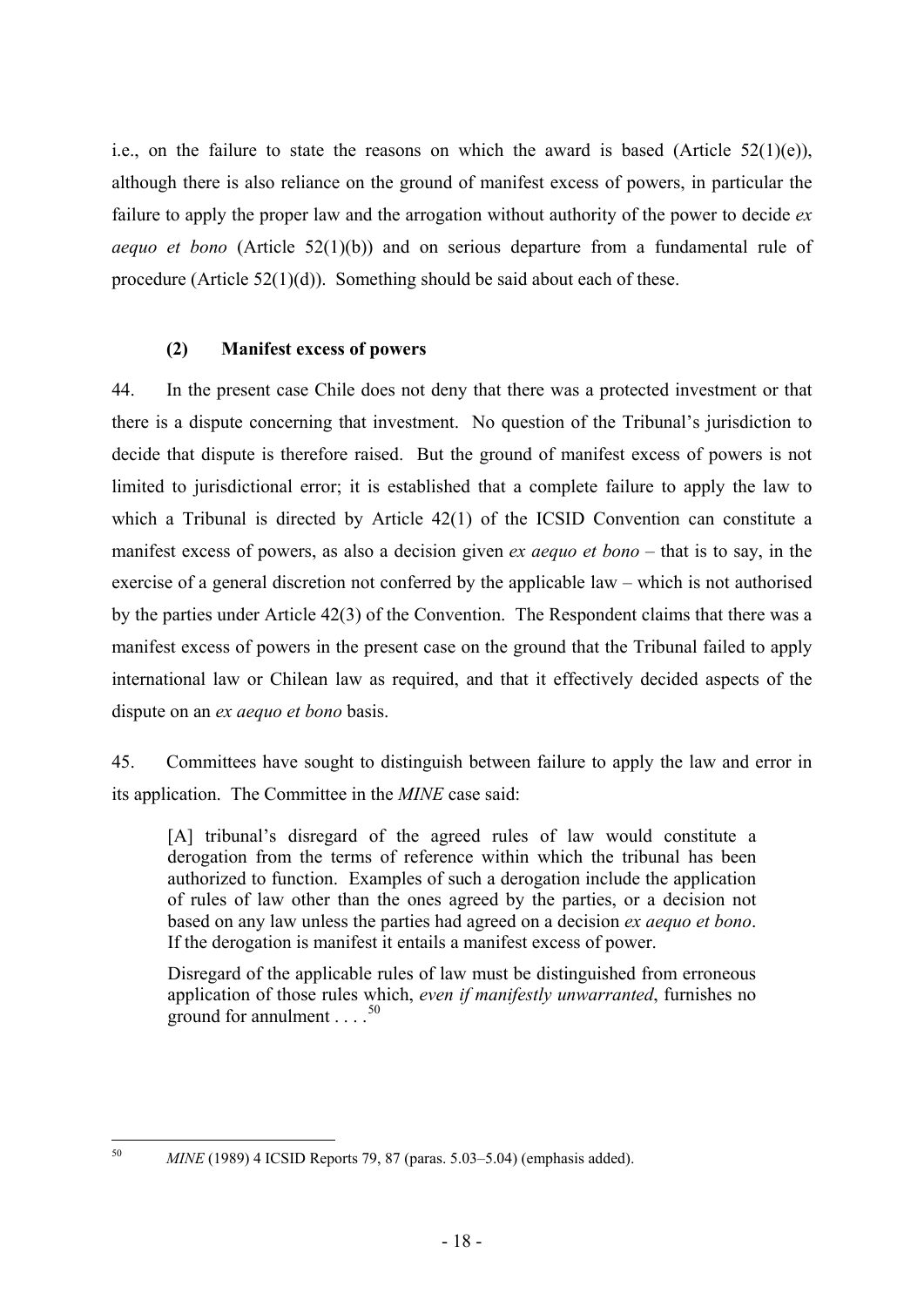In *CDC*, the Committee put it in the following way: "Regardless of our opinion of the correctness of the Tribunal's legal analysis . . . our inquiry is limited to a determination of whether or not the Tribunal endeavoured to apply English law."<sup>[51](#page-20-1)</sup>

46. In an expert opinion submitted with the Reply and adopted by the Respondent, Sir Arthur Watts argues that failure to apply the proper law as a ground of annulment should extend to cases where the tribunal makes "a real and substantial mess of the law it was purporting to apply."<sup>[52](#page-20-2)</sup> In his opinion:

There comes a stage . . . at which a tribunal, in purportedly applying a rule of law, gets it so wrong that it must be regarded as having disregarded the rule and not really having applied it at all. The purported application of the rule must be so inadequate, and suffused with such fundamental error, that it transcends the mere commission of an error in applying the law and becomes instead a veritable case of its non-application. $53$ 

47. Apart from its inconsistency with the test articulated in cases such as *MINE* and *CDC*, the problem with this formulation is that it goes far down the slippery slope of appeal for error of law – error of law combined with adjectives perhaps, but error of law nonetheless. The Committee accepts that the notion of endeavouring to apply the law is not a merely subjective matter. An award will not escape annulment if the tribunal while purporting to apply the relevant law actually applies another, quite different law.<sup>[54](#page-20-0)</sup> But in such a case the error must be "manifest," not arguable, and a misapprehension (still less mere disagreement) as to the content of a particular rule is not enough.

48. Similar considerations apply to a claim that a tribunal has decided *ex aequo et bono*. It should be noted that Article 42(3) of the ICSID Convention concerns the determination *ex aequo et bono* of *disputes*, i.e., of the substantial matter referred to the tribunal. This is different from taking into account considerations of fairness in applying the law. For example, individual rules of law will often require fairness or a balancing of interests to be

<sup>51</sup> 

<span id="page-20-1"></span><sup>&</sup>lt;sup>51</sup> *CDC Group* (2005) 11 ICSID Reports 237, 252 (para. 45).<br> **EXECUTE:** Opinion of 20 January 2006 annexed to the Respondent's Annulment Reply, para. 25.

<span id="page-20-3"></span><span id="page-20-2"></span><span id="page-20-0"></span><sup>&</sup>lt;sup>53</sup> *Id.* para. 27.<br><sup>54</sup> In *MINE* the Tribunal had referred to Article 1134 of the French Civil Code rather than its Guinean replica, Article 1134 of the Code Civil de l'Union Française. The Committee held that the error did not warrant annulment: (1989) 4 *ICSID Reports* 79, 96 (para. 6.40). Since there was no evidence that Article 1134 was applied in any different manner in Guinea than in France, the mistake was without incidence.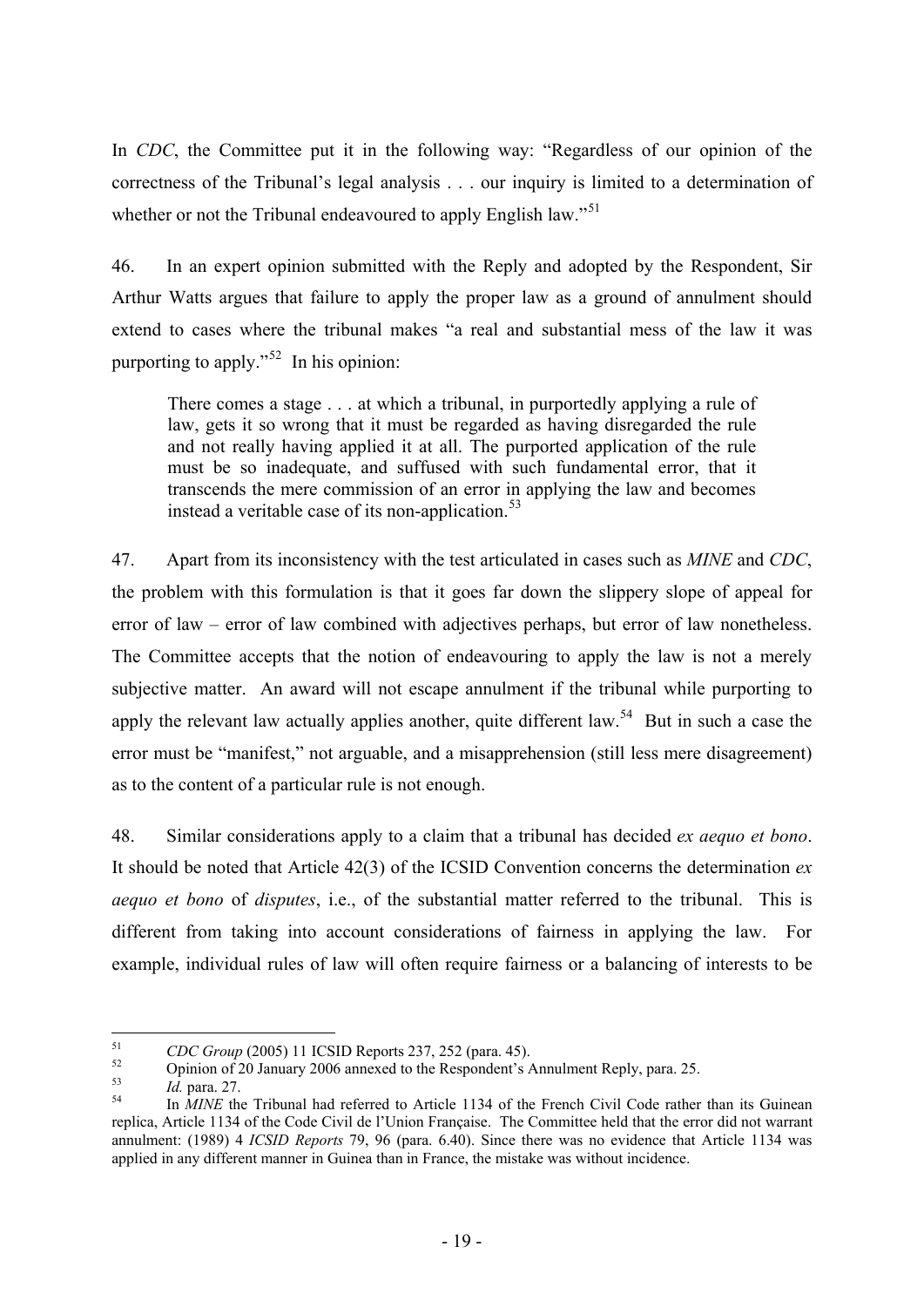taken to account. This is the case with the fair and equitable treatment standard itself, the standard the Tribunal was required to apply.

### **(3) Serious departure from a fundamental rule of procedure**

49. Relatively little needs to be said about this ground for annulment. Subsequent committees have approved the following passage from the *Wena Hotels* annulment decision:

The Applicant has to identify the fundamental rule of procedure from which the Tribunal departed and it has to show that such departure has been serious.

[Article  $52(1)(d)$ ] refers to a set of minimal standards of procedure to be respected as a matter of international law. It is fundamental, as a matter of procedure, that each party is given the right to be heard before an independent and impartial tribunal. This includes the right to state its claim or its defence and to produce all arguments and evidence in support of it. This fundamental right has to be ensured on an equal level, in a way that allows each party to respond adequately to the arguments and evidence presented by the other . . . . [55](#page-21-0)

The issue is thus due process, not the substance of the Award itself, a matter addressed by paragraphs (b) and (e) of Article 52(1) of the ICSID Convention

# **(4) Failure to state reasons**

50. Of more significance to the present case is failure to state reasons. The first Annulment Committee in the *Vivendi* case discussed this in the following terms:

[I]t is well accepted both in the cases and the literature that Article  $52(1)(e)$ concerns a failure to state *any* reasons with respect to all or part of an award, not the failure to state correct or convincing reasons . . . . Provided that the reasons given by a tribunal can be followed and relate to the issues that were before the tribunal, their correctness is beside the point in terms of Article  $52(1)(e)$ . Moreover, reasons may be stated succinctly or at length, and different legal traditions differ in their modes of expressing reasons. Tribunals must be allowed a degree of discretion as to the way in which they express their reasoning.

In the Committee's view, annulment under Article  $52(1)(e)$  should only occur in a clear case. This entails two conditions: first, the failure to state reasons must leave the decision on a particular point essentially lacking in any expressed rationale; and second, that point must itself be necessary to the tribunal's decision. It is frequently said that contradictory reasons cancel each

<span id="page-21-0"></span> $55$ <sup>55</sup> *Wena Hotels*, (2002) 6 ICSID Reports 129, 142 (paras. 56–57), referred to *e.g.*, by the Committee in *CDC Group* (2005) 11 ICSID Reports 237, 248–50 (paras. 34–37).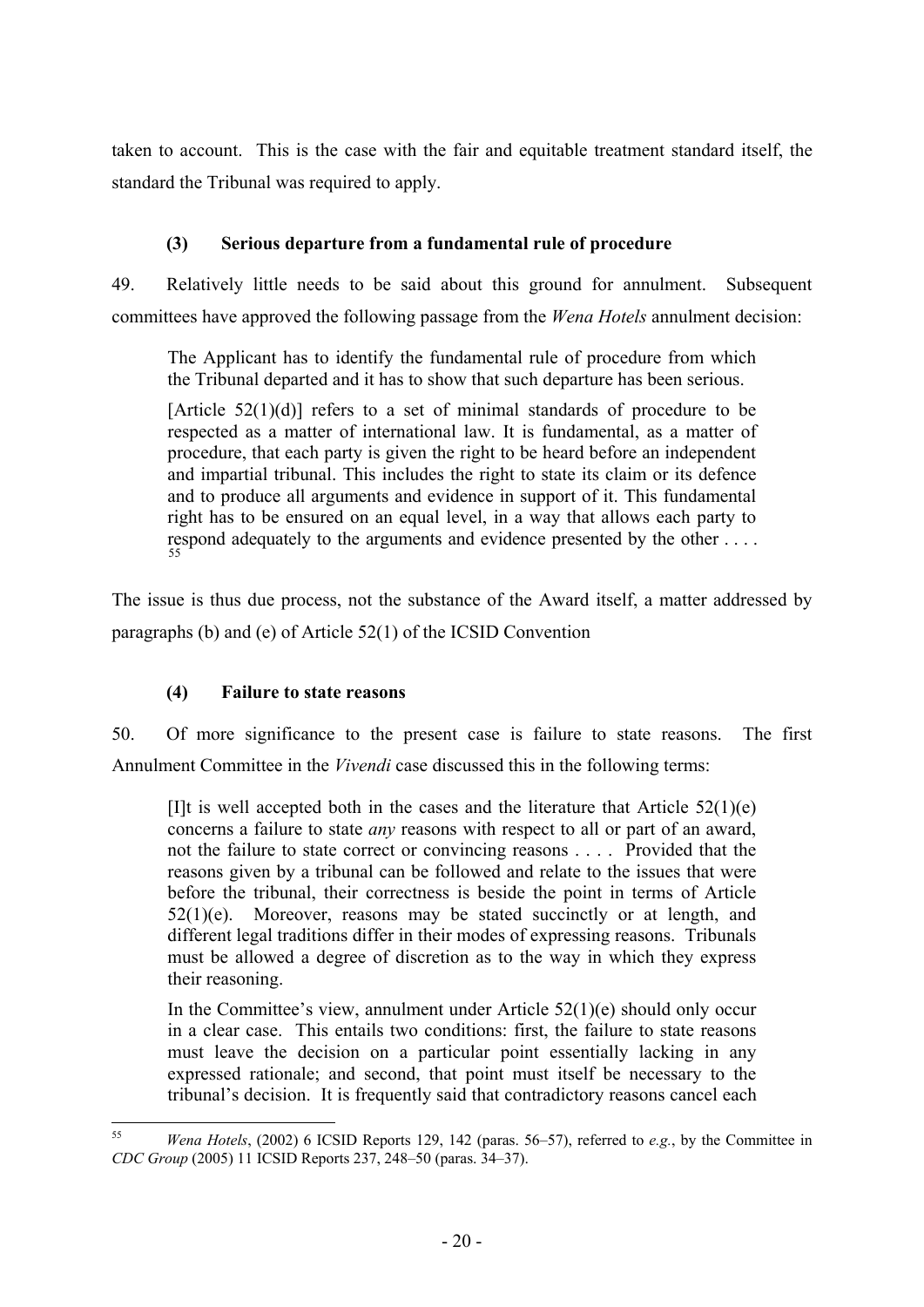other out, and indeed, if reasons are genuinely contradictory so they might. However, tribunals must often struggle to balance conflicting considerations, and an *ad hoc* committee should be careful not to discern contradiction when what is actually expressed in a tribunal's reasons could more truly be said to be but a reflection of such conflicting considerations.<sup>[56](#page-22-1)</sup>

Committees in other annulment cases have expressed similar views.<sup>[57](#page-22-2)</sup>

51. The Respondent appears to accept this test, emphasising principally that a Committee can only fill gaps in the reasoning of a tribunal in limited circumstances, i.e., where the missing reason is clearly implied or is so obvious as not to need stating.<sup>[58](#page-22-3)</sup>

# **(5) The scope of annulment authority**

52. In every annulment decision so far, the *ad hoc* committee has proclaimed that it is not a court of appeal from the tribunal.<sup>[59](#page-22-4)</sup> This is obvious from the language of Articles 52 and 53 of the ICSID Convention as well as from its *travaux*. [60](#page-22-5) But Chile's Application raises a question as to the function of annulment in cases where (as here) there is no jurisdictional error, no obvious procedural failing and no refusal to decide.

53. In his expert opinion appended to the Respondent's Reply, Sir Arthur Watts argues for a more expansive role for annulment Committees in relation to the substantive correctness of ICSID awards. He acknowledges the contrary argument (put in the competing expert opinion of Professor Schreuer):<sup>[61](#page-22-0)</sup>

It can be said, of course, that for an *ad hoc* Committee to engage in an assessment of whether the tribunal's misunderstanding or disregard of the applicable law is or is not gross, or whether or not it relates to some major aspect of the applicable law, or whether that major aspect is directly relevant to the case which was before the tribunal, would be for it to enter to an

<sup>56</sup> 

<span id="page-22-2"></span><span id="page-22-1"></span><sup>56</sup> *Vivendi* (2002) 6 ICSID Reports 340, 358 (paras. 64–65). 57 *See, e.g.*, *Amco Asia I* (1986) 1 ICSID Reports 509, 519–21 (paras. 38–44); *MINE* (1989) 4 *ICSID Reports* 79, 88–89 (paras. 5.07–5.13); *Amco Asia II* (1992) 9 ICSID Reports 3, 48–49 (paras. 7.55–7.57); *Wena Hotels* (2002) 6 ICSID Reports 129, 145–46 (paras. 77–82); *CDC Group* (2005) 11 ICSID Reports 237, 259–61

<span id="page-22-4"></span><span id="page-22-3"></span><sup>&</sup>lt;sup>58</sup> See e.g., Reply Memorial, para. 4; Expert Opinion of Sir Arthur Watts, paras. 35–55.<br><sup>59</sup> See Klöckner (1985) 2 ICSID Reports 4, 119–20 (para. 61); *Amco Asia I* (1986) 1 ICSID Reports 509, 515 (para. 23); *MINE* (1989) 4 *ICSID Reports* 79, 87 (para. 5.04), 88 (para. 5.08); *Amco Asia II* (1992) 9 ICSID Reports 3, 39 (para. 7.19), 51 (para. 8.08); *Wena Hotels* (2002) 6 ICSID Reports 129, 135 (para. 18); *Vivendi* (2002) 6 ICSID Reports 340, 357–58 (paras. 62, 64); *CDC Group PLC v. Republic of the Seychelles* (2005) 11 ICSID Reports 237, 248–250 (paras. 34–37); Mitchell v. DRC, decision of 1 November 2006, paras. 19–20.<br>
<sup>60</sup> See C. Schreuer, *The ICSID Convention: A Commentary* (Cambridge, CUP, 2001) 88–94 & ff.<br>
<sup>61</sup> C. Schreuer, Opini

<span id="page-22-5"></span><span id="page-22-0"></span>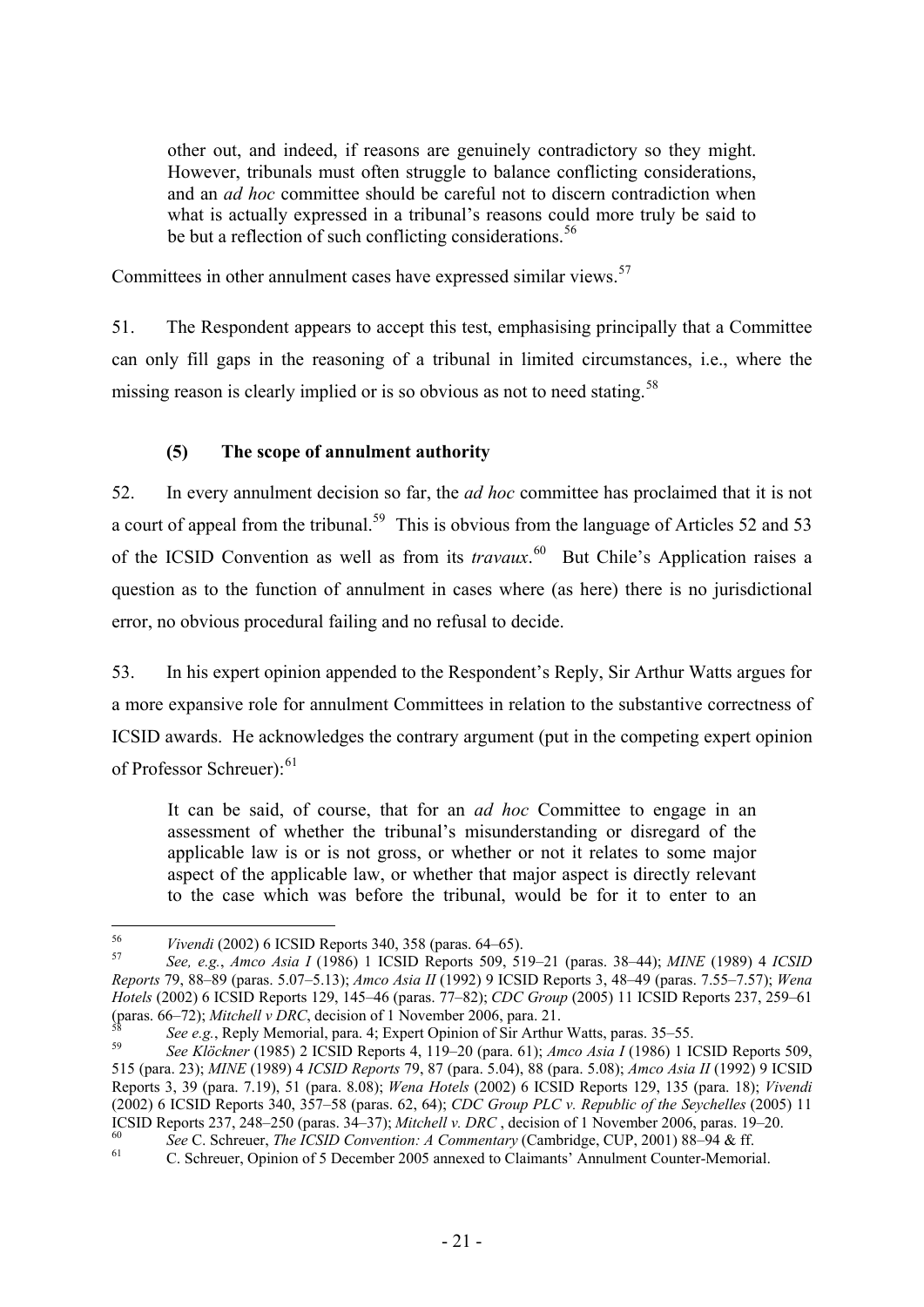unacceptable degree into the merits of the tribunal's decision. But there is no greater impropriety in an *ad hoc* Committee acting in this way in the interests of ensuring the fundamental justice of the arbitral process than in such a Committee taking it upon itself to consider complex (and arguable) cases of alleged excess of power (and whether, if the excess has occurred, it is manifest), or whether or not a tribunal has given reasons for its award when the answer to that very question is wrapped in the pages of a complex award, or with what reasons not advanced by the tribunal the *ad hoc* Committee should nevertheless reconstruct (in reality, invent) the tribunal's missing reasoning, or with the assessment whether any of the adverbial or adjectival requirements of Article 52(1) have been satisfied ('properly,' 'manifestly,' 'serious,' 'fundamental'). These are not easy matters to be resolved by applying simple rules, but are matters for judgment, the exercise of which is exactly the task which *ad hoc* Committees are well-placed to perform.<sup>[62](#page-23-1)</sup>

54. No doubt annulment committees have a role to perform within the ICSID system in ensuring "the fundamental justice of the arbitral process." It is true also that the grounds for annulment do not distinguish formally (as, say, the UNCITRAL Model Law does) between jurisdictional errors and errors concerning the merits of the dispute and that a manifest excess of powers could well occur on a question of merits. At the same time the role of an *ad hoc* committee in the ICSID system is a limited one. It cannot substitute its determination on the merits for that of the tribunal. Nor can it direct a tribunal on a resubmission how it should resolve substantive issues in dispute. All it can do is annul the decision of the tribunal: it can extinguish a *res judicata* but on a question of merits it cannot create a new one.<sup>[63](#page-23-0)</sup> A more interventionist approach by committees on the merits of disputes would risk a renewed cycle of tribunal and annulment proceedings of the kind observed in *Klöckner* and *AMCO*. Given that (after an uncertain start) successive decisions of *ad hoc* committees have established with reasonable clarity the extent and limits of the grounds for annulment under Article 52, the Committee believes that "the fundamental justice of the arbitral process" under the Convention is best served by adhering to the established approach. It is reinforced in this view by two considerations, one general and one specific. The general consideration is that Article 52(1) as interpreted by successive committees does give scope for quality control.

<span id="page-23-1"></span><sup>62</sup>  $^{62}$  Expert Opinion of Sir Arthur Watts, para. 28.

<span id="page-23-0"></span><sup>63</sup> A reconvened tribunal following an annulment will no doubt have regard to the reasoning of an annulment Committee, but it is not formally bound by its views as to any issue on which the first tribunal's award has been annulled. *See Amco Asia II* (1992) 9 ICSID Reports 3, 36–39 (paras. 7.10–7.17). Furthermore, the ICSID practice so far has been to appoint different committee members on a second annulment, whereas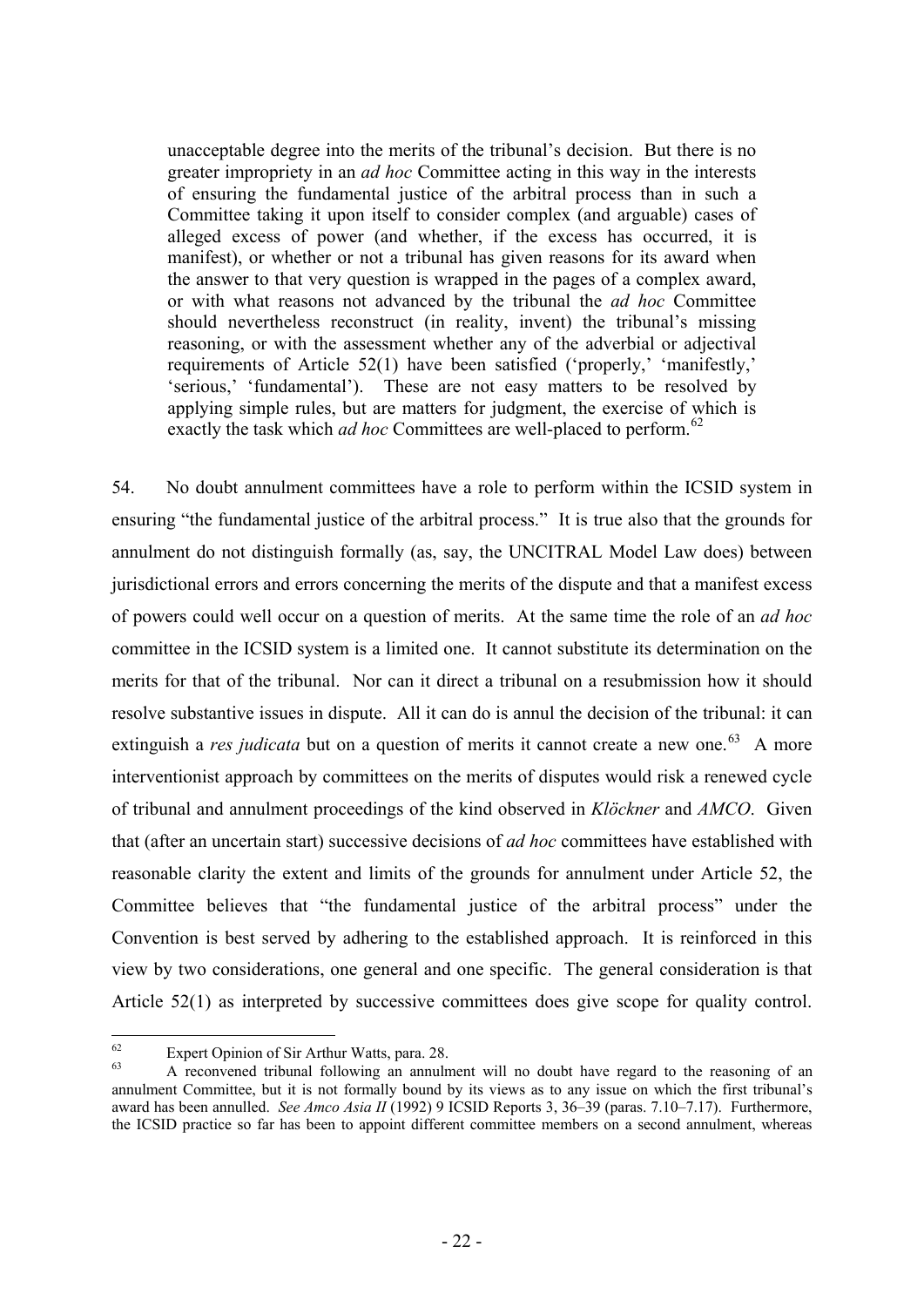The specific consideration is that in the present case, whether one likes the Tribunal's decision or not, it was reached on a rather narrow and specific ground, without systematic implications for controversial issues of the law of investment protection.

#### **E. THE GROUNDS FOR ANNULMENT APPLIED**

#### **(1) Relationship between grounds for annulment**

55. In its Annulment Memorial the Respondent tended to present its claim in an aggregated way: for example, it complained of the Tribunal's "failure to apply or explain application of" international law or Chilean law.<sup>[64](#page-24-0)</sup> Of course an aspect of an award may be vulnerable to challenge on more than one ground, but it is still necessary to distinguish the different grounds for challenge. Failure to apply the proper law (in the sense explained in paragraph 46 above) may involve a manifest excess of powers; failure to explain its application concerns the distinct issue of failure to give reasons. The two may go hand in hand in a given case but they are analytically distinct.

### **(2) Serious departure from a fundamental rule of procedure**

56. It is convenient to deal first with the ground of annulment set out in Article 52(1)(d), "that there has been a serious departure from a fundamental rule of procedure." The Respondent argues that:

[I]n holding that there was a lack of fair and equitable treatment, the Tribunal fails to consider or otherwise respond to abundant evidence presented by the Parties with respect to material issues in dispute that would have affected significantly its holding on liability as well as its assessment of compensation. For example, the Tribunal fails to consider expert evidence presented by both Parties on a range of issues, including the substantive interpretation of the Foreign Investment Contracts and the DL 600, a key element to its determination with regard to fair and equitable treatment. Furthermore, there are numerous instances throughout the Award where the Tribunal simply recounts the important arguments presented by each party but never analyzes or makes determinations regarding such questions. Accordingly, the Tribunal

<span id="page-24-0"></span>requests for interpretation or revision as far as possible go to the same tribunal as rendered the award: Art. 50(2),  $\frac{51(3)}{64}$ .

<sup>64</sup> *E.g.*, Respondent's Annulment Memorial at 56.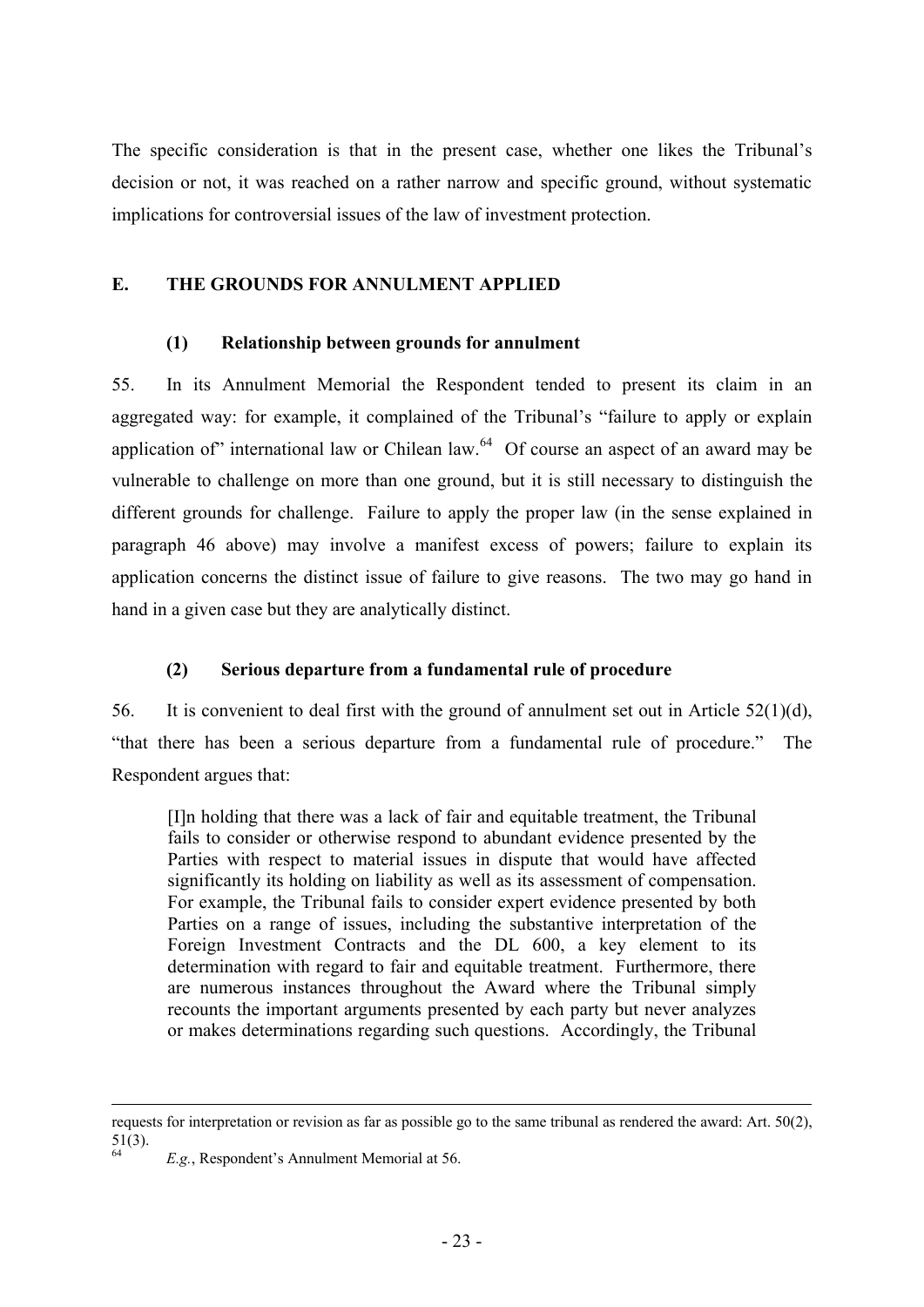seriously departs from its fundamental obligation to accord the parties the right to be heard, and the Award should be annulled.<sup>[65](#page-25-1)</sup>

The matter was not, however, further developed in the Reply or in oral argument.<sup>[66](#page-25-2)</sup>

57. Under Article 52 there is a distinction between a departure from a fundamental rule of procedure and a failure to give reasons for a decision. Failure to give reasons is a separate ground for annulment and there is no reason to think that it is duplicated under the rubric of Article  $52(1)(d)$ .<sup>[67](#page-25-3)</sup> Conceivably an award might recite the arguments of the parties in such a defective or inaccurate way as to evidence a failure to hear the arguments in the first place. But it cannot be suggested that this was the case here. The complaints referred to in the passage cited above will accordingly be dealt with under the rubric of failure to give reasons. There is no indication in the present case of any procedural failure by the Tribunal, let alone a serious one.

### **(3) Fair and equitable treatment: manifest excess of powers**

58. The scope of manifest excess of powers as a ground for annulment has already been discussed.<sup>[68](#page-25-0)</sup> The Respondent complains that the Tribunal either failed to apply international law and Chilean law to the issues to which they are respectively applicable, or that it applied them in such a cursory and indefensible way as to be tantamount to their non-application.

59. This raises three questions: (1) what law was in truth applicable to a given issue, in accordance with Article 42 of the ICSID Convention; (2) what law did the Tribunal purport to apply to that issue; (3) is there any basis for concluding that the Tribunal's decision involved a manifest failure to apply the applicable law, in the limited sense explained in paragraph 46 above?

60. Alternatively, the Claimants say that in default of any discernible law the Tribunal decided key issues *ex aequo et bono* without being authorised to do so. The Parties agree that

<span id="page-25-1"></span><span id="page-25-0"></span><sup>65</sup>  $^{65}$  Respondent's Annulment Memorial, para. 104.

<span id="page-25-2"></span> $^{66}$  Transcript, 10 April 2006, at 12.

<span id="page-25-3"></span><sup>67</sup> Respondent's Annulment Memorial, para. 203 refers to a passage from the *Vivendi* annulment decision in support of annulment on this ground. *See* (2004) 6 ICSID Reports 340, 362 (para. 83). Although the Committee mentioned in passing that the Tribunal had rendered a "densely reasoned award," it did so in the context of the distinction between "the manner in which the Tribunal proceeded, not the content of its decision." Failure to state reasons goes to the latter, not the former.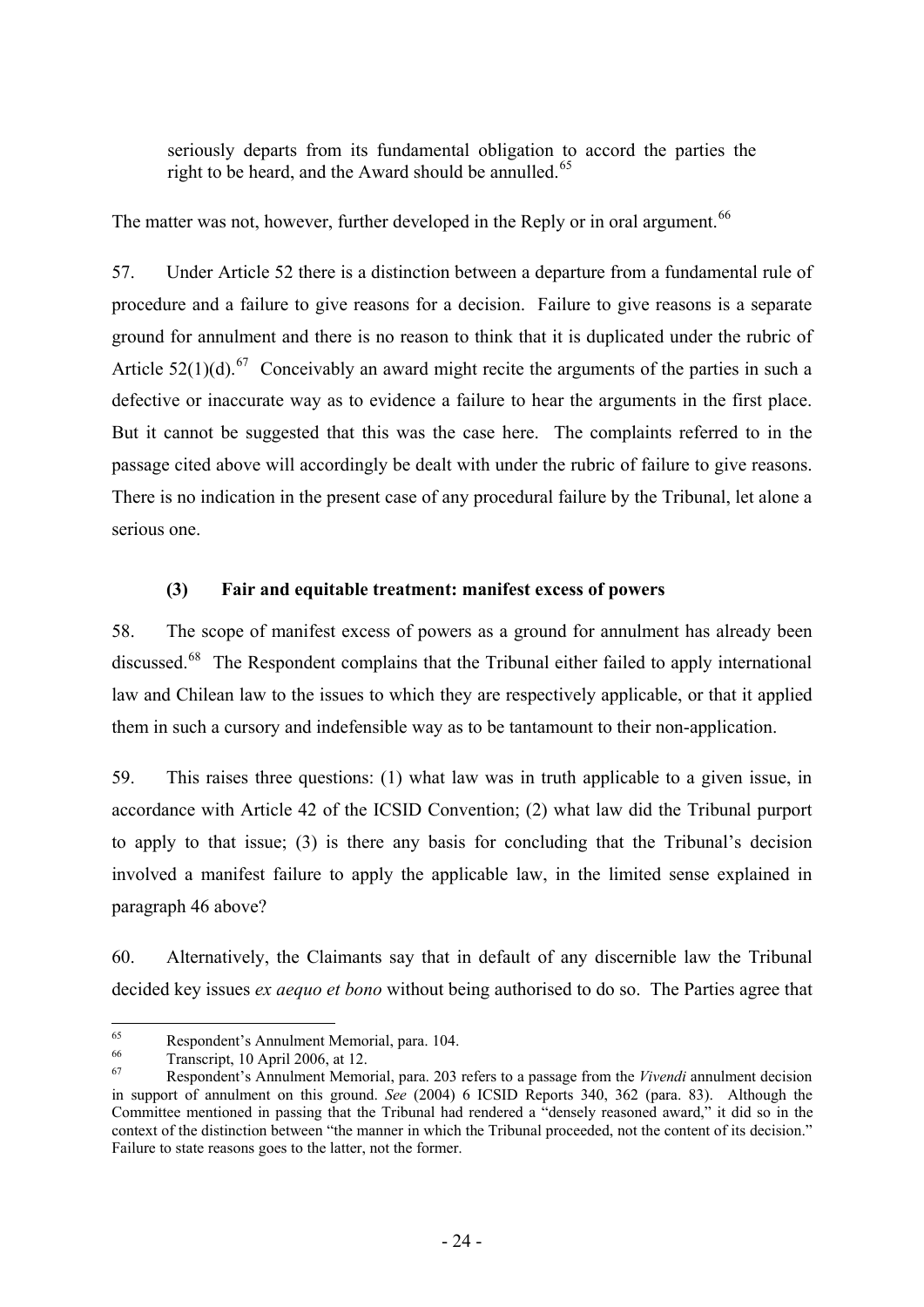the Tribunal was not authorised under Article 42(3) to decide the dispute on an *ex aequo et bono* basis, so here the question is whether it did so and with what consequence.

### **(a)** *Failure to apply international law*

61. Article 42(1) of the ICSID Convention provides:

(1) The Tribunal shall decide a dispute in accordance with such rules of law as may be agreed by the parties. In the absence of such agreement, the Tribunal shall apply the law of the Contracting State party to the dispute (including its rules on the conflict of laws) and such rules of international law as may be applicable.

The BIT was in force at the time of the events giving rise to the claim. MTD's claim is one for "an alleged breach of any right conferred or created by this Agreement with respect to an investment by such investor" (BIT, Article 6(1)(ii)), and thus international law as the proper law of the BIT is applicable to that claim and to any defence thereto. The Respondent insists – and the Claimants do not disagree – that the Tribunal had to apply international law as a whole to the claim, and not the provisions of the BIT in isolation.

62. For its part the Tribunal also agreed. It said:

[F]or purposes of Article 42(1) of the Convention, the parties have agreed to this arbitration under the BIT. This instrument being a treaty, the agreement to arbitrate under the BIT requires the Tribunal to apply international law.<sup>[69](#page-26-1)</sup>

It went on to apply international law to such questions as the scope of the MFN clause in relation to other Chilean treaties, to the interpretation of the BIT, in particular its fair and equitable treatment clause, and to reparation including causation and contribution.

63. As to the scope of the fair and equitable treatment standard itself, the Respondent makes two main criticisms.<sup>[70](#page-26-0)</sup> First it says that the Tribunal confused fair and equitable

<span id="page-26-1"></span><sup>68</sup> *See supra* paras. 43–47. 69 Award, para. 87; *see also id.* para. 112: "This being a Tribunal established under the BIT, it is obliged to apply the provisions of the BIT and interpret them in accordance with the norms of interpretation established by the Vienna Convention on the Law of the Treaties, which is binding on the State parties to the BIT."

In fact, Malaysia only became a party to the Convention in 1994, after the conclusion of the BIT: thus the Vienna Convention *qua* treaty does not apply to the BIT (*see* Vienna Convention, Art. 4). But since the norms

<span id="page-26-0"></span>The Respondent also criticises the Tribunal's emphasis on the State of Chile as a single unit or "monolith:" this is discussed in paras. 86–88, *infra*.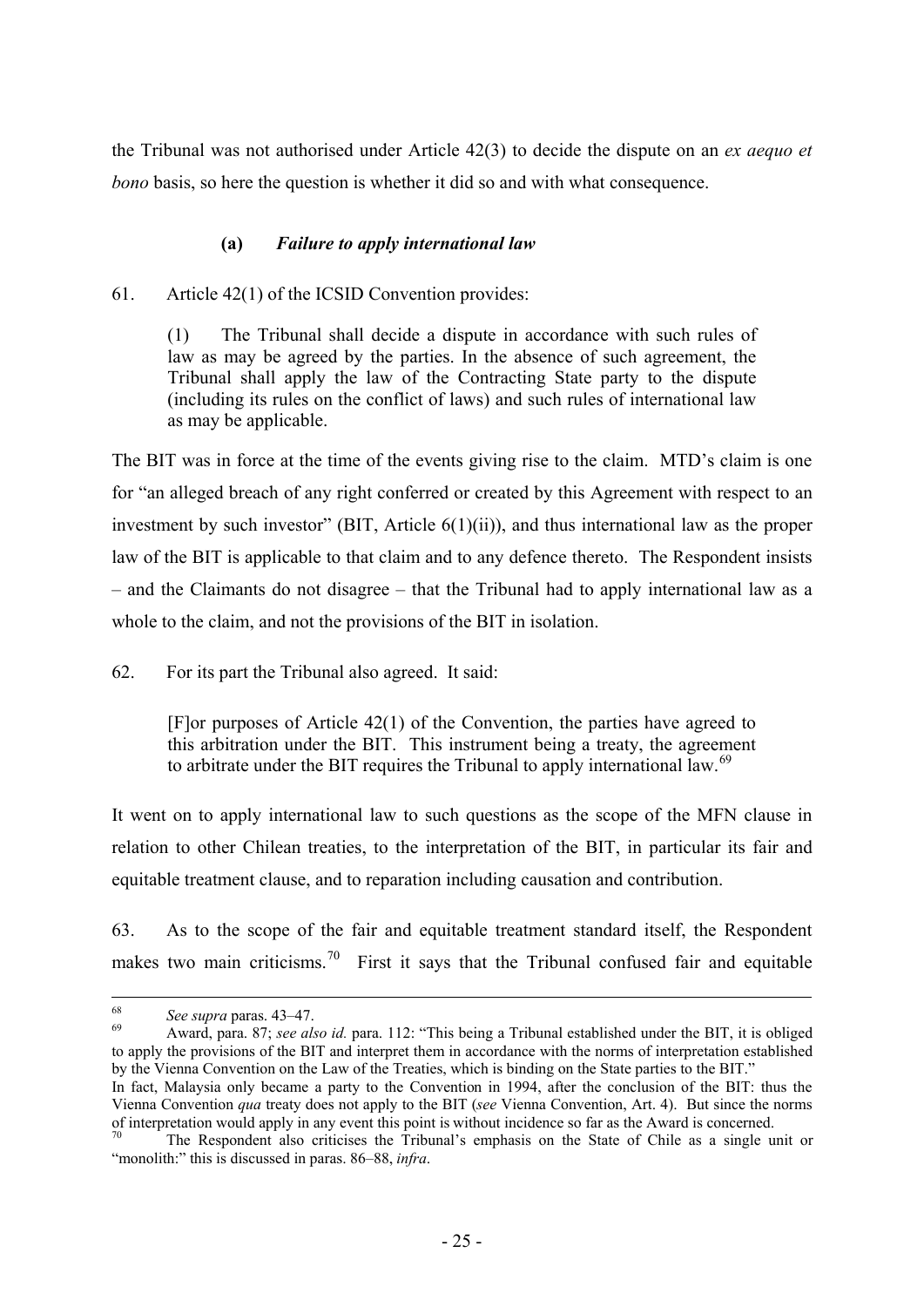treatment with most-favoured-nation treatment under Article 3(1) of the BIT, rendering this aspect of the Award incomprehensible.<sup>[71](#page-27-1)</sup> Secondly and more importantly, that it misapprehended the standard of fair and equitable treatment under the BIT, applying a standard expressed in a dictum of the *TECMED* tribunal which in no way represents international law and which cannot be derived from Articles 2(2) and 3(1) of the BIT by any process of interpretation. The Committee will deal with these points in turn.

64. On the first point, the Committee referred in paragraph 27 above to the two provisions of the BIT which incorporate the fair and equitable treatment standard. It noted the argument that the most-favoured-nation clause in Article  $3(1)$  of the BIT<sup>[72](#page-27-2)</sup> imported an additional element from the Croatia-Chile BIT.<sup>[73](#page-27-3)</sup> The Tribunal discussed this issue in the following terms:

The question for the Tribunal is whether the provisions of the Croatia BIT and the Denmark BIT which deal with the obligation to award permits subsequent to approval of an investment and to fulfillment of contractual obligations, respectively, can be considered to be part of fair and equitable treatment . . . . The Tribunal has concluded that, under the BIT, the fair and equitable standard of treatment has to be interpreted in the manner most conducive to fulfill the objective of the BIT to protect investments and create conditions favorable to investments. The Tribunal considers that to include as part of the protections of the BIT those included in Article 3(1) of the Denmark BIT and Article 3(3) and (4) [*sic* – this should read Article 4(1)] of the Croatia BIT is in consonance with this purpose. The Tribunal is further convinced of this conclusion by the fact that the exclusions in the MFN clause relate to tax treatment and regional cooperation, matters alien to the BIT but that, because of the general nature of the MFN clause, the Contracting Parties considered it prudent to exclude. *A contrario sensu*, other matters that can be construed to be part of the fair and equitable treatment of investors would be covered by the clause.[74](#page-27-0)

This passage appears to confuse the notion of fair and equitable treatment required by the first part of Article 3(1) of the Malaysia-Chile BIT with the most-favoured-nation treatment

<span id="page-27-1"></span> $71\,$ <sup>71</sup> *See* Chile's Annulment Reply, para. 57; Expert Opinion of Sir Arthur Watts, paras. 64–71.<br><sup>72</sup> Art. 3(1) of the BIT provides: "Investments made by investors of either Contracting Party in the

<span id="page-27-2"></span>territory of the other Contracting Party shall receive fair and equitable treatment, and no less favourable than that granted to the investments made by investors of any third State."

<span id="page-27-3"></span>Art. 4(1) of the Chile-Croatia BIT provides: "Each Contracting Party shall extend fair and equitable treatment to investments made by investors of the other Contracting Party on its territory and shall ensure that the exercise of the right thus recognized shall not be hindered in practice."<br>Award, paras. 103–04.

<span id="page-27-0"></span>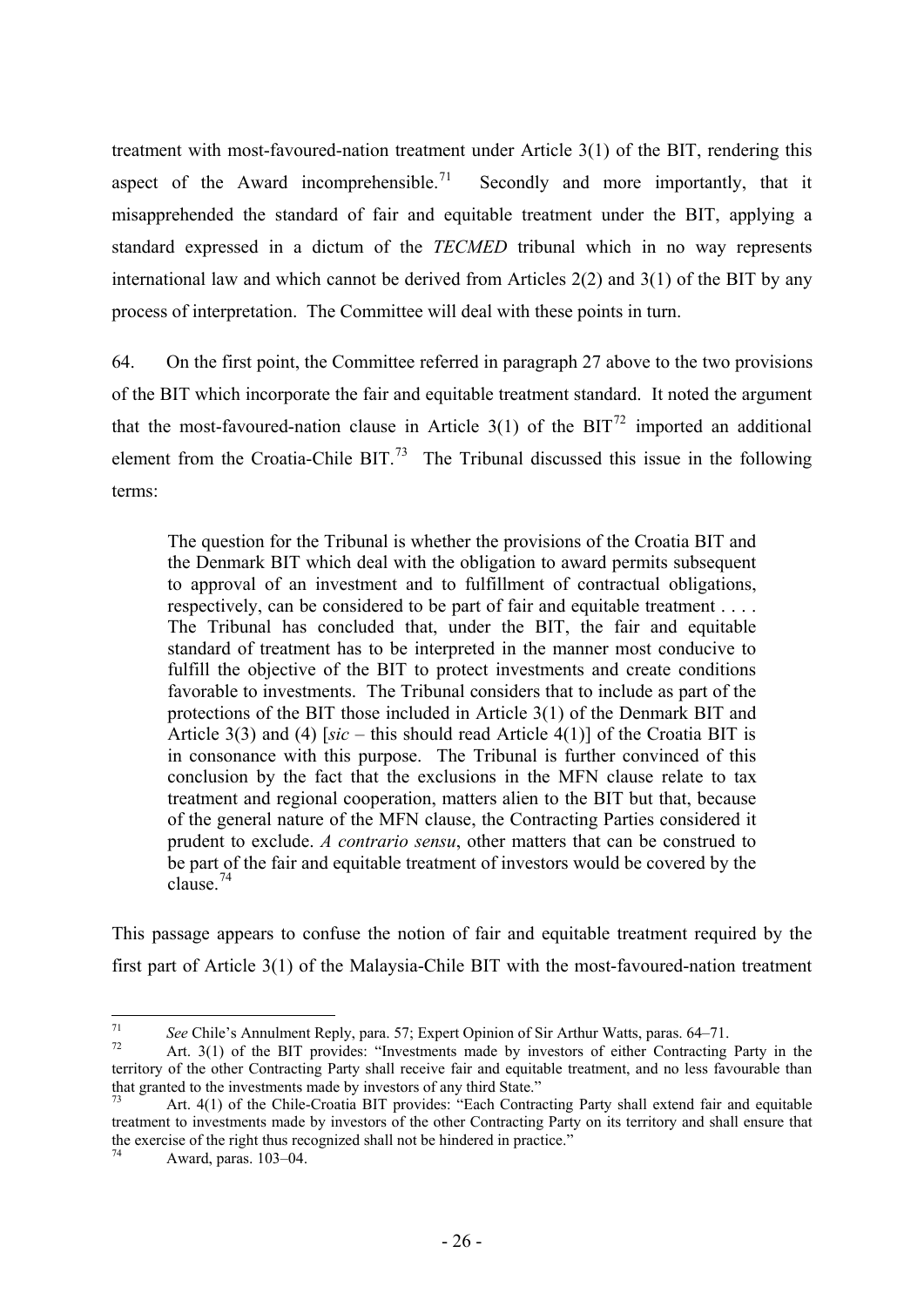which is required by the second half. The most-favoured-nation clause in Article 3(1) is not limited to attracting more favourable levels of treatment accorded to investments from third States only where they can be considered to fall within the scope of the fair and equitable treatment standard. Article 3(1) attracts any more favourable treatment extended to third State investments and does so unconditionally. However, the uncertainty in the Tribunal's handling of Article 3(1) was without incidence for its resolution of the case. As to Articles 3(1) of the Denmark BIT and 3(3) of the Croatia BIT, these are distinct from the notion of fair and equitable treatment but MTD's claims based on those provisions failed. As to the additional stipulation in Article 4(1) of the Croatia BIT to the effect that the fair and equitable treatment "shall not be hindered in practice," no further reference was made to it in the Award and there is no indication that it affected the outcome in any way.

65. On the second point, the Respondent focuses on the Tribunal's apparent reliance on the following passage from the award in the *TECMED* case for the content of the fair and equitable treatment standard:

[T]o provide to international investments treatment that does not affect the basic expectations that were taken into account by the foreign investor to make the investment. The foreign investor expects the host State to act in a consistent manner, free from ambiguity and totally transparently in its relations with the foreign investor, so that it may know beforehand any and all rules and regulations that will govern its investments, as well as the goals of the relevant policies and administrative practices or directives, to be able to plan its investment and comply with such regulations. Any and all State actions conforming to such criteria should relate not only to the guidelines, directives or requirements issued, or the resolutions approved thereunder, but also to the goals underlying such regulations. The foreign investor also expects the host State to act consistently, i.e. without arbitrarily revoking any preexisting decisions or permits issued by the state that were relied upon by the investor to assume its commitments as well as to plan and launch its commercial and business activities. The investor also expects the state to use the legal instruments that govern the actions of the investor or the investment in conformity with the function usually assigned to such instruments, and not to deprive the investor of its investment without the required compensation.<sup>[75](#page-28-0)</sup>

<span id="page-28-0"></span><sup>75</sup> 75 Award, para. 114 (quoting *Técnicas Medioambientales TECMED S.A. v. The United Mexican States,* ICSID Case No. ARB(AF)00/2, (2003), 10 ICSID Reports 130, 192–93, para. 154).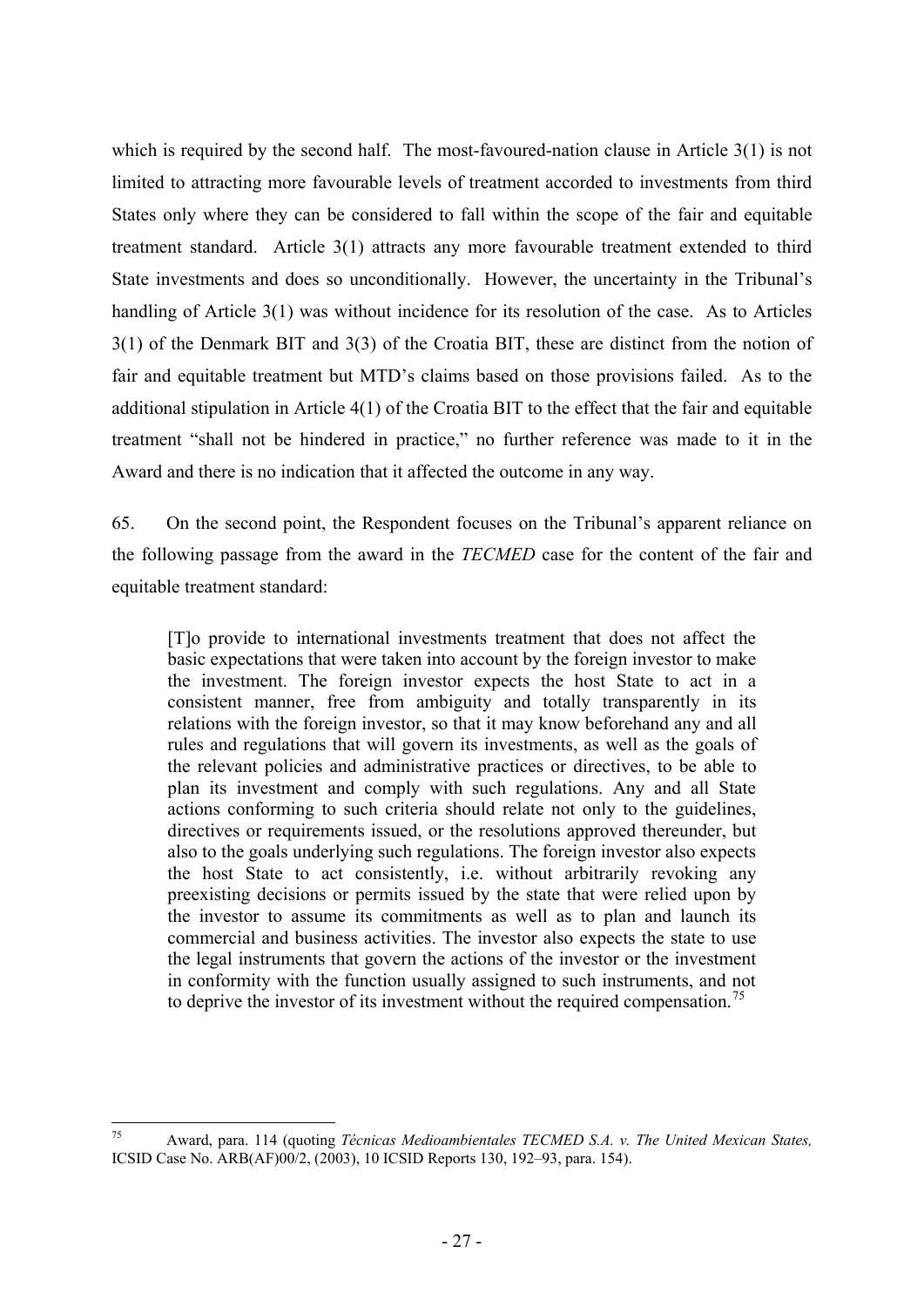66. According to the Respondent, "the *TecMed* programme for good governance" is extreme and does not reflect international law.<sup>[76](#page-29-1)</sup> The *TECMED* dictum is also subject to strenuous criticism from the Respondent's experts, Mr. Jan Paulsson<sup>77</sup> and Sir Arthur Watts.<sup>[78](#page-29-3)</sup> They note, *inter alia*, the difference between the *TECMED* standard and that adopted in other cases, including one the Tribunal also cited in a footnote but without comment<sup>[79](#page-29-4)</sup>

67. The Committee can appreciate some aspects of these criticisms. For example the *TECMED* Tribunal's apparent reliance on the foreign investor's expectations as the source of the host State's obligations (such as the obligation to compensate for expropriation) is questionable. The obligations of the host State towards foreign investors derive from the terms of the applicable investment treaty and not from any set of expectations investors may have or claim to have. A tribunal which sought to generate from such expectations a set of rights different from those contained in or enforceable under the BIT might well exceed its powers, and if the difference were material might do so manifestly.

68. But however that may be, the Tribunal did not manifestly exceed its powers in the account it gave of the fair and equitable treatment standard, and this for three reasons.

69. The first is that legitimate expectations generated as a result of the investor's dealings with the competent authorities of the host State may be relevant to the application of the guarantees contained in an investment treaty. This is expressly accepted by the Respondent and in the case-law.<sup>[80](#page-29-0)</sup> The Committee examines below the question of MTD's reasonable expectations deriving from the conclusion of the Foreign Investment Contracts.

70. Secondly, in the Committee's view the formulation of the fair and equitable treatment standard adopted by the Tribunal was that contained in paragraph 113 of the Award, where it said:

<sup>76</sup> 

<span id="page-29-1"></span><sup>&</sup>lt;sup>76</sup> *See* Chile's Annulment Reply, para. 57.<br><sup>77</sup> Mr. Jan Paulsson, Expert Opinion, 22 July 2005, paras. 9–14.

<span id="page-29-3"></span><span id="page-29-2"></span><sup>&</sup>lt;sup>78</sup> Expert Opinion of Sir Arthur Watts, paras. 93–106.

<span id="page-29-4"></span><sup>79</sup> Award, para. 114 (citing *Waste Management, Inc. v. United Mexican States*, ICSID Case No. ARB(AF)/00/3, (2004) 11 ICSID Reports 361, 386, para. 98).

<span id="page-29-0"></span>See Mr. Jan Paulsson, Expert Opinion, 22 July 2005, para. 15; *see also* Transcript of Annulment hearing at 51 (Ms. Gehring Flores).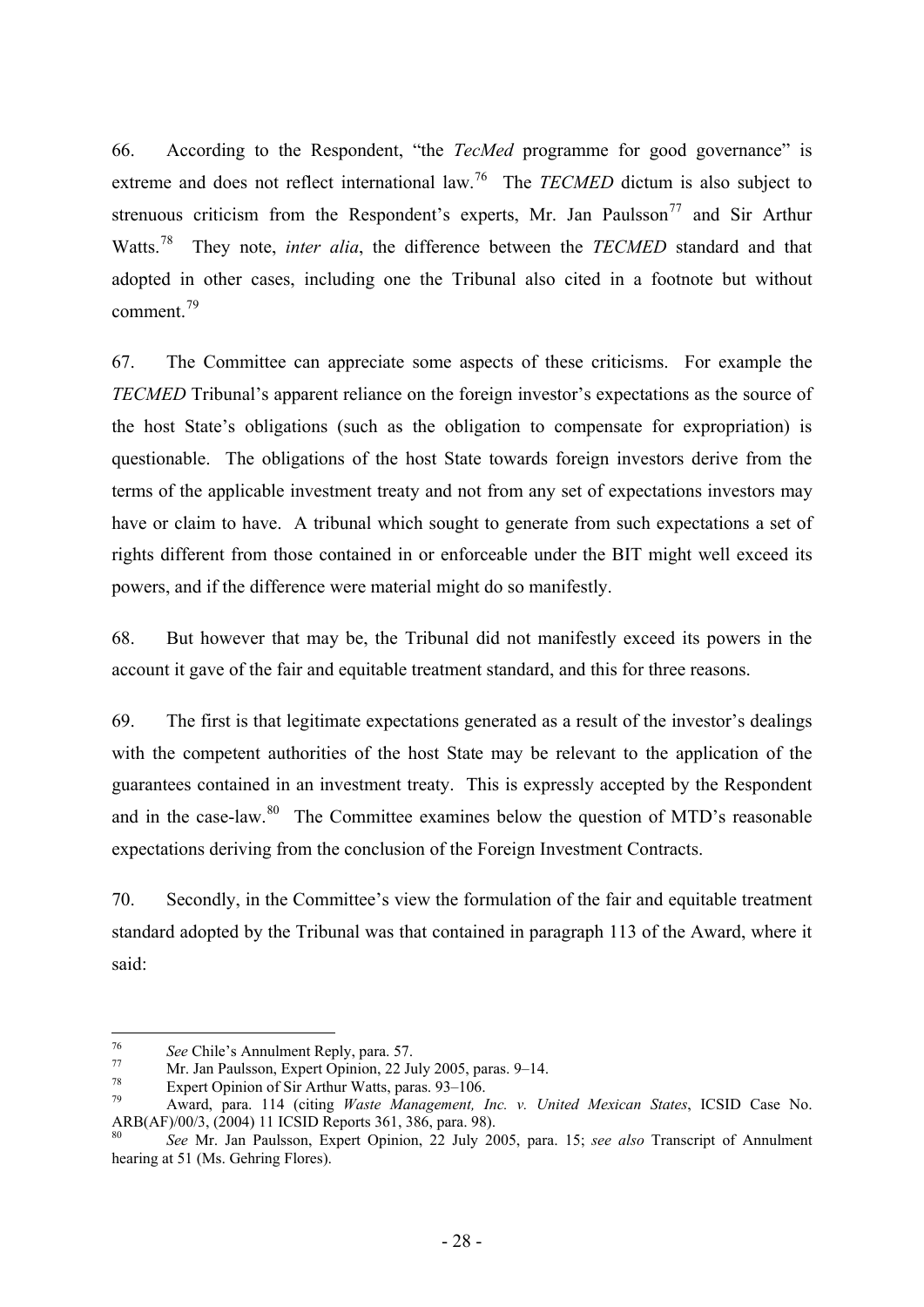in terms of the BIT, fair and equitable treatment should be understood to be treatment in an even-handed and just manner, conducive to fostering the promotion of foreign investment. Its terms are framed as a pro-active statement – 'to promote,' 'to create,' 'to stimulate' – rather than prescriptions for a passive behavior of the State or avoidance of prejudicial conduct to the investors<sup>[81](#page-30-0)</sup>

The *TECMED* dictum was cited in support of this standard, not in substitution for it.

71. Thirdly, a standard formulated in the terms of paragraph 113 is defensible. No doubt the extent to which a State is obliged under the fair and equitable treatment standard to be pro-active is open to debate, but that is more a question of application of the standard than it is of formulation. In any event the emphasis in the Tribunal's formulation is on "treatment in an even-handed and just manner." In particular the Tribunal does not express the obligation in such a way as to eliminate the distinction between acts and omissions or to avoid all elements of risk for the investor. That is sufficient for the purposes of Article 52(1)(b) of the ICSID Convention. In short, in articulating this standard there is no indication that the Tribunal committed any excess of powers, let alone that it did so manifestly.

# **(b)** *Failure to apply Chilean law*

72. As noted above, the *lex causae* in this case based on a breach of the BIT is international law. However it will often be necessary for BIT tribunals to apply the law of the host State, and this necessity is reinforced for ICSID tribunals by Article 42(1) of the ICSID Convention. Whether the applicable law here derived from the first or second sentence of Article 42(1) does not matter: the Tribunal should have applied Chilean law to those questions which were necessary for its determination and of which Chilean law was the governing law. At the same time, the *implications* of some issue of Chilean law for a claim under the BIT were for international law to determine. In short, both laws were relevant.

73. The Tribunal said as much. The Claimants had argued that because breach of the Foreign Investment Contracts was internationalised by reason of the umbrella clause in the Danish BIT, therefore the Contracts themselves were governed by international law. The Tribunal disagreed:

<span id="page-30-0"></span> $\overline{81}$ 

<sup>81</sup> Award, para. 113; *see* Award, paras. 109–13, for the Tribunal's discussion of the standard.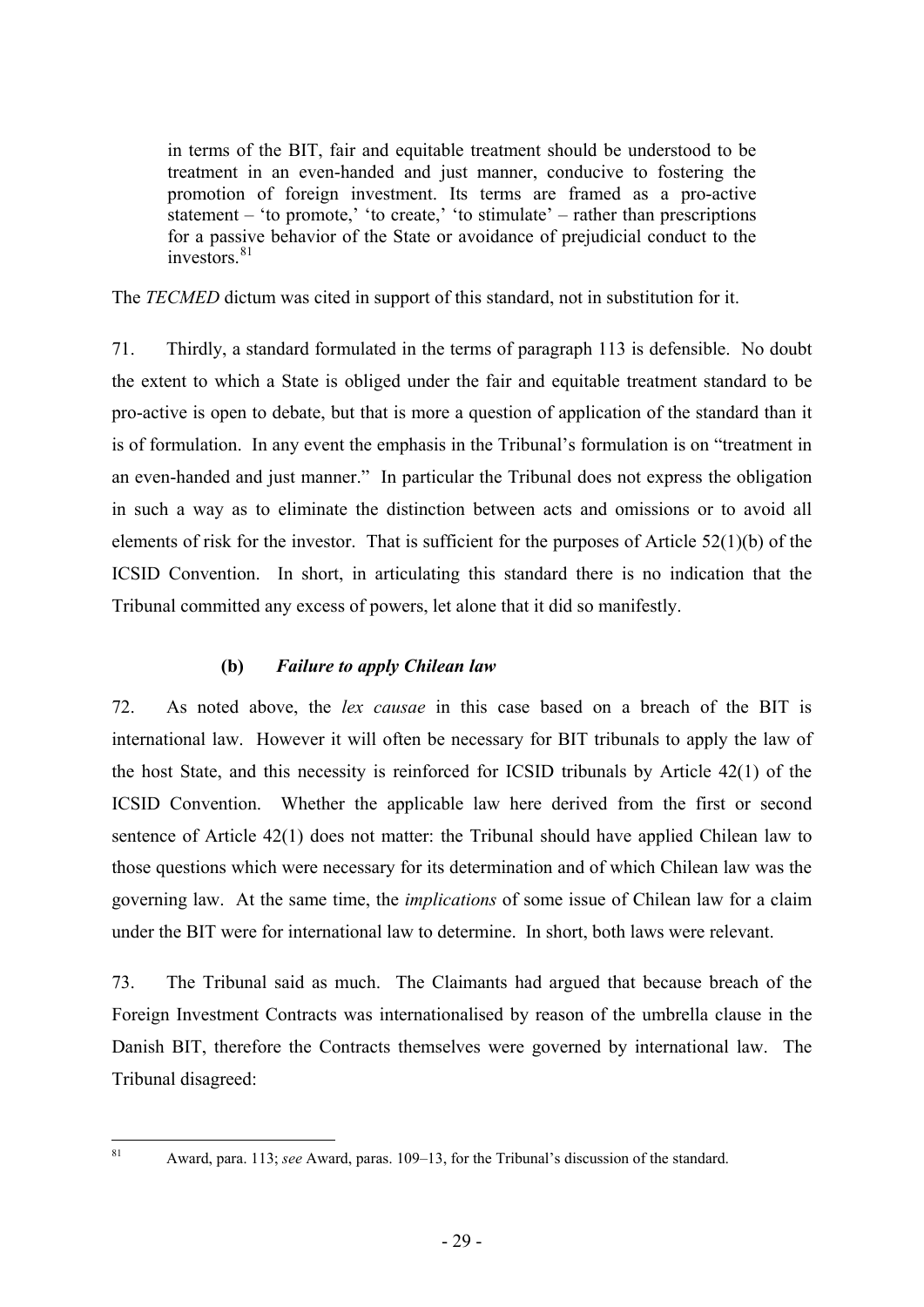The breach of the BIT is governed by international law. However, to establish the facts of the breach, it will be necessary to consider the contractual obligations undertaken by the Respondent and the Claimants and what their scope was under Chilean Law.<sup>[82](#page-31-1)</sup>

And in fact the Tribunal applied Chilean law in holding that there had been no breach of contract by Chile:

The Tribunal accepts that the authorization to invest in Chile is not a blanket authorization but only the initiation of a process to obtain the necessary permits and approvals from the various agencies and departments of the Government. It also accepts that the Government has to proceed in accordance with its own laws and policies in awarding such permits and approvals. Clause Four of the Foreign Investment Contracts would be meaningless if it were otherwise. Therefore, the Tribunal finds that Chile did not breach the BIT on account of breach of the Foreign Investment Contracts<sup>[83](#page-31-0)</sup>

74. Chile complains that despite its professions that it was applying Chilean law to such questions, in fact the Tribunal did not do so:

The Tribunal fails . . . to mention or explain if or how it applied Chilean law to those parts of its fair and equitable determination that require an interpretation of the Foreign Investment Contracts.

The Tribunal's silence on this issue signifies that the Tribunal failed completely to apply Chilean law to determine the Parties' obligations under or to interpret the substantive meaning of the DL 600 and the Foreign Investment Contracts; thus, the Tribunal manifestly exceeded its power . . . .

There is, in fact, no evidence that the Tribunal applied Chilean law. It is true that the Tribunal quoted or paraphrased parts of Articles Three and Twelve through Fifteen of Chile's Foreign Investment Law, the DL 600. But the mere repetition of the articles of the statute is clearly not the application of Chilean law. It is important to note that the Parties submitted lengthy argument, evidentiary support, and fact and expert witness testimony on Chilean law with respect to what the Tribunal coined as one of the 'key issues' or 'key element[s]' of its determination with respect to fair and equitable treatment, namely the scope of approval of the Foreign Investment Contracts. The debate at the heart of this issue was whether Chile's Foreign Investment Law (the DL 600) or the Foreign Investment Contracts approved, as the Republic

<span id="page-31-1"></span> $82$ <sup>82</sup> Award, para. 187; *see also id.* paras. 86–87.<br>Award, para. 118.

<span id="page-31-0"></span>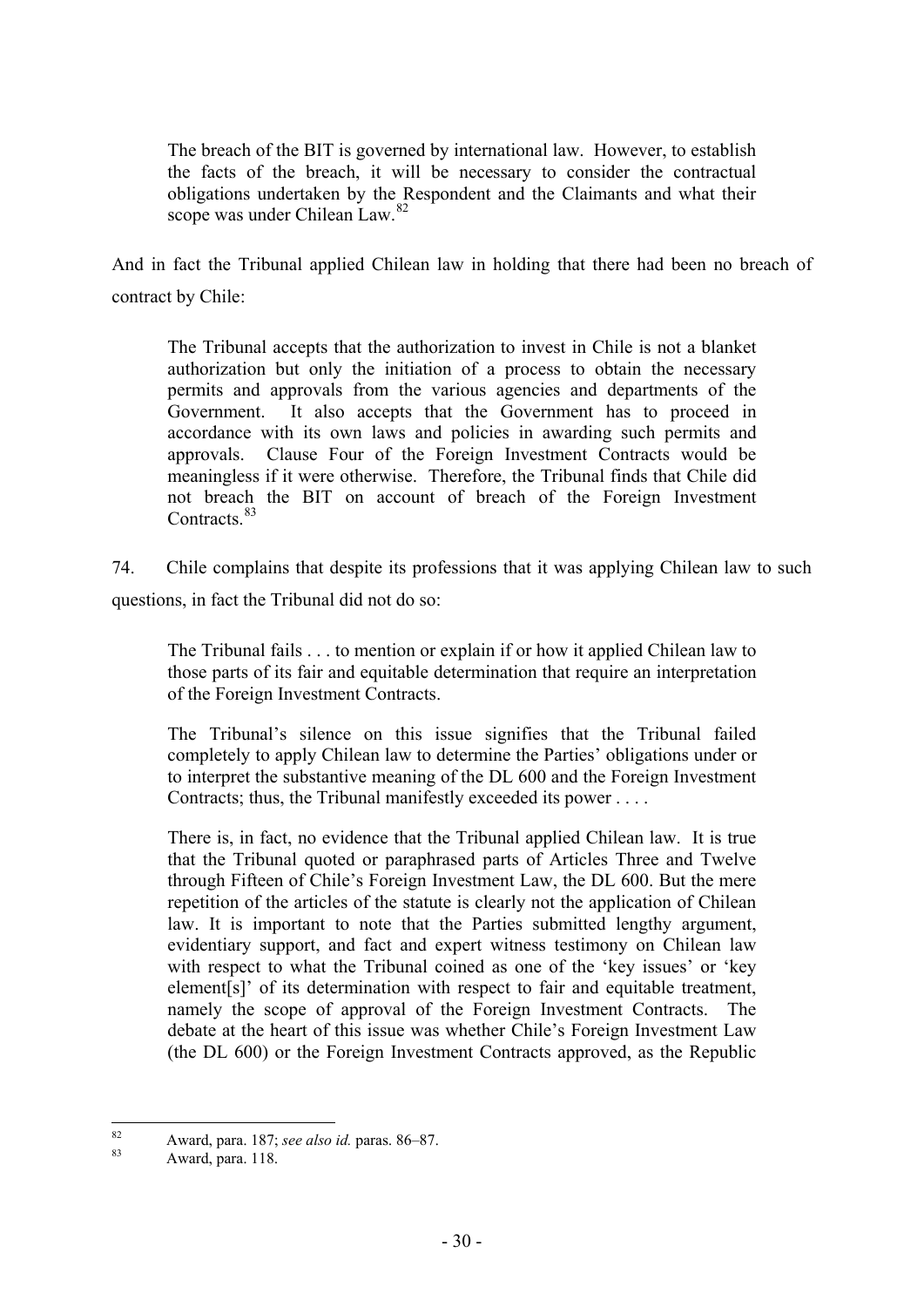of Chile asserted, merely the transfer of foreign capital, or, as MTD asserted, the proposed project in the proposed location.<sup>[84](#page-32-1)</sup>

75. In considering the implications of the Foreign Investment Contracts for fair and equitable treatment, the Tribunal faced a hybrid issue. The meaning of a Chilean contract is a matter of Chilean law; its implications in terms of an international law claim are a matter for international law. The Committee will return to the reasons given by the Tribunal for its decision on the implications of the FIC's conduct. For present purposes it is sufficient to say that the Tribunal applied Chilean law to issues governed by it (such as the scope of FIC authority), and that there is no indication that it mischaracterised the scope of Chilean law in its decision on the fair and equitable treatment standard. Whether it got Chilean law (or for that matter international law) right on a matter falling within its jurisdiction is not for the Committee to decide on an annulment application.

#### **(c)** *Unauthorised ex aequo et bono determinations*

76. Largely as a corollary of the arguments discussed in the previous two sections, The Respondent argues that since "the underpinnings of the Tribunal's determinations are unidentifiable," the inference should be drawn that "the Tribunal appears to be making its determination *ex aequo et bono* (unless the Tribunal is guided, in fact, by no principles)."[85](#page-32-2) In its Reply on the other hand, the complaint essentially concerns the damages determination. There Chile argues that:

The Tribunal's failure to make any reference to a legal precept in its reduction of the damages award leads to the conclusion that the Tribunal made this determination *ex aequo et bono*. [86](#page-32-0)

77. As a general matter there is no indication that the Tribunal asserted any jurisdiction to decide the dispute under Article 42(3) of the Convention, or that the substance of its determination was made in a law-free zone on a basis of general equity. The Committee has already dealt with the question what law the Tribunal did apply; it will deal in the following sections with the adequacy of the Tribunal's reasoning both as to substance and damages. In

<span id="page-32-1"></span> $84$ <sup>84</sup> Chile's Annulment Memorial, paras. 130–32.

<span id="page-32-2"></span><sup>&</sup>lt;sup>85</sup> Chile's Annulment Memorial, para. 136.

<span id="page-32-0"></span><sup>86</sup> Chile's Annulment Reply, para. 68.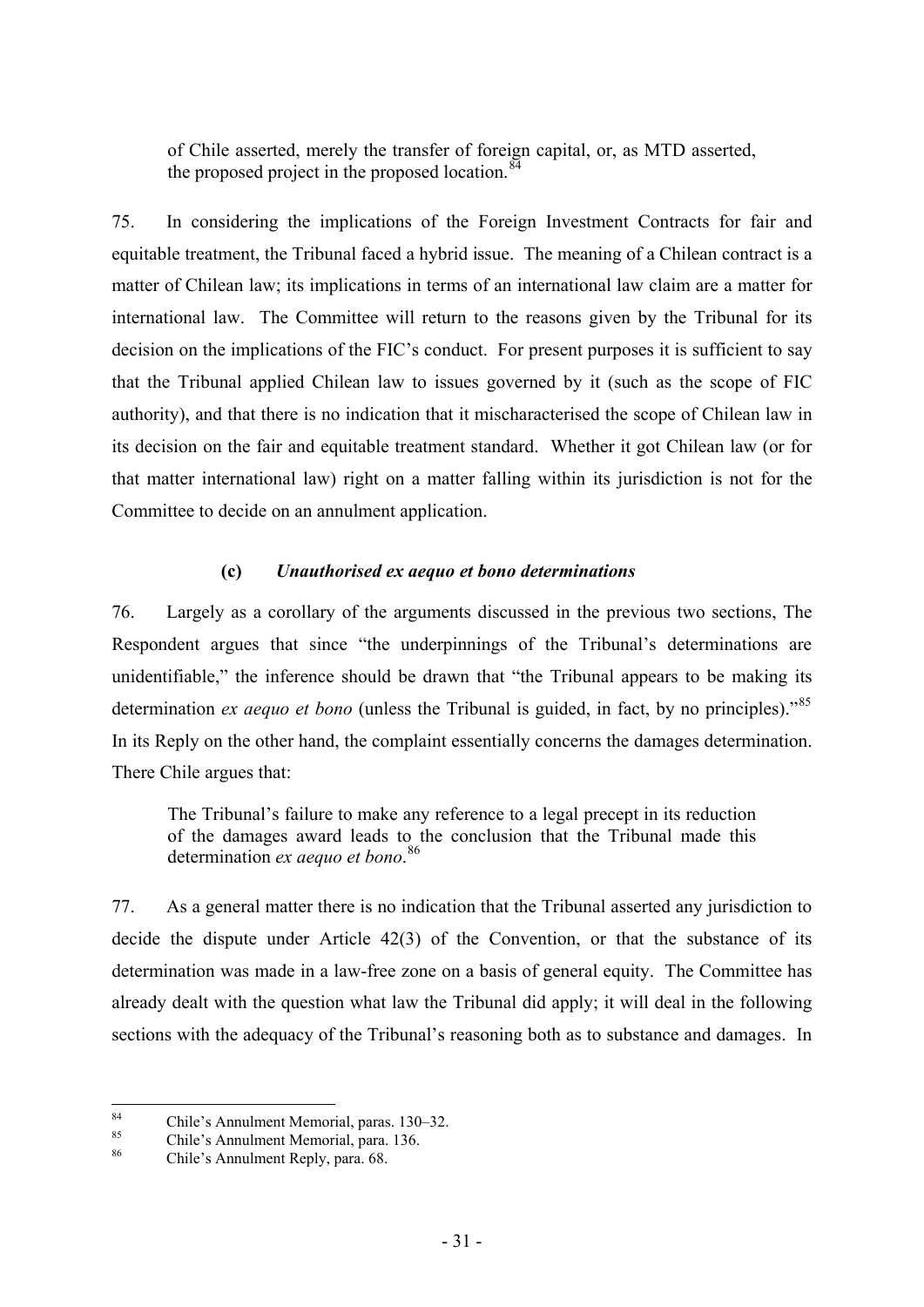light of the Committee's conclusions on those issues, there is no foundation for the claim that the Tribunal exercised power to decide *ex aequo et bono*.

#### **(4) Fair and equitable treatment: failure to state reasons**

78. The second major challenge to the decision on the merits concerns the Tribunal's failure to state reasons. It will be recalled that the consistent jurisprudence of annulment committees treats this head of jurisdiction in terms of absence rather than inadequacy or brevity of reasoning – "a failure to state *any* reasons with respect to all or part of an award, not the failure to state correct or convincing reasons."<sup>[87](#page-33-1)</sup> It is also established that outright or unexplained contradictions can involve a failure to state reasons.

79. An initial issue concerns outright contradiction. In his Expert Opinion attached to the Rejoinder, Sir Arthur Watts noticed that there appears to be a formal contradiction in Chapter VII of the Award which contains the *dispositif*. [88](#page-33-2) In paragraph 253(1) the Tribunal expressed its principal finding as follows: "The Respondent has breached its obligations under Article 3(1) of the BIT." In paragraph 253(7), the Tribunal holds that "All other claims filed in this arbitration shall be considered dismissed." As noted above, the obligation to accord fair and equitable treatment to investments is repeated in the same terms in Articles 2(2) and 3(1) of the BIT.<sup>[89](#page-33-3)</sup> If the Claimants could be considered to have made two separate claims for breach of the fair and equitable treatment standard, one under Article 2(2) and another under Article 3(1), then the *dispositif* might seem to have upheld one claim and rejected the other without explaining the difference between them.

80. In truth, however, there are neither distinct obligations of fair and equitable treatment under Articles 2(2) and 3(1) of the BIT, nor were there distinct claims for breach of that obligation.<sup>[90](#page-33-0)</sup> The reference to "other claims" in paragraph 253(7) is a reference to the various claims brought by MTD which the Tribunal dismissed, not the one claim it upheld, and the failure to refer specifically to Article 2(2) in paragraph 253(1) was without incidence for the outcome of the Award. It is not a basis for annulment.

 $87$ <sup>87</sup> *Vivendi* (2002) 6 ICSID Reports 340, 358 (para. 64): the whole passage is set out in para. 49, *supra*. Expert Opinion of Sir Arthur Watts, 20 January 2006, paras. 62–71.

<span id="page-33-3"></span><span id="page-33-2"></span><span id="page-33-1"></span>

<span id="page-33-0"></span><sup>89</sup> *See supra* para. 27. 90 *See* the Request for Arbitration, 26 June 2001, paras. 73, 74.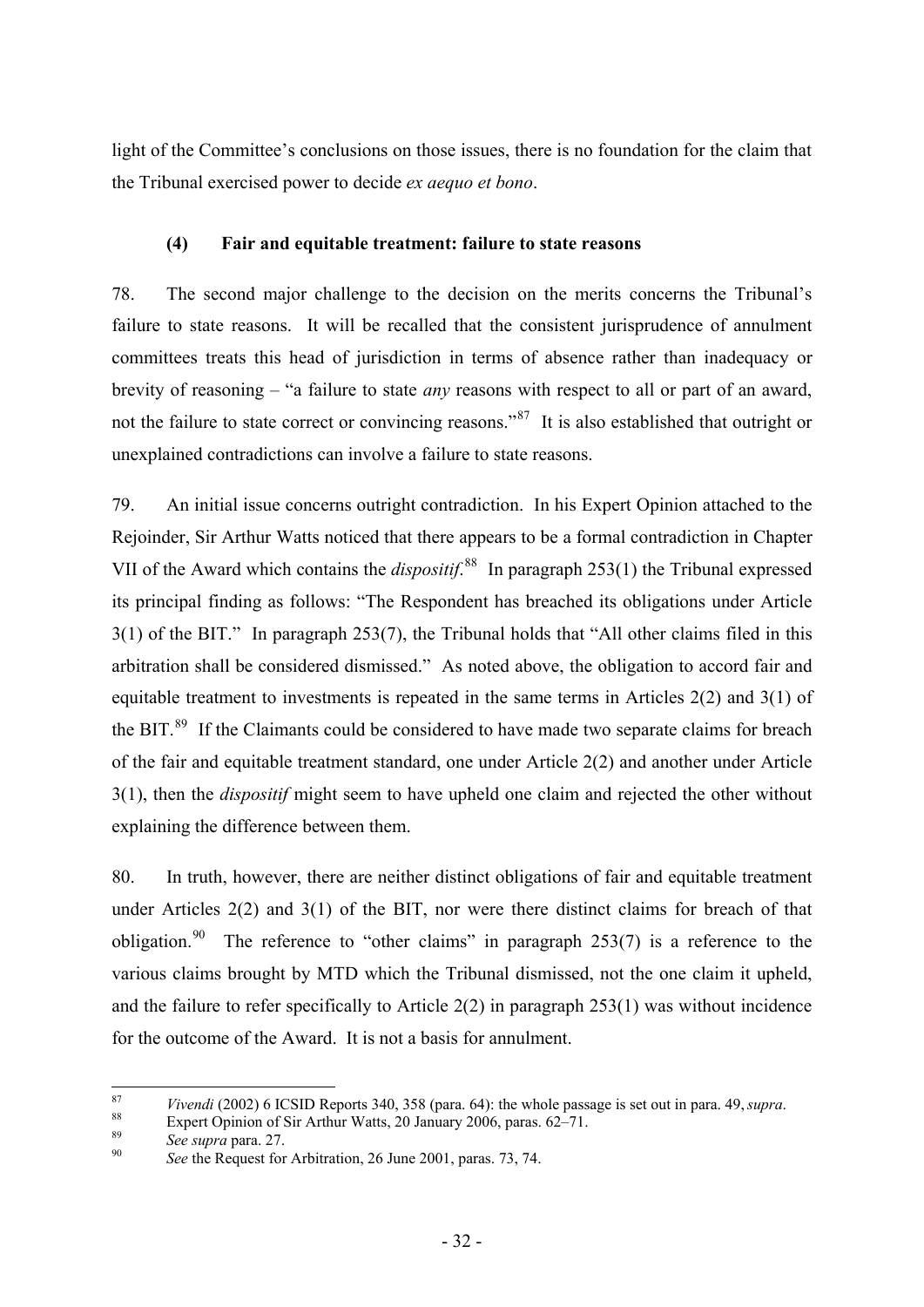81. Turning to questions of substance, the Tribunal stressed the coexistence of two facts: the FIC's approval of the Project in terms which specified its location, giving rise to a legitimate expectation that the Project was at least in principle possible from a regulatory point of view, and the determination of the competent planning authorities at that time that the Project was not possible. Relying on the principle of the "unity of the State" vis-à-vis foreign investors, the Tribunal held that this amounted to a breach of the fair and equitable treatment standard in Article 3(1). The Respondent, by argument and through expert evidence, assails these three findings as essentially unreasoned and unsupported by evidence.<sup>[91](#page-34-1)</sup> The Committee will first summarise the reasoning of the Tribunal on each of them before applying the test for annulment laid down in Article  $52(1)(e)$ .

#### **(a)** *The implications of FIC approval*

82. The Respondent attacks as unreasoned the Tribunal's finding that:

Approval of a Project in a location would give *prima facie* to an investor the expectation that the project is feasible in that location from a regulatory point of view.[92](#page-34-2)

It argues that "the Tribunal fails to explain how it was in fact possible for MTD to have formulated any expectations, *prima facie* or otherwise, regarding its investment,"[93](#page-34-3) given the evidence tendered by the Respondent that there could be no such expectation under Chilean law arising from decisions of the FIC and the absence of any evidence that MTD had any such expectation at relevant times.

83. The Tribunal began its consideration of the factual issues in dispute by setting out at length the arguments of the Parties. $94$  It had earlier set out the facts in some detail, indicating which were disputed.<sup>[95](#page-34-0)</sup> On the implications of FIC approval the following points are recorded in the Award, either as undisputed facts or as findings of the Tribunal:

<span id="page-34-1"></span><sup>91</sup> 91 Respondent's Annulment Memorial, paras. 138–82; Respondent's Reply, paras. 6–50; s*ee also* the Expert Opinions of Mr. Jan Paulsson attached to these pleadings.

<span id="page-34-2"></span> $\frac{92}{93}$  Award, para. 163.

<span id="page-34-3"></span> $\frac{93}{94}$  Respondent's Annulment Memorial, para. 138.

<span id="page-34-4"></span> $^{94}_{95}$  Award, paras. 116–48.

<span id="page-34-0"></span>Award, paras. 39-85.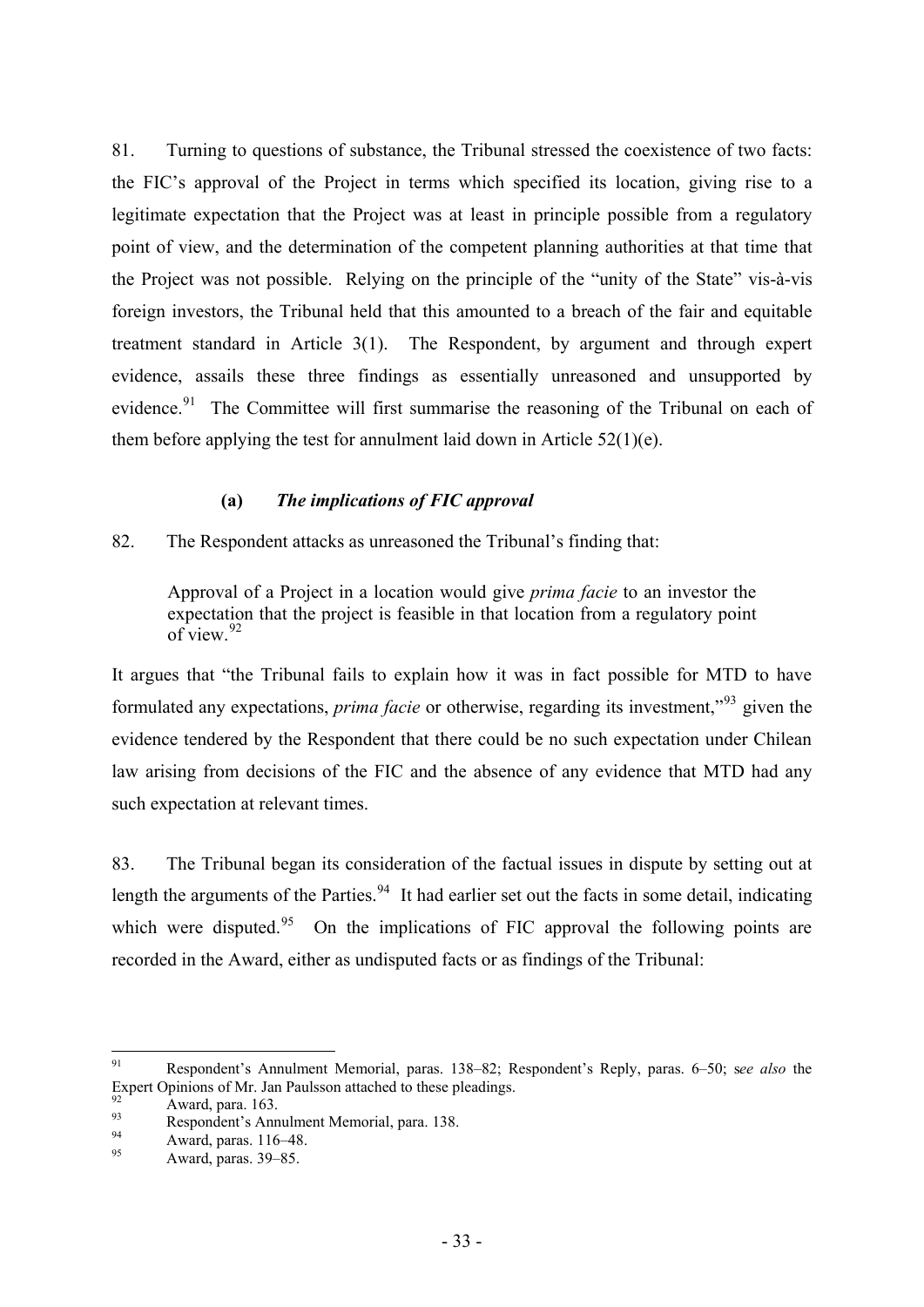- ! The FIC was aware of the proposed Project and was consulted by MTD about  $it.96$  $it.96$
- ! The FIC was an organ of the Chilean State composed of senior ministers and officials; it was stated to have a coordinating role in the admission of investment proposals made to it. "It is . . . evident from the DL 600 that the FIC is required to carry out a minimum of diligence internally and externally."[97](#page-35-2)
- The Foreign Investment Contracts, which was drafted by the FIC, unequivocally specified the location and purpose of the investment.<sup>[98](#page-35-3)</sup>
- ! Upon its conclusion the first Foreign Investment Contract bound MTD to undertake the investment; a change in the location would have required further FIC approval.  $99$
- ! Article 4 of the Foreign Investment Contracts made it clear that the authorization given was "without prejudice to" other authorisations required by Chilean laws and regulations. The FIC's authorization to invest in Chile was "not a blanket authorization but only the initiation of a process to obtain the necessary permits and approvals from the various agencies and departments of the Government . . . the Government has to proceed in accordance with its own laws and policies in awarding such permits and approvals."[100](#page-35-5)
- ! The Project Agreement was conditional upon FIC approval of the investment.<sup>[101](#page-35-0)</sup>

# **(b)** *Chile's "urban policy"*

84. The Respondent argues that the "urban policy" on which the Tribunal relied is unspecified and equivocal: sometimes the Tribunal presents it as the policy embodied in the

<span id="page-35-1"></span><sup>96</sup>  $^{96}_{97}$  Award, paras. 44, 50.

<span id="page-35-2"></span><sup>97</sup> Award, para. 163; *see also* Award, paras. 53, 162.<br>Award, paras. 51, 52, 54, 57, 162.

<span id="page-35-4"></span><span id="page-35-3"></span> $99$  Award, paras. para. 162.

<span id="page-35-5"></span><sup>&</sup>lt;sup>100</sup> Award, para. 188. For the terms of Article 4 *see supra* para. 14.<br><sup>101</sup> Award, paras. 49, 158.

<span id="page-35-0"></span>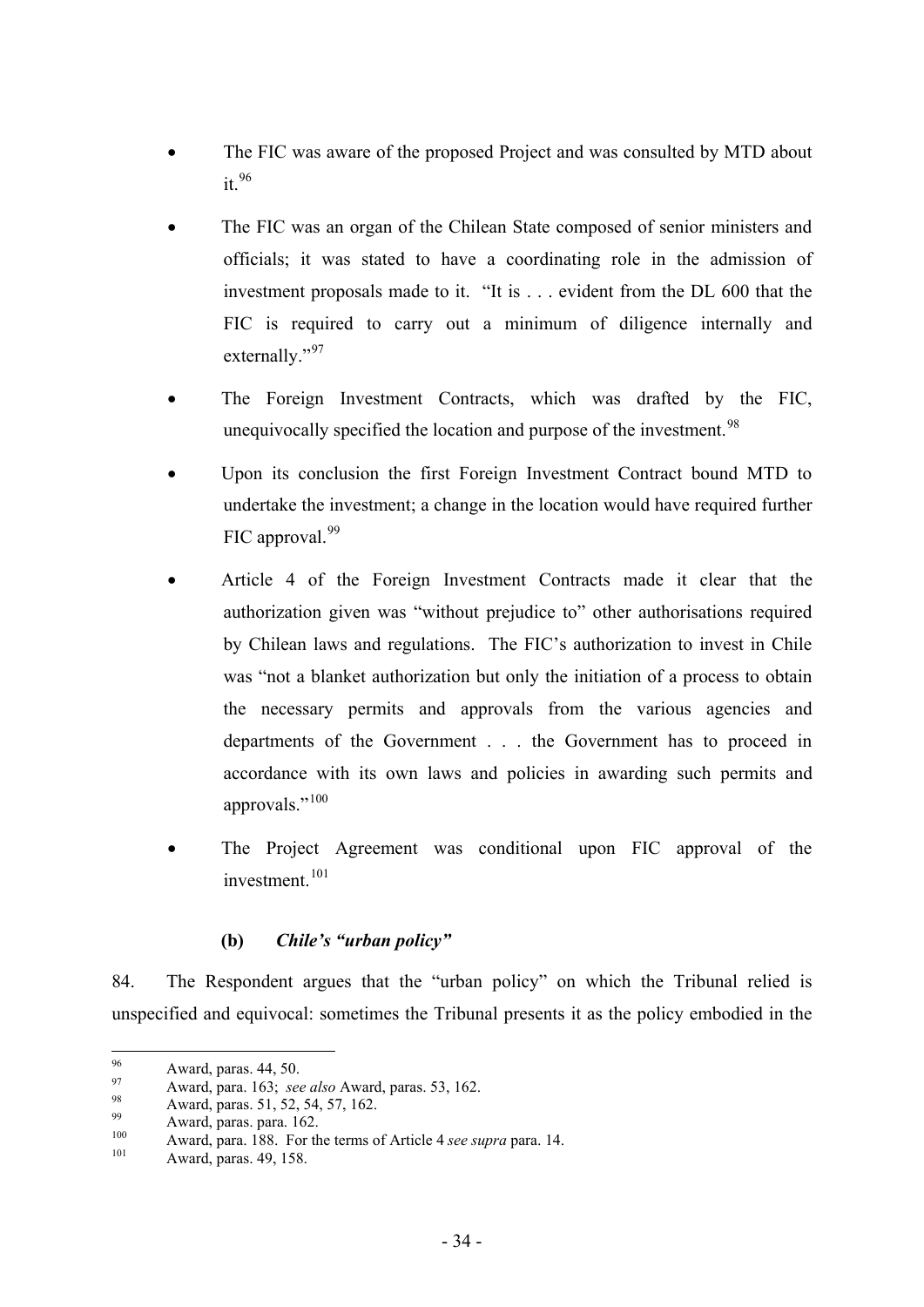PRMS, on other occasions it is presented as a policy against changing the PRMS.<sup>[102](#page-36-1)</sup> As to the latter, there was no such policy – and certainly not at the time of FIC approval of the investment. As to the former, MTD was aware of the need for planning approval under the PRMS.

- 85. On this question, the Tribunal found as follows:
	- At the time the Project was approved by the FIC, the SEREMI was of the view (and had informed the Minister) that it could not be implemented.<sup>[103](#page-36-2)</sup> He never deviated from that view.[104](#page-36-3)
	- ! The Minister did not attend the relevant FIC meetings, despite provision for attendance of other relevant ministers in DL  $600^{105}$  $600^{105}$  $600^{105}$
	- ! There was no proof that MTD was aware of the SEREMI's opposition to the Project before the signature of the Foreign Investment Contracts; it was "reasonable to assume" that no categorical warnings had been given to MTD as alleged by Chile.<sup>[106](#page-36-5)</sup>
	- The first written notification from Chile to MTD that the Project was unlikely to be approved was the SEREMI's letter of 3 June 1998.<sup>[107](#page-36-6)</sup>

86. The Respondent argues that "the policy against changing the zoning of El Principal and modifying the PMRS"<sup>[108](#page-36-0)</sup> had not been formed at the time of the first FIC decision. It also argues that the idea of such a "meta-policy" makes no sense: there was nothing but the PRMS and a discretion to modify it or not, a discretion which it was entirely for Chile to exercise. As to this, two points may be made. The first is that Chile's position before the Tribunal was that the policy against urban development in Pirque already existed at that time

<span id="page-36-1"></span><sup>102</sup> 102 Respondent's Annulment Reply, paras. 9–26. A point also forcefully made in the two Paulsson opinions.<br>Award, paras. 74, 151, 154.

<span id="page-36-5"></span><span id="page-36-4"></span>

<span id="page-36-3"></span><span id="page-36-2"></span><sup>104</sup> Award, paras. 66, 72, 74, 75, 79, 80.<br>
105 Award, paras. 53, 161–63.<br>
106 Award, para. 158; *see also* Award, para. 166.<br>
107 Award, para. 165.<br>
Award, para. 165.

<span id="page-36-6"></span>

<span id="page-36-0"></span>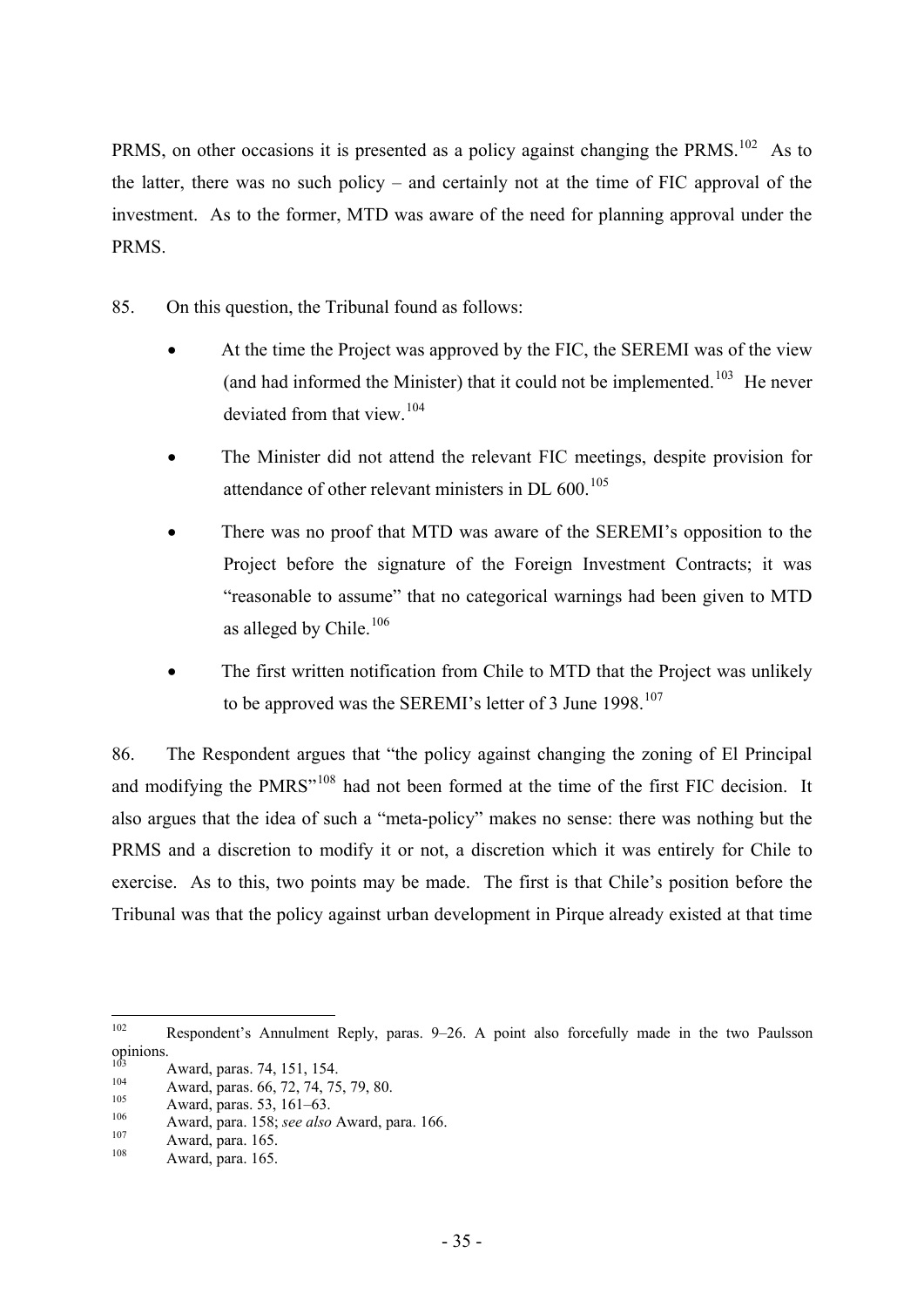of the first FIC approval.<sup>[109](#page-37-1)</sup> The second point is that there was evidence before the Tribunal, recorded in the Award, that the position of the planning authorities never changed.<sup>[110](#page-37-2)</sup>

# **(c)** *Inconsistency of Chilean conduct and the "unity of the State"*

87. Evidently the Tribunal placed considerable emphasis on "the unity of the State" in reaching its determination under Article 3(1). It refers to the point no fewer that four times:

What the Tribunal emphasizes here is the inconsistency of action between two arms of the same Government *vis-à-vis* the same investor even when the legal framework of the country provides for a mechanism to coordinate.<sup>[111](#page-37-3)</sup>

[I]n the case before us, Chile is not a passive party and the coherent action of the various officials through which Chile acts is the responsibility of Chile, not of the investor  $^{112}$  $^{112}$  $^{112}$ 

Chile also has an obligation to act coherently and apply its policies consistently, independently of how diligent an investor is. Under international law (the law that this Tribunal has to apply to a dispute under the BIT), the State of Chile needs to be considered by the Tribunal as a unit.<sup>[113](#page-37-5)</sup>

Minister Hermosilla and the FIC were different channels of communication of the Respondent with outside parties, but, for purposes of the obligations of Chile under the BIT, they represented Chile as a unit, as a monolith, to use the Respondent's term.<sup>[114](#page-37-6)</sup>

88. In Chile's view this ignores the law of the host State and the necessary separation of powers which is the basis for the rule of law. Organs of the State can have different mandates and concerns: inconsistency of policy between them does not necessarily entail any breach of international law. Just because the decisions of the FIC are attributable to the State of Chile is no reason to accord the FIC more authority than it actually had, and to do so is to confuse the distinct concepts of attribution and breach. Despite the Tribunal's repetition of the "unity" argument, it is left essentially unexplained.<sup>[115](#page-37-0)</sup>

<sup>109</sup> 

<span id="page-37-2"></span>

<span id="page-37-3"></span>

<span id="page-37-4"></span>

<span id="page-37-5"></span>

<span id="page-37-6"></span><span id="page-37-0"></span>

<span id="page-37-1"></span><sup>109</sup> *Cf. supra* para. 31.<br>
110 *Cf.* Award, para. 160.<br>
<sup>111</sup> Award, para. 164.<br>
<sup>113</sup> Award, para. 165.<br>
<sup>114</sup> Award, para. 166.<br> *See, e.g.*, Respondent's Annulment Reply, paras. 62–65.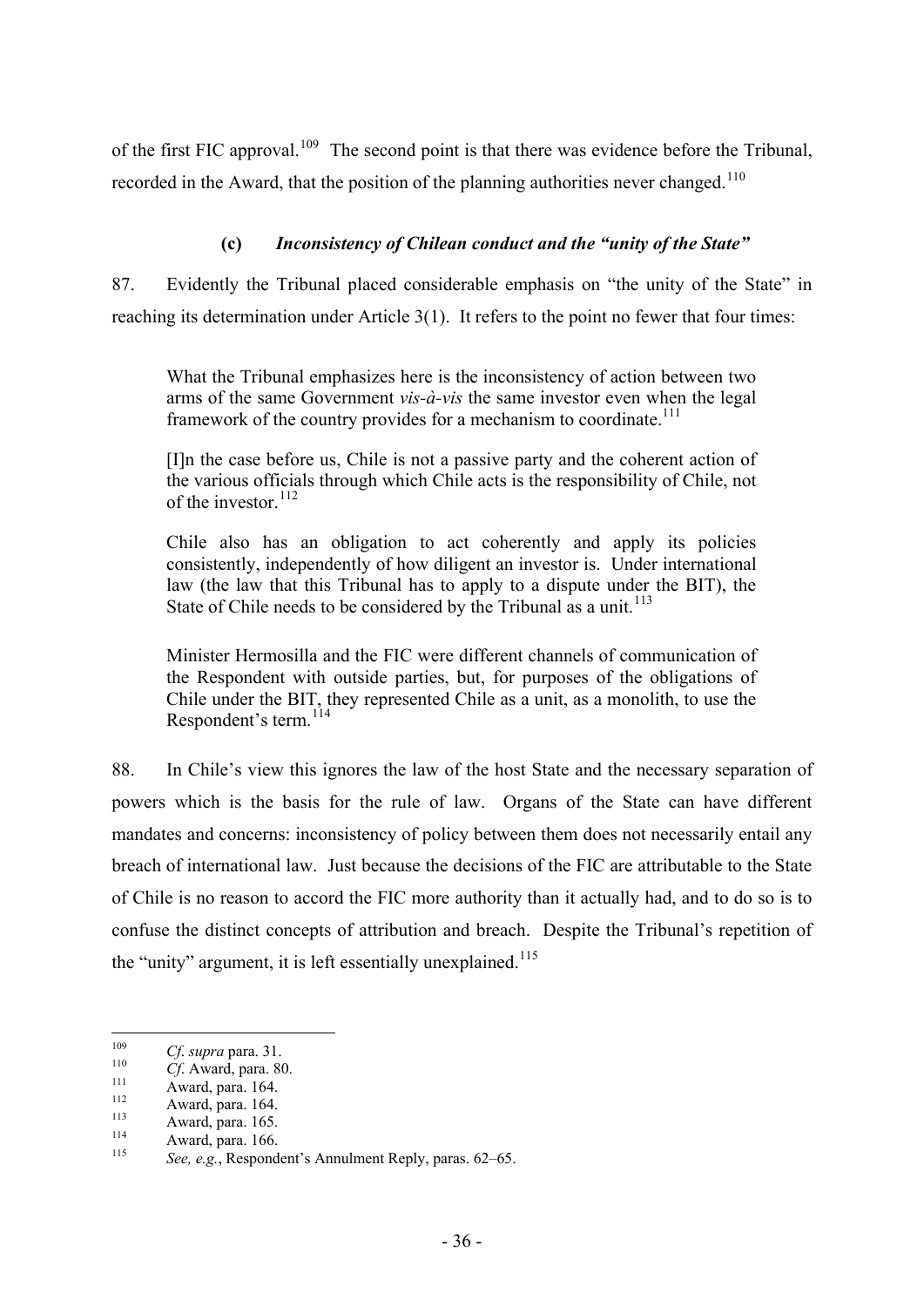89. The Committee agrees that to mix up attribution and breach would require explanation and would indicate confusion. But it does not agree that the Tribunal committed such an error. For example the conduct of the Mayor of Pirque in his official capacity was attributable to the State,  $116$  but the Tribunal did not suggest that this gave rise to any issue under the BIT. Its point was that the FIC was a senior agency of the State whose formal acts could be regarded as significant in terms of the admission of investment: this, as has been seen, it explained.

### **(d)** *Conclusion*

90. The question for the Committee is not whether the Tribunal's reasoning is unassailable but whether it is annullable under Article 52(1)(e). This is in the end a matter of appreciation, bearing in mind the distinction between annulment and appeal.<sup>[117](#page-38-2)</sup>

91. The Committee would make the following points. First, the notion of regulatory feasibility developed by the Tribunal (and applied consistently by it) is not a notion of Chilean law and was not presented as such: it was put forward in the context of Article 3(1) of the BIT. Secondly, it is not incoherent or contradictory to say that in a given situation a Project may go forward for regulatory assessment on the basis that it might be approved in accordance with the law of the host State. The Tribunal did not contradict itself in holding, on the one hand, that MTD could have expected from its contacts and contracts with the FIC that the Project was possible and, on the other hand, that it had no right to planning permission. Thirdly, there was material before the Tribunal – not least the letter of SEREMI González of 3 June 1998 – which supported the Tribunal's conclusion that the competent authorities were at no stage prepared to consider the Project as feasible from a regulatory perspective. The Respondent's version of the meeting of 6 November 1996 was also consistent with this conclusion (and the Claimants' version did not contradict it).<sup>[118](#page-38-0)</sup> Fourthly, it was open to the Tribunal to stress, from the perspective of the protection of foreign investment, the mandate and composition of the FIC; at any rate the Tribunal clearly addressed that issue at some length in its reasoning. Moreover it did so not from the point of

<span id="page-38-1"></span><sup>116</sup> <sup>116</sup> *See, e.g.*, *Case concerning Elettronica Sicula S.p.a. (ELSI)*, ICJ Reports 1989 at 15, 48–49 (concerning the Mayor of Palermo).

<span id="page-38-2"></span><span id="page-38-0"></span><sup>117</sup> *See supra* paras. 48–52.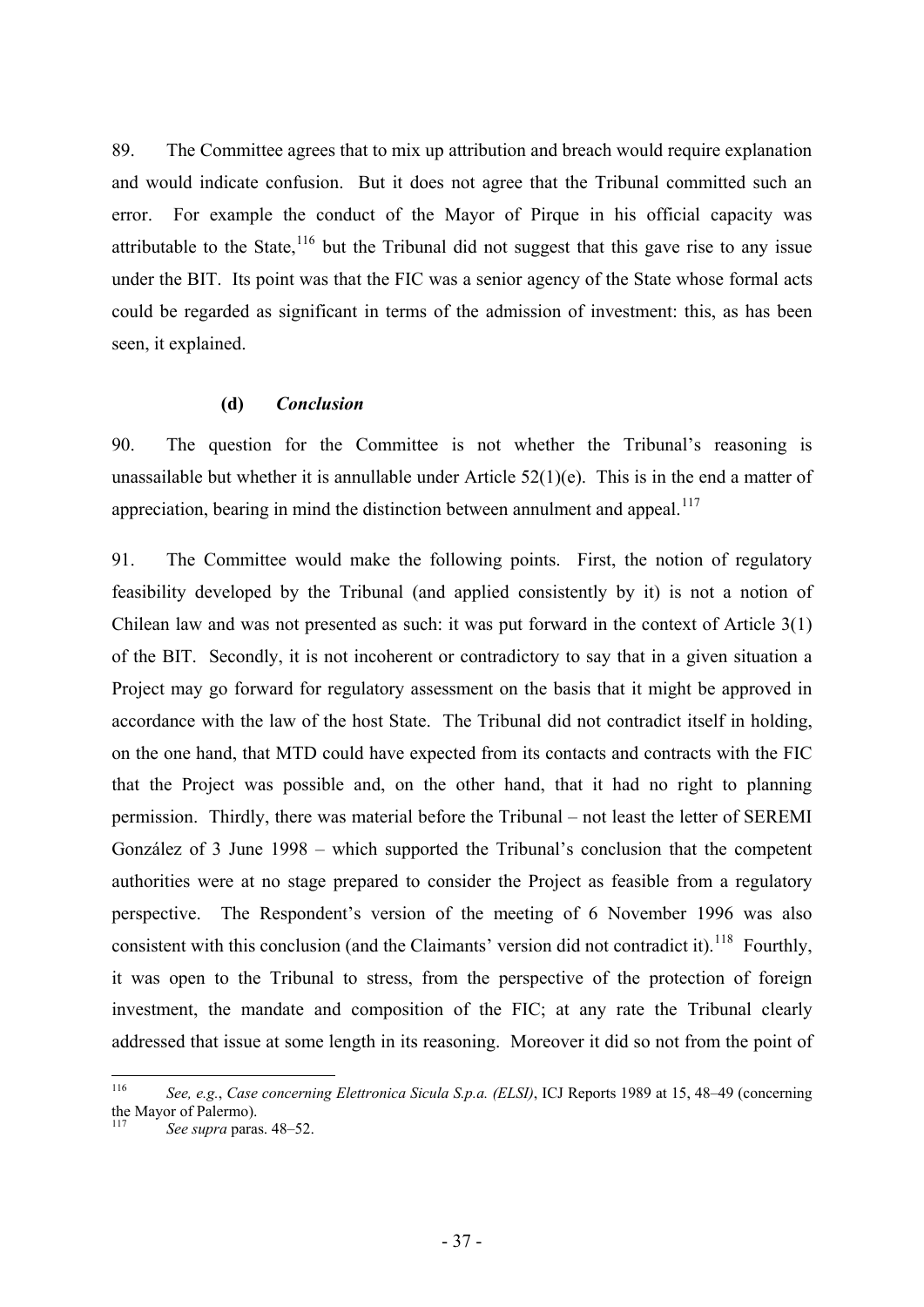view of attribution – it is undisputed that the FIC is an organ of the Chilean State and that foreign investment contracts are concluded by the FIC on behalf of the State – but from the point of view of the significance to be attached to the legal act of contracting for a Project in a specified location.

92. In the end the question is whether an informed reader of the Award would understand the reasons given by the Tribunal and would discern no material contradiction in them. In the Committee's view the answer to that question in the present case is that the reasons are sufficiently clear and sufficiently displayed and that they entail no contradiction: thus the case for annulment under Article 52(1)(e) fails.

# **(5) Contributory fault**

93. The Tribunal's finding on this point has already been noted.<sup>[119](#page-39-0)</sup> The Respondent attacks it on two basic grounds, both alleging a failure to state reasons.

94. The first concerns causation. In the Respondent's view the Tribunal's own findings as to the due application of Chilean law meant that the Project could never have gone ahead in any event. There is in its view a fundamental discrepancy between the finding that the Foreign Investment Contract gave MTD no right to planning permission (and related findings that applications were properly rejected by the competent Chilean authorities), on the one hand, and the decision that Chile caused any part of the loss, on the other. The Respondent takes as an example the rejection by COREMA (the *Comisión Regional del Medio Ambiente, Región Metropolitana*) of an environmental impact statement for the Project:

The Tribunal's finding that the COREMA acted properly in rejecting the EIS is significant as it means that even if the PRMS could have been modified, MTD could not have gone forward with its project because the COREMA had, as the Tribunal itself found, validly rejected it. It is astounding that the Tribunal recognizes this outcome but does nothing to dispose of the obvious conflict. Based on the foregoing, it is unclear how the Tribunal could find that Chile is directly responsible for MTD's alleged damages. It is even more

<span id="page-39-0"></span>See *supra* paras. 37–38.

<sup>&</sup>lt;sup>118</sup> MTD argued, and seems to have shown, that none of its senior representatives were present. There was evidence that Mr. Fontaine attended but it is not suggested that he represented MTD.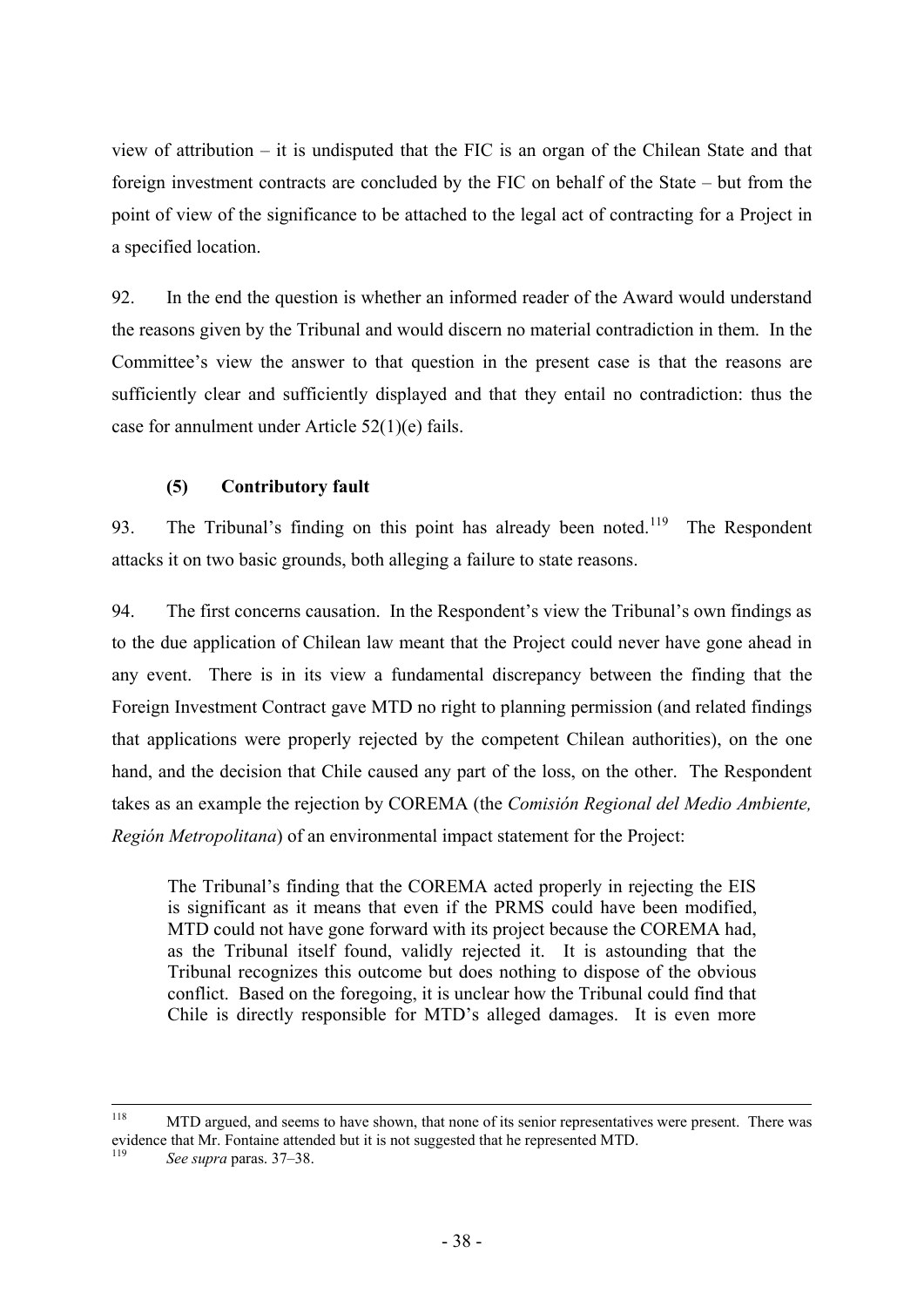inconceivable that the Tribunal could announce its finding without providing any explanation as to how it arrived at its conclusion.<sup>[120](#page-40-1)</sup>

95. As the Tribunal recorded, the environmental impact statement was part of an effort by the Pirque Municipal Council to avoid the impact of the PRMS through getting approval for a Sectional Plan. The Sectional Plan proposal was submitted on 11 August 1998; the related environmental impact statement was submitted on 8 September 1998 and rejected on 26 November 1998, after the Minister had finally informed MTD that the PRMS could neither be modified nor avoided.<sup>[121](#page-40-2)</sup> The principal reason COREMA rejected the environmental impact statement – unsurprisingly – was that it was incompatible with the existing zoning for the land, as just affirmed by the Minister.<sup>[122](#page-40-3)</sup>

96. The Tribunal considered the issue of the COREMA rejection, rather briefly, under the rubric of the claim concerning unreasonable and discriminatory measures. It said:

To a certain extent, this claim has been considered by the Tribunal as part of the fair and equitable treatment. The approval of an investment against the Government urban policy can be equally considered unreasonable. On the other hand, the changes of the PMRS related to Chacabuco or more recently Modification 48, as explained by the Respondent, do not dispense with specific changes of the PMRS when the land is zoned of '*silvoagropecuario*  interest.' Therefore, there is no basis for considering the modifications made to PMRS as discriminatory. The Tribunal is also satisfied by the explanation regarding the rejection of the EIS by COREMA.[123](#page-40-4)

97. What the Respondent presents as a question of causation is only addressed by inference in this passage. But the reason is perfectly clear: the breach of the fair and equitable treatment standard discerned by the Committee was not any of the subsequent decisions by Chilean agencies declining to allow the Project.<sup>[124](#page-40-0)</sup> What was held to be in breach of the fair and equitable treatment standard was the act of the FIC, an organ of the Chilean State, in approving a specific investment by reference to a location where the investment was not possible to be implemented. The Tribunal's finding to that effect has withstood an annulment challenge, for the reasons given above. Without the FIC's decision

<sup>120</sup> 

<span id="page-40-3"></span>

<span id="page-40-4"></span><span id="page-40-0"></span>

<span id="page-40-2"></span><span id="page-40-1"></span>Respondent's Annulment Memorial, para. 189.<br>
Award, paras. 77, 81, 148.<br>
Award, para. 195 (noting that there were other subsidiary reasons).<br>
Award, para. 196.<br>
"It was the policy of the Respondent and its right not to ch admit the investment in the country in the first place." Award, para. 214.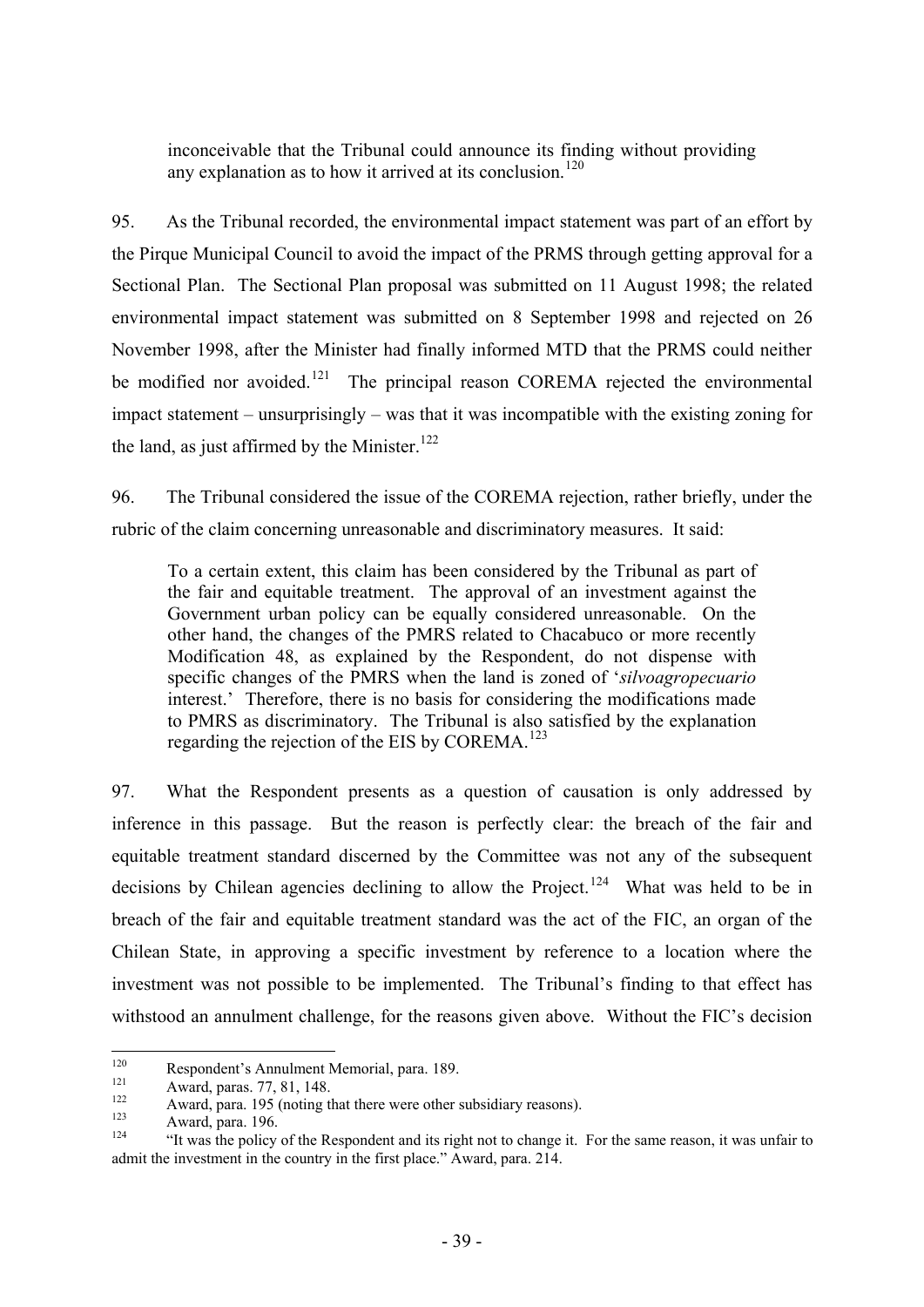to admit the investment, the loss would not have occurred. By contrast no separate question of causation arose with respect to COREMA's decision of 26 November 1998, or any of the other decisions under Chilean law. The position would have been different had the Tribunal awarded damages by way of *lucrum cessans* for the loss of the Project but it did not, given that MTD never acquired any right to have the Project go ahead.

98. The second ground of complaint as to this finding is that, even if some apportionment of responsibility was appropriate (a process referred to in Respondent's pleadings as comparative negligence)<sup>[125](#page-41-1)</sup> the Tribunal gave no reason for apportioning the loss on a 50:50 basis:

Due to the Tribunal's failure to state its reasons upon which it diminished the Award by an arbitrary and unexplained fifty percent (and not 100 percent), as well as its manifest failure to apply any law that the Parties agreed to in the BIT (whether the Tribunal applied equity or other unidentified precepts to make its fifty percent reduction), the Award must be annulled.<sup>[126](#page-41-2)</sup>

99. It may be noted that the Respondent does not challenge the decision on contribution as a manifest excess of powers, and rightly not. In the words of Article 39 of the ILC's Articles on Responsibility of States for Internationally Wrongful Acts of 2001:

# "Contribution to the injury

In the determination of reparation, account shall be taken of the contribution to the injury by wilful or negligent action or omission of the injured State or any person or entity in relation to whom reparation is sought."

Part II of the ILC Articles, in which Article 39 is located, is concerned with claims between States, though it includes claims brought on behalf of individuals, e.g., within the framework of diplomatic protection.<sup>[127](#page-41-0)</sup> There is no reason not to apply the same principle of contribution to claims for breach of treaty brought by individuals.

100. The Tribunal had found a breach of treaty at the time of the admission of the investment: without the act constituting the breach (the decision of the FIC), the investment would not have gone ahead. At the same time the Tribunal found that MTD had significantly

<sup>125</sup> 

<span id="page-41-0"></span>

<span id="page-41-2"></span><span id="page-41-1"></span><sup>125</sup> Respondent's Annulment Memorial, para. 193.<br>
126 Respondent's Annulment Memorial, para. 194.<br>
127 *See* ILC Articles, Art. 33(2) and commentary, para. (4).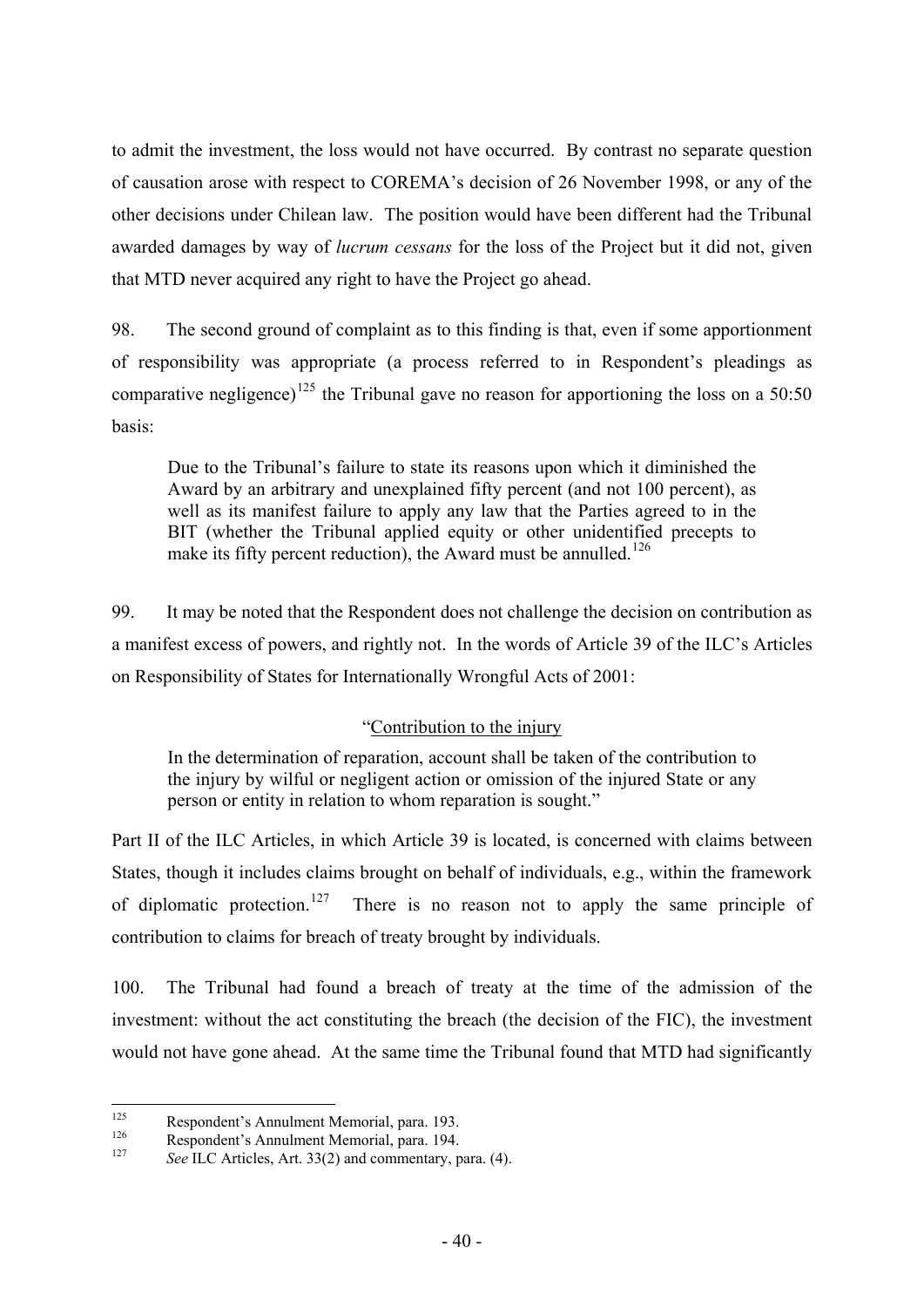contributed to its own loss, in the manner explained in some detail in the Award. The issue of contribution being thereby raised, the Tribunal proceeded forthwith to an appreciation of the comparative contribution. It estimated MTD's contribution to the damage to be 50% "after deduction of the residual value of their investment calculated on the basis of the following considerations."[128](#page-42-1)

101. The Committee agrees with the Respondent that some further reasons for a 50:50 split of damages could have been offered at this stage. But the Tribunal had already analysed the faults on both sides in some detail, holding both to be material and significant in the circumstances. As is often the case with situations of comparative fault, the role of the two parties contributing to the loss was very different and only with difficulty commensurable, and the Tribunal had a corresponding margin of estimation. Furthermore, in an investment treaty claim where contribution is relevant, the respondent's breach will normally be regulatory in character, whereas the claimant's conduct will be different, a failure to safeguard its own interests rather than a breach of any duty owed to the host State. In such circumstances, it is not unusual for the loss to be shared equally. International tribunals which have reached this point have often not given any "exact explanation" of the calculations involved.[129](#page-42-2) In the event, the Tribunal having analysed at some length the failings of the two parties, there was little more to be said – and no annullable error in not saying it.

# **(6) The assessment of damages**

102. The final area of controversy concerns the assessment of damages. The Respondent objects to this determination on two grounds.

103. First, it objects that the Tribunal gave no reason "for holding Chile responsible for the unreasonable price paid for the land."<sup>[130](#page-42-0)</sup> What the Tribunal did, as noted, was to take the price actually paid, to deduct the amount which MTD should have accepted for the land when

<span id="page-42-0"></span> $128$ 

<span id="page-42-2"></span><span id="page-42-1"></span><sup>128</sup> Award, paras. 242–43. 129 As Gray notes in relation to the *Costa Rica Packet* case (1897): C Gray, *Judicial Remedies in International Law* (Oxford, Clarendon Press, 1987) 23. In that case Arbitrator Martens said little more than that "the losses sustained . . . are not entirely the necessary consequences of this precautionary detention": 5 Moore, *International Arbitrations* (1898) 4948, 4953.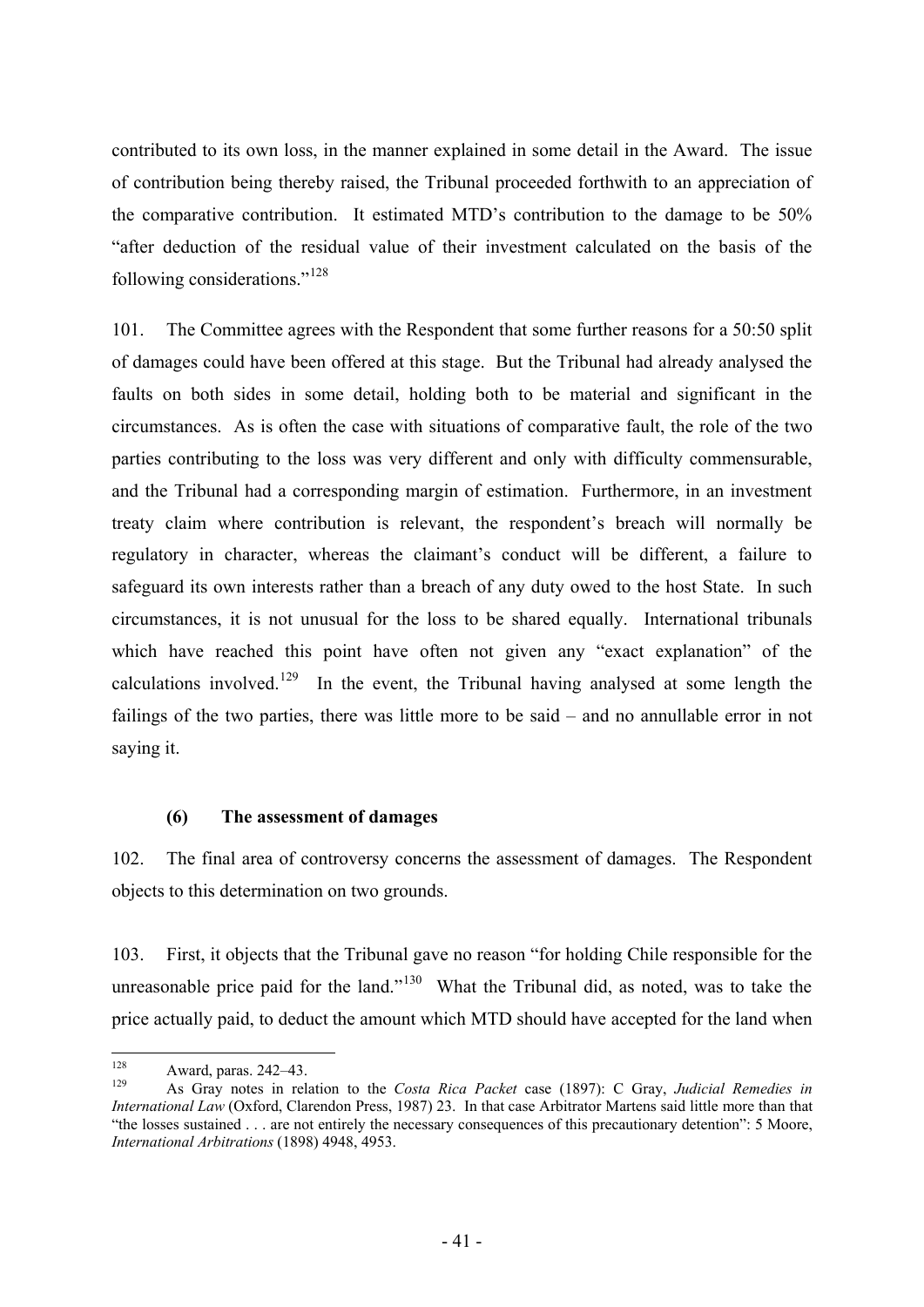offered by the vendor, and to halve the resulting amount because of MTD's failure to protect itself, a failure which included its failure to protect itself against a refusal of planning permission. In the context, in the Committee's view, the procedure adopted by the Tribunal was adequately explained.

104. Secondly, the Respondent complains of the arbitrary and unexplained way in which, it says, the Tribunal fixed the cut-off date for taking into account as damages the expenses incurred by MTD on the Project:<sup>[131](#page-43-1)</sup>

The Tribunal fails to explain why it used Minister Henríquez' letter of 4 November 1998 as the point after which MTD's expenditures would be excluded from the damages calculation. The Republic of Chile presented evidence to the Tribunal of several meetings between MTD and Chilean government officials, which occurred before Minister Henríquez' letter was written, that could have been used as alternative cut-off dates — as well as points at which MTD could have mitigated its losses — for the Tribunal's damages determinations. During these various meetings the Republic of Chile contended that MTD was warned of the regulatory obstacles facing its Project, but the Tribunal fails to determine the substance of many of these meetings.<sup>[132](#page-43-2)</sup>

And it goes on to list a series of "dates the Tribunal could have used as alternative cut-off dates for its damages determination."<sup>[133](#page-43-3)</sup> In failing to explain the choice of 4 November 1998, the Respondent argues, the Tribunal failed to state the reasons on which a material part of the decision was based  $^{134}$  $^{134}$  $^{134}$ 

105. In the passage cited above (as elsewhere in its pleadings), the Respondent misconceives the basis on which the Tribunal made its decision. Had the breach of the fair and equitable treatment standard depended on what was said at particular meetings with Chilean officials prior to the conclusion of the first Foreign Investment Contract, it would have been necessary for the Tribunal to make definitive findings as the content of those meetings.<sup>[135](#page-43-0)</sup> But this was not the basis for the decision. Rather the Tribunal emphasised that, an organ of the Chilean State having formally agreed in a written contract for the importation

<span id="page-43-1"></span>

<span id="page-43-2"></span>

<span id="page-43-4"></span><span id="page-43-3"></span><span id="page-43-0"></span>

Respondent's Annulment Reply at 55.<br>
See supra para. 39 for the Tribunal's determination on this point.<br>
Respondent's Annulment Memorial, para. 195.<br> *Id.* para. 196.<br>
It is also said to be a serious departure from a fund Committee has already dealt with this as a separate ground for annulment. *See supra* paras. 55–56.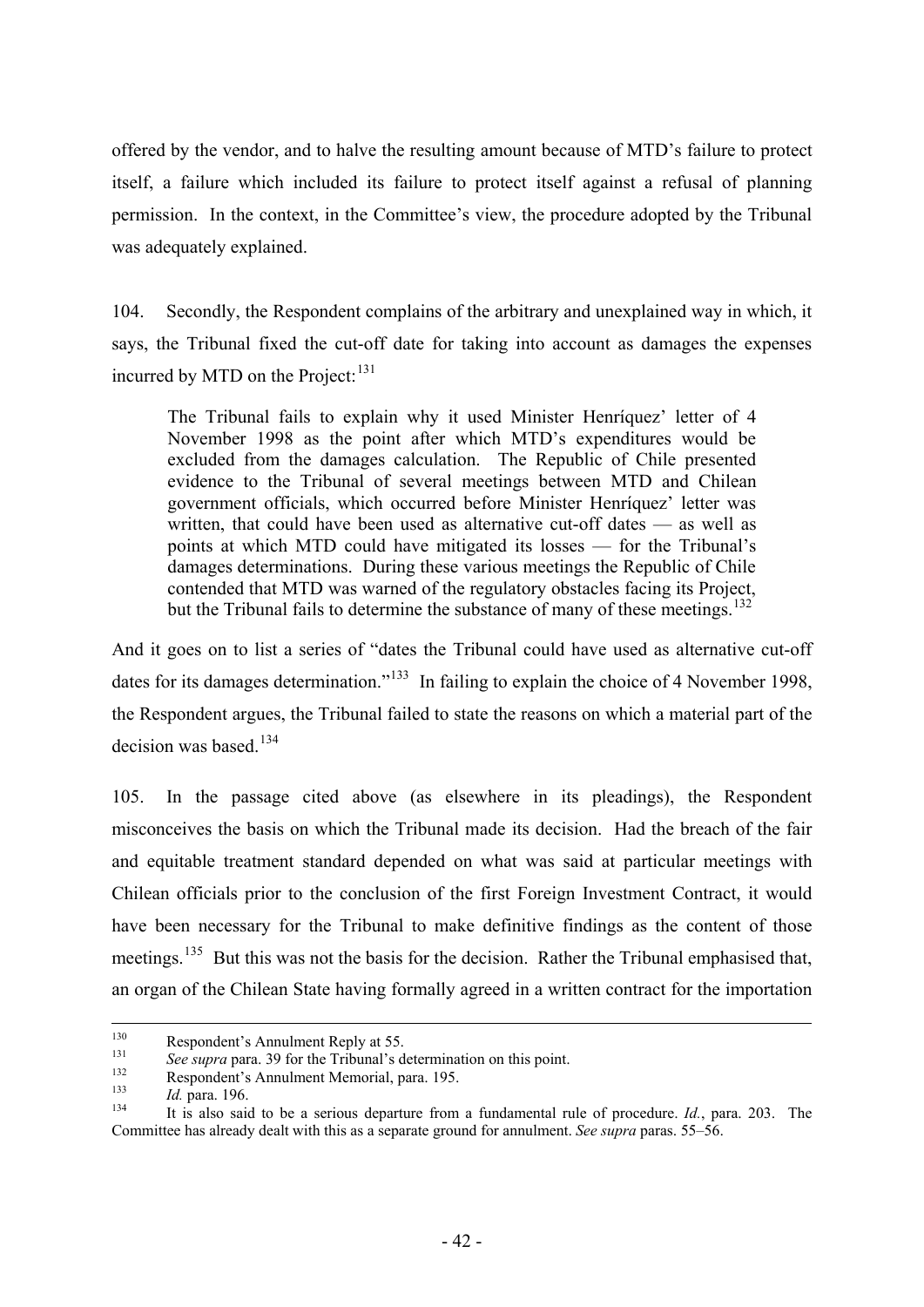of substantial foreign capital for this specific Project, it was not until 3 June 1998 that an official statement that it would be "*inconveniente*" (i.e., inappropriate) to amend the PRMS was made to MTD in writing, and not until 4 November 1998 that the responsible Minister made it clear in writing that the Project would not proceed. The reasons for the Tribunal's decision in that regard were – as the Committee has already held – given in the Award. That being so it is not to the point that the cut-off for calculation of expenditures failed to take into account what may have been said at prior meetings.

106. In other words, the Tribunal having held that there was a breach of the fair and equitable treatment standard as a result of the Foreign Investment Contract concluded on 18 March 1997, the question to be determined was for how long thereafter it was reasonable for the MTD to incur expenses in the quest for a change in the PRMS to allow the Project to take place. The Tribunal cited the Claimants' argument that, having made the major authorized commitment of capital in early 1997, "it was reasonable and consistent with MTD's obligation to mitigate damages for MTD to continue seeking Government approvals even after it became apparent that Government officials were opposing the Project."<sup>[136](#page-44-0)</sup> The Tribunal took as the cut-off date 4 November 1998, the date on which the Minister finally informed MTD in writing of his decision that the PRMS would not be changed. In effect, an organ composed of Chilean officials of ministerial rank having admitted in writing the investment, the Tribunal held that it was reasonable for the Claimants to continue to incur expenditure in quest of the Project until a final and definitive ministerial decision was made and communicated in writing to them that their quest could not succeed. The Committee agrees with the Respondent that the reasons given by Tribunal for this aspect of its quantum decision were extremely succinct. But they were not elusive. In the circumstances the Committee is not prepared to annul this minor aspect of the decision under Article 52(1)(e) of the Convention.

<sup>&</sup>lt;sup>135</sup> Alternatively, to the extent that things said at those meetings were relied on by the Respondent by way of defence, the Tribunal would have had to hold that the content of the meetings had not been proved.

<span id="page-44-0"></span>Award, para. 114 (quoting Rejoinder, para. 131).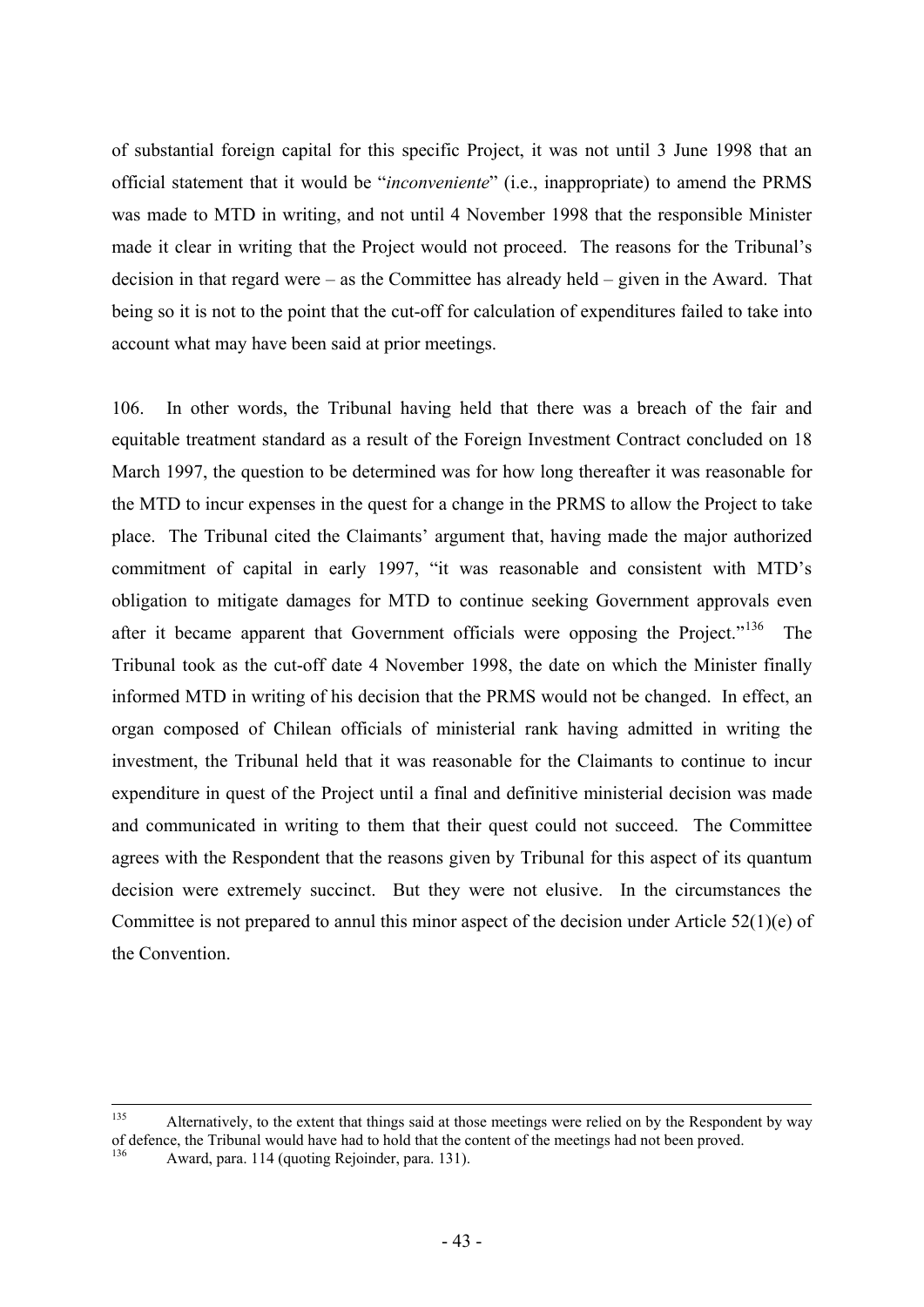### **(7) Conclusions**

107. In the event the Respondent's application for annulment must be dismissed. But the Committee would wish to emphasise again the actual basis on which the Tribunal's decision has been upheld. In the present case, a foreign investor failed to complete due diligence on a point fundamental to the investment. Land-use control is a core concern for the State, especially in the peripheries of urban areas. Whatever contracts foreign investors may make with the owners of rural land cannot be allowed to disrupt the due application of the law of the host State, nor should the vagueness inherent in such treaty standards as "fair and equitable treatment" allow international tribunals to second-guess planning decisions duly made (as the decisions here were made) in accordance with that law.

108. But criticism of the Tribunal on such grounds misapprehends the very specific basis of its decision, one which it was open to the Tribunal to reach. The Tribunal itself upheld the authority of Chilean planning law against arguments based on a "right to planning permission."[137](#page-45-1) But the flow of foreign investment is also important and the State has undertaken obligations in this regard. In the event what emerged with credit from the examination was the planning process; what could do with improvement, as the Tribunal itself pointed out,<sup>[138](#page-45-0)</sup> was co-ordination at the level of the FIC.

# **F. COSTS**

109. The Award not having been annulled, the ruling on the costs of the proceedings before the Tribunal stands and the stay of enforcement is automatically lifted as from the date of this Decision (Arbitration Rule 54(3)).

110. It remains to deal with the question of the costs of these annulment proceedings, as to which the Committee has a discretion. In all but one of the concluded annulment proceedings, Committees have made no order for the parties' own costs and have held that ICSID's costs should be borne equally by the parties. They did so not only where the

<span id="page-45-1"></span><span id="page-45-0"></span> $137$ 137 *See, e.g., Award, para.* 188.<br>Award, para. 163.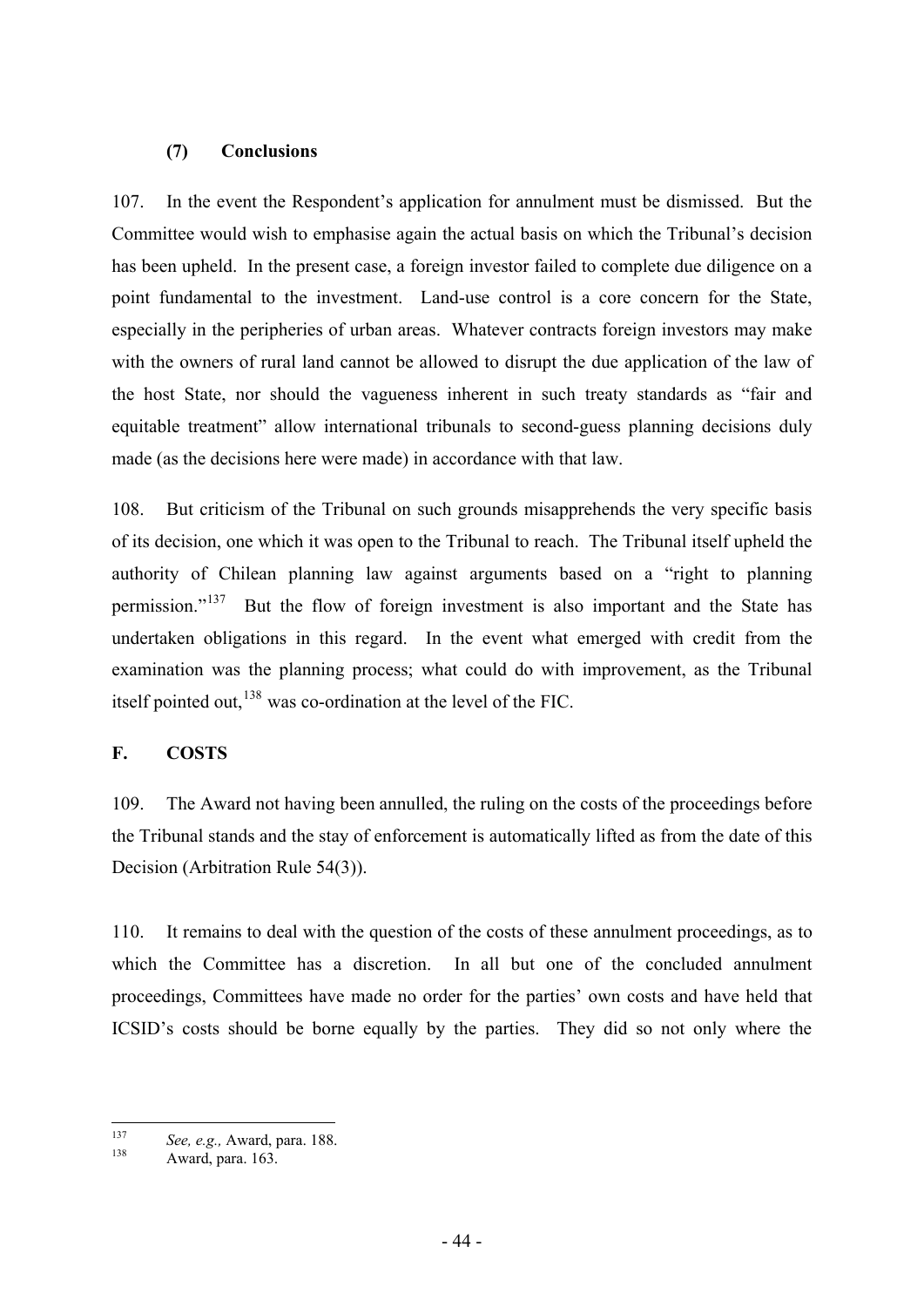application for annulment succeeded in whole or part but also where it failed.<sup>[139](#page-46-1)</sup> In the latter cases, the party successful, at least in part before the Tribunal, and successful in any case before the committee had to pay half the costs resulting from the request for annulment.

111. This result might be thought anomalous. However, in the interest of consistency of ICSID jurisprudence and in the circumstances of the present case, the Committee proposes to follow the existing practice. It does so noting that this practice is not without flexibility and admits of exception. In this regard, it observes that in *CDC Group PLC v Republic of the Seychelles*, the committee ordered the unsuccessful respondent to pay both the claimant's and ICSID's costs of the annulment proceedings. The committee noted that the annulment application was "fundamentally lacking in merit" and that the respondent's case was "to any reasonable and impartial observer, most unlikely to succeed."<sup>[140](#page-46-0)</sup> The same cannot be said here. As the Committee has already observed, Chile has expressed reasonable concerns transcending the amounts at stake.

112. The costs of the parties' own representation during the annulment proceedings are likewise within the Committee's discretion. The present case involved a complex and novel question of public importance concerning the assessment of regulatory risk in a case where a formal contract of foreign investment was concluded specifying the location of the investment. Taking into account that both parties were held to be at fault in relation to the dispute, the Committee decides to make no order as to the costs of representation before it.

<span id="page-46-1"></span><sup>139</sup> In the following seven cases, committees declined to order party costs against the unsuccessful party and split ICSID's costs of the proceedings: *Klöckner* (1985) 2 ICSID Reports 4, 163; *Amco Asia I* (1986) 1 ICSID Reports 509, 542; *MINE* (1989) 4 *ICSID Reports* 79, 110; *Amco Asia II* (1992) 9 ICSID Reports 3; *Wena Hotels* (2002) 6 ICSID Reports 129, 152; *Vivendi* (2002) 6 ICSID Reports 340, 371; *Mitchell v DRC*, decision of 1 November 2006, para 67.

<span id="page-46-0"></span><sup>(2005) 11</sup> ICSID Reports 237, 266 (para. 89).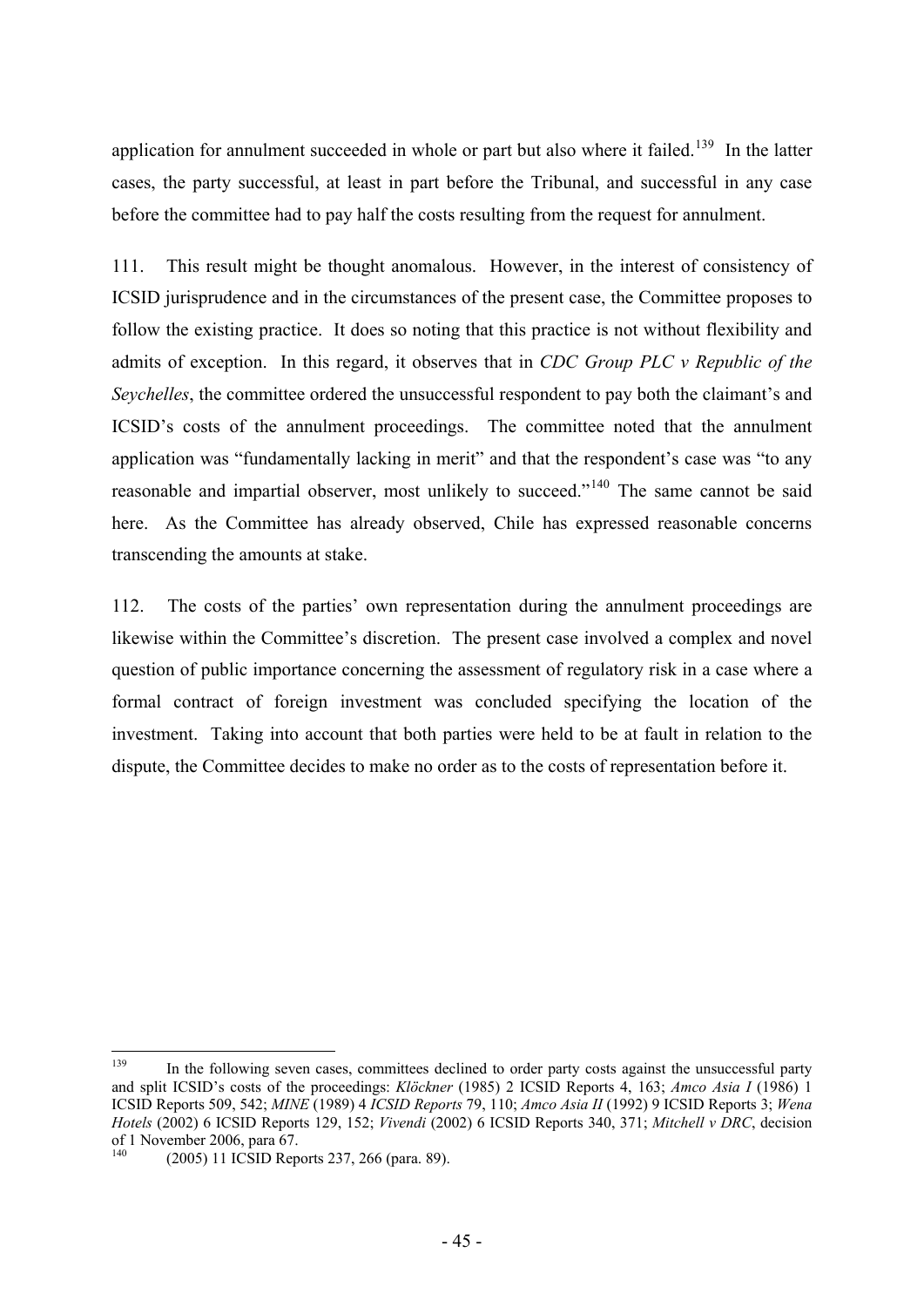# **G. DECISION**

- 113. For the foregoing reasons, the Committee DECIDES:
	- (1) The Respondent's request for annulment is dismissed.
	- (2) Each party shall bear one half of the costs incurred by the Centre in connection with this annulment proceeding.
	- (3) Each Party shall bear its own costs of representation in connection with this annulment proceeding.

/ Signed /

JUDGE GILBERT GUILLAUME President of the Committee Date: 16 February 2007

/ Signed / / Signed /

PROFESSOR JAMES CRAWFORD Member Date: 15 February 2007

DRA SARA ORDONEZ NORIEGA Member Date: 12 February 2007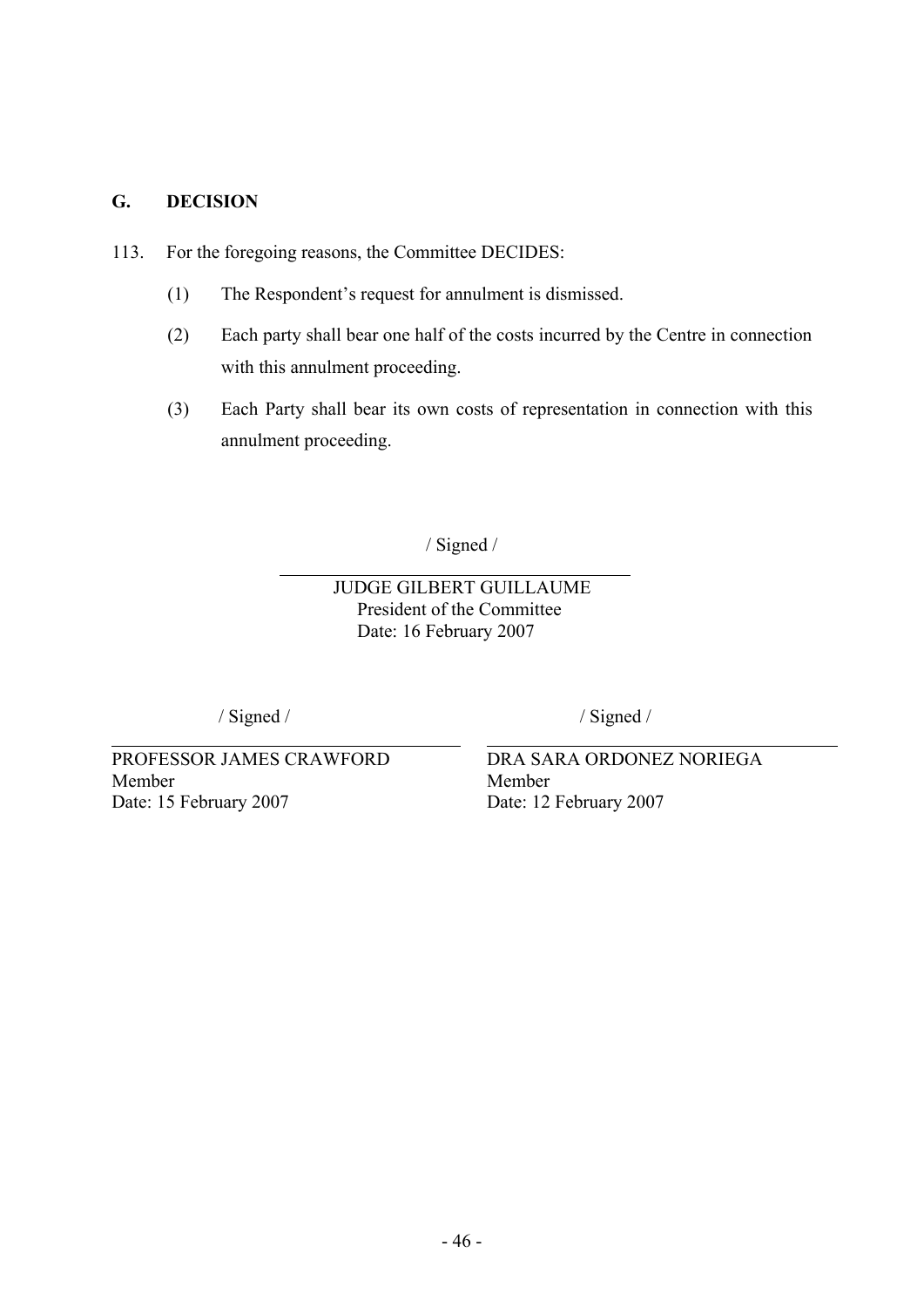# **MTD Equity Sdn Bhd. & MTD Chile S.A.**

**v.** 

# **La República de Chile**

#### **(Caso CIADI No. ARB/01/7)**

### **(Procedimiento de Anulación)**

**\_\_\_\_\_\_\_\_\_\_\_\_\_\_\_\_\_\_\_\_\_\_\_\_\_\_\_\_\_\_\_\_\_\_\_\_\_\_\_\_\_\_\_\_\_\_\_\_\_\_\_\_\_\_\_\_\_\_\_\_\_\_** 

# **Decisión de Anulación**

**\_\_\_\_\_\_\_\_\_\_\_\_\_\_\_\_\_\_\_\_\_\_\_\_\_\_\_\_\_\_\_\_\_\_\_\_\_\_\_\_\_\_\_\_\_\_\_\_\_\_\_\_\_\_\_\_\_\_\_\_\_\_** 

### **Miembros del Comité** *ad hoc*

El Honorable Juez Gilbert Guillaume Profesor James Crawford Dra. Sara Ordóñez Noriega

#### **Secretario del Comité**

Sr. Ucheora Onwuamaegbu

*En representación de las Demandantes*: *En representación del Demandado*: Sr. Oscar M. Garibaldi Sr. Claudio Castillo Castillo Sr. Eugene D. Gulland, y Jefe División Jurídica Srta. Karin Kizer Ministerio de Economía de Chile Covington  $&$  Burling  $&$ Washington, D.C. Sr. Ronald E.M. Goodman and

 Srta. Gaela K. Gehring Flores Winston & Strawn LLP Washington, D.C.

#### **Fecha de Despacho: 21 de marzo de 2007**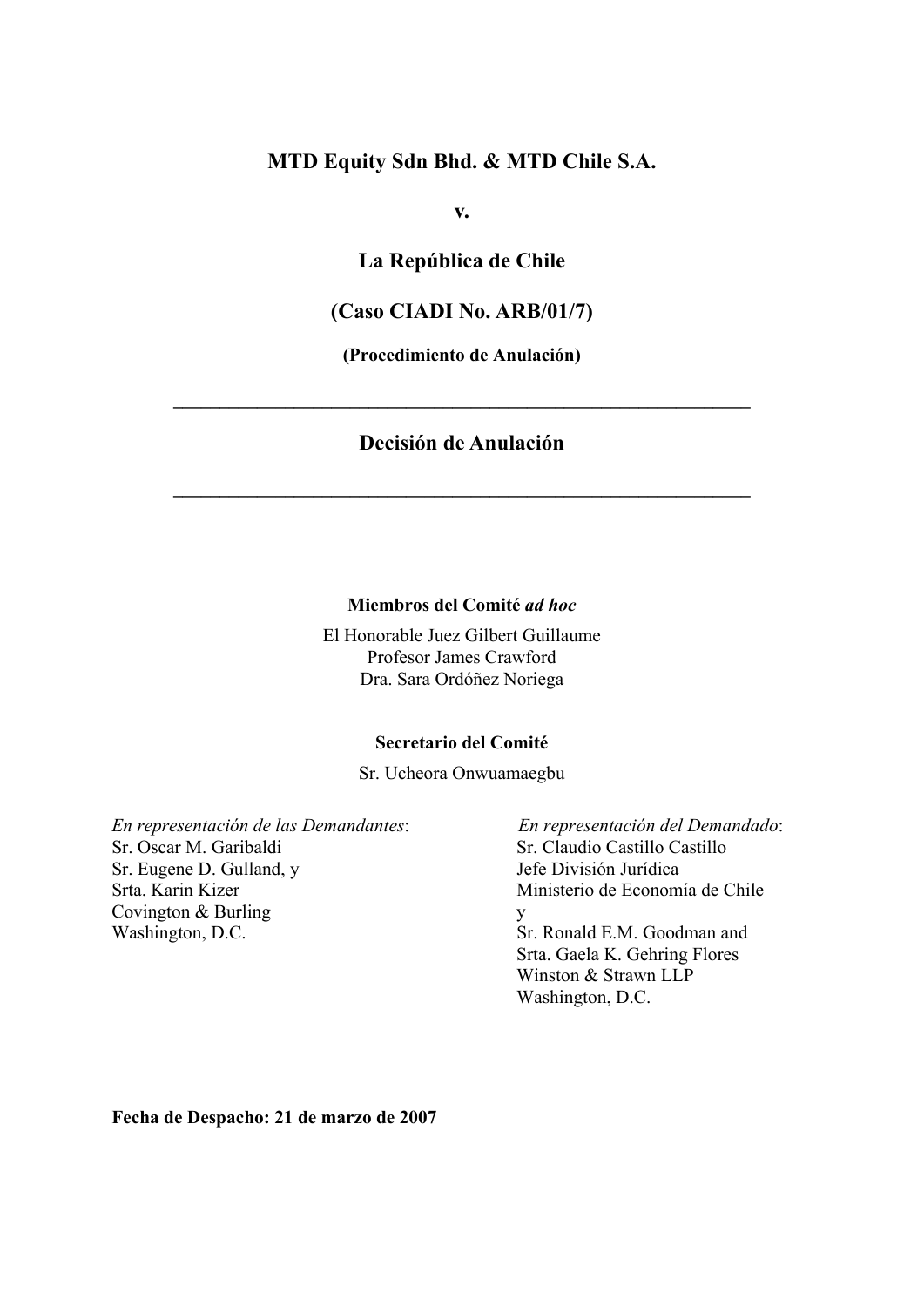# **TABLA DE CONTENIDOS**

| $A_{\cdot}$     |                                                                                   |  |
|-----------------|-----------------------------------------------------------------------------------|--|
| B.              |                                                                                   |  |
| $\mathcal{C}$ . |                                                                                   |  |
|                 |                                                                                   |  |
|                 |                                                                                   |  |
|                 |                                                                                   |  |
|                 |                                                                                   |  |
|                 | (c) El tratamiento del Tribunal al argumento de Chile sobre notificación 32       |  |
|                 | (d) La conclusión del Tribunal sobre el significado de la aprobación del CIE 34   |  |
|                 |                                                                                   |  |
|                 | (f) La conclusión del Tribunal sobre el trato justo y equitativo 38               |  |
|                 | (3)                                                                               |  |
|                 |                                                                                   |  |
| D.              |                                                                                   |  |
|                 | (1)                                                                               |  |
|                 | (2)                                                                               |  |
|                 | (3)                                                                               |  |
|                 |                                                                                   |  |
|                 |                                                                                   |  |
| E.              |                                                                                   |  |
|                 |                                                                                   |  |
|                 |                                                                                   |  |
|                 | Tratamiento justo y equitativo: manifiesta extralimitación de facultades58<br>(3) |  |
|                 |                                                                                   |  |
|                 |                                                                                   |  |
|                 |                                                                                   |  |
|                 | (4)                                                                               |  |
|                 |                                                                                   |  |
|                 |                                                                                   |  |
|                 |                                                                                   |  |
|                 |                                                                                   |  |
|                 | (5)                                                                               |  |
|                 |                                                                                   |  |
|                 |                                                                                   |  |
| F.              |                                                                                   |  |
| G.              |                                                                                   |  |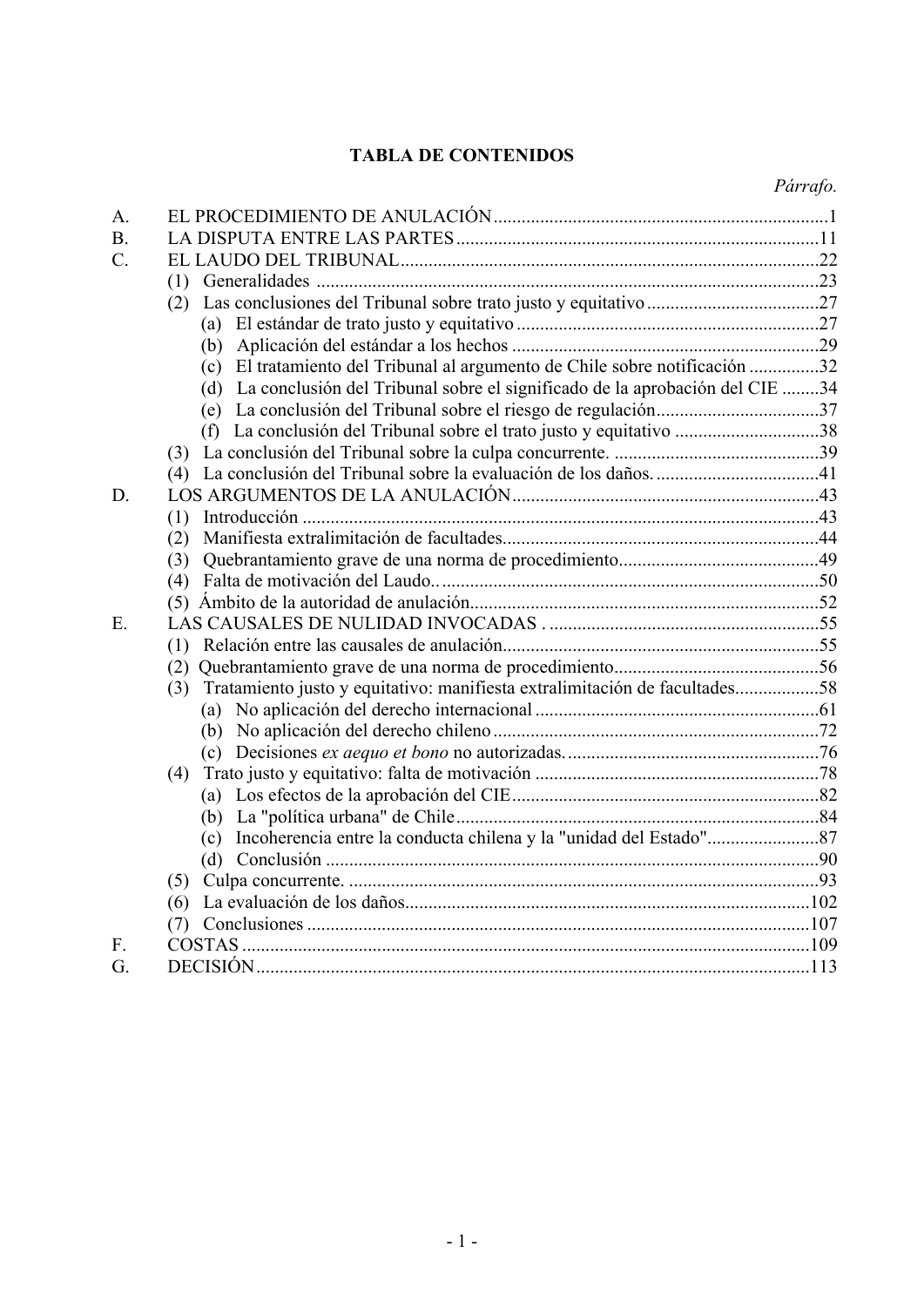#### **A. PROCEDIMIENTO DE ANULACIÓN**

1. El 20 de septiembre de 2004, la República de Chile ("Chile" o "la Demandada") interpuso ante la Secretaría General del Centro Internacional de Arreglo de Diferencias Relativas a Inversiones una Solicitud de anulación de un Laudo de fecha 25 de mayo de 2004 dictado por el Tribunal en el arbitraje iniciado por MTD Equity Sdn Bhd. y MTD Chile S.A. (conjuntamente "las Demandantes" o "MTD").

2. La Solicitud fue presentada dentro del plazo establecido en el Artículo 52(2) del Convenio sobre Arreglo de Diferencias Relativas a Inversiones entre Estados y Nacionales de Otros Estados (el "Convenio CIADI"). En ella, la Demandada pretendía la anulación del Laudo con fundamento en tres de las cinco causales estipuladas en el Artículo 52(1) del Convenio CIADI, específicamente que: el Tribunal se había extralimitado manifiestamente en sus facultades; que hubo un quebrantamiento grave de una norma de procedimiento; y que el Laudo había omitido expresar las razones en las que se sustentó. La Solicitud, asimismo, contenía una petición, bajo el Artículo 52(5) del Convenio y la Regla 54(1) de las Reglas de Arbitraje del CIADI, para una suspensión de la ejecución del Laudo mientras estuviese pendiente la Solicitud de Anulación.

3. La Secretaría General del CIADI registró la Solicitud el 30 de septiembre de 2004 y con esa fecha, de conformidad con la Regla 50(2) de las Reglas Procesales Aplicables a los Procedimientos de Arbitraje del CIADI (las "Reglas de Arbitraje"), transmitió una Notificación de Registro a las partes, enviando simultáneamente a los Demandantes copias de tal Solicitud y de la documentación anexa. Las partes también fueron notificadas de que, con arreglo a la Regla de Arbitraje del CIADI 54(2), la ejecución del Laudo quedaría suspendida provisionalmente.

4. Mediante carta de 18 de enero de 2005, conforme a la Regla 52(2) de las Reglas de Arbitraje, las partes fueron notificadas de que el Comité *ad hoc* había sido constituido y estaba conformado por el Juez Gilbert Guillaume, el Profesor James R. Crawford y la Dra. Sara Ordóñez Noriega. Las partes fueron posteriormente notificadas, por medio de carta de 24 de enero de 2005, de que el Juez Gilbert Guillaume había sido designado Presidente del Comité y, el 16 de marzo de 2005, el Centro envió a las partes copias de las Declaraciones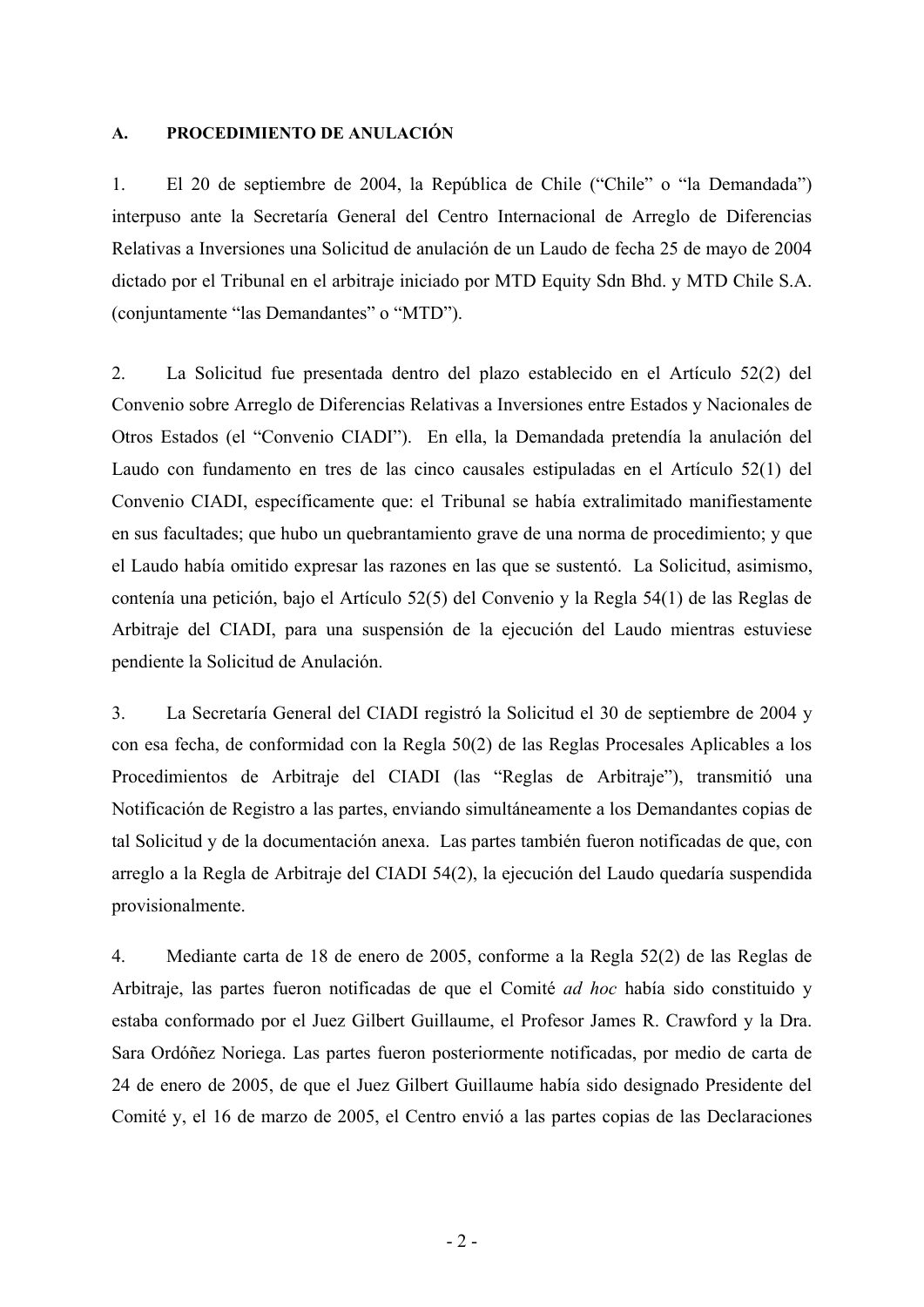firmadas por los Miembros del Comité con arreglo a la Regla 52(2) de las Reglas de Arbitraje del CIADI.

5. La primera sesión del Comité se efectuó el 23 de marzo de 2005, en las dependencias del Banco Mundial en Paris, Francia, y en ella fueron acordados y decididos diversos puntos sobre procedimiento. Asimismo, en dicha reunión, las Demandantes formularon una petición bajo la Regla de Arbitraje 54(2) para que se pusiera fin a la suspensión de la ejecución del Laudo a menos que Chile ofreciera una garantía apropiada. El Comité, escuchados los argumentos orales de las partes al respecto, estableció el cronograma para la presentación, por escrito, de las alegaciones ulteriores que éstas formularen. Por acuerdo entre las partes, el plazo de treinta días para una decisión bajo la Regla 54(2) de las Reglas de Arbitraje fue prorrogado, en el entendido de que el Comité pronunciaría su decisión oportunamente una vez presentados por escrito los argumentos.

6. En su Decisión de 1 de junio de 2005, el Comité ordenó que se mantuviera la suspensión de la ejecución del Laudo, sin necesidad de que Chile constituyera una garantía.<sup>[1](#page-51-1)</sup> Lo anterior, sobre la base de que el único perjuicio que sufrirían las Demandantes era el retardo que, en el evento de que la Solicitud de anulación fuese rechazada, podría ser remediado mediante el pago de intereses y que es incidental al sistema de anulación del Convenio. En particular, el Comité puso de presente, según las declaraciones de Chile: (a) que el Convenio CIADI ha sido implementado íntegramente bajo el derecho chileno, con la consecuencia de que un laudo del CIADI produce exactamente el mismo efecto que una sentencia definitiva de los tribunales chilenos, y (b) que de conformidad con la práctica establecida, Chile dará pronto cumplimiento al presente Laudo, si éste no es anulado.<sup>[2](#page-51-0)</sup>

7. De conformidad con el calendario de procedimiento fijado por el Comité en su primera sesión de 23 de marzo de 2005, y según lo acordado entre las partes, la Demandada presentó su Memorial de sustentación de la Solicitud de anulación el 25 de julio de 2005; las Demandantes presentaron un Contra Memorial el 7 de diciembre de 2005; la Demandada presentó una Réplica el 25 de enero de 2006 y, el 8 de marzo de 2006, las Demandantes presentaron una Dúplica. Al Memorial de la Demandada se adjuntó una Opinión Experta del Sr. Jan Paulsson; y a su Réplica fue anexada una Opinión Complementaria del Sr. Paulsson y

<span id="page-51-1"></span><span id="page-51-0"></span> $\mathbf{1}$ 

<sup>1</sup> El texto de la resolución se encuentra online en http://www.worldbank.org/icsid/cases/MTD.pdf.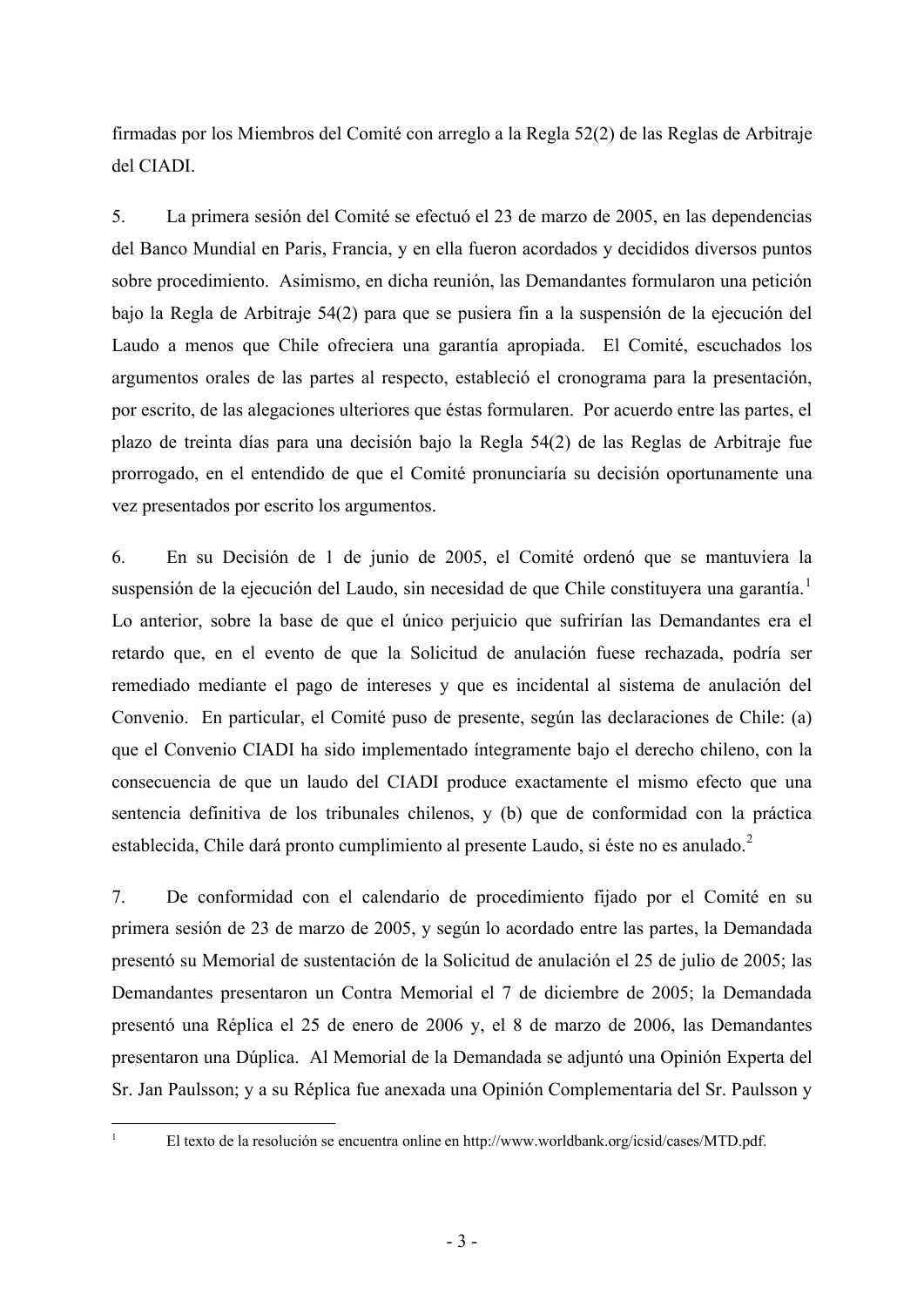una Opinión Experta de Sir Arthur Watts. El Contra Memorial de las Demandantes fue acompañado de una Opinión Experta del Profesor Christoph H. Schreuer. Comentarios adicionales del Profesor Schreuer fueron anexados en la Dúplica.

8. Dentro del procedimiento de anulación, el 10 de abril de 2006, en las oficinas del Banco Mundial en Paris, se llevó a cabo una audiencia de un día de duración, en la que los abogados de ambas partes presentaron sus argumentos y peticiones y contestaron las preguntas de los Miembros del Comité. Las partes, posteriormente, hicieron observaciones a las transcripciones de la audiencia, las que fueron tenidas en cuenta por el Comité. Estuvieron presentes en la audiencia: los Miembros del Comité de Anulación: S.E. Juez Gilbert Guillaume, Profesor James R. Crawford, y Dra. Sara Ordóñez Noriega; el Secretario del Comité: Sr. Ucheora Onwuamaegbu; los representantes de las Demandantes: Sr**.** Oscar Garibaldi, Sr. Eugene D. Gulland, y Srta. Karin Kizer, de Covington & Burling, y Sr. Azmil Khalid y Sr. Vincent Lee de MTD Equity Sdn Bhd. y MTD Chile S.A.; y los representantes de la Demandada: Sr. Ronald E.M. Goodman, Srta. Gaela K. Gehring Flores, Srta. Geraldine Fischer, y Sr. Kelby Ballena de Winston & Strawn LLP, Sr. Claudio Castillo Castillo, Jefe de la División Jurídica, Ministerio de Economía, Fomento y Reconstrucción de Chile, Sr. Eduardo Bobadilla Brinkmann, Abogado del Ministerio de Economía, Fomento y Reconstrucción de Chile, y Sr. Eduardo Escalona Vásquez, Abogado del Ministerio de Economía, Fomento y Reconstrucción de Chile.

9. En ausencia de solicitudes para modificar las reglas de procedimiento establecidas en el Convenio CIADI y las Reglas de Arbitraje, el procedimiento de anulación fue tramitado de conformidad con las disposiciones aplicables de la Sección 3 del Capítulo IV del Convenio CIADI y las Reglas de Arbitraje.

10. En el curso del presente procedimiento, los Miembros del Comité han deliberado por diversos medios de comunicación, incluyendo una reunión en París el 11 de abril de 2006, y han tomado en consideración todas las alegaciones, documentos y testimonios presentados ante ellos.

 $\frac{1}{2}$  Decisión sobre la Solicitud del Demandado de Suspensión Permanente de la Ejecución, párrs. 29, 35, citando el Decreto Supremo No. 1304, *Diario Oficial*, 9 de enero de 1992.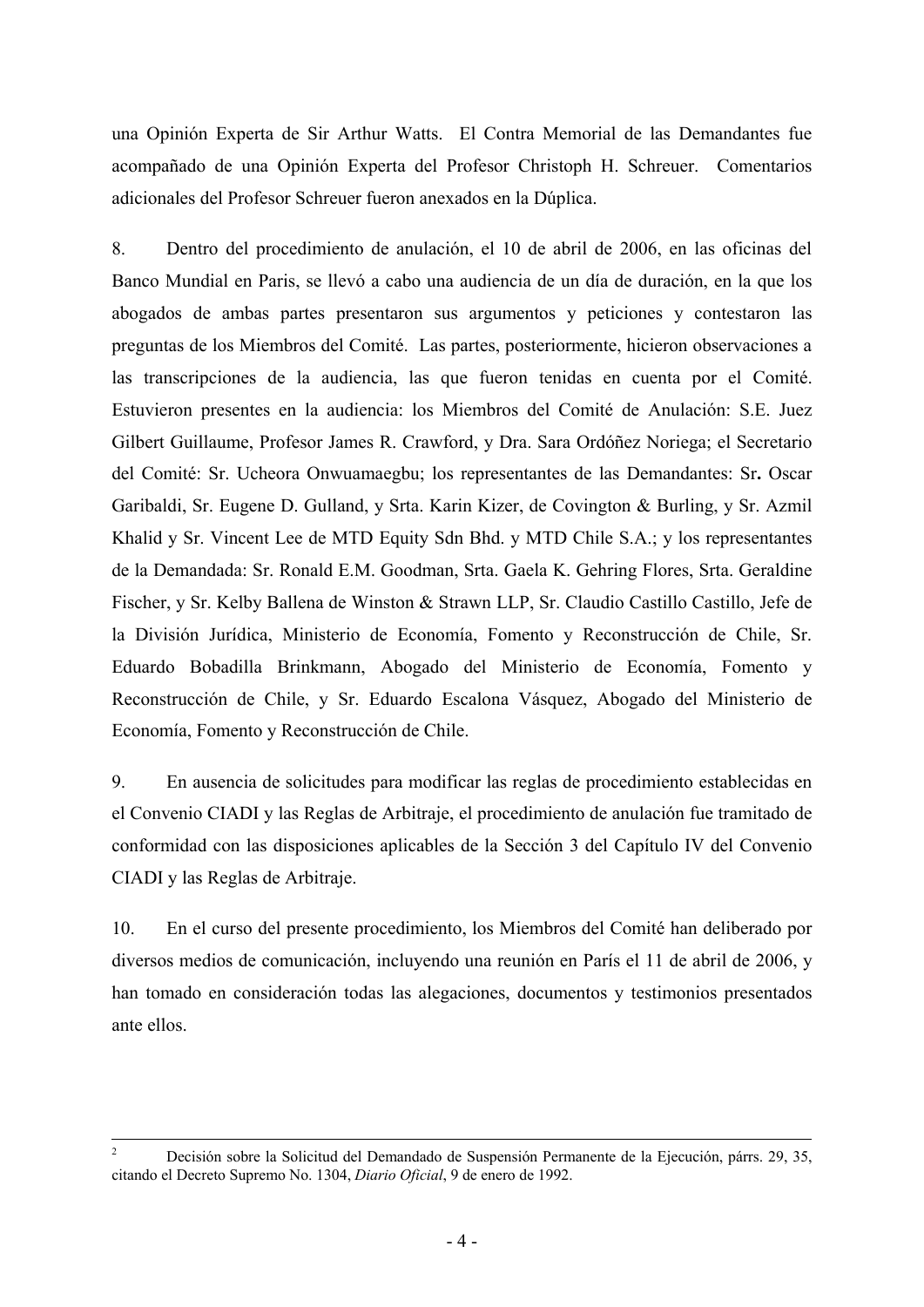### **B. LA DISPUTA ENTRE LAS PARTES**

11. Tras discusiones con diversos funcionarios chilenos, MTD Equity Sdn Bhd. (una compañía de Malasia) y la subsidiaria de su propiedad, MTD Chile S.A. (una compañía chilena), decidieron continuar las negociaciones relativas a la construcción de una comunidad planificada de uso mixto en la pequeña localidad de Pirque, al sur de Santiago. El sitio propuesto estaba zonificado para uso agrícola y, como las Demandantes sabían, requeriría una nueva zonificación para que pudiera ser desarrollado el proyecto. Con posterioridad a las negociaciones llevadas a cabo con el propietario del terreno, el Sr. Jorge Fontaine Aldunate, ciudadano chileno, y con tres agencias del gobierno de Chile [El Comité de Inversiones Extranjeras ("CIE"), el Servicio de Vivienda y Urbanización ("SERVIU") y el Secretario Regional Ministerial ("SEREMI")], los Demandantes celebraron con el Señor Fontaine un Contrato de Promesa el 13 de diciembre de 1996. El Contrato de Promesa estaba condicionado a la aprobación por el CIE de la inversión de las Demandantes. Dicho contrato contemplaba el desarrollo del terreno en dos segmentos y la creación de una sociedad chilena, El Principal Inversiones S.A. ("EPSA"), que pertenecería en un 51% a las Demandantes y en un 49% al Sr. Fontaine.

12. El 14 de enero de 1997, las Demandantes presentaron ante el CIE una solicitud para la aprobación de una inversión inicial de US\$17.136 millones, para desarrollar un proyecto descrito como *"un township, en 600 hectáreas del Fundo El Principal de Pirque, el cual será una ciudad satélite autosuficiente, con casas, departamentos para diversos estratos socioeconómicos, escuelas, hospitales, universidades, supermercados, comercio de toda clase, servicios y todo otro componente necesario para la autosuficiencia."[3](#page-53-1)* La solicitud fue aprobada por el CIE el 3 de marzo de 1997. Un Contrato de Inversión Extranjera estándar fue firmado entre el CIE y las Demandantes el 18 de marzo de 1997; en él se disponía que MTD *"desarrollará un proyecto inmobiliario en 600 hectáreas del Fundo El Principal de Pirque. El referido proyecto consiste en la construcción de una ciudad satélite autosuficiente,*  en casas, departamentos, colegios, hospitales, comercios, servicios, etc..<sup>"[4](#page-53-0)</sup> Una vez firmado este contrato, las Demandantes efectuaron un aporte de capital de US\$8.4 millones a EPSA y con US\$8.736 millones compraron el 51% de las acciones en EPSA al Sr. Fontaine.

 $\frac{1}{3}$ Véase Laudo párr. 51.

<span id="page-53-1"></span><span id="page-53-0"></span><sup>4</sup> Véase Laudo párr. 54.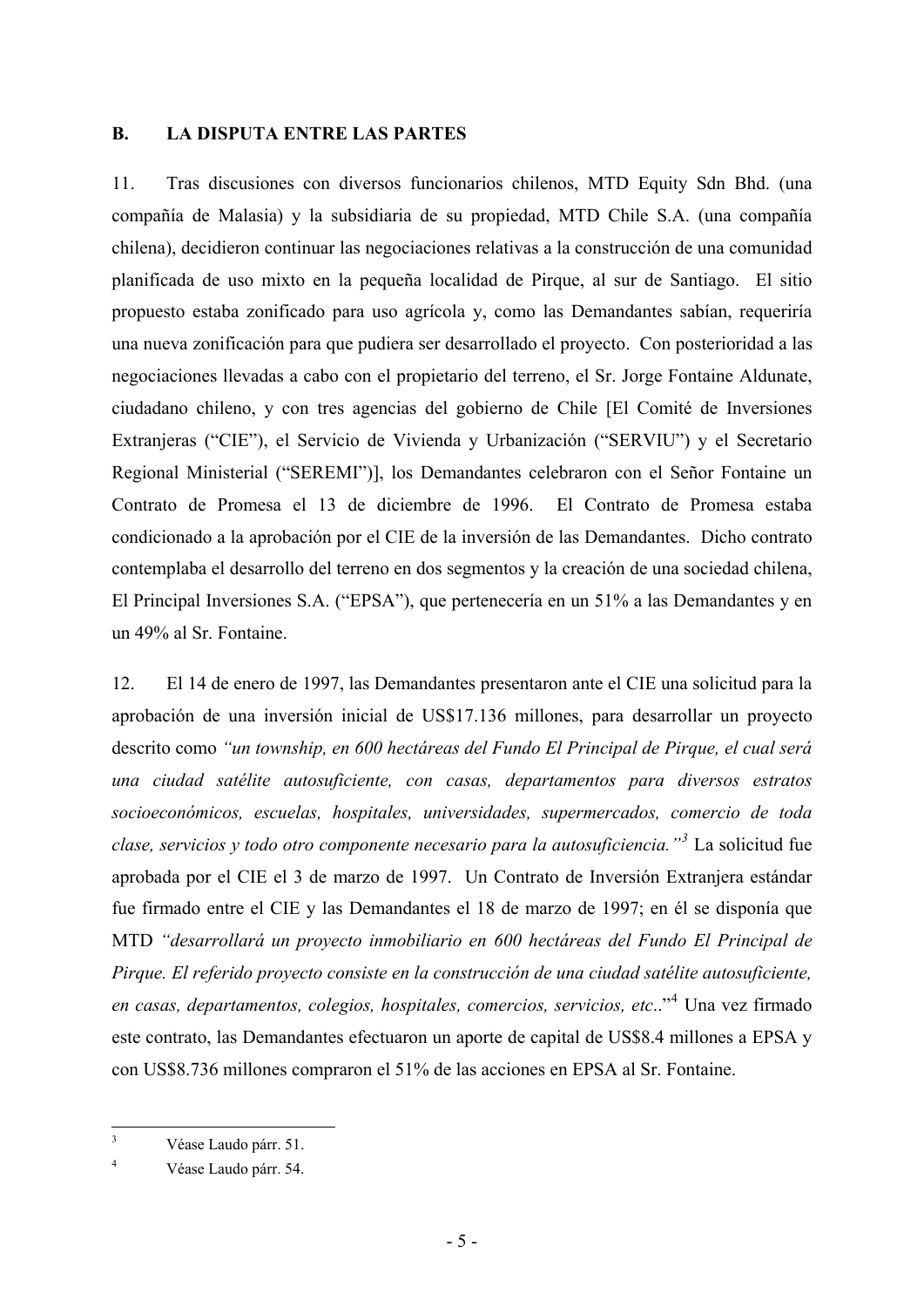13. El 8 de abril de 1997, las Demandantes presentaron ante el CIE una segunda solicitud para invertir US \$364.000 en capital de trabajo adicional, la cual fue aprobada. Un segundo Contrato de Inversión Extranjera estándar, que igualmente especifica la ubicación del proyecto, fue firmado el 13 de mayo de 1997. $5$ 

14. Ambos Contratos de Inversión Extranjera contienen la siguiente cláusula:

4. *En todo caso, se deja establecido que el Inversionista Extranjero quedará sujeto a la actual legislación y reglamentos vigentes en lo relativo a sus actividades. La presente autorización es sin perjuicio de cualesquiera otras que, en conformidad a tales legislación y reglamentación, deban ser otorgadas por las autoridades competentes.*

No fue objeto de discusión que la palabra "otras," en la cláusula 4, se refiere a otras autorizaciones requeridas por las leyes y reglamentos chilenos.

15. La zonificación del sitio en Pirque estaba comprendida en el Plan Regulador Metropolitano de Santiago ("PRMS") y los cambios de zona para el Proyecto eran manejados por el SEREMI. El 16 de abril de 1998, las Demandantes fueron informadas de que el Proyecto era incompatible con la política de desarrollo urbano del Gobierno. El 3 de junio de 1998, el SEREMI escribió a MTD señalándole que el PRMS no sería modificado; por lo tanto, los cambios de zonificación requeridos para que el Proyecto pudiera continuar no fueron aprobados. La solicitud de asistencia de las Demandantes al CIE fue rechazada. El 4 de noviembre de 1998 el Ministro rechazó formalmente el Proyecto.

16. El 2 de junio de 1999, las Demandantes notificaron a la Demandada la existencia de una diferencia sobre inversión bajo los términos del Tratado de 1992 suscrito entre el Gobierno de Malasia y el Gobierno de la República de Chile para la Promoción y Protección de Inversiones (el TBI).<sup>[6](#page-54-0)</sup> Al término del período de negociación de tres meses exigido por el Artículo 6(3) del TBI, para poder someter la diferencia a arbitraje, la disputa seguía sin ser resuelta. A solicitud de la Demandada, el período de negociación fue prorrogado por 30 días, sin alcanzarse acuerdo alguno.

<span id="page-54-1"></span><sup>1</sup> 5 Más tarde, el 9 de septiembre de 1999, se celebró un tercer Contrato de Inversión Extranjera. Este no especificó la ubicación del Proyecto. Véase Laudo, párr. 84. 6

<span id="page-54-0"></span>Tratado entre el Gobierno de Malasia y el Gobierno de la República de Chile para la Promoción y Protección de Inversiones, del 11 de noviembre de 1992 (Fecha de entrada en vigor: 4 de agosto de 1995). Véase El Texto en español del TBI que se encuentra online en http://www.unctad.org/sections/dite/iia/docs/bits/chile\_malasia\_sp.pdf.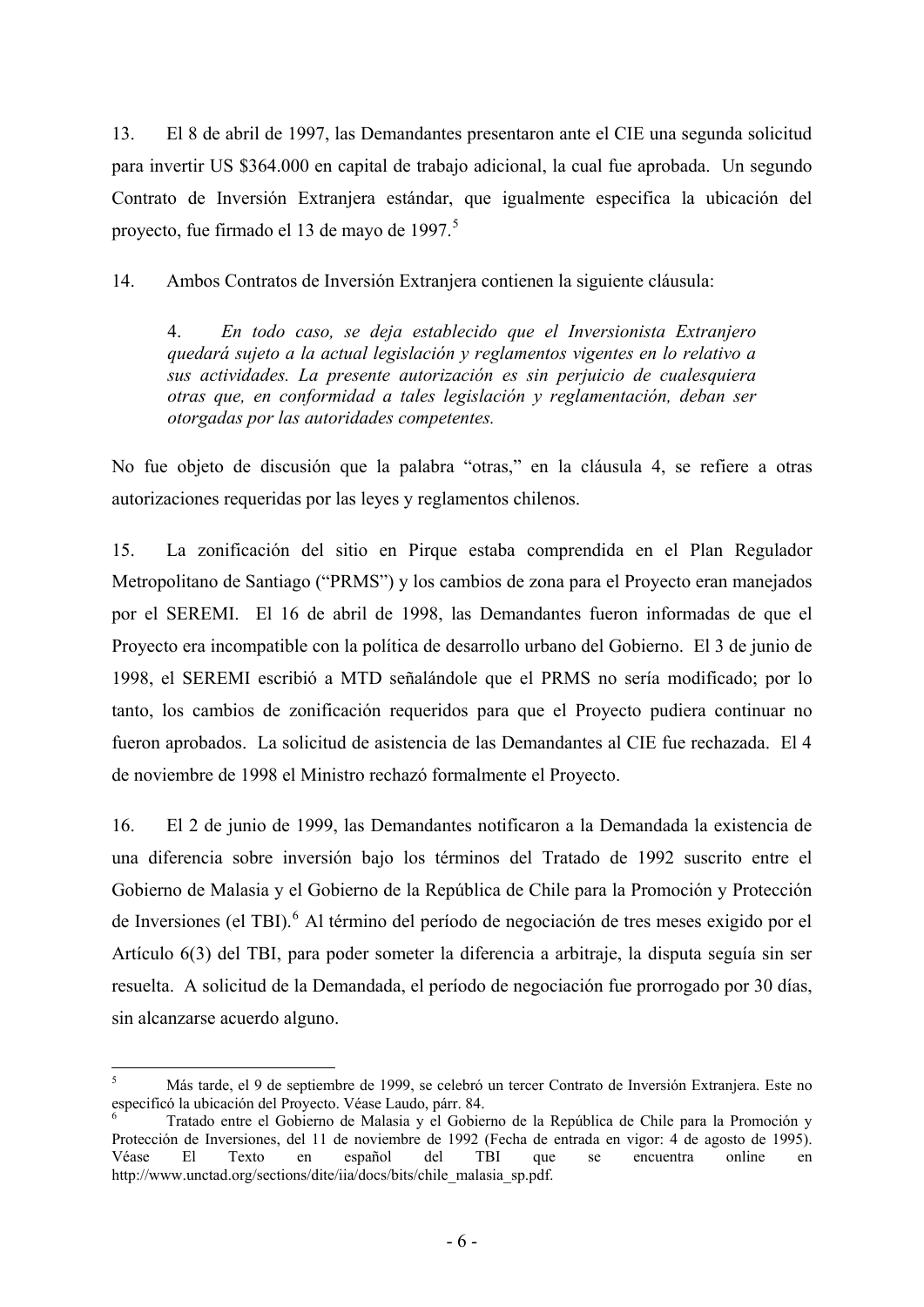17. El 26 de junio de 2001, las Demandantes presentaron la solicitud de arbitraje. Las Demandantes alegaron, en primer término, que la Demandada había infringido su obligación de tratamiento justo y equitativo, contemplada en el TBI, toda vez que, habiendo creado e incentivado la sólida expectativa de que el Proyecto era factible desde el punto de vista de la regulación en la específica ubicación propuesta, y habiendo suscrito un contrato confirmando ese emplazamiento, posteriormente desautorizó esa ubicación cuando ya los Demandantes habían comprometido irrevocablemente su inversión.

18. En segundo lugar, las Demandantes se basaron en la cláusula de la nación más favorecida del Artículo 3(1) del TBI, que establece que las inversiones "*recibirán un tratamiento justo y equitativo, y no menos favorable que aquel concedido a las inversiones hechas por los inversionistas de cualquier tercer Estado*." Las Demandantes argumentaron que la cláusula NMF hace aplicables varias disposiciones de otros TBI suscritos por Chile; en particular el Artículo 3(1) del TBI con Dinamarca,<sup>[7](#page-55-1)</sup> que exige al Estado receptor dar cumplimiento a "*cualquier obligación que pudiere haber contraído en relación con inversiones*," una obligación que en este caso se extendía a los Contratos de Inversión Extranjera. Las Demandantes también adujeron que la Demandada había violado el Artículo 3(3) del Tratado con Croacia, que se refiere a daños ocasionados por medidas no razonables y discriminatorias, así como el Artículo 3(2), que establece que cuando una parte contratante haya "*aceptado una inversión en su territorio, otorgará los permisos necesarios de acuerdo con sus leyes y reglamentos*."[8](#page-55-0)

19. En tercer lugar, las Demandantes sostuvieron que la negativa a otorgar los permisos necesarios constituía una expropiación indirecta en violación del Artículo 4 del TBI.

20. En relación con estas infracciones MTD reclamó, " todos los daños a que pueda estar facultada bajo el derecho aplicable, incluyendo, sin limitación, (a) todo **damnum emergens** sufrido por MTD como consecuencia de la violación por el demandado de los contratos de

<u>.</u>

<span id="page-55-1"></span><sup>7</sup> Tratado entre el Gobierno de la República de Chile y el Gobierno del Reino de Dinamarca concerniente a la Promoción y Protección Recíproca de Inversiones, del 28 de mayo de 1993 (en vigor: 3 de noviembre de 1995): 1935 UNTS 263; también en http://www.unctad.org/sections/dite/iia/docs/bits/chile\_denmark.pdf. 8

<span id="page-55-0"></span>El texto del Tratado entre el Gobierno de la República de Chile y el Gobierno de la República de Croacia concerniente a la Promoción y Protección Recíproca de Inversiones, del 28 de noviembre de 1993 (en vigor: 15 de junio de 1996), se encuentra online en http://www.unctad.org/sections/dite/iia/docs/bits/chile\_croatia.pdf.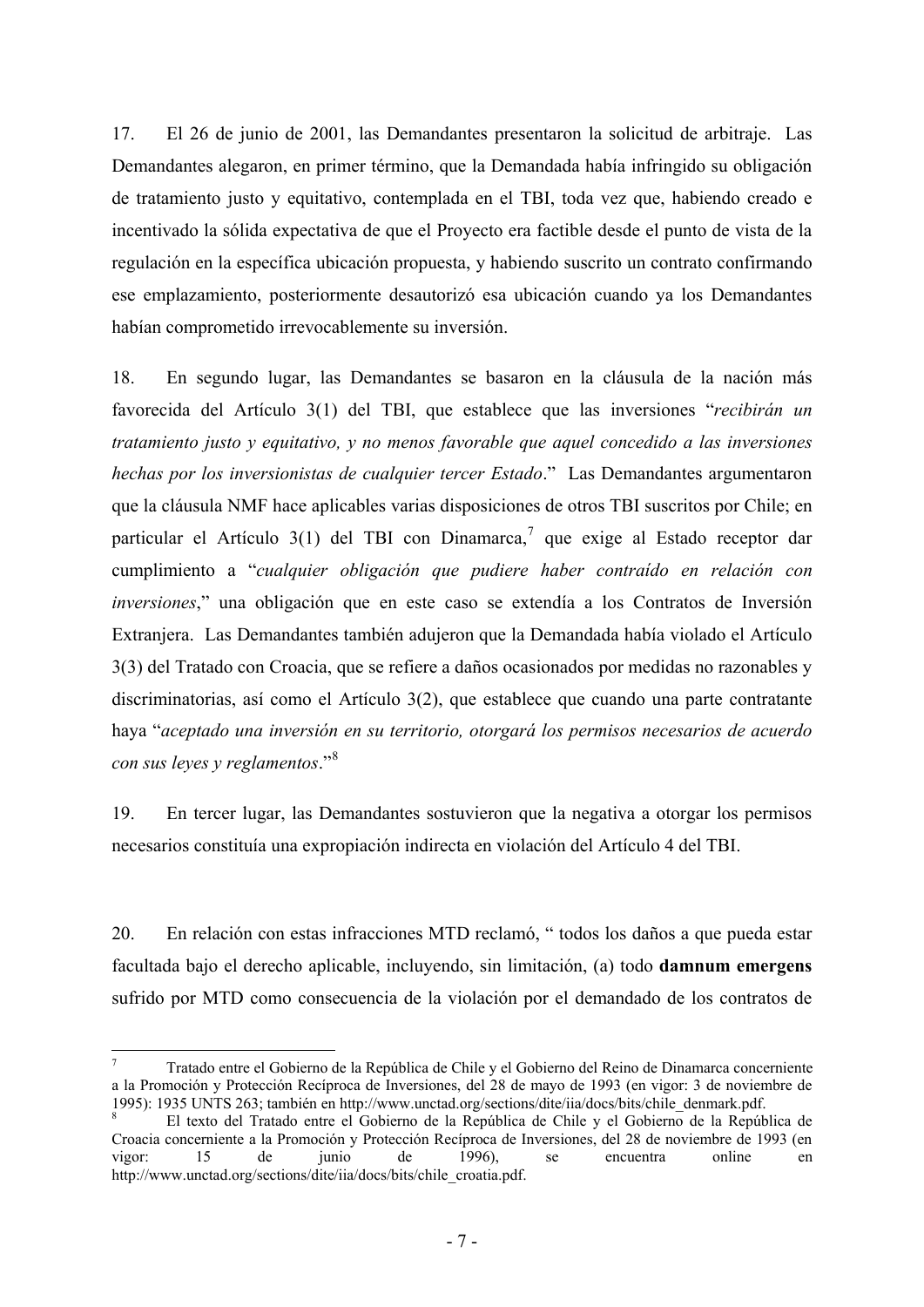inversión y el Tratado, incluyendo las sumas invertidas bajo los contratos de inversión y todos los costos y gastos incurridos por MTD en sus esfuerzos por llevar a cabo el Proyecto; (b) y **lucrum cessans** que MTD habría obtenido de su inversión si la República de Chile hubiese permitido que el Proyecto continuara,"<sup>[9](#page-56-0)</sup> más las costas e interés compuesto.

21. La Demandada sostuvo que todo el daño sufrido fue causado por la falta de debida diligencia por las Demandantes. La confianza puesta en el Sr. Fontaine, la ausencia de consejo profesional independiente en el sector urbano y la aceptación de una valoración exorbitante del terreno al tiempo de efectuar la inversión fueron las causas efectivas de las pérdidas de las Demandantes. En ningún momento la Demandada o cualquiera de sus funcionarios se comprometió a otorgar una aprobación de urbanismo que, como las Demandantes sabían o debían haber sabido, era exigida por la Ley. Por el contrario, de acuerdo con la Demandada, MTD fue informada en los términos más explícitos, en una reunión del 6 de noviembre de 1996, a la que asistieron el Ministro y el SEREMI, de que existía un obstáculo mayor en el Proyecto, en términos del PRMS. En estas circunstancias MTD no podía haber tenido una expectativa legítima de la factibilidad del Proyecto desde el punto de vista de la regulación, un aspecto cuyo alcance sobrepasa los términos de los Contratos de Inversión Extranjera celebrados entre el CIE y MTD.

# **C. EL LAUDO DEL TRIBUNAL**

22. Mediante Laudo de 25 de mayo de 2004, el Tribunal (Dr. Rigo Sureda, Presidente; Señores Lalonde y Oreamuno Blanco) sostuvo, por una parte, que Chile había violado su obligación de trato justo y equitativo bajo el Artículo 3(1) del TBI pero, por otra, que las Demandantes habían omitido protegerse de los riesgos del negocio inherentes a su inversión en Chile. Estando dividida por partes iguales la responsabilidad por el daño, el Tribunal concluyó que la Demandada debía pagar el 50% de los daños evaluados, a saber, US\$5.871.322.42, más el interés compuesto, y que cada parte debía pagar sus propias costas y el 50% de las costas de arbitraje.

<span id="page-56-0"></span>–<br>9

Solicitud de Arbitraje, para. 74(iii).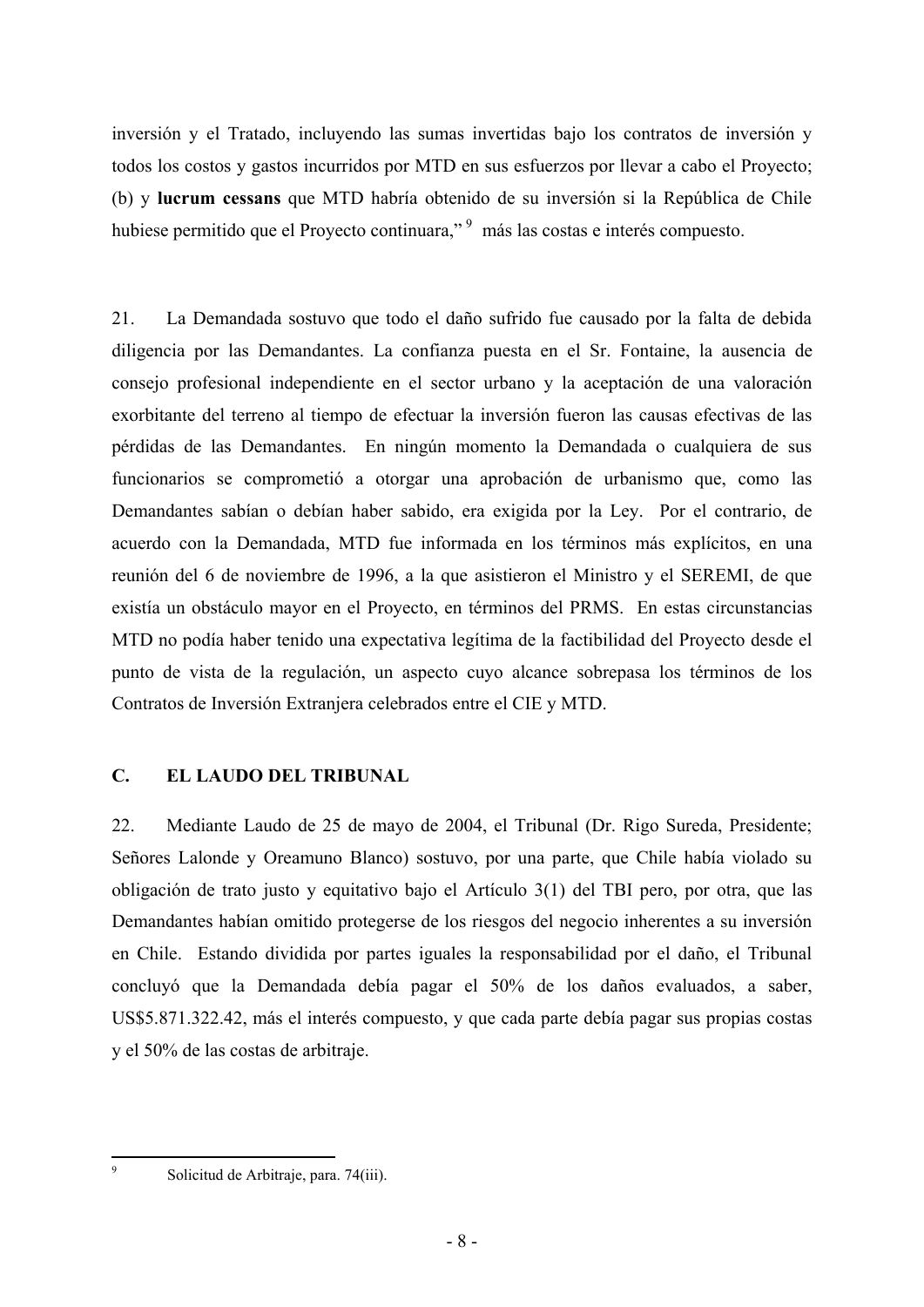### **(1) Generalidades**

23. La mayoría de los aspectos de la decisión del Tribunal no fueron controvertidos ante el Comité y sólo necesitan una breve referencia. El Tribunal sostuvo que:

- (a) MTD Equity era un inversionista bajo el Artículo 1(c)(ii) del TBI; MTD Chile, siendo totalmente de propiedad de MTD Equity, se consideraba un nacional de Malasia para los efectos del procedimiento arbitral con arreglo al Artículo 6(2); de este modo, ambas Demandantes tenían legitimación para reclamar bajo el TBI.<sup>[10](#page-57-1)</sup>
- (b) No hubo infracción de la cláusula NMF (en relación con el Artículo 3(1) del TBI con Dinamarca) por causa de cualquier violación alegada de los Contratos de Inversión Extranjera. Tal como aparece claro en dichos Contratos, la autorización para invertir era únicamente el comienzo de un proceso que requeriría ulteriores permisos y aprobaciones. Dado que Chile no había vulnerado los Contratos de Inversión Extranjera al rehusar el permiso para el Proyecto, no había nada sobre lo cual pudiese operar la cláusula "paraguas" del Artículo 3(1) del TBI con Dinamarca.<sup>[11](#page-57-2)</sup>
- (c) Habiéndose dado razones adecuadas para la negativa de Chile a modificar o prescindir del PRMS, no existía fundamento para considerar que tales negativas fuesen discriminatorias.[12](#page-57-3)
- (d) El Demandado no vulneró la cláusula NMF (en relación con el Artículo 3(2) del TBI con Croacia) al negarse a cambiar el PRMS para permitir que el Proyecto pudiera ejecutarse. Las Demandantes no tenían derecho alguno a la modificación del marco normativo del país donde invirtió, y el PRMS era parte de dicho marco. Lo único que las Demandantes podían esperar era que se aplicara la Lev. $^{13}$  $^{13}$  $^{13}$
- (e) Dado que las Demandantes "*no tenían derecho a la modificación del PRMS*," la denegación de autorización no implicó una expropiación sino, más bien, el

<span id="page-57-1"></span> $10$  $10$  Laudo, párrs. 92–94.

<span id="page-57-2"></span> $11$  Laudo, párrs. 179–89.

<span id="page-57-3"></span> $12$  Laudo, párrs. 190–96.

<span id="page-57-0"></span><sup>13</sup> Laudo, párrs. 197–205.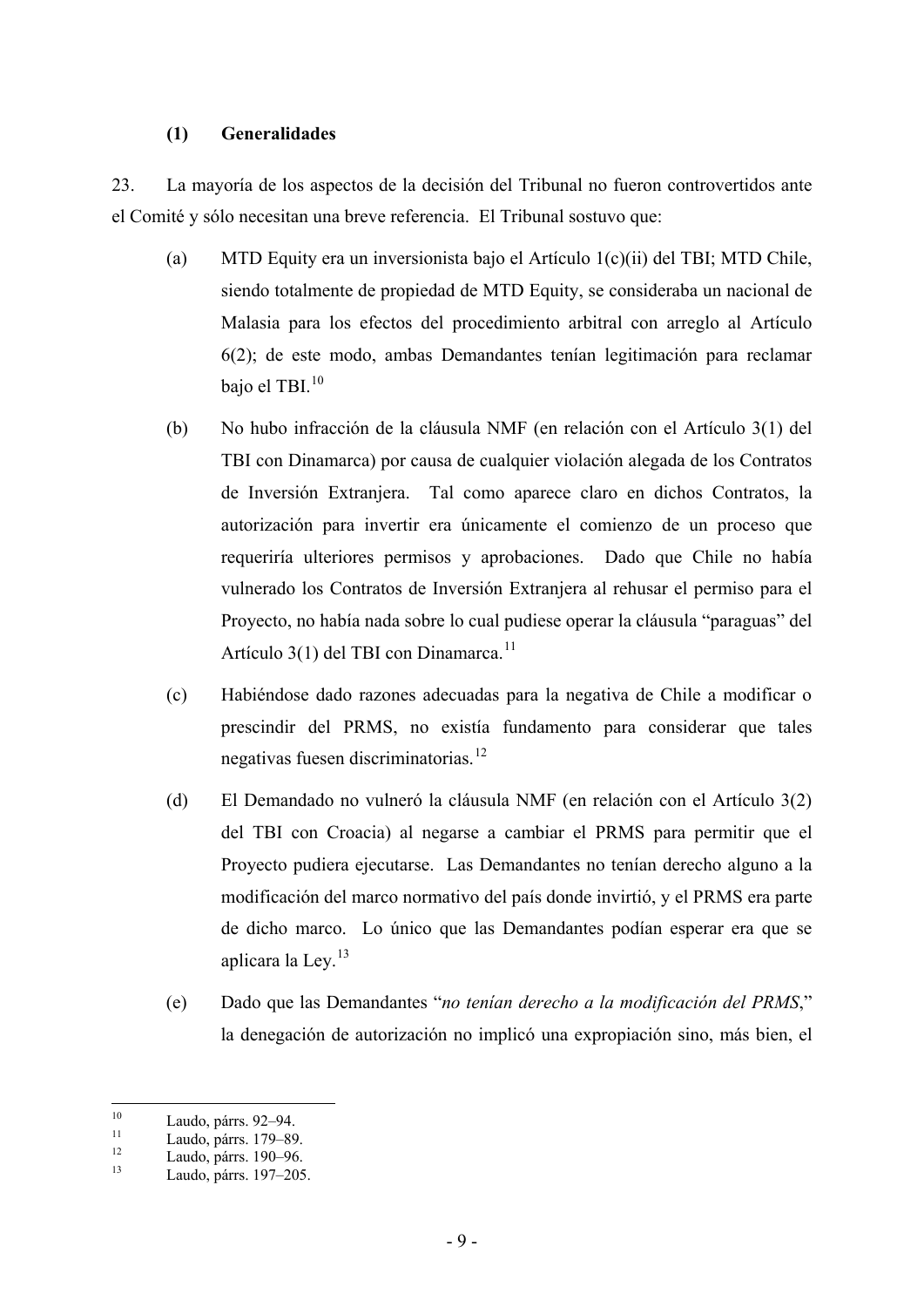trato injusto por parte del Estado al aprobar una inversión contraria a su propia política vigente.[14](#page-58-1)

24. Chile además no controvierte ciertas conclusiones del Tribunal que son consecuencia de su afirmación de una vulneración del estándar de trato justo y equitativo. En particular no discute:

- (f) La conclusión del Tribunal de que las Demandantes no adoptaron las medidas adecuadas y razonables para investigar los problemas de urbanismo y para protegerse en sus relaciones contractuales con el Sr. Fontaine;<sup>[15](#page-58-2)</sup>
- (g) Salvo en dos aspectos, su estimación de los daños totales;<sup>[16](#page-58-3)</sup>
- (h) Su conclusión de que debe pagarse interés compuesto.<sup>[17](#page-58-4)</sup>

25. Las siguientes conclusiones son controvertidas por Chile en este procedimiento de anulación:

- (i) La conclusión del Tribunal de que la "*aprobación por parte del CIE de una inversión para un proyecto que contraviene la política urbana del Gobierno constituye una violación al deber de dispensar a un inversionista un trato justo y equitativo*";<sup>[18](#page-58-5)</sup>
- (j) Su conclusión de que los daños deben ser compartidos por igual entre las partes, sobre la base de que ambas fueron parcialmente responsables de éstos;  $^{19}$  $^{19}$  $^{19}$  y
- (k) Dos aspectos específicos de la evaluación de los daños: uno concerniente al precio estimado del terreno; el otro relativo a la elección del Tribunal del 4 de noviembre de 1998 como el punto de corte para el cálculo de los daños, cuando se debería haber escogido el 3 de junio de 1998, o incluso una fecha anterior  $^{20}$  $^{20}$  $^{20}$

<span id="page-58-1"></span> $14$  $14$  Laudo, párrs. 207–14.

<span id="page-58-2"></span> $\frac{15}{16}$  Laudo, párrs. 168–78.

<span id="page-58-3"></span><sup>&</sup>lt;sup>16</sup> Laudo, párrs. 215–48. Para los puntos controvertidos ver párrafo 25(k) siguiente.

<span id="page-58-4"></span> $\frac{17}{18}$  Laudo, párrs. 249–51.

<span id="page-58-5"></span><sup>&</sup>lt;sup>18</sup> Laudo, párr. 166. Véase generalmente Laudo, párrs. 107–67; Solicitud de Anulación, párrs. 52–81.

<span id="page-58-6"></span><sup>&</sup>lt;sup>19</sup> Laudo, párr. 242–46; Solicitud de Anulación, párrs. 82–83.

<span id="page-58-0"></span>Laudo, párr. 240(ii); Solicitud de Anulación, párrs. 84–85.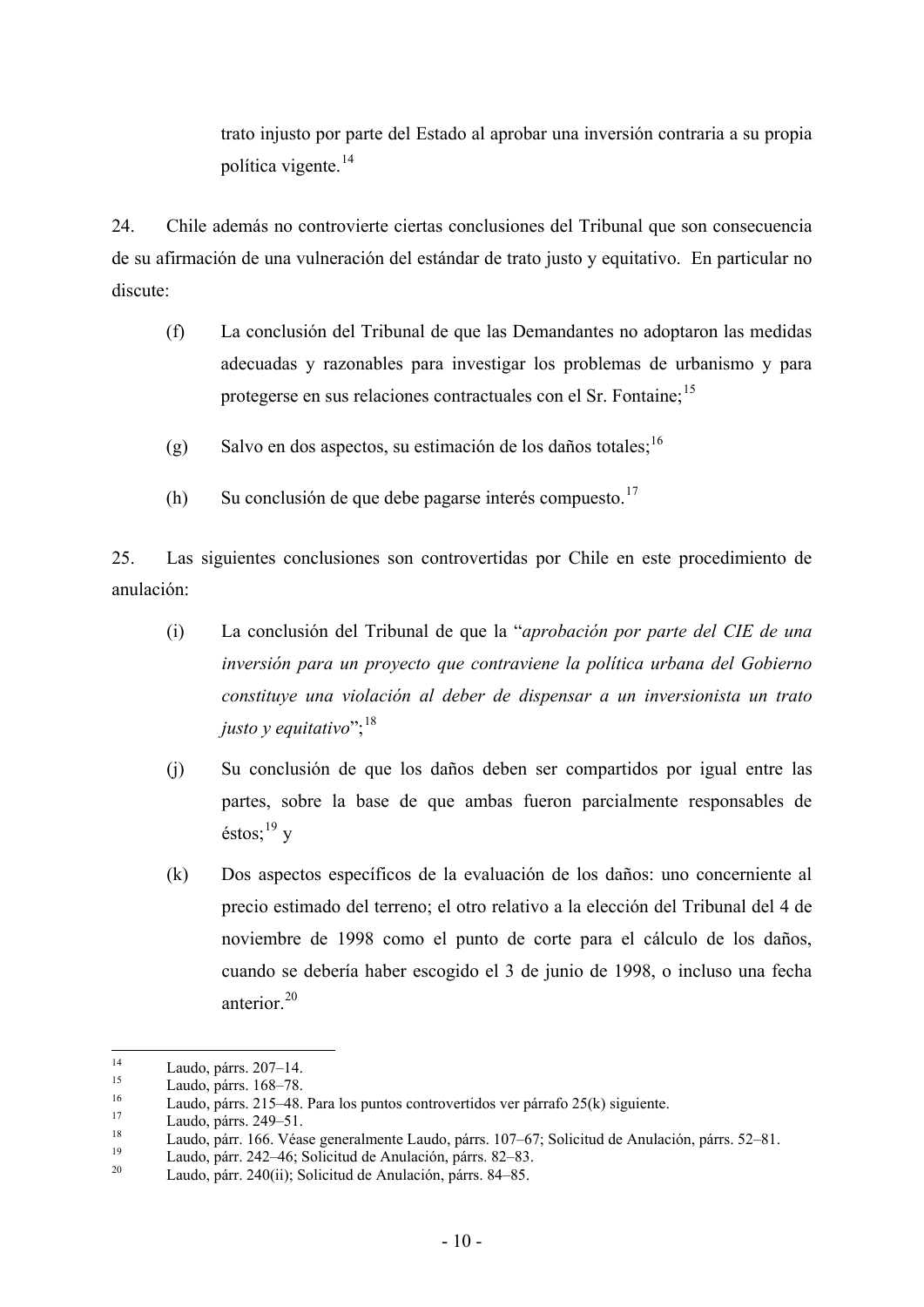26. Antes de analizar las causales de nulidad invocadas por Chile y su aplicación a estos aspectos del Laudo, es útil establecer con un mayor detalle las razones esgrimidas por el Tribunal para llegar a las decisiones impugnadas.

# **(2) Las conclusiones del Tribunal sobre trato justo y equitativo**

# **(a)** *El estándar de trato justo y equitativo*

27. El Artículo 2 del TBI se titula "*Promoción y Protección de las Inversiones*." El Artículo 2(2) prescribe que:

*A las inversiones de los inversionistas de cualquiera de las Partes Contratantes se les otorgará, en todo momento, un tratamiento justo y equitativo y gozarán de protección y seguridad plenas en el territorio de la otra Parte Contratante*.

El Artículo 3(1), titulado "*Nación Más Favorecida*," establece:

*Las inversiones hechas por los inversionistas de cualquiera de las Partes Contratantes en el territorio de la otra Parte Contratante recibirán un tratamiento justo y equitativo, y no menos favorable que aquel concedido a las inversiones hechas por los inversionistas de cualquier tercer Estado*.

En consecuencia, no existe una, sino dos disposiciones en el TBI que establecen que las inversiones "*recibirán un tratamiento justo y equitativo*." Más aún, el Artículo 4(1) del TBI Croacia-Chile establece que el derecho a un trato justo y equitativo "*no será obstaculizado en la práctica*." Después de llamar la atención a las diversas fuentes de la obligación en el TBI,[21](#page-59-1) el Tribunal se refirió en términos genéricos a la "*obligación de tratar las inversiones en forma justa y equitativa*."[22](#page-59-2)

28. Al tiempo que el Tribunal puso de presente que las partes parecían estar de acuerdo en el significado del estándar de trato justo y equitativo, analizó aspectos de dicho estándar, que:

*[A]l tenor del TBI, trato justo y equitativo debe entenderse como trato imparcial y ecuánime, que contribuya a alentar la promoción de la inversión extranjera. En vez de imponer un comportamiento pasivo por parte del Estado o condenar los comportamientos perjudiciales para los inversionistas, el TBI define su objetivo en forma activa* . . . . [23](#page-59-0)

<span id="page-59-1"></span> $21$ <sup>21</sup> Laudo, párrs. 105(i), 107, 113, 116.

<span id="page-59-2"></span><span id="page-59-0"></span><sup>22</sup> Sobre la relación entre las diversas fuentes de obligación y la decisión del Tribunal, véanse párrs. 79– 80 siguientes.

Laudo, párr. 113, y para las discusiones véase Laudo, párrs. 109–13.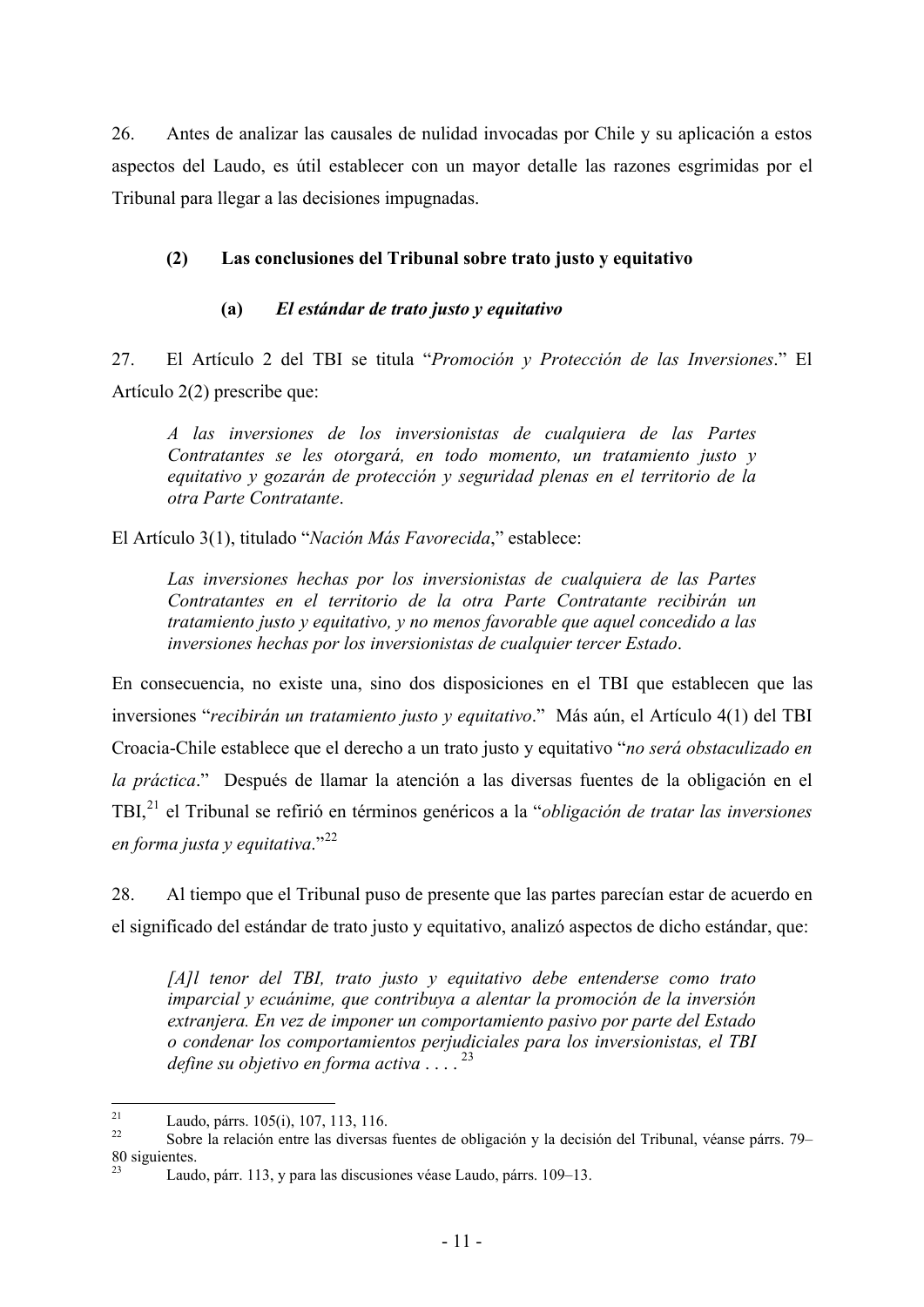Después de citar un párrafo del laudo en el caso de *TECMED*, [24](#page-60-1) concluyó: "*Este es el criterio que el Tribunal aplicará a los hechos del presente caso*."[25](#page-60-2)

# **(b)** *Aplicación del estándar a los hechos*

29. En su reclamo, las Demandantes formularon el asunto central en lo atinente a la aplicación de este estándar a la disputa, de la siguiente manera:

*[S]i el Estado de Chile puede válidamente celebrar un contrato de inversión extranjera vinculante, que especifica el propósito y la ubicación de un proyecto particular de inversión, sabiendo, al mismo tiempo (y sin decírselo al inversionista), que el Gobierno nunca permitirá que el inversionista realice el proyecto que es el objeto del contrato*[26](#page-60-3)

A este cuestionamiento el Tribunal dio una respuesta negativa.[27](#page-60-0)

30. En principio, dada la interpretación del Tribunal del estándar de trato justo y equitativo (al que el Comité se referirá más adelante), Chile podría haber contestado la interrogante en cuatro formas. Primero, argumentando que no era la política de Chile, al tiempo de efectuarse la inversión, que el Proyecto nunca pudiere ser aprobado y que la decisión definitiva de no permitirlo fue adoptada con posterioridad; de haber sido esta la respuesta, no se habría presentado contradicción entre los Contratos de Inversión Extranjera y la decisión final de urbanismo. Segundo, pudo haber alegado que la política de desarrollo urbano de Chile ya estaba establecida para la región y era adversa al Proyecto; además, que las Demandantes fueron notificadas expresamente de este hecho. Tercero, pudo haber indicado que "*el contrato de inversión extranjera vinculante*," al cual las Demandantes se refieren, no importó un compromiso de Chile en relación con la ubicación del Proyecto, sino que su señalamiento fue meramente indicativo. Cuarto, pudo haber argüido que, con independencia de las respuestas a las tres primeras preguntas, las Demandantes asumieron el riesgo de que su proyecto pudiera no ser aprobado.

<span id="page-60-0"></span>31. Cabe hacer hincapié en que no obstante que la Demandada formuló el segundo, tercero y cuarto argumentos ante el Tribunal, no esgrimió el primero. Haberlo hecho habría sido inconsistente con su principal defensa de los hechos, basada en la alegada reunión del 6

<span id="page-60-1"></span><sup>24</sup> <sup>24</sup> *Técnicas Medioambientales TECMED S.A. v. The United Mexican States,* Caso CIADI No. ARB(AF)00/2, (2003) 10 Informes CIADI 130, 192–93 (párr. 154), citado en el Laudo, párr. 114.

 $25$  Laudo, párr. 115.

<span id="page-60-3"></span><span id="page-60-2"></span><sup>26</sup> Réplica de las Demandantes, párr. 36, citado en el Laudo, párr. 129.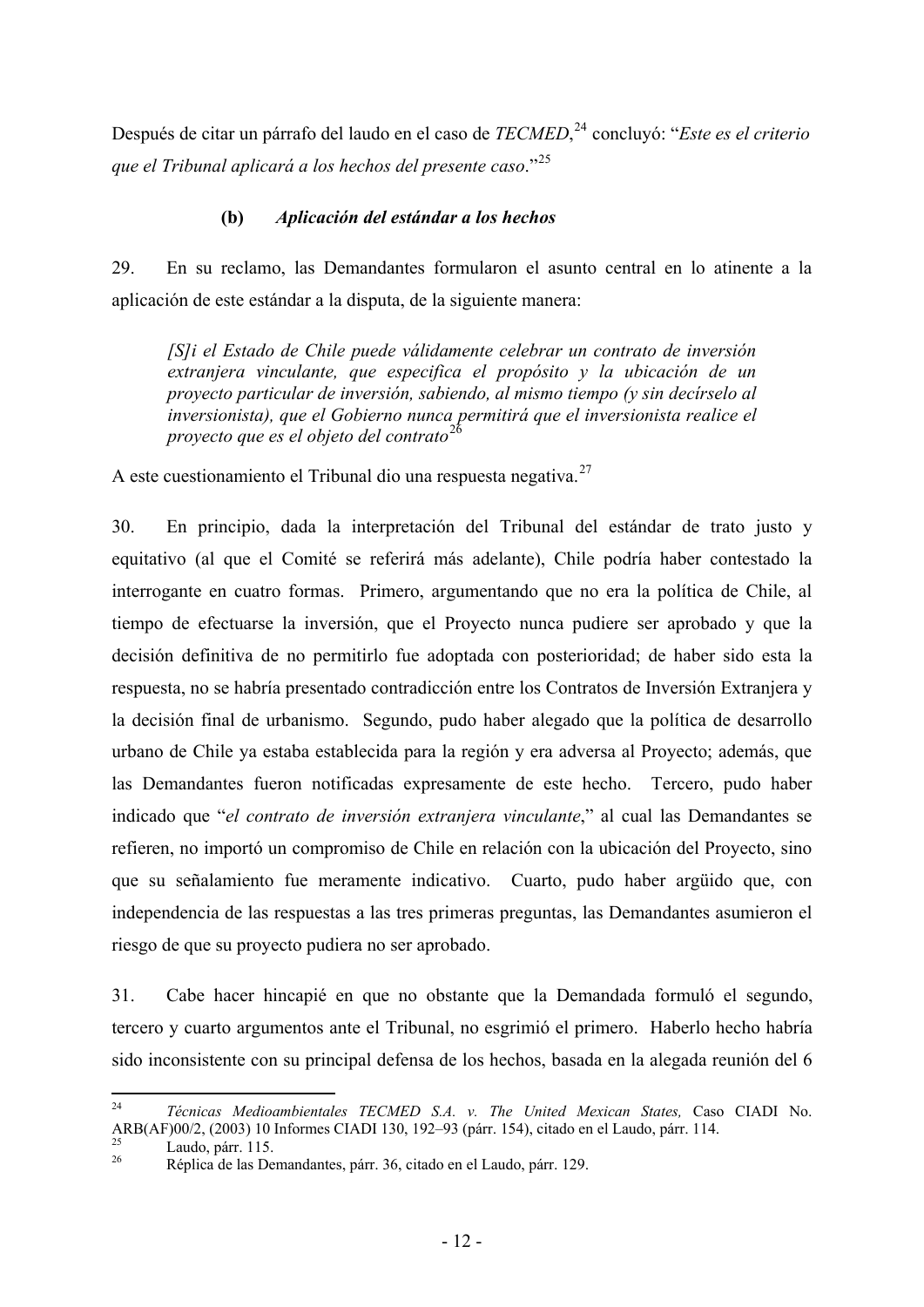de noviembre de 1996. Conforme al Artículo 52 del Convenio CIADI, un procedimiento de anulación no constituye una apelación y menos aún un nuevo juicio; se trata de una forma de revisión respecto de causales específicas y limitadas, que deben analizarse con base en el expediente conocido por el Tribunal. De este modo, la pregunta central para el Comité es – suponiendo por el momento que el Tribunal no incurrió en un vicio de nulidad en la formulación del estándar de tratamiento justo y equitativo – si el Tribunal incurrió en algún vicio de nulidad, al responder los tres argumentos fundamentales expuestos ante él.

#### **(c)** *El tratamiento del Tribunal al argumento de Chile sobre notificación*

32. La Demandada hizo mucho énfasis ante el Tribunal en una reunión que dijo tuvo lugar el 6 de noviembre de 1996, entre el Sr. Edmundo Hermosilla (entonces Ministro de MINVU), el SEREMI (Sr. Sergio González Tapia) y los representantes de MTD, en la que se hicieron advertencias explícitas en cuanto a que el Proyecto contravenía las regulaciones urbanísticas vigentes y enfrentaba las correspondientes dificultades.[28](#page-61-1) Esta fecha es relevante pues es anterior a la suscripción por MTD del Contrato de Promesa (13 de diciembre de 1996), a la presentación ante el CIE de la solicitud de aprobación inicial de la inversión (14 de enero de 1997), y a la realización de cualquiera de los otros actos que lo calificaron como inversionista en Chile. A esta reunión se alude en la carta del SEREMI del 3 de junio de 1998, que fue la primera notificación escrita a MTD de que no se otorgaría autorización para cambiar o prescindir del PRMS. No se conserva ningún registro coetáneo de la reunión del 6 de noviembre de 1996, y las Demandantes negaron que ella hubiese tenido lugar, o al menos que a ella hubiese asistido algún representante de MTD.

33. El Tribunal, tras exponer los argumentos de las partes,  $^{29}$  $^{29}$  $^{29}$  trató este aspecto fáctico con alguna extensión<sup>[30](#page-61-3)</sup> pero en definitiva declinó resolverlo.<sup>[31](#page-61-0)</sup> En lugar de ello, el Tribunal declaró que "*analizará la situación suponiendo, primeramente, que la reunión se hubiera celebrado, y luego que no hubiera tenido lugar, y examinará hasta qué punto la conducta de* 

<sup>&</sup>lt;sup>27</sup> Véase Laudo, párrs. 163, 166, 189, 196, 214, 240(ii) para diferentes expresiones sobre esta conclusión.<br>Memorial de Contestación, párr. 24, citado en Laudo, párr. 48.<br> $\frac{129}{5}$  J audo, párr. 117, 124, 126

<span id="page-61-1"></span>

<span id="page-61-2"></span><sup>&</sup>lt;sup>29</sup> Laudo, párrs. 117, 124, 126.

<span id="page-61-3"></span> $\frac{30}{31}$  Laudo, párrs. 150–59.

<span id="page-61-0"></span><sup>31</sup> Sin perjuicio de la ausencia de toda documentación contemporánea de cualquier especie (excepto la palabra "Malasia" en la agenda del Ministro), no es claro cuáles funcionarios de MTD estaban presentes, si es que alguno lo estuvo. Se invocó prueba de que dos de los principales funcionarios de MTD involucrados no estaban en Chile en esa época.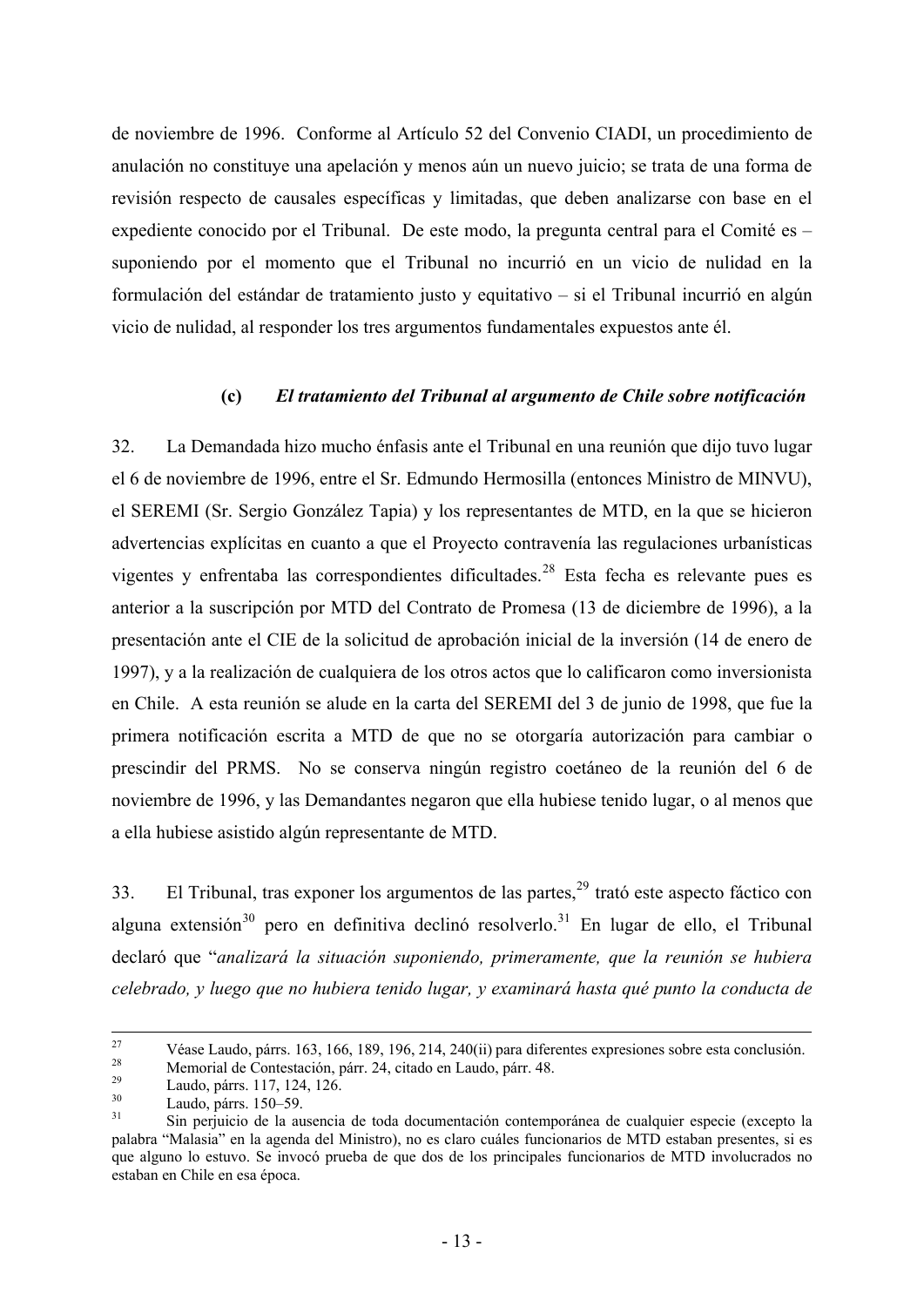*las partes es congruente con las declaraciones hechas supuestamente por funcionarios chilenos y por los representantes de las Demandantes*."[32](#page-62-1) Destacó que si en estas reuniones se hubieran hecho categóricamente advertencias negativas, habría sido "*ilógico que las Demandantes solicitaran la aprobación del CIE para una inversión considerada inviable por altos funcionarios de la Demandada*."[33](#page-62-2) Luego de discutir el ámbito y sentido de la aprobación del CIE, concluyó:

*El hecho de que la reunión del 6 de noviembre de 1996 se hubiera celebrado o no, no afecta el resultado de estas consideraciones. En efecto, si en verdad la reunión tuvo lugar, es aún más inexplicable que el CIE aprobara la inversión y que se suscribieran los dos primeros Contratos de Inversión Extranjera. El Ministro Hermosilla y el CIE eran dos canales de comunicación diferentes de la Demandada con terceros, pero, a los efectos de las obligaciones contraídas por Chile en virtud del TBI, ambos representaban a Chile como una unidad, como un monolito, para usar la expresión de la Demandada*. [34](#page-62-3)

De esta forma, el Tribunal habría sostenido que existió una infracción del estándar de trato justo y equitativo, bien sea que las Demandantes hubiesen sido informadas o no de la política chilena sobre desarrollo urbano de las áreas del sur de Santiago, tales como Pirque. En vista de ello, no efectuó (como la Demandada indica) $35$  análisis detallados en relación con lo que pudo haberse declarado en otras reuniones.

#### **(d)** *La conclusión del Tribunal sobre el alcance de la aprobación del CIE*

34. Una controversia más significativa en cuanto a la conclusión del Tribunal, atañe al rol del CIE en el proceso de inversión extranjera. Las Demandantes argumentaron ante el Tribunal que tenían derecho frente a Chile para desarrollar el Proyecto en el terreno en cuestión, dado el contrato firmado con el CIE, órgano del Estado chileno, aun cuando diversos permisos tuviesen que ser obtenidos antes de que este derecho pudiese ser ejercitado. Según la Demandada, todo lo que el CIE podía hacer en derecho, y todo lo que de hecho hizo, era otorgar autorización para la importación del capital necesario.

<span id="page-62-1"></span><sup>32</sup> Laudo, párr. 152. Otras reuniones o encuentros, sostenidos o concertados entre las partes en el período anterior a la carta del SEREMI del 3 de junio de 1998, son mencionados en el Laudo, párrs. 44, 50, 58, 59, 60, 63, 67, 70, 71, 72, 73, 153. También hubo controversias sobre declaraciones chilenas inconsistentes, posteriores a esa fecha, que el Tribunal mencionó sin resolverlas: Laudo, párrs. 156–57.

<span id="page-62-2"></span> $\frac{33}{34}$  Laudo, párr. 158.

<span id="page-62-3"></span> $\frac{34}{35}$  Laudo, párr. 166.

<span id="page-62-0"></span><sup>35</sup> Véase Solicitud de Anulación, párrs. 7, 11, 19, 20, 25, 27.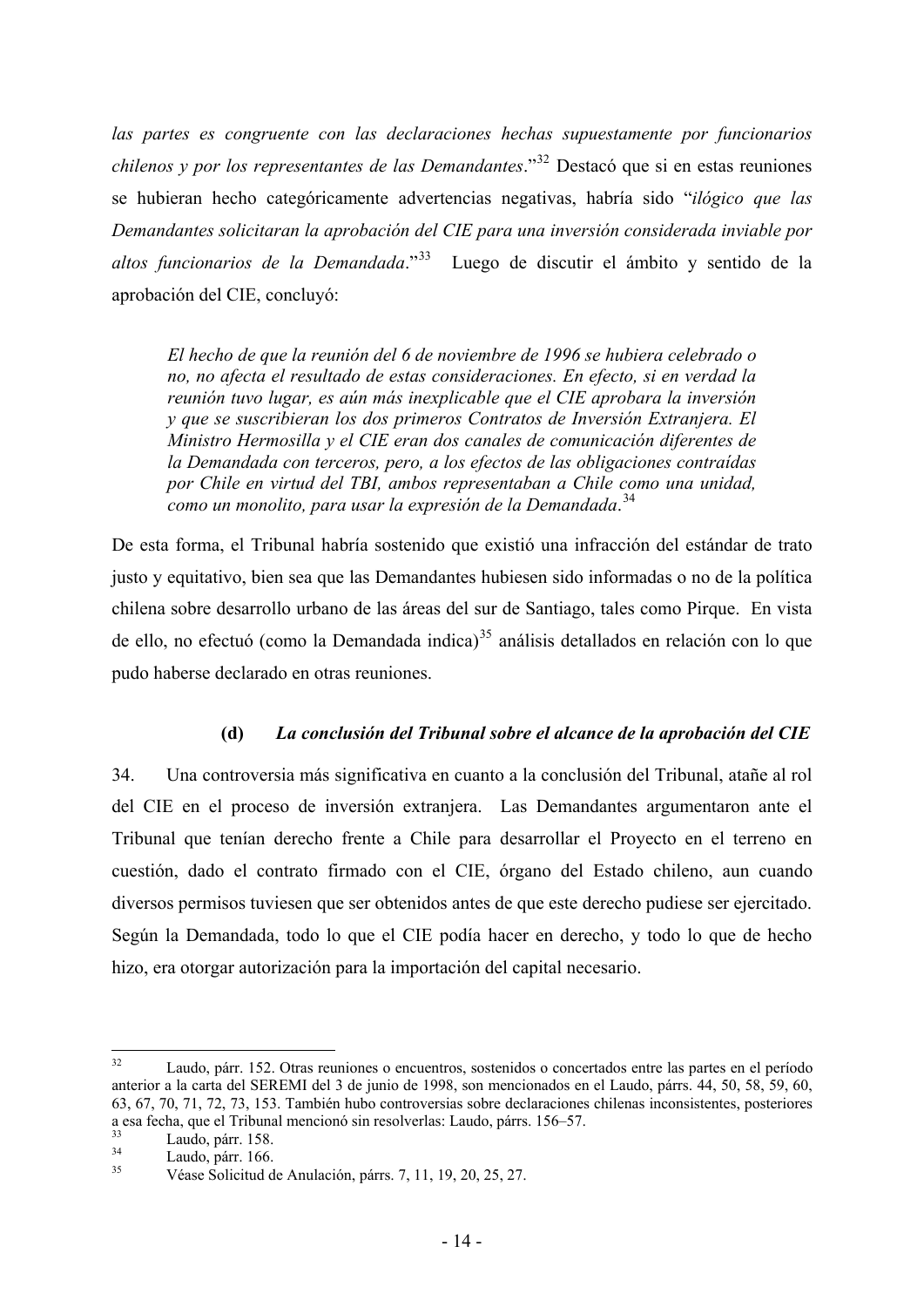35. El Tribunal no adoptó ninguna de estas posiciones. Después de establecer sucintamente las posturas de las Partes, el Tribunal concluyó que la aprobación del CIE, expresada en los Contratos de Inversión Extranjera, tenía un significado adicional, no limitado al derecho de importar capital:

*La aprobación de un proyecto en una determinada ubicación permitiría a un inversionista suponer, prima facie, que su ejecución en esa ubicación es factible desde el punto de vista normativo*. [36](#page-63-1)

*Aun aceptando la limitada importancia de los Contratos de Inversión Extranjera a efectos de la concesión de otros permisos y aprobaciones, dichos Contratos deberían constituir al menos una indicación de que, desde el punto de vista del Gobierno, el Proyecto no transgrede las políticas del Gobierno*. [37](#page-63-2)

36. El Tribunal expuso tres razones para arribar a su conclusión:

(1) Los términos de la Ley que establece el CIE y le confiere la facultad "*de aprobar, en representación del Estado de Chile, el ingreso de capitales del exterior de conformidad con este decreto ley y para establecer los términos y condiciones de los respectivos contratos*" (Artículo 12).[38](#page-63-3)

(2) El requisito de que la Solicitud y el Contrato de Inversión Extranjera consiguiente, deben especificar la ubicación de la inversión: "*Una modificación de la ubicación de la inversión requeriría la modificación del contrato y, por ende, la aprobación del CIE*."[39](#page-63-4)

(3) La composición del CIE, integrado por Ministros y el Presidente del Banco Central (Artículo 13): "*la composición ministerial del CIE es, en sí misma, prueba de la importancia que atribuye Chile a la función de este órgano y es congruente con el objetivo de coordinar la inversión extranjera al más alto nivel de los ministerios en cuestión*."[40](#page-63-0)

#### **(e)** *La conclusión del Tribunal sobre el riesgo de la regulación*

37. La Demandada alegó que, en todo caso, siempre recae sobre el inversionista el riesgo de determinar los requerimientos legales locales y de obtener las aprobaciones y permisos necesarios, lo que confirmaría el Artículo 4 de los Contratos de Inversión Extranjera. Con

<span id="page-63-1"></span><sup>36</sup>  $\frac{36}{37}$  Laudo, párr. 163.

<span id="page-63-2"></span> $\frac{37}{38}$  Laudo, párr. 189.

<span id="page-63-3"></span> $\frac{38}{39}$  Laudo, párr. 162.

<span id="page-63-4"></span> $\frac{39}{40}$  Laudo, párr. 162.

<span id="page-63-0"></span>Laudo, párr. 163.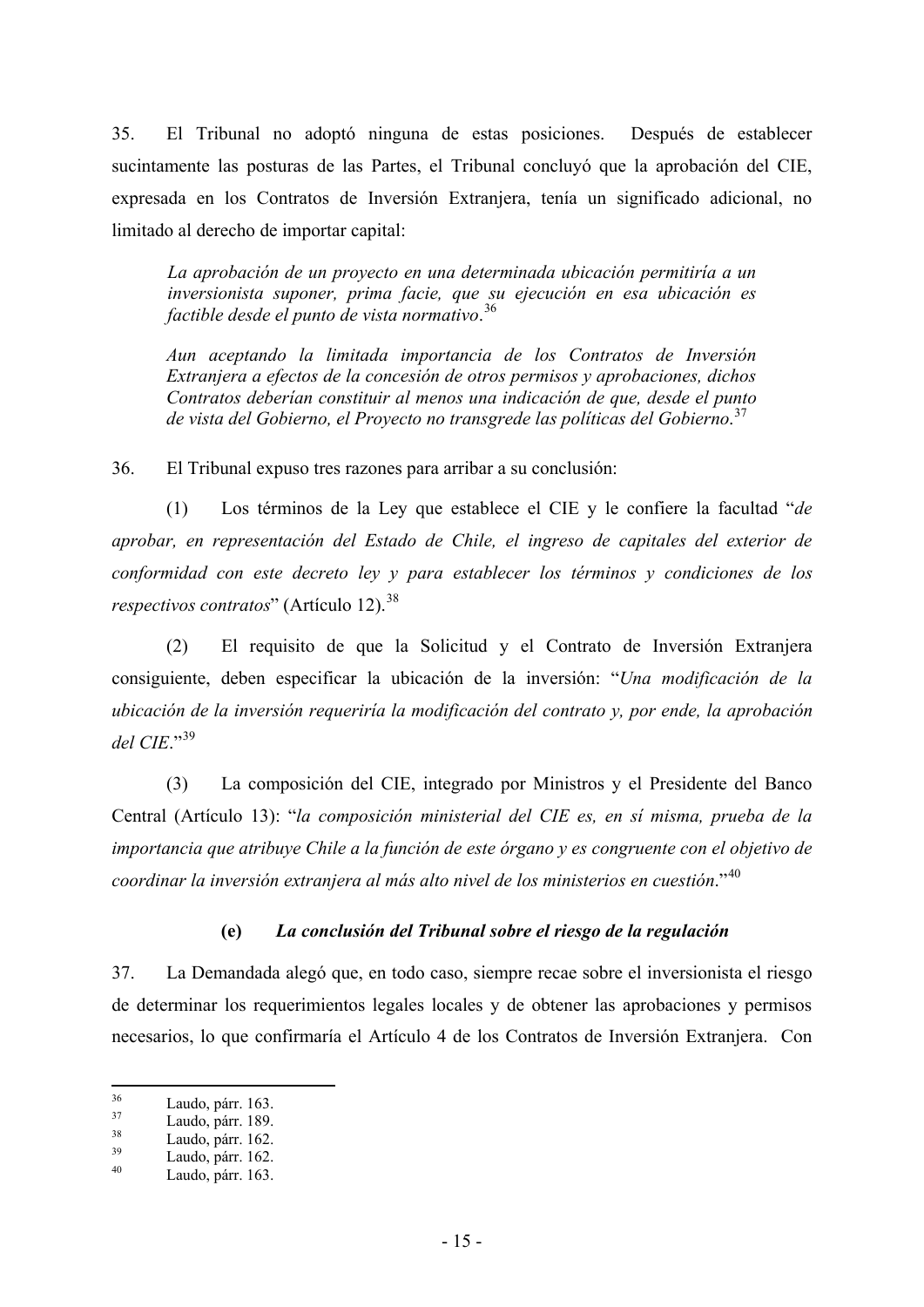independencia de cualesquiera reuniones sostenidas o advertencias dadas, el riesgo de regulación era exclusivamente del inversionista. El Tribunal lo aceptó hasta cierto punto, pero hizo una distinción:

*El Tribunal comparte la opinión de que es responsabilidad del inversionista asegurarse de contar con el asesoramiento apropiado, especialmente si va a invertir fuera de su país, en un entorno desconocido. Sin embargo, en el caso que nos ocupa, Chile no es una parte pasiva y la coherencia en el proceder de los diversos funcionarios por intermedio de los cuales actúa no es responsabilidad del inversionista sino de Chile*. [41](#page-64-1)

*Chile alega que no tenía obligación de informar a las Demandantes y que éstas debieron haber averiguado por sí mismas cuáles eran las normas y políticas del país. El Tribunal comparte, en principio, esta afirmación, pero considera que Chile también tiene la obligación de actuar con coherencia y de aplicar sus políticas de manera sistemática, independientemente de cuan diligente sea el inversionista. Conforme al derecho internacional (que este Tribunal debe aplicar a las diferencias surgidas en el marco del TBI), el Estado de Chile debe ser considerado por el Tribunal como una unidad*. [42](#page-64-2)

# **(f)** *La conclusión del Tribunal sobre el trato justo y equitativo*

38. De esta forma el Tribunal hizo una distinción entre permisos y licencias individuales, las que el inversionista tenía que obtener conforme al derecho del Estado receptor, y la cuestión de si el Proyecto era factible desde el punto de vista de la regulación.

*Las Demandantes se pusieron en contacto con funcionarios de la Demandada desde un principio, en mayo de 1996. Sólo en noviembre de 1998, dos años después de la supuesta reunión del 6 de noviembre de 1996, el SEREMI González informó a las Demandantes por escrito de la política contraria al cambio de zonificación de El Principal y a la modificación del PRMS, y el Ministro Henríquez rechazó formalmente el Proyecto* . . . .

*El Tribunal está convencido, basándose en las pruebas que le han sido presentadas de que la aprobación por parte del CIE de una inversión para un proyecto que contraviene la política urbana del Gobierno constituye una violación al deber de dispensar a un inversionista un trato justo y equitativo*. [43](#page-64-0)

# **(3) La conclusión del Tribunal sobre la culpa concurrente**

39. La segunda conclusión, que es controvertida por la Demandada, se refiere a la culpa de las Demandantes. Existió abundante material para que el Tribunal pudiera concluir que

<span id="page-64-1"></span> $41$  $\frac{41}{42}$  Laudo, párr. 164.

<span id="page-64-2"></span><span id="page-64-0"></span><sup>&</sup>lt;sup>42</sup> Laudo, párr. 165 (énfasis agregado).

Laudo, párrs. 165–66.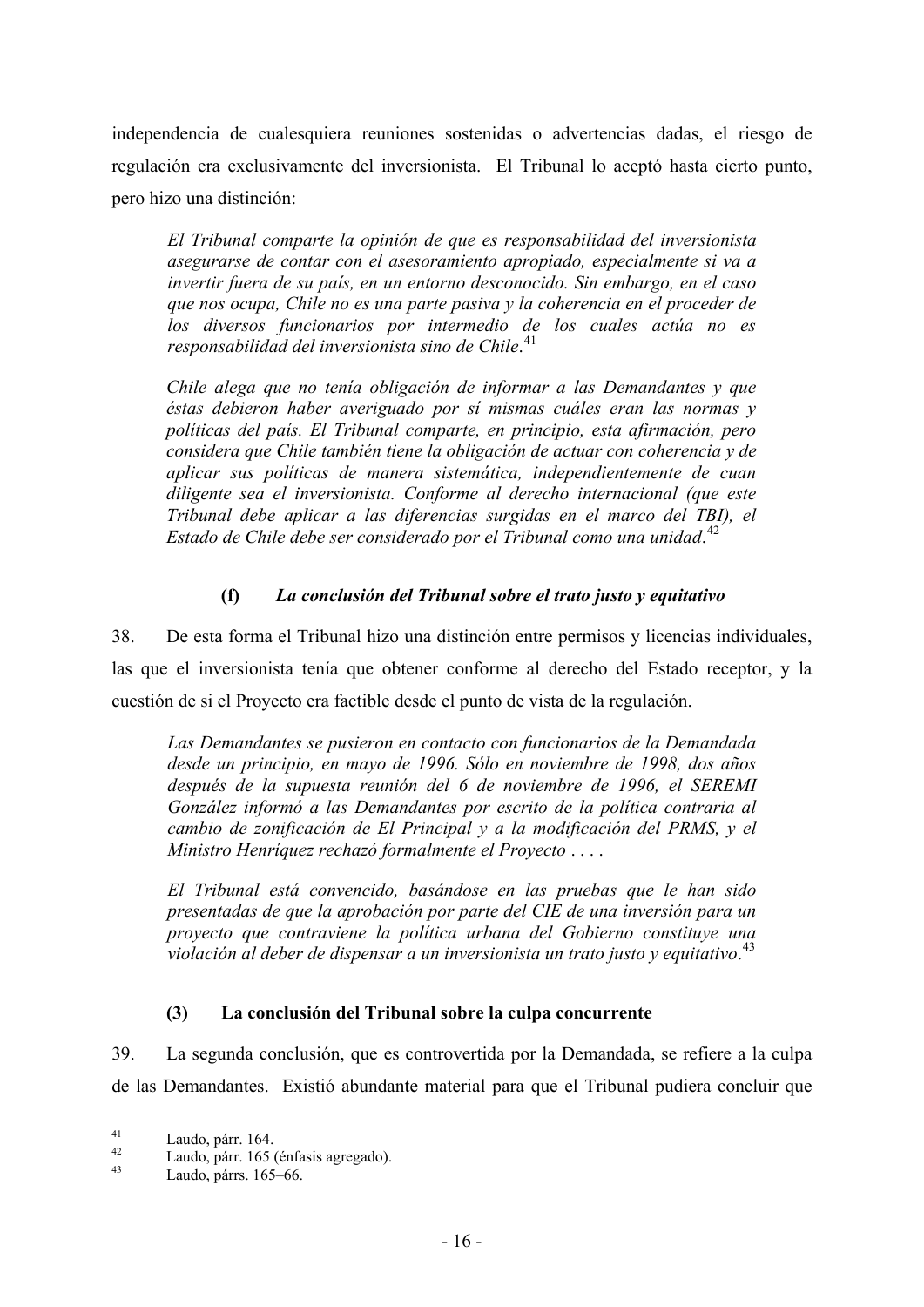MTD no se protegió suficientemente contra el riesgo de regulación, y tal conclusión no es discutida por las Demandantes. Lo que la Demandada controvierte en este procedimiento es la decisión de que los daños de MTD debieran ser reducidos sólo en 50% con base en esta conclusión. A su juicio, la causa real y evidente del daño de las Demandantes fue su omisión de debida diligencia antes de firmar el contrato con el Sr. Fontaine. En este sentido, hacer recaer el 50% de la responsabilidad sobre Chile era a la vez arbitrario y desprovisto de explicación.

40. Luego de analizar las omisiones de MTD con cierto detalle, el Tribunal declaró:

*El Tribunal determinó anteriormente que las Demandantes incurrieron en gastos relacionados con su criterio empresarial, independientemente del trato justo y equitativo que debió dárseles según el TBI. Como ya se señaló, las Demandantes tomaron varias decisiones que aumentaron el riesgo al que estaban expuestas, independientemente del trato que recibieron de Chile. Escogieron al señor Fontaine como socio y aceptaron pagar un precio por los terrenos para el Proyecto sin protegerse legalmente de forma adecuada. Un inversionista prudente no habría pagado por adelantado el precio total de las tierras, que se valoraron partiendo del supuesto de que se ejecutaría el Proyecto; al menos, habría vinculado los pagos futuros al progreso del Proyecto, incluido el otorgamiento de los permisos necesarios para su ejecución.* 

*El Tribunal considera, por lo tanto, que las Demandantes deben asumir parte de los daños sufridos y estima esa parte en el 50%, una vez deducido el valor residual de su inversión calculado según las consideraciones siguientes*. [44](#page-65-1)

# **(4) La conclusión del Tribunal sobre la evaluación de los daños**

41. En cuanto a la valoración de los perjuicios, el Tribunal se basó en *"el estándar clásico enunciado por la Corte Permanente de Justicia en Factory at Chorzów: la compensación debe `borrar todas las consecuencias de la acción ilícita y reestablecer la situación que, con toda probabilidad, hubiera existido de no cometerse esa acción."* [45](#page-65-2) Al calcular el monto de los daños, el Tribunal aceptó el argumento de Chile en cuanto a que los gastos preparatorios anteriores al 18 de marzo de 1997 (fecha de la firma del primer Contrato de Inversión Extranjera) no eran susceptibles de indemnización,  $46$  pero admitió los costos financieros.  $47$ Enseguida dedujo el valor residual del terreno, el que se estimó en la cantidad ofrecida por el

<span id="page-65-1"></span> $44$  $\frac{44}{45}$  Laudo, párrs. 242–43.

<span id="page-65-2"></span><span id="page-65-0"></span> $\frac{45}{46}$  Laudo, párr. 238.

<span id="page-65-3"></span>Laudo, párr. 217, 240(ii).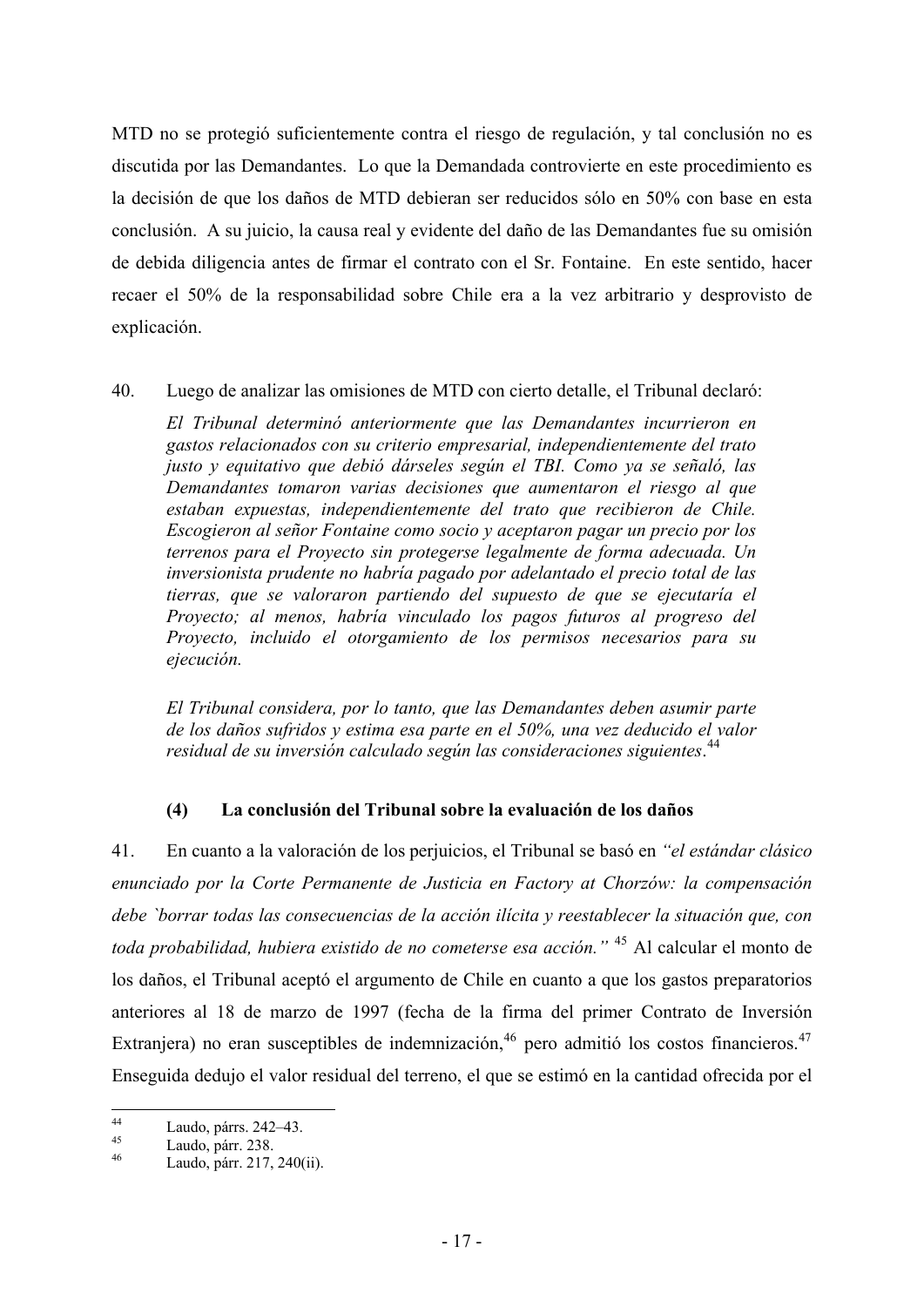Sr. Fontaine en noviembre de 2001, una oferta que las Demandantes deberían haber aceptado.[48](#page-66-1) La indemnización resultante fue el 50% del total, debido a la contribución de MTD al daño.

42. En cuanto a las fechas admisibles para el cálculo de los daños, el Tribunal expresó únicamente:

*El Tribunal ha llegado a la conclusión de que la responsabilidad de Chile se relaciona con la aprobación de la transferencia de fondos hecha por el CIE, a pesar de que el Gobierno tenía la política de no modificar el PRMS. Por lo tanto, el Tribunal considera que los gastos para el Proyecto efectuados con anterioridad a la ejecución del primer Contrato de Inversión Extranjera el 18 de marzo de 1997 no son admisibles para el cálculo de los daños, aunque se pudieran considerar parte de la inversión. Por la misma razón, los gastos realizados con posterioridad al 4 de noviembre de 1998 -la fecha en que el Ministro Henríquez informó por escrito a las Demandantes que el PRMS no se modificaría- también deben excluirse de dicho cálculo*. [49](#page-66-0)

# **D. LOS ARGUMENTOS PARA LA ANULACIÓN**

### **(1) Introducción**

43. En su Solicitud, la Demandada identifica un gran número de defectos observados en la conclusión del Laudo acerca de una vulneración del estándar de trato justo y equitativo así como en su estimación de los daños. En términos de las causales de nulidad, enumeradas en el Artículo 52(1) del Convenio CIADI, el enfoque se centra en vacíos y aparentes contradicciones en el razonamiento, i.e., en la falta de motivación del laudo (Artículo 52(1)(e)), a pesar de que también argumenta la causal de manifiesta extralimitación de sus facultades, en particular por la falta de aplicación de la ley correspondiente y por la arrogación del poder de decidir *ex aequo et bono* (Artículo 52(1)(b)) y en quebrantamientos graves de una norma de procedimiento (Artículo 52(1)(d)). Se hará referencia a cada uno de ellos.

#### **(2) Manifiesta extralimitación de facultades**

44. En el presente caso, Chile no niega la existencia de una inversión protegida o de una disputa concerniente a dicha inversión. Por lo tanto, no se ha planteado cuestionamiento

 $\frac{47}{48}$  Laudo, párr. 240(iii).

<span id="page-66-1"></span> $\frac{48}{49}$  Laudo, párr. 244.

<span id="page-66-0"></span>Laudo, párr. 240(ii).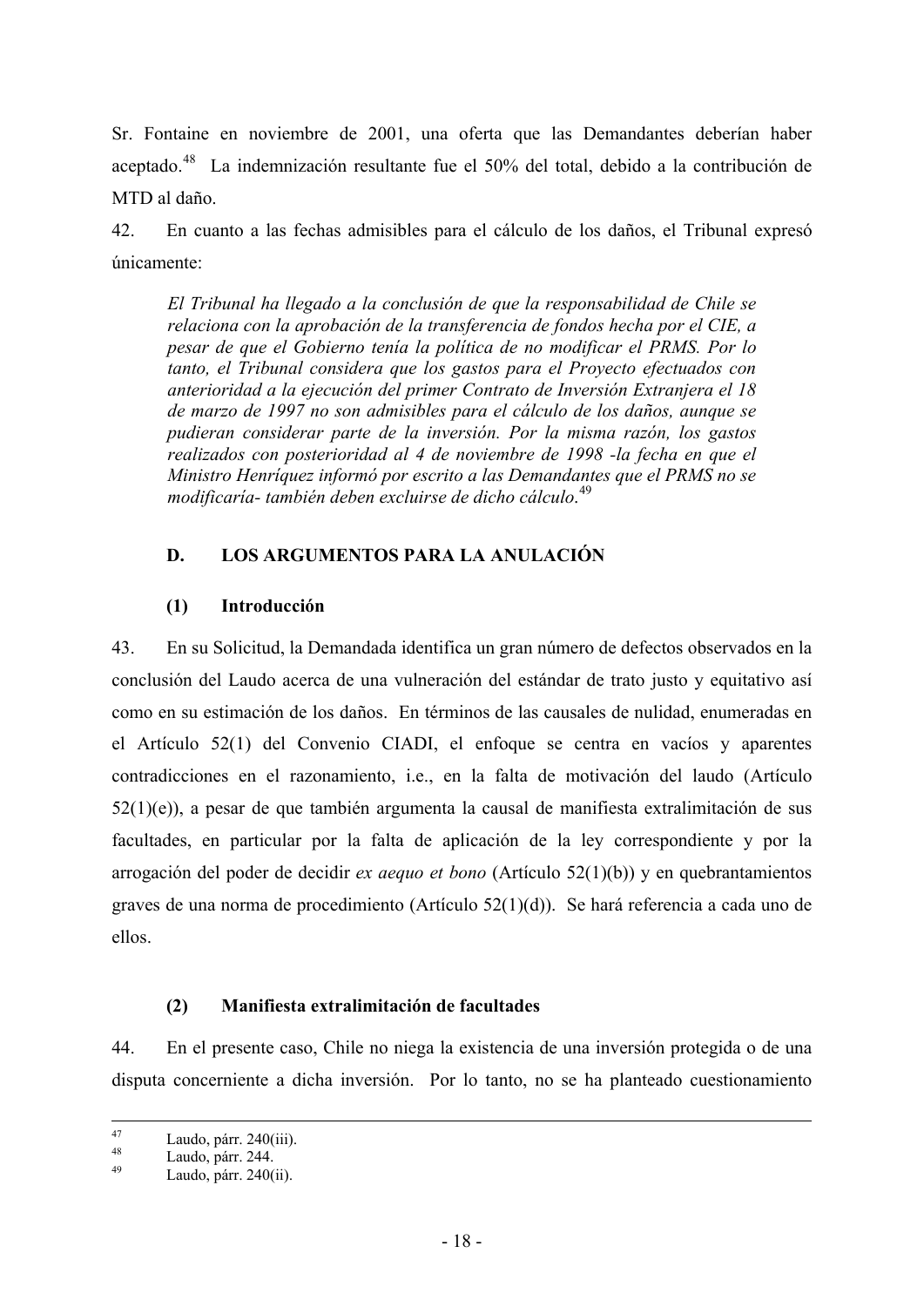alguno sobre la jurisdicción del Tribunal para decidir esa diferencia. Sin embargo, la causal de manifiesta extralimitación de facultades, no está circunscrita al error jurisdiccional; se establece que la omisión completa en aplicar el derecho a que está sujeto un Tribunal conforme al Artículo 42(1) del Convenio CIADI puede constituir una manifiesta extralimitación de facultades, como también una sentencia dictada *ex aequo et bono* – esto es, en el ejercicio de una discrecionalidad general no otorgada por el derecho aplicable – que no esté autorizada por las partes bajo el Artículo 42(3) del Convenio. La Demandada reclama que en el presente caso hubo una manifiesta extralimitación de facultades debido a que el Tribunal no aplicó el derecho internacional o el derecho chileno como era debido, y que decidió aspectos de la disputa *ex aequo et bono*.

45. Los Comités han intentado distinguir entre la omisión en aplicar el derecho y el error en su aplicación. El Comité en el caso *MINE* estableció:

*[L]a prescindencia por el tribunal de las normas de derecho acordadas constituiría una derogación de los términos de referencia dentro de los cuales el tribunal ha sido autorizado para funcionar. Ejemplos de tal derogación incluyen la aplicación de normas de derecho diversas de las acordadas por las partes, o una decisión basada en ninguna norma de derecho salvo que las partes hayan convenido en una decisión ex aequo et bono. Si la derogación es manifiesta la misma implica un manifiesto exceso de poder.* 

*La prescindencia de las normas de derecho aplicables debe ser distinguida de la aplicación errónea de dichas normas la cual, aun si es manifiestamente injustificada, no constituye una causal de anulación* . . . .[50](#page-67-1)

En *CDC*, el Comité lo expresó de la siguiente forma: "*Sin perjuicio de nuestra opinión sobre la corrección del análisis jurídico del Tribunal* . . . *nuestra averiguación se limita a la determinación de si el Tribunal intentó o no aplicar el derecho inglés*."[51](#page-67-2)

46. En una opinión experta sometida con la Réplica y adoptada por el Demandado, Sir Arthur Watts sostiene que la omisión en aplicar el derecho apropiado como un fundamento de la nulidad debiera extenderse a los casos en los que el tribunal efectúa "*un desorden efectivo y sustancial del derecho que estaba tratando de aplicar*."[52](#page-67-0) En su opinión:

*Llega un momento* . . . *en que un tribunal, al aplicar supuestamente una norma de derecho, lo hace en forma tan errada que debe considerarse como si* 

<span id="page-67-1"></span><sup>50</sup> <sup>50</sup> MINE (1989) 4 *Informes CIADI* 79, 87 (párrs. 5.03–5.04) (énfasis agregado).<br> *CDC Group* (2005) 11 *Informes CIADI* 237, 252 (párr. 45).<br>
Opinión del 20 de enero de 2006 anexada a la Réplica, párr. 25.

<span id="page-67-2"></span>

<span id="page-67-0"></span>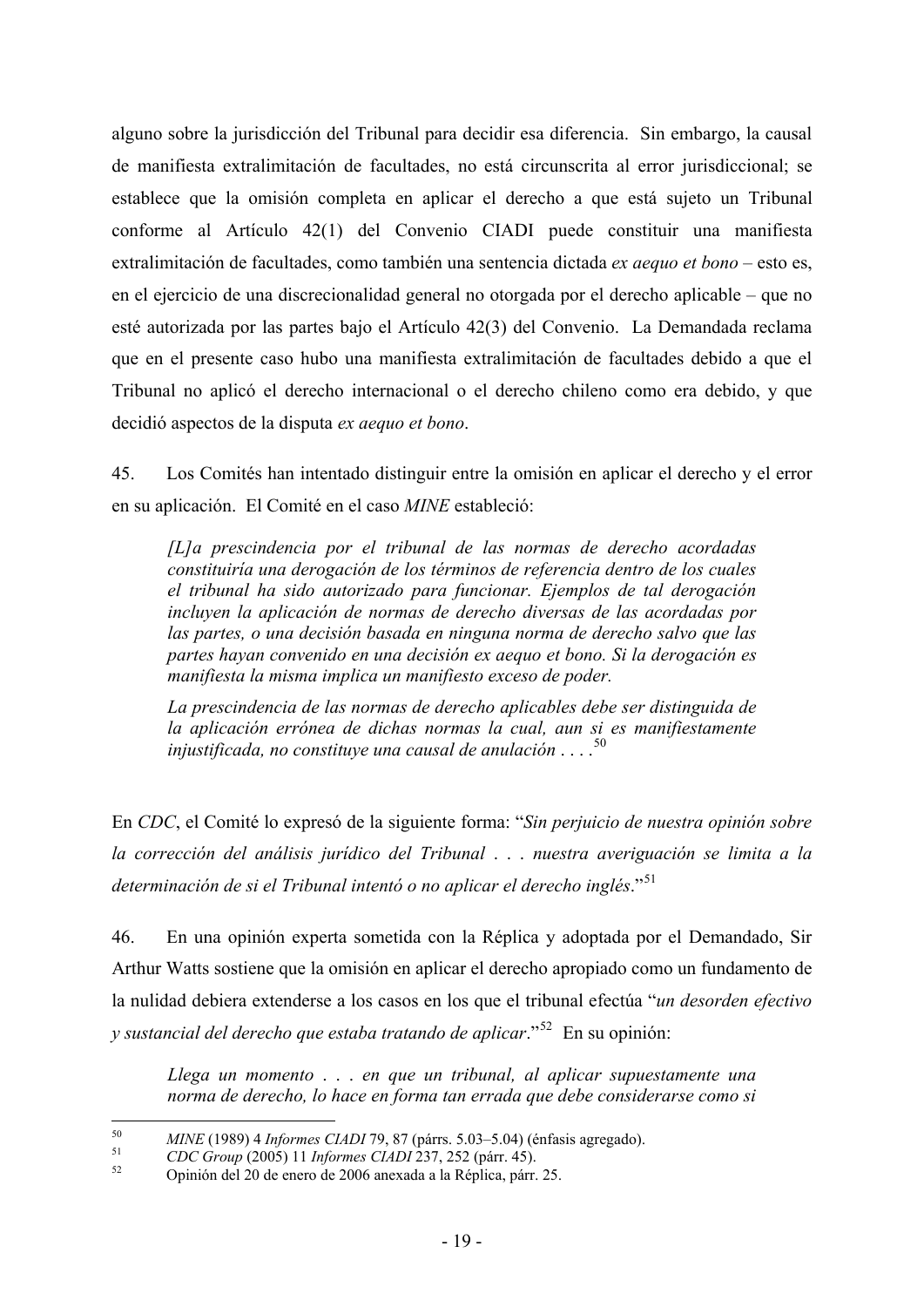*hubiera prescindido de la norma y en realidad no la hubiera aplicado en absoluto. La supuesta aplicación de la norma debe ser tan inadecuada, y envuelta de un error tan elemental, que ella trasciende la mera comisión de un error en aplicar el derecho y deviene, en vez, en un caso auténtico de no aplicación*. [53](#page-68-1)

47. Aparte de su incompatibilidad con el criterio aplicado en casos tales como *MINE* y *CDC*, el problema con esta formulación consiste en que se desciende por la resbaladiza pendiente de la apelación por error de derecho, error de derecho quizá combinado con adjetivos, pero en todo caso error de derecho. El Comité acepta que la noción de esforzarse por aplicar el derecho no es una materia meramente subjetiva. Un laudo no escapará de la nulidad si el tribunal, mientras pretende aplicar el derecho relevante, realmente aplica otro derecho completamente diferente.<sup>[54](#page-68-0)</sup> Sin embargo, el error debe ser "manifiesto" e indiscutible; no es suficiente un malentendido (y menos aún un desacuerdo) respecto del contenido de una norma particular.

48. Consideraciones similares se aplican a un reclamo de que un tribunal ha fallado *ex aequo et bono*, esto es, con fundamento de equidad general no limitado por el derecho. Debe destacarse que el Artículo 42(3) del Convenio CIADI se refiere a la resolución *ex aequo et bono* de *disputas*, i.e., de la materia sustancial sometida al tribunal. Esto es diferente de tomar en cuenta consideraciones de justicia al aplicar el derecho. Por ejemplo, las normas jurídicas individuales a menudo requerirán que se tome en cuenta la Justicia o se haga un balance de los intereses involucrados. Este es el caso del estándar de trato justo y equitativo, que el Tribunal debía aplicar.

# **(3) Quebrantamiento grave de una norma de procedimiento**

49. Relativamente poco necesita ser dicho acerca de esta causal de nulidad. Sucesivos comités han aprobado el siguiente extracto de la decisión de anulación en *Wena Hotels*:

*El Solicitante tiene que identificar la norma fundamental de procedimiento de la que el Tribunal se ha desviado y tiene que probar que dicha desviación ha sido seria.* 

<span id="page-68-1"></span><sup>53</sup>  $\frac{53}{54}$  Id., párr. 27.

<span id="page-68-0"></span><sup>54</sup> En *MINE* el Tribunal se refirió al Artículo 1134 del Código Civil francés en lugar de su homónimo de Guinea, Artículo 1134 del Código Civil de la Unión Francesa. La Comisión sostuvo que el error no ameritaba la anulación: (1989) 4 *Informes CIADI* 79, 96 (párr. 6.40). Dado que no se acreditó que el Artículo 1134 fuese aplicado en Guinea de una manera diferente que en Francia, la equivocación no tuvo repercusión.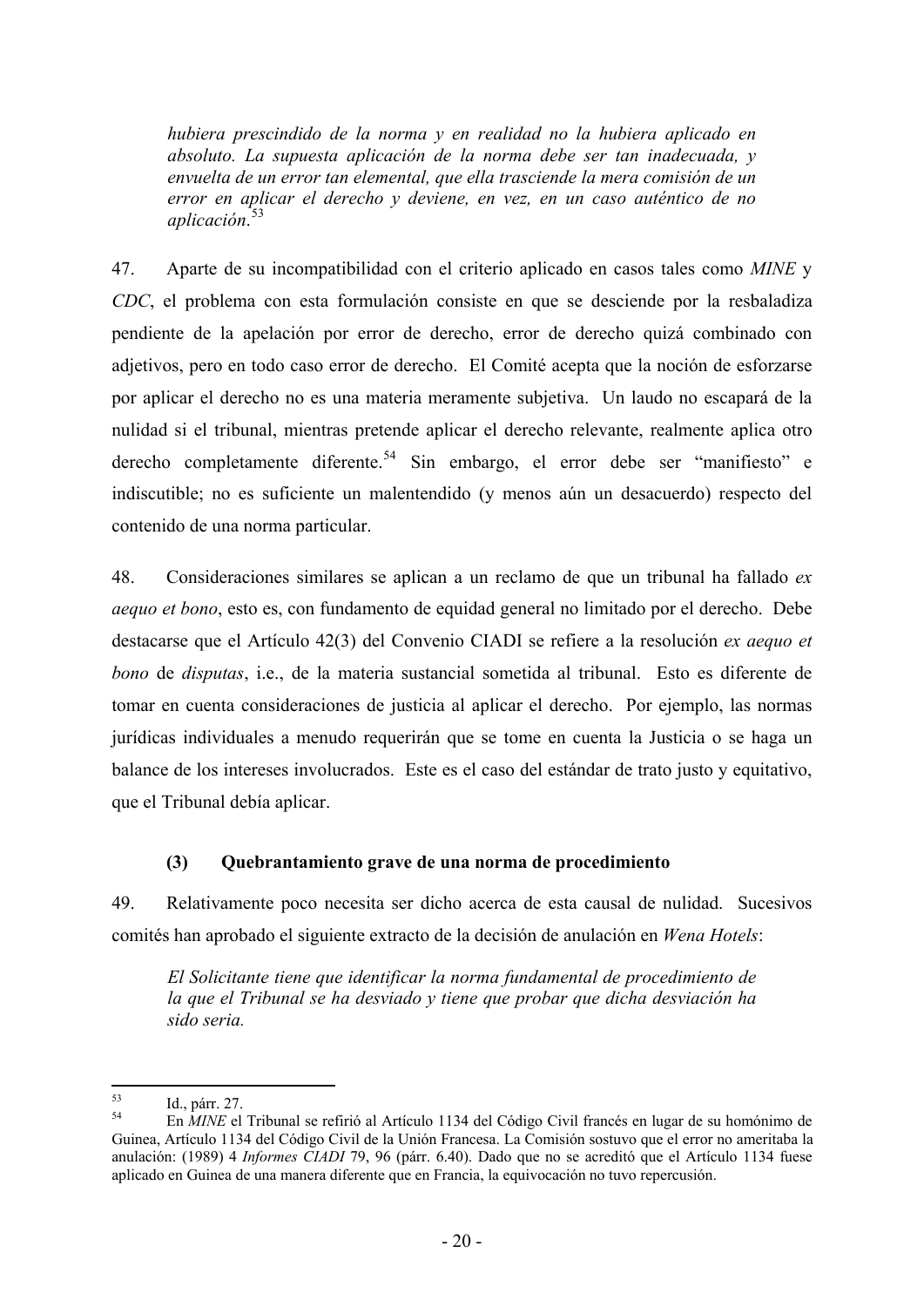*[El Artículo 52(1)(d)] se refiere a un conjunto de criterios mínimos de procedimiento que deben ser respetados como un asunto de derecho internacional. Es esencial, como una materia de procedimiento, que a cada parte se otorgue el derecho a ser oída ante un tribunal independiente e imparcial. Esto incluye el derecho de exponer su demanda o su defensa y de producir todos los argumentos y la prueba en sustento de la misma. Este derecho fundamental debe ser garantizado en un nivel igualitario, de una manera que permita a cada parte responder adecuadamente a los argumentos y pruebas presentados por la otra* . . . .[55](#page-69-1)

El énfasis es así en el debido proceso, no en la sustancia del Laudo en sí mismo, asunto de que tratan los párrafos (b) y (e) del Artículo 52(1) del Convenio CIADI.

### **(4) Falta de motivación del Laudo**

50. De mayor relevancia para el presente caso es la falta de motivación del Laudo. El Tribunal, en el caso *Vivendi*, discutió esto en los siguientes términos:

*[S]e acepta tanto en los casos como en la literatura que el Artículo 52 (1) (e) se refiere a la omisión de expresar motivo alguno respecto de todo o parte de un laudo, no a la falta de expresión de razones correctas o convincentes* . . . . *Siempre y cuando las razones que dé un tribunal puedan ser comprendidas y se relacionen con las cuestiones tratadas ante el tribunal, la exactitud de las mismas no es pertinente. Más aún, los motivos pueden manifestarse en forma sucinta o con todo detalle, y las diferentes tradiciones judiciales difieren en su manera de expresar las razones. Debe permitirse a los tribunales cierta discrecionalidad en cuanto al modo en que expresen sus razone*s.

*En la opinión del Comité, la anulación conforme al Artículo 52 (1)(e) sólo debe ocurrir en un caso muy manifiesto. En opinión del Comité, es necesario que se satisfagan dos requisitos: en primer término, que la omisión de expresar los motivos en que se fundó el Laudo debe suponer que la decisión sobre una cuestión en particular carece de cualquier justificación expresa y, en segundo término, que esa cuestión debe ser en sí misma necesaria para la decisión del tribunal. Suele decirse que las razones contradictorias se cancelan recíprocamente, y así debe suceder si son genuinamente contradictorias. Pero en ocasiones los tribunales deben compensar consideraciones conflictivas una con otras, y un Comité ad hoc debe tener mucho cuidado en no discernir que hay una contradicción cuando lo que en efecto se expresa en los fundamentos de un tribunal, según podría decirse con mayor exactitud, no es sino el reflejo de tales consideraciones conflictivas*. [56](#page-69-0)

<span id="page-69-1"></span><sup>55</sup> <sup>55</sup> *Wena Hotels*, (2002) 6 Informes CIADI 129, 142 (párrs. 56–57), aludidos e.g. por la Comisión en *CDC Group* (2005) 11 Informes CIADI 237, 248–50 (párrs. 34–37). 56 *Vivendi* (2002) 6 Informes CIADI 340, 358 (párrs. 64–65).

<span id="page-69-0"></span>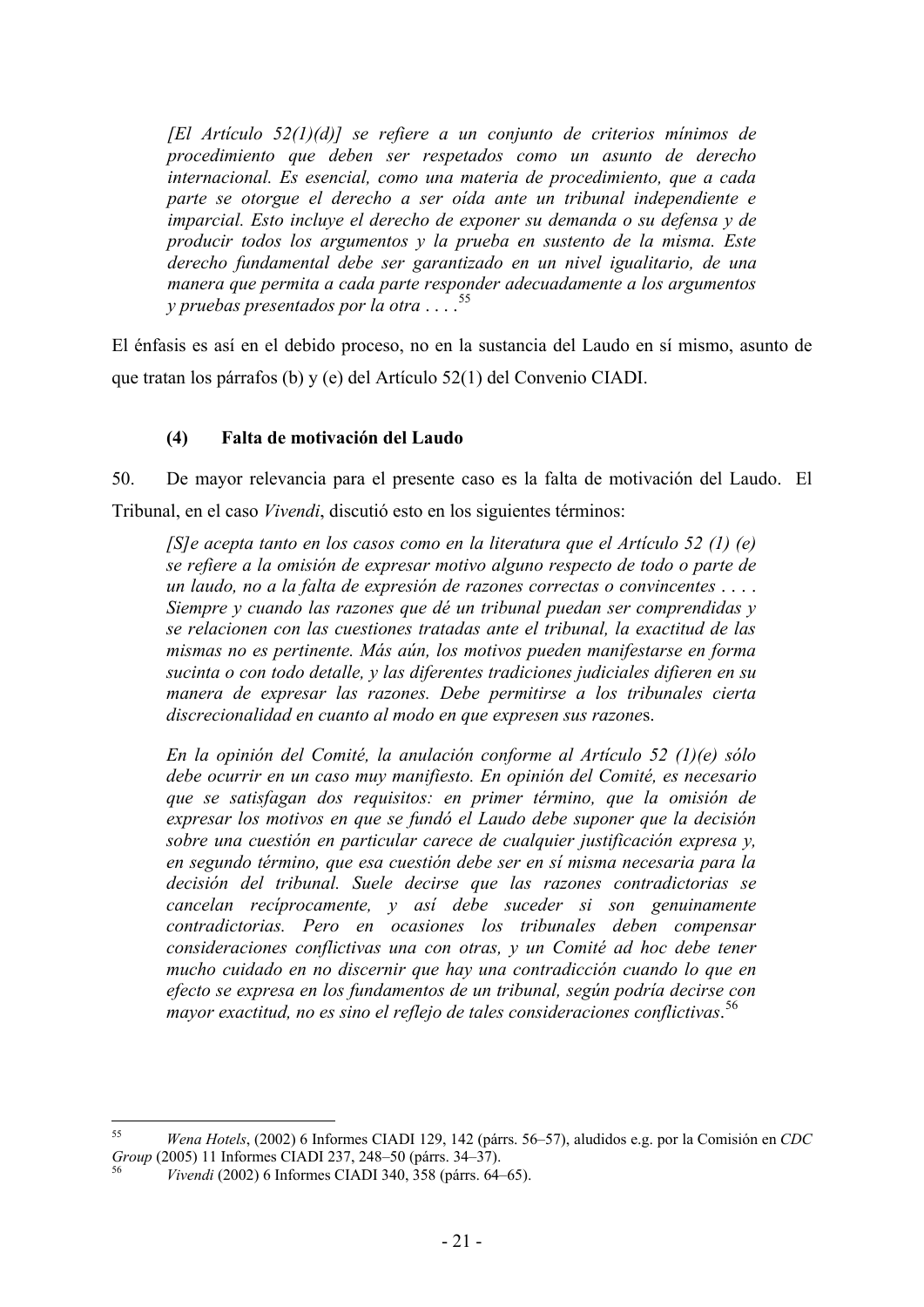En otros casos de anulación, los comités han expresado puntos de vista similares.<sup>[57](#page-70-1)</sup>

51. La Demandada parece aceptar este criterio, enfatizando principalmente que un Comité sólo puede llenar los vacíos en el razonamiento de un tribunal en limitadas circunstancias, i.e. donde la razón faltante esté claramente implícita o sea tan obvia que no requiera ser expresada.[58](#page-70-2)

# **(5) Ámbito de la autoridad de anulación**

52. Hasta ahora, en cada decisión de anulación, el Comité *ad hoc* ha proclamado que ésta no constituye una corte de apelación de un tribunal.<sup>[59](#page-70-3)</sup> Esto se evidencia tanto en los términos de los Artículos 52 y 53 del Convenio CIADI, como también en sus *travaux*. [60](#page-70-4) Sin embargo, la Solicitud de Chile plantea un problema sobre la función de la anulación en casos en los cuales (como el presente) no existe error jurisdiccional, falla procesal evidente, ni negativa a decidir.

53. En su opinión experta, adjunta a la Réplica de la Demandada, Sir Arthur Watts argumenta a favor de un rol más amplio de los Comités de anulación en relación con la corrección sustantiva de los laudos del CIADI, dándole un margen de revisión más extenso. Él reconoce el argumento opuesto (planteado en la competente opinión experta del Profesor Schreuer):<sup>[61](#page-70-0)</sup>

*Puede señalarse, por supuesto, que el hecho de que un Comité ad hoc se dedique a determinar si el error o prescindencia del derecho aplicable incurrido por el tribunal es o no grave, o si se refiere o no a algún aspecto mayor del derecho aplicable, o si ese aspecto mayor tiene importancia directa en el caso sometido ante el tribunal, implicaría inmiscuirse en un grado inaceptable en los méritos de la decisión del tribunal. Pero no existe una impropiedad mayor en un Comité ad hoc que actúa de esta forma en el interés* 

<span id="page-70-1"></span><sup>57</sup> 57 Véanse, e.g., *Amco Asia I* (1986) 1 Informes CIADI 509, 519–21 (párrs. 38–44); *MINE* (1989) 4 *Informes CIADI* 79, 88–89 (párrs. 5.07–5.13); *Amco Asia II* (1992) 9 Informes CIADI 3, 48–49 (párrs. 7.55– 7.57); *Wena Hotels* (2002) 6 Informes CIADI 129, 145–46 (párrs. 77–82); *CDC Group* (2005) 11 Informes CIADI 237, 259–61 (párrs. 66–72); *Mitchell v DRC*, resolución de 1 de noviembre de 2006, párr. 21.<br>
Véanse e.g., Memorial de Contestación, párr. 4; Opinión Experta de Sir Arthur Watts, párrs. 35–55.<br>
Véanse *Visebras* (10

<span id="page-70-3"></span><span id="page-70-2"></span><sup>59</sup> Véanse *Klöckner* (1985) 2 Informes CIADI 4, 119–20 (párr. 61); *Amco Asia I* (1986) 1 Informes CIADI 509, 515 (párr. 23); *MINE* (1989) 4 *Informes CIADI* 79, 87 (párr. 5.04), 88 (párr. 5.08); *Amco Asia II* (1992) 9 Informes CIADI 3, 39 (párr. 7.19), 51 (párr. 8.08); *Wena Hotels* (2002) 6 Informes CIADI 129, 135 (párr. 18); *Vivendi* (2002) 6 Informes CIADI 340, 357–58 (párrs. 62, 64); *CDC Group PLC v. Republic of the Seychelles* (2005) 11 Informes CIADI 237, 248–50 (párrs. 34–37); *Mitchell v. DRC* , resolución de 1 de noviembre de 2006, párrs. 19–20.

<span id="page-70-4"></span><span id="page-70-0"></span><sup>60</sup> Véase C. Schreuer, *The ICSID Convention: A Commentary* (Cambridge, CUP, 2001) 88–94 & ss. 61 C. Schreuer, Opinión del 5 de diciembre de 2005 anexada a la Contra-Memoria de Anulación de las Demandantes.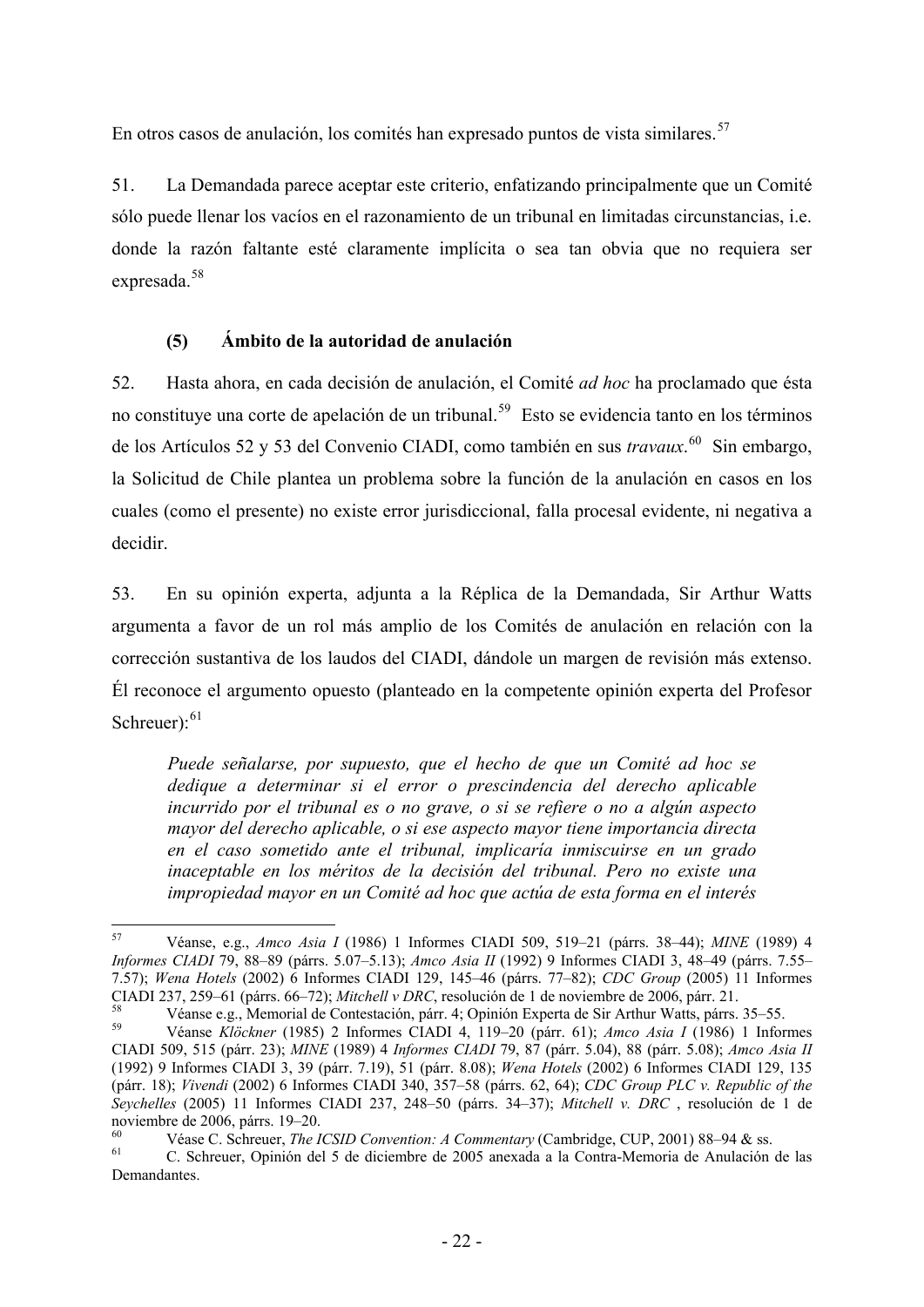*de asegurar la justicia fundamental del proceso arbitral que dicho Comité asuma considerar casos complejos (y discutibles) de presunto exceso de poder (y si, de haberse producido un exceso, éste es manifiesto), o si el tribunal ha expresado o no las razones para su decisión cuando la respuesta a ese mismo interrogante está envuelta en las páginas de un laudo complejo, o cuando no habiendo el tribunal expresado las razones la Comisión ad hoc debe con todo reconstruir (en realidad, inventar) el razonamiento del tribunal, o con la determinación de si alguno de los requerimientos adverbiales o adjetivos del Artículo 52(1) han sido satisfechos ('apropiadamente,' 'manifiestamente,' 'serio,' 'fundamental'). Estas no son materias de fácil resolución mediante la aplicación de reglas simples, sino materias para razonamiento, cuyo ejercicio es exactamente la labor que las Comisiones ad hoc están bien posicionadas para realizar*. [62](#page-71-1)

54. Es innegable que los comités de anulación tienen una función que desempeñar dentro del sistema del CIADI, que consiste en asegurar "la justicia fundamental del proceso arbitral." Es cierto también que las causales de nulidad no distinguen formalmente (como, por ejemplo, sí lo hace el Derecho Modelo de UNCITRAL) entre errores jurisdiccionales y errores relativos a los méritos de la disputa, y que una manifiesta extralimitación de facultades bien podría producirse respecto de una cuestión de méritos. Al mismo tiempo, el rol de un Comité *ad hoc* en el sistema CIADI es limitado. No puede sustituir la determinación del tribunal sobre los méritos de la disputa, ni puede dirigir a un tribunal, reasumiendo el caso, sobre la forma en que debe resolver los aspectos sustanciales en litigio. Todo lo que puede hacer es anular la decisión del tribunal: puede extinguir la *res judicata* pero sobre una cuestión de méritos, más no puede crear una nueva.<sup>[63](#page-71-0)</sup> Una aproximación más intervencionista de los Comités sobre los méritos de las disputas tendría el riesgo de un ciclo renovado de tribunal y procedimientos de anulación, del tipo observado en *Klöckner* y *AMCO*. Dado que (tras un comienzo incierto) sucesivas decisiones de comités *ad hoc* han establecido con razonable claridad la extensión y límites de las causales de anulación conforme al Artículo 52, el Comité considera que "*la justicia fundamental del proceso arbitral*" bajo el Convenio es mejor servida adhiriéndose a la postura establecida. Esto se refuerza con dos consideraciones, una general y otra específica. La consideración general

<span id="page-71-1"></span><sup>62</sup>  $^{62}$  Opinión Experta de Sir Arthur Watts, párr. 28.

<span id="page-71-0"></span><sup>63</sup> Un tribunal reconvenido después de una anulación, sin lugar a dudas considerará el razonamiento de anulación de la Comisión, pero no está formalmente obligado por sus apreciaciones respecto de ningún punto en que el laudo del primer tribunal haya sido anulado. Véase *Amco Asia II* (1992) 9 Informes CIADI 3, 36–39 (párrs. 7.10–7.17). Más aún, hasta ahora la práctica del CIADI ha sido la de designar diferentes miembros de la Comisión en una segunda anulación, mientras que las solicitudes de interpretación o revisión, en la medida de lo posible, son dirigidas al mismo tribunal que dictó el laudo: Art. 50(2), 51(3).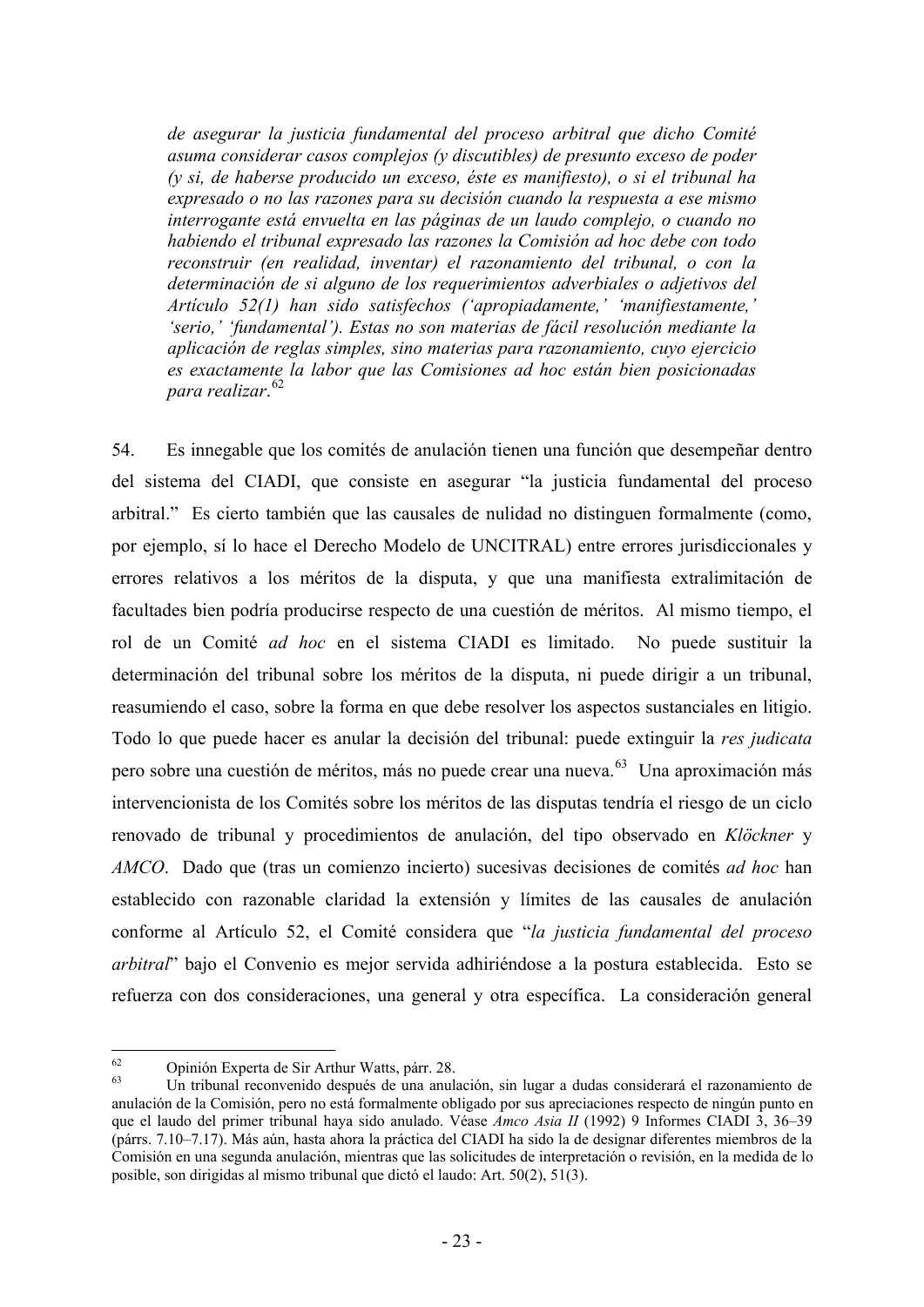consiste en que el Artículo 52(1), según las interpretaciones dadas por sucesivos comités, permite un control de calidad. La consideración específica, en el presente caso, es que, independientemente de si a uno le satisface o no la decisión del Tribunal, a ella se llegó realmente, con un fundamento acotado y específico, sin inferencias sistemáticas a los asuntos controversiales de la ley de protección de la inversión.

# **E. LAS CAUSALES DE NULIDAD INVOCADAS**

## **(1) Relación entre las causales anulación**

55. En su Memorial de Anulación, la Demandada tiende a presentar su reclamo de una forma condensada: por ejemplo, reclama la "*omisión [del Tribunal] en aplicar o explicar la aplicación*" del derecho internacional o del derecho chileno.<sup>[64](#page-72-0)</sup> Por supuesto, un aspecto de un laudo puede ser susceptible de impugnación por más de una causal, no obstante lo cual es necesario distinguir entre las diferentes causales de impugnación. La omisión en la aplicación de la ley que corresponde (en el sentido explicado en el párrafo 46 anterior) puede involucrar una manifiesta extralimitación de facultades; la falta de explicación acerca de su aplicación se refiere específicamente a falta de motivación del laudo. Ambas causales pueden estar relacionados íntimamente en un caso, pero ellas son analíticamente diferentes.

## **(2) Quebrantamiento grave de una norma de procedimiento**

56. Es conveniente, primero, tratar la causal de anulación establecida en el Artículo 52(1)(d): "*que hubiere quebrantamiento grave de una norma de procedimiento*." La Demandada argumenta que:

*[A]l sostener que faltó un tratamiento justo y equitativo, el Tribunal no consideró, ni respondió de otra forma a la abundante prueba presentada por las Partes respecto de aspectos esenciales en el conflicto, que hubieran afectado significativamente tanto la declaración de responsabilidad como la evaluación de la indemnización. Por ejemplo, el Tribunal no consideró las opiniones de expertos presentadas por ambas Partes en una serie de puntos, incluyendo la interpretación sustantiva de los Contratos de Inversión Extranjera y del DL 600, un elemento clave para su conclusión en relación con el trato justo y equitativo. Más aún, existen numerosas referencias a lo largo del Laudo en las que el Tribunal simplemente reproduce los argumentos importantes expuestos por cada parte sin analizar o extraer conclusiones en relación con dichas cuestiones. Por consiguiente, el Tribunal se desvía* 

<span id="page-72-0"></span> $64$ 64 E.g., Memorial de Anulación del Demandado, p. 56.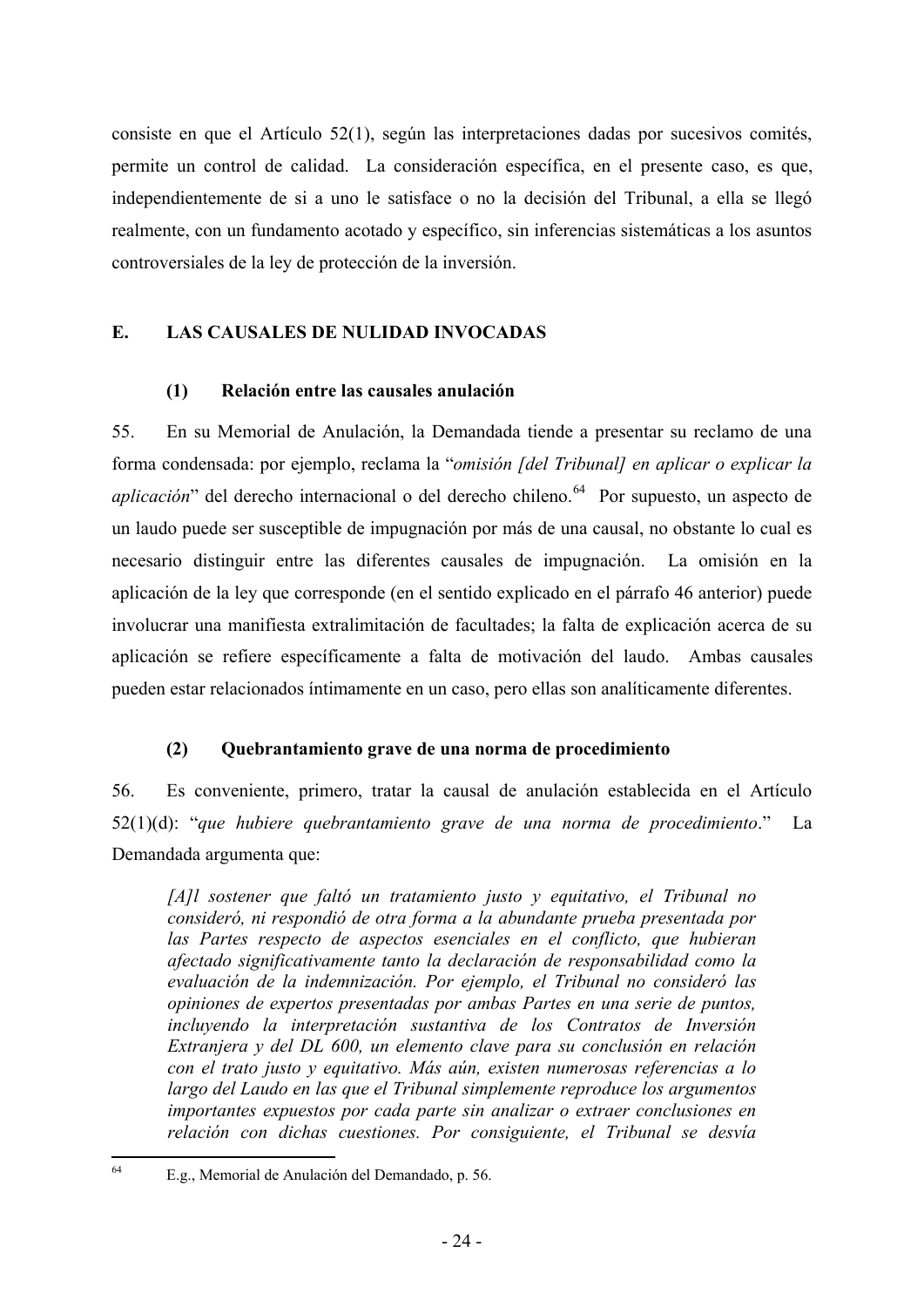*seriamente de su obligación fundamental de otorgar a las partes el derecho de ser oídas, y el Laudo debe ser anulado*. [65](#page-73-1)

El asunto, empero, no fue desarrollado posteriormente en la Réplica ni en los alegatos.<sup>[66](#page-73-2)</sup>

57. El Artículo 52 distingue entre quebrantamiento grave de una norma de procedimiento y la falta de motivación del laudo. La omisión en declarar las razones es una causal independiente de anulación y no existe motivo para pensar que ella haya sido duplicada en el epígrafe del Artículo 52(1)(d).<sup>[67](#page-73-3)</sup> Cabe imaginar, en primer lugar, que un laudo pudiere referirse a los argumentos de las partes de un modo tan defectuoso o impreciso que evidencie que dichos argumentos no fueron oídos. Sin embargo, no puede sugerirse que esto haya sucedido en el presente caso. Por lo tanto, los argumentos transcritos en el párrafo anterior serán tratados bajo el título falta de motivación. No existe indicación, en el presente caso, de que se hayan cometido quebrantamientos de normas de procedimiento y, menos aún, que estos hayan sido graves.

#### **(3) Trato justo y equitativo: manifiesta extralimitación de facultades**

58. Ya ha sido discutido el alcance de la manifiesta extralimitación de facultades como una causal de anulación.<sup>[68](#page-73-0)</sup> La Demandada reclama que el Tribunal, o bien omitió aplicar el derecho internacional y el derecho chileno a los problemas a los que debería haberlos aplicado, o los aplicó de una forma tan superficial e insostenible que equivale a su no aplicación.

59. Esto plantea tres interrogantes: (1) ¿qué derecho era en realidad el aplicable a un aspecto determinado, de acuerdo con el Artículo 42 del Convenio CIADI?; (2) ¿qué derecho pretendió el Tribunal aplicar a ese aspecto?; (3) ¿existe algún fundamento para concluir que la decisión del Tribunal implicó una manifiesta inaplicación de la ley correspondiente, en el sentido preciso explicado en el párrafo 46 precedente?

<span id="page-73-1"></span><sup>65</sup>  $^{65}$  E.g, Memorial de Anulación del Demandado, párr. 104.

<span id="page-73-2"></span> $^{66}$  Trascripción, 10 de abril de 2006, p. 12.

<span id="page-73-3"></span><sup>67</sup> El Memorial de Anulación del Demandado, párr. 203, invoca parte de la decisión sobre anulación en *Vivendi* en apoyo de la nulidad sobre este fundamento: ver (2004) 6 Informes CIADI 340, 362 (párr. 83). Aunque La Comisión mencionó incidentalmente que el Tribunal había emitido un "laudo profusamente razonado," lo hizo en el contexto de la distinción entre "la manera en que el Tribunal procedió, no del contenido de su decisión." La omisión en establecer los razonamientos apunta a este

<span id="page-73-0"></span>último, no a lo primero. 68 Véanse párrafos 43–47 anteriores.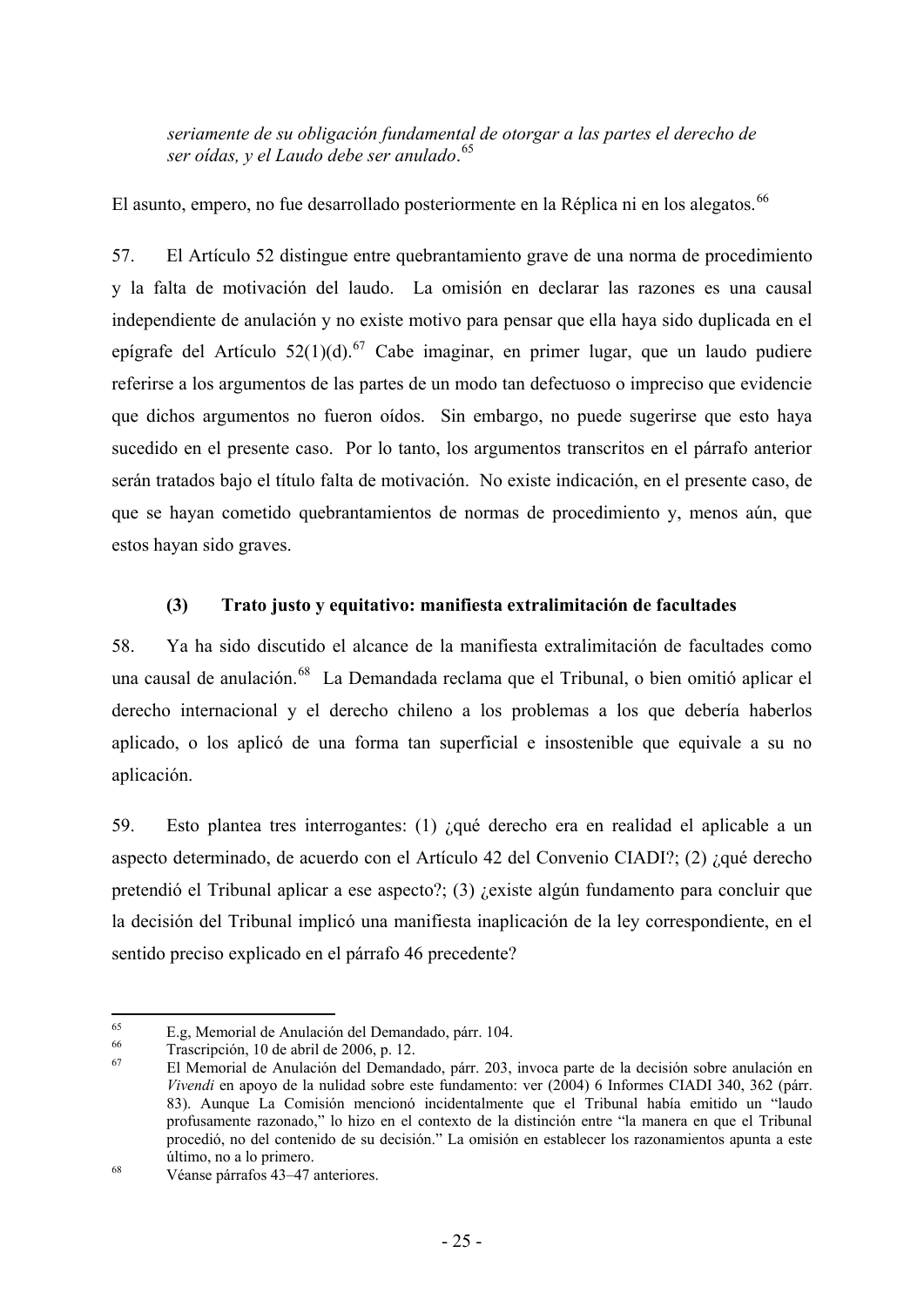60. Alternativamente, la Demandada sostiene que, en defecto de algún derecho identificable, el Tribunal decidió aspectos esenciales *ex aequo et bono* sin estar autorizado para actuar de esa forma. Las Partes convienen en que el Tribunal no estaba facultado bajo el Artículo 42(3) para dirimir la disputa sobre una base *ex aequo et bono*, de manera que la cuestión aquí es si él actuó de esa forma y con qué consecuencias.

### **(a)** *No aplicación del derecho internacional*

61. El Artículo 42(1) del Convenio CIADI estipula:

(1) *El Tribunal decidirá la diferencia de acuerdo con las normas de derecho acordadas por las partes. A falta de acuerdo, el Tribunal aplicará la legislación del Estado que sea parte en la diferencia, incluyendo sus normas de derecho internacional privado, y aquellas normas de derecho internacional que pudieren ser aplicables*.

El TBI tenía vigencia al momento de los hechos que dieron origen a la demanda. La demanda de MTD es por "*la presunta infracción de algún derecho conferido o creado por este Tratado con respecto a una inversión por dicho inversionista*" (TBI, Artículo 6(1)(ii)), de manera que el derecho internacional, en cuanto derecho apropiado del TBI, es aplicable a esa demanda y a la consiguiente defensa. La Demandada insiste –y las Demandantes no discrepan – en que el Tribunal tenía que aplicar a la demanda el derecho internacional en su conjunto y no aisladamente las disposiciones del TBI.

62. Por su parte, el Tribunal también estuvo de acuerdo. Declaró:

*[A] los efectos del párrafo 1 del Artículo 42 del Convenio, las partes se han sometido a este arbitraje según lo dispuesto en el TBI. Dado que dicho instrumento es un tratado, el acuerdo de arbitraje en el marco del TBI exige que el Tribunal aplique el derecho internacional*. [69](#page-74-0)

El Tribunal procedió a aplicar el derecho internacional a cuestiones tales como el alcance de la cláusula NMF en relación con otros tratado chilenos, la interpretación del TBI, en

<span id="page-74-0"></span><sup>69</sup> Laudo, párr. 87. Ver también id., párr. 112: "Habida cuenta que este Tribunal se constituyó de conformidad con lo dispuesto en el TBI, el mismo está obligado a aplicar las disposiciones del TBI y a interpretarlas con arreglo a las normas de interpretación establecidas por la Convención de Viena sobre el Derecho de los Tratados, que es vinculante para los Estados que son parte del TBI." De hecho, Malasia sólo se hizo parte de la Convención en 1994, después de la suscripción del

TBI: así la Convención de Viena en cuanto tratado no tiene aplicación en el TBI (ver Convención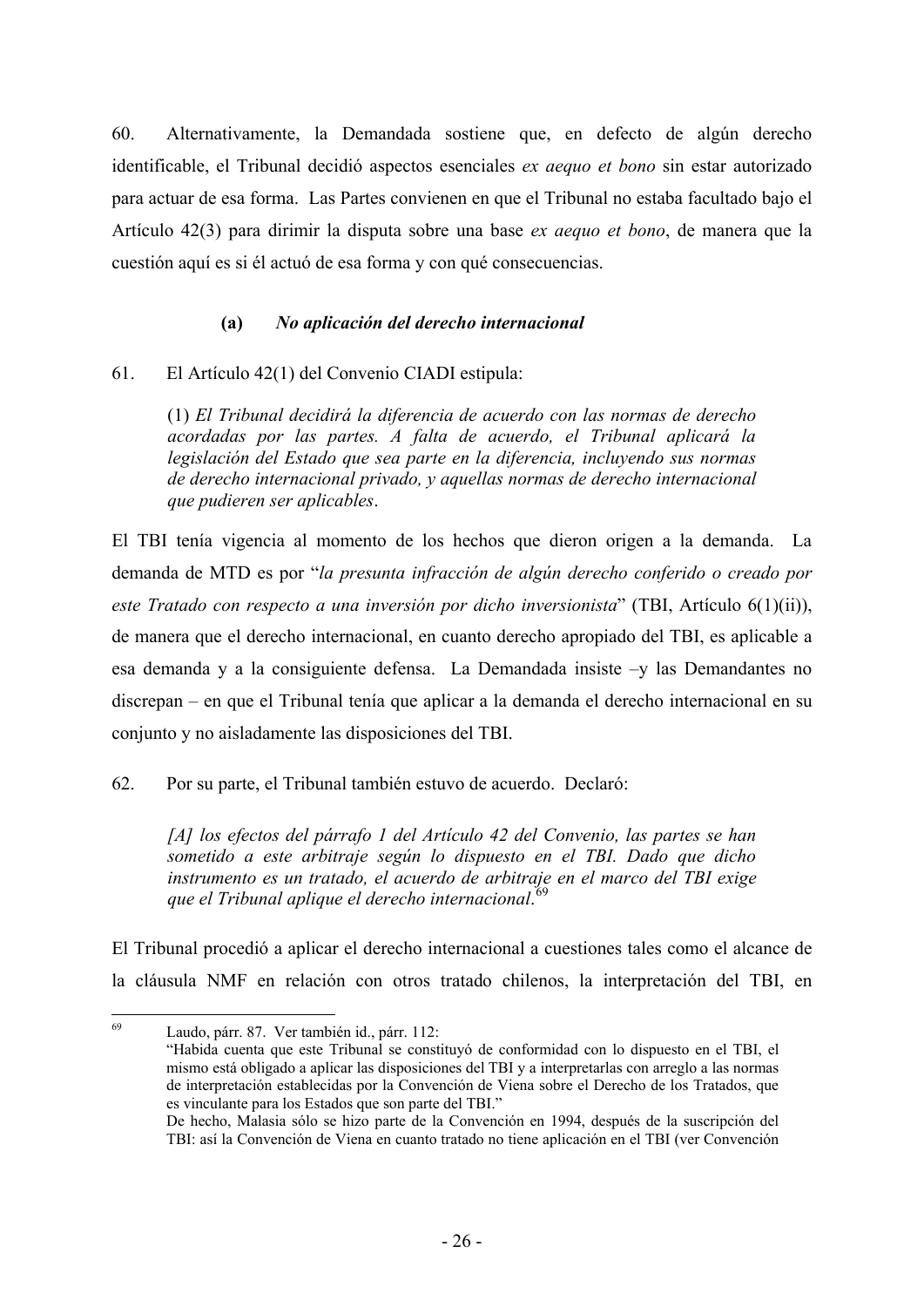particular su cláusula de tratamiento justo y equitativo, y la reparación, incluyendo causalidad y culpa de la víctima.

63. Con especto a la aplicación del estándar de trato justo y equitativo, la Demandada formula dos críticas principales.[70](#page-75-1) Primero, sostiene que el Tribunal confundió el trato justo y equitativo con el tratamiento de la nación más favorecida bajo el Artículo 3(1) del TBI, haciendo incomprensible este aspecto del Laudo.<sup>[71](#page-75-2)</sup> Enseguida, y aún más importante, el Tribunal malinterpretó el criterio de trato justo y equitativo contemplado en el TBI, aplicando un estándar expresado en un *dictum* del tribunal de *TECMED* que no representa el derecho internacional y que no puede ser deducido de los Artículos 2(2) y 3(1) del TBI mediante ningún proceso de interpretación. El Comité tratará estos aspectos a continuación.

64. En cuanto al primer punto, el Comité mencionó en el párrafo 27 anterior las dos disposiciones del TBI que incorporan el estándar de trato justo y equitativo. Puso de presente que la cláusula de la nación más favorecida del Artículo 3(1) del TBI<sup>[72](#page-75-3)</sup> importaba un elemento adicional del TBI Croacia-Chile.<sup>[73](#page-75-0)</sup> El Tribunal analizó este aspecto en los siguientes términos:

*La cuestión que se plantea al Tribunal es si las disposiciones del TBI Croacia y del TBI Dinamarca relativas a la obligación de conceder permisos, una vez aprobada una inversión, y al cumplimiento de obligaciones contractuales, respectivamente, pueden considerarse parte de un trato justo y equitativo* . . . . *El Tribunal* . . . *ha llegado a la conclusión de que, en el marco del TBI, la norma sobre trato justo y equitativo debe interpretarse en la forma que mejor conduzca al cumplimiento del objetivo del TBI de proteger las inversiones y crear condiciones favorables a la inversión. Estima que el considerar como parte de las protecciones del TBI las incluidas en el párrafo 1 del Artículo 3 del TBI Dinamarca y en los párrafos 3 y 4 del Artículo 3 [sic este debiera entenderse Artículo 4(1)] del TBI Croacia está en consonancia con dicho* 

<span id="page-75-2"></span> $\frac{71}{72}$  Véase la Réplica de Anulación de Chile, párr. 57; Opinión Experta de Sir Arthur Watts, párrs. 64–71. El Art. 3(1) del TBI establece:

"Cada Parte Contratante deberá otorgar un tratamiento justo y equitativo dentro de su territorio a las inversiones de los inversionistas de la otra Parte Contratante y asegurará que el ejercicio de los derechos aquí reconocidos no será obstaculizado en la práctica."

de Viena, Art. 4). Sin embargo, dado que las normas de interpretación tendrían aplicación en todo

<span id="page-75-1"></span><sup>&</sup>lt;sup>70</sup> El Demandado también critica el énfasis que el Tribunal puso en el Estado de Chile como unidad individual o "monolito": esto es discutido en párrafos 87–89 siguientes.

<span id="page-75-3"></span><span id="page-75-0"></span><sup>&</sup>quot;Las inversiones hechas por los inversionistas de cualquiera de las Partes Contratantes en el territorio de la otra Parte Contratante recibirán un tratamiento justo y equitativo, y no menos favorable que aquel concedido a las inversiones hechas por los inversionistas de cualquier tercer Estado." 73 El Art. 4(1) del TBI Chile-Croacia establece: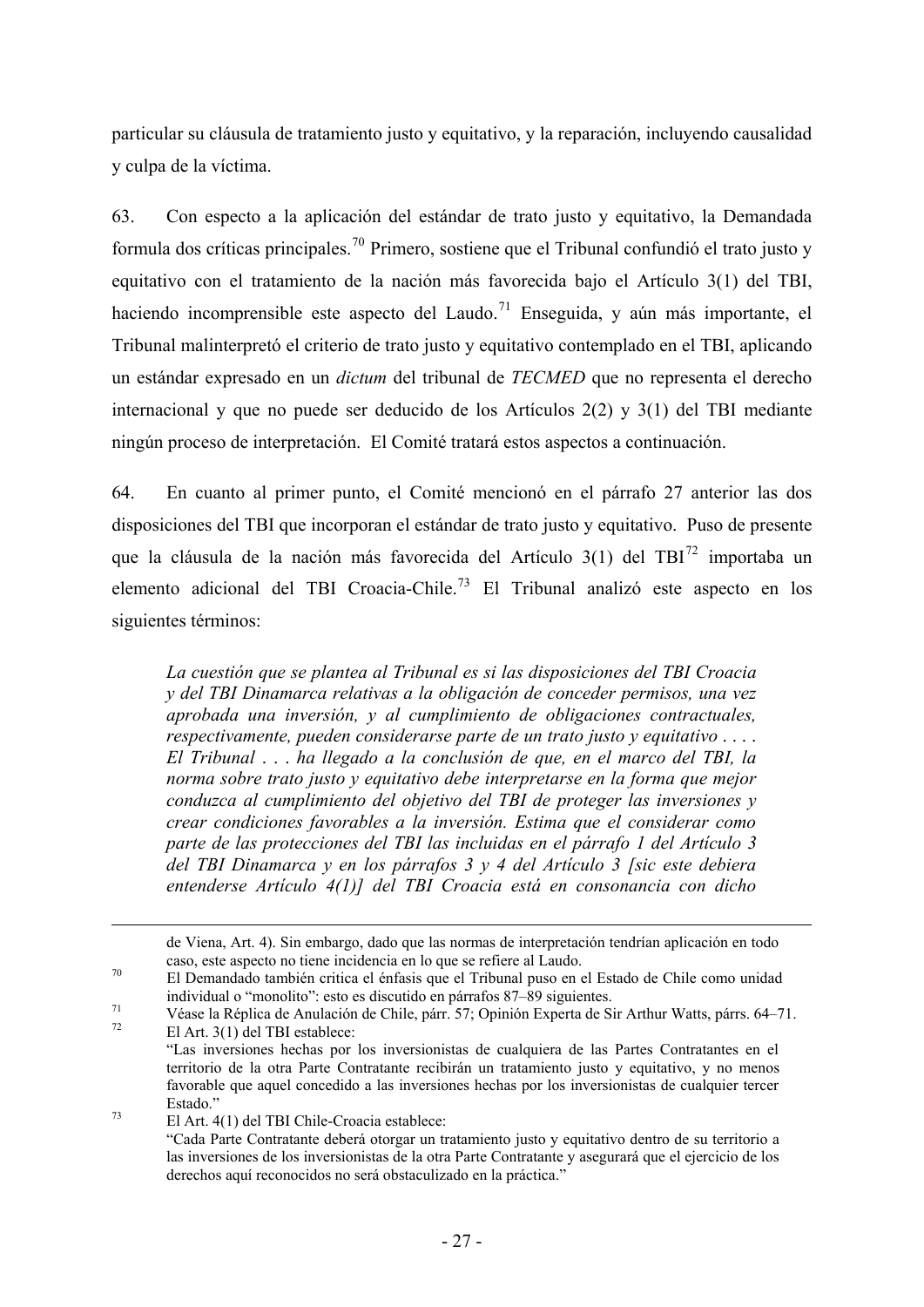*objetivo. Confirma esta conclusión el hecho de que las exclusiones de la cláusula NMF se refieren a aspectos tributarios y a la cooperación regional, cuestiones ajenas al TBI que, debido al carácter general de la cláusula NMF, las Partes Contratantes consideraron prudente excluir. A contrario sensu, otras cuestiones que pueden considerarse parte del trato justo y equitativo a*  los inversionistas sí estarían cubiertos por esta cláusula.<sup>[74](#page-76-0)</sup>

Este pasaje parece confundir la noción de trato justo y equitativo exigida en la primera parte del Artículo 3(1) del TBI Malasia-Chile con el tratamiento de la nación más favorecida requerida en la segunda parte. La cláusula de la nación más favorecida en el Artículo 3(1) no se limita a atraer los niveles más favorables de trato acordados para las inversiones de terceros Estados sólo cuando los mismos puedan considerarse cubiertos por el estándar de trato justo y equitativo. Tal como sucede con cláusulas NMF en general, el Artículo 3(1) implica cualquier tratamiento más favorable extendido a inversiones de un tercer Estado en forma incondicional. Sin embargo, la incertidumbre en el manejo por el Tribunal del Artículo 3(1) no tuvo incidencia en su resolución del presente caso. Por su parte, los Artículos 3(1) del TBI con Dinamarca y 3(3) del TBI con Croacia son diferentes de la noción de tratamiento justo y equitativo, pero las alegaciones de MTD basadas en dichas disposiciones fueron desestimadas. En relación a la estipulación adicional del Artículo 4(1) del TBI con Croacia en el sentido de que el tratamiento justo y equitativo "no será obstaculizado en la práctica," el Laudo no contiene ninguna referencia al mismo y nada indica que él haya afectado su resultado en alguna forma.

65. En cuanto al segundo punto, la Demandada se centra en la aparente confianza puesta por el Tribunal en el siguiente pasaje del laudo en el caso *TECMED*, respecto al contenido del estándar de trato justo y equitativo:

*[B]rindar un tratamiento a la inversión extranjera que no desvirtúe las expectativas básicas en razón de las cuales el inversor extranjero decidió realizar su inversión. Como parte de tales expectativas, aquél cuenta con que el Estado receptor de la inversión se conducirá de manera coherente, desprovista de ambigüedades y transparente en sus relaciones con el inversor extranjero, de manera que éste pueda conocer de manera anticipada, para planificar sus actividades y ajustar su conducta, no sólo las normas o reglamentaciones que regirán tales actividades, sino también las políticas perseguidas por tal normativa y las prácticas o directivas administrativas que les son relevantes. Un accionar del Estado ajustado a tales criterios es, pues, esperable, tanto en relación con las pautas de conducta, directivas o* 

<span id="page-76-0"></span> $74$ Laudo, párrs. 103-04.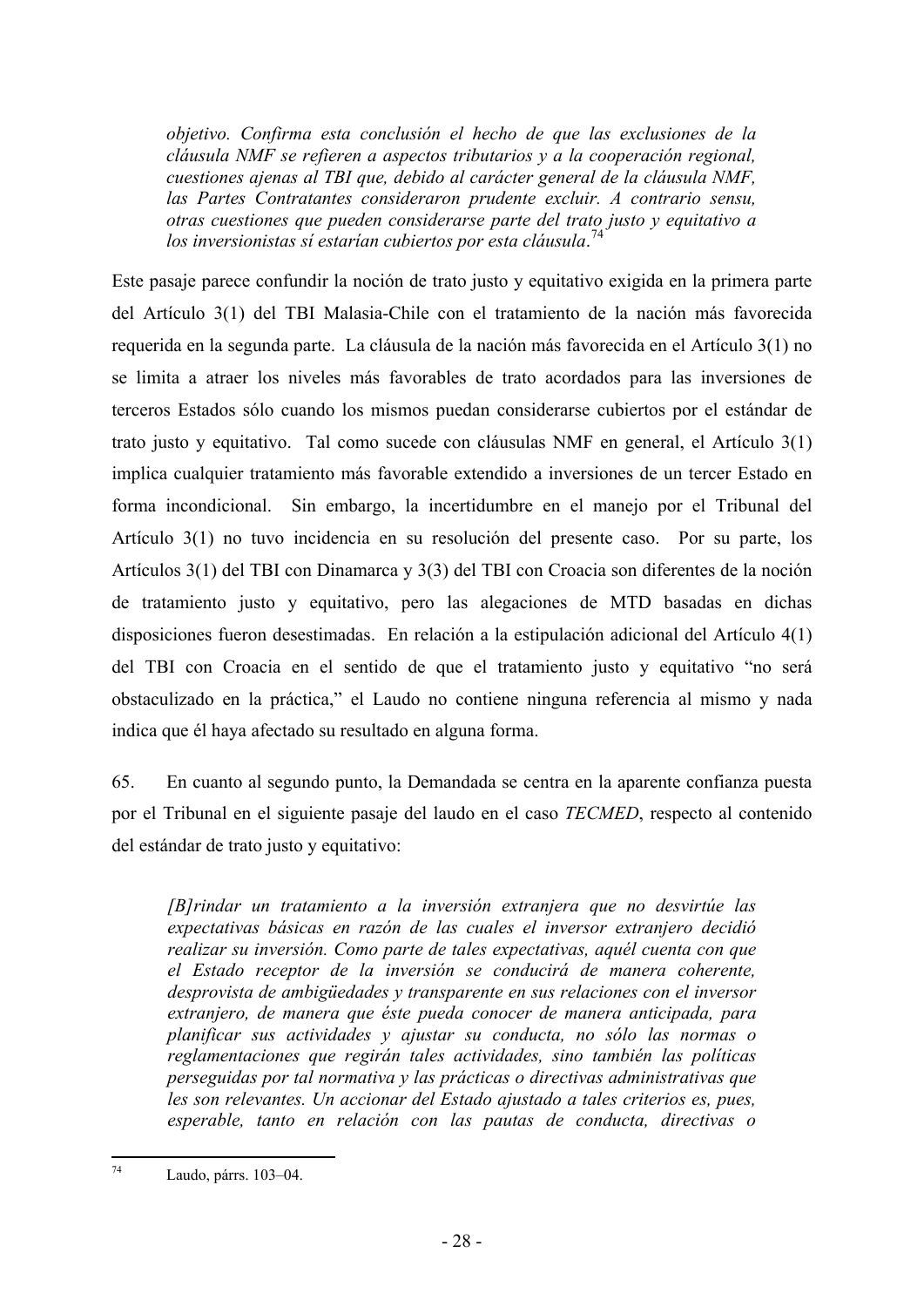*requerimientos impartidos, o de las resoluciones dictadas de conformidad con las mismas, cuanto con las razones y finalidades que las subyacen. El inversor extranjero también espera que el Estado receptor actuará de manera no contradictoria; es decir, entre otras cosas, sin revertir de manera arbitraria decisiones o aprobaciones anteriores o preexistentes emanadas del Estado en las que el inversor confió y basó la asunción de sus compromisos y la planificación y puesta en marcha de su operación económica y comercial*. *El inversor igualmente confía que el Estado utilizará los instrumentos legales que rigen la actuación del inversor o la inversión de conformidad con la función típicamente previsible de tales instrumentos, y en todo caso nunca para privar al inversor de su inversión sin compensación*. [75](#page-77-1)

66. Según la Demandada, "el programa *TecMed* para buen gobierno" es extremo y no refleja el derecho internacional.[76](#page-77-2) El dictum en *TECMED* también es objeto de enérgico criticismo por parte de los expertos de la Demandada, Sr. Jan Paulsson<sup>[77](#page-77-3)</sup> y Sir Arthur Watts.[78](#page-77-4) Estos destacan, *inter alia*, la diferencia entre el estándar *TECMED* y aquel adoptado en otros casos, incluyendo uno que el Tribunal también citó en una nota al pié de página, pero sin hacer comentarios.<sup>[79](#page-77-0)</sup>

67. El Comité puede apreciar algunos aspectos de estas críticas. Por ejemplo, en *TECMED* la aparente confianza del Tribunal en las expectativas del inversionista extranjero como la fuente de las obligaciones del Estado receptor (tal como la obligación de indemnizar por expropiación) es cuestionable. En principio, las obligaciones del Estado receptor hacia los inversionistas extranjeros derivan de los términos del tratado de inversión aplicable y no de algún conjunto de expectativas que los inversionistas puedan tener o reclamar. Un tribunal que busca deducir a partir de dichas expectativas un conjunto de derechos distintos de aquellos contenidos en, o que pueden hacerse cumplir bajo, el TBI bien podría extralimitar sus facultades y, si la diferencia fuese sustancial, podría excederlos manifiestamente.

68. Con todo, el Tribunal no se extralimitó manifiestamente en sus facultades en la explicación que dio sobre el de estándar de trato justo y equitativo, por tres razones.

<span id="page-77-1"></span><sup>75</sup> <sup>75</sup> *Técnicas Medioambientales TECMED S.A. v. The United Mexican States,* Caso CIADI No. ARB(AF)00/2, (2003) 10 Informes CIADI 130, 192–93 (párr. 154), citado en Laudo, párr. 114.<br>Véase Réplica de Anulación de Chile, párr. 57.

<span id="page-77-2"></span>

<span id="page-77-3"></span><sup>&</sup>lt;sup>77</sup> Sr. Jan Paulsson, Opinión Experta, 22 de julio de 2005, párrs. 9–14.<br><sup>78</sup> Opinión Experte de Sin Arthur Wette, pérre 03, 106

<span id="page-77-4"></span><sup>78</sup> Opinión Experta de Sir Arthur Watts, párrs. 93–106.

<span id="page-77-0"></span><sup>79</sup> *Waste Management, Inc. v. United Mexican States*, Case CIADI No. ARB(AF)/00/3, (2004) 11 Informes CIADI 361, 386 (párr. 98), citado en Laudo, párr. 114, nota al pié 65.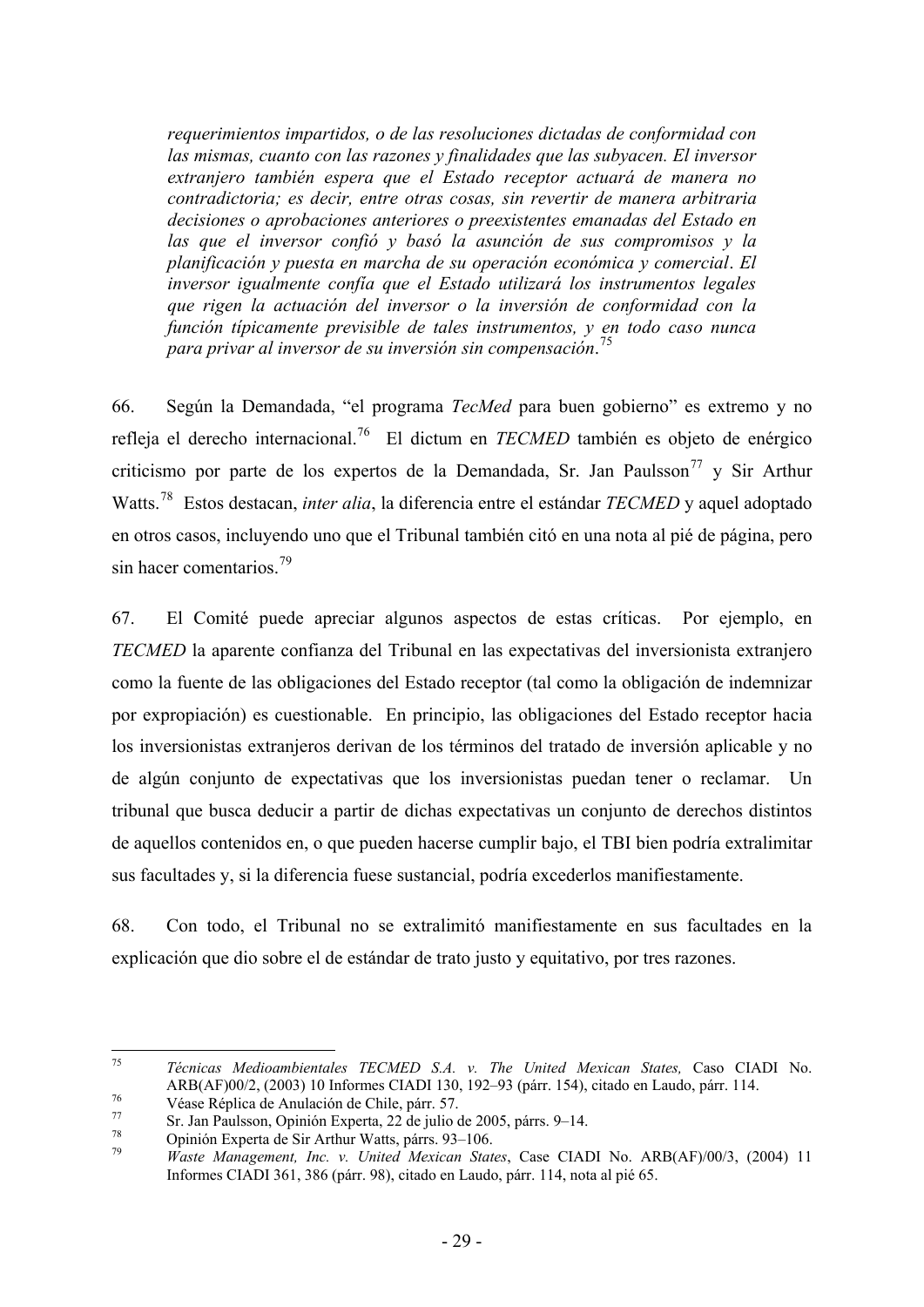69. La primera consiste en que, desde cualquier perspectiva, las legítimas expectativas generadas como resultado de las tratativas del inversionista con las autoridades competentes del Estado receptor, pueden ser relevantes para la aplicación de las garantías contenidas en un tratado de inversión. Esto es admitido expresamente por la Demandada y por la jurisprudencia.<sup>[80](#page-78-1)</sup> El Tribunal examina más adelante lo relativo a las razonables expectativas de MTD derivadas de la celebración de los Contratos de Inversión Extranjera.

70. En segundo lugar, a juicio del Comité, la formulación del estándar de trato justo y equitativo seguido por el Tribunal fue aquella contenida en el párrafo 113 del Laudo, donde se estableció:

*[A]l tenor del TBI, trato justo y equitativo debe entenderse como trato imparcial y ecuánime, que contribuya a alentar la promoción de la inversión extranjera. En vez de imponer un comportamiento pasivo por parte del Estado o condenar los comportamientos perjudiciales para los inversionistas, el TBI*  define su objetivo en forma activa ("promover," "crear," "estimular").<sup>[81](#page-78-0)</sup>

La decisión en *TECMED* fue citada en apoyo de este criterio, no en su reemplazo.

71. En tercer lugar, y por sobre todo, un criterio formulado en estos términos es defendible desde el punto de vista del derecho internacional y no compromete una errónea caracterización en el sentido indicado en el párrafo 46 precedente. Hasta qué medida un Estado está obligado a ser pro-activo bajo el estándar de trato justo y equitativo está abierto a debate, pero es más una cuestión de aplicación del criterio que de su formulación; y, en todo caso, el énfasis de la formulación del Tribunal está en el "trato imparcial y ecuánime." En particular, el Tribunal no expresa la obligación en una forma tal que elimine la distinción entre actos y omisiones o que evite todos los elementos de riesgo para el inversionista. Eso es suficiente para los efectos del Artículo 52(1)(b) del Convenio CIADI. En breve, en la articulación de este criterio no existe indicio de que el Tribunal incurriera en una extralimitación de facultades, menos aún de que lo hiciera manifiestamente.

<span id="page-78-1"></span><sup>80</sup> 80 Véase Sr. Jan Paulsson, Opinión Experta, 22 de julio de 2005, párr. 15. Véase también Trascripción de la audiencia de Anulación, p. 51 (Srta. Gehring Flores). 81 Laudo, párr. 113, y para la discusión del Tribunal sobre el estándar véase Laudo, párrs. 109–13.

<span id="page-78-0"></span>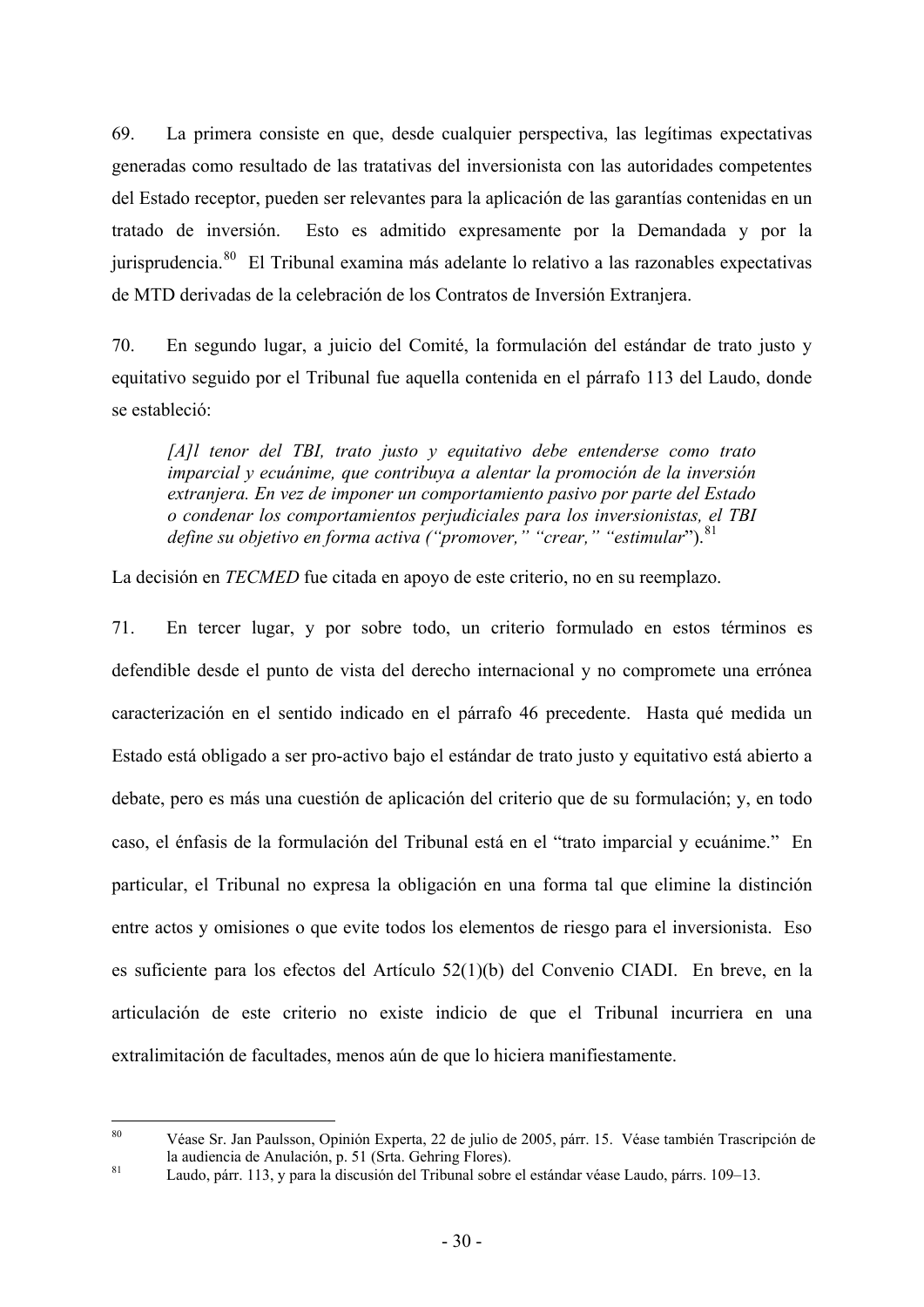## **(b)** *No aplicación del derecho chileno*

<span id="page-79-0"></span>72. Según se ha señalado anteriormente, la *lex causae* en este caso, fundada en una infracción del TBI, fue el derecho internacional. Sin embargo, a menudo será necesario para los tribunales de TBI aplicar el derecho del Estado receptor, necesidad reforzada en el caso de los tribunales CIADI por aplicación del Artículo 42(1) del Convenio CIADI. Sea que el derecho aplicable en este caso derive de la primera o de la segunda frase del Artículo 42(1) es irrelevante: el Tribunal debiera haber aplicado el derecho chileno a aquellas materias en las que era necesario para su decisión y en las que el derecho chileno era el derecho que regía. Al mismo tiempo, las implicaciones de algún punto de derecho chileno en una demanda sujeta al TBI son materia que al derecho internacional corresponde determinar. En suma, ambos derechos eran potencialmente relevantes.

73. El Tribunal señaló otro tanto. Las Demandantes habían alegado que debido a que el incumplimiento de los Contratos de Inversión Extranjera había adquirido un carácter internacional como consecuencia de la cláusula "paraguas" del TBI danés, los mismos Contratos eran regidos por el derecho internacional. El Tribunal discrepó:

*El incumplimiento del TBI se rige por el derecho internacional. No obstante, para determinar los hechos del incumplimiento será necesario considerar las obligaciones contractuales asumidas por la Demandada y las Demandantes, y el alcance de dichas obligaciones según la legislación chilena*. [82](#page-79-1)

De hecho, el Tribunal aplicó derecho chileno al sostener que Chile no había incurrido en incumplimiento contractual:

*El Tribunal acepta que la autorización para invertir en Chile no tiene carácter general y que sólo constituye el inicio de un proceso para obtener los permisos y aprobaciones necesarios de los diversos organismos y departamentos del Gobierno. También acepta que el Gobierno debe proceder de conformidad con sus propias leyes y políticas para otorgar tales permisos y aprobaciones. En caso contrario, la Cláusula Cuarta del Contrato de Inversión Extranjera carecería de sentido. Por lo tanto, el Tribunal llega a la conclusión de que Chile no violó el TBI con motivo del incumplimiento de los Contratos de Inversión Extranjera*. [83](#page-79-0)

<span id="page-79-1"></span>74. Chile alega que, a pesar de las declaraciones del Tribunal de haber aplicado derecho chileno a dichas cuestiones, en la práctica no lo hizo: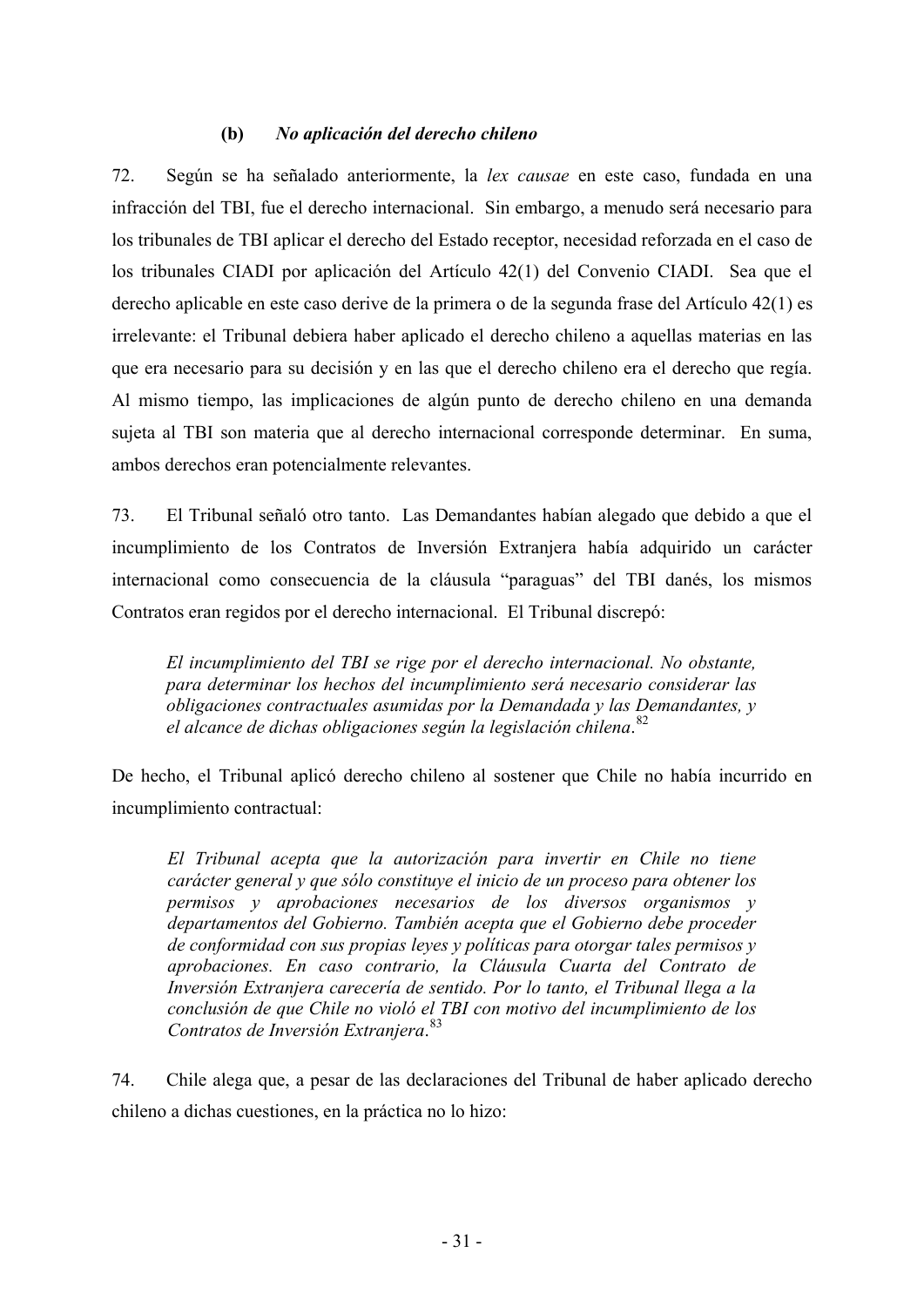<span id="page-80-0"></span>*El Tribunal omite* . . . *mencionar o explicar si o cómo aplicó el derecho chileno a aquellas partes de su determinación respecto del trato justo y equitativo que requieren una interpretación de los Contratos de Inversión Extranjera.* 

*El silencio del Tribunal en este punto significa que el Tribunal omitió completamente aplicar derecho chileno para determinar las obligaciones de las Partes o para interpretar el significado sustantivo del DL 600 y de los Contratos de Inversión Extranjera; de esta forma, el Tribunal manifiestamente se extralimitó en sus facultades* . . . .

*No existe, de hecho, prueba alguna de que el Tribunal aplicara derecho chileno. Es cierto que el Tribunal citó o parafraseó partes de los Artículos Tres y Doce a Quince de la Ley chilena sobre Inversión Extranjera, el DL 600. Sin embargo, la mera repetición de los artículos de la ley, claramente no es la aplicación del derecho chileno. Es importante destacar que las Partes presentaron extensos argumentos, sustento probatorio, y el testimonio de testigos de los hechos y expertos sobre derecho chileno que el Tribunal acuñó como uno de los 'puntos centrales' o 'elemento[s] clave' de su conclusión sobre el trato justo y equitativo, a saber el ámbito de la aprobación de los Contratos de Inversión Extranjera. El debate en el corazón de este aspecto era si la Ley chilena sobre Inversión Extranjera (el DL 600) o los Contratos de Inversión Extranjera autorizaban, como la República de Chile aseveró, simplemente la transferencia de capital extranjero, o, como MTD afirmó, el proyecto propuesto en la ubicación propuesta*. [84](#page-80-0)

75. Al considerar los efectos de los Contratos de Inversión Extranjera en el trato justo y equitativo, el Tribunal enfrentó un asunto híbrido. El significado de un contrato chileno es un asunto de derecho chileno; sus implicaciones en términos de una demanda de derecho internacional son un asunto de derecho internacional. El Comité retornará a las razones esgrimidas por el Tribunal para su decisión sobre las implicaciones de la conducta del CIE. Para el presente propósito, basta señalar que el Tribunal aparentemente aplicó derecho chileno a los aspectos regidos por éste (tal como el ámbito de la autoridad del CIE), y que nada sugiere que haya calificado erróneamente el alcance del derecho chileno en su decisión acerca del estándar de trato justo y equitativo. Si se aplicó el derecho chileno (o en su caso el derecho internacional) en forma correcta, en una materia comprendida dentro de la jurisdicción del Tribunal, no corresponde decidirlo al Comité en una solicitud de anulación.

 <sup>82</sup> Laudo, párr. 187. Véase también id., párrs. 86–87.

 $\frac{83}{84}$  Laudo, párr. 188.

<sup>84</sup> Memorial de Anulación de Chile, párrs. 130–32.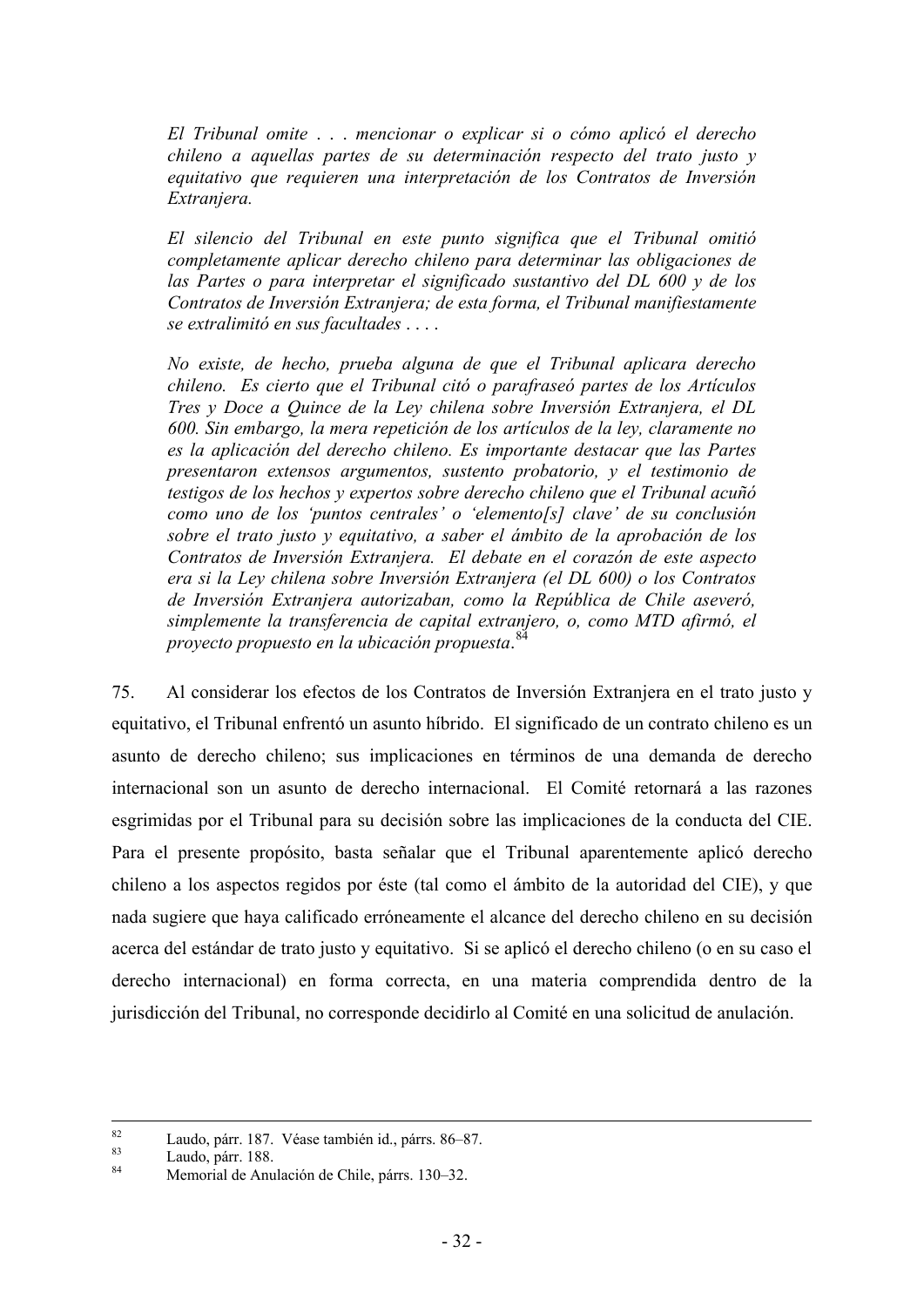#### **(c)** *Decisiones ex aequo et bono no autorizadas*

76. En forma extensa, como corolario de los argumentos discutidos en las dos secciones anteriores, la Demandada sostiene que, habida cuenta de que "*los fundamentos de las determinaciones del Tribunal no pueden ser identificados*," cabría inferir que "el Tribunal parece emitir su decisión *ex aequo et bono* (a menos que el Tribunal, de hecho, no haya seguido principio alguno).<sup>[85](#page-81-1)</sup> En su Réplica, por otro lado, la alegación concierne esencialmente a la determinación de los perjuicios. Al respecto Chile asevera que:

*La omisión del Tribunal en hacer referencia alguna a un precepto legal en su reducción de la indemnización conduce a la conclusión de que el Tribunal emitió su decisión ex aequo et bono*. [86](#page-81-2)

77. En general, nada sugiere que el Tribunal haya declarado cualquier jurisdicción para dirimir la disputa bajo el Artículo 42(3) del Convenio, o que la sustancia de su decisión haya sido tomada con base en la equidad general. El Comité ya trató el tema de la ley aplicada por el Tribunal; en las secciones siguientes se abordará el relativo a la suficiencia del razonamiento del Tribunal, tanto en relación con la sustancia como con los perjuicios. A la luz de las conclusiones del Comité sobre estos aspectos, no existe fundamento para el reclamo de que el Tribunal ejerciera poder para decidir *ex aequo et bono*.

## **(4) Tratamiento justo y equitativo: falta de motivación**

78. La segunda impugnación a la decisión es, en importancia, la que atañe a la omisión del Tribunal en declarar las razones en que se fundó para decidir. Cabe recordar que la reiterada jurisprudencia de los comités *ad hoc* ha considerado que esta causal de nulidad hace referencia a la ausencia de razonamiento, más que a la brevedad o impropiedad del mismo – "la omisión de expresar motivo *alguno* respecto de todo o parte de un laudo, no a la falta de expresión de razones correctas o convincentes."[87](#page-81-0) También se ha establecido que una contradicción absoluta e inexplicada, puede considerarse una falta de motivación.

79. Una cuestión inicial es la relativa a la contradicción absoluta o categórica. En su Opinión Experta, acompañada a la Réplica, Sir Arthur Watts manifestó que aparentemente

<span id="page-81-1"></span><sup>85</sup> <sup>85</sup> Memorial de Anulación de Chile, párr. 136.

<span id="page-81-2"></span> $^{86}$  Réplica de Anulación de Chile, párr. 68.

<span id="page-81-0"></span><sup>87</sup> *Vivendi* (2002) 6 Informes CIADI 340, 358 (párr. 64): el pasaje íntegro es trascrito en párrafo 79 siguiente.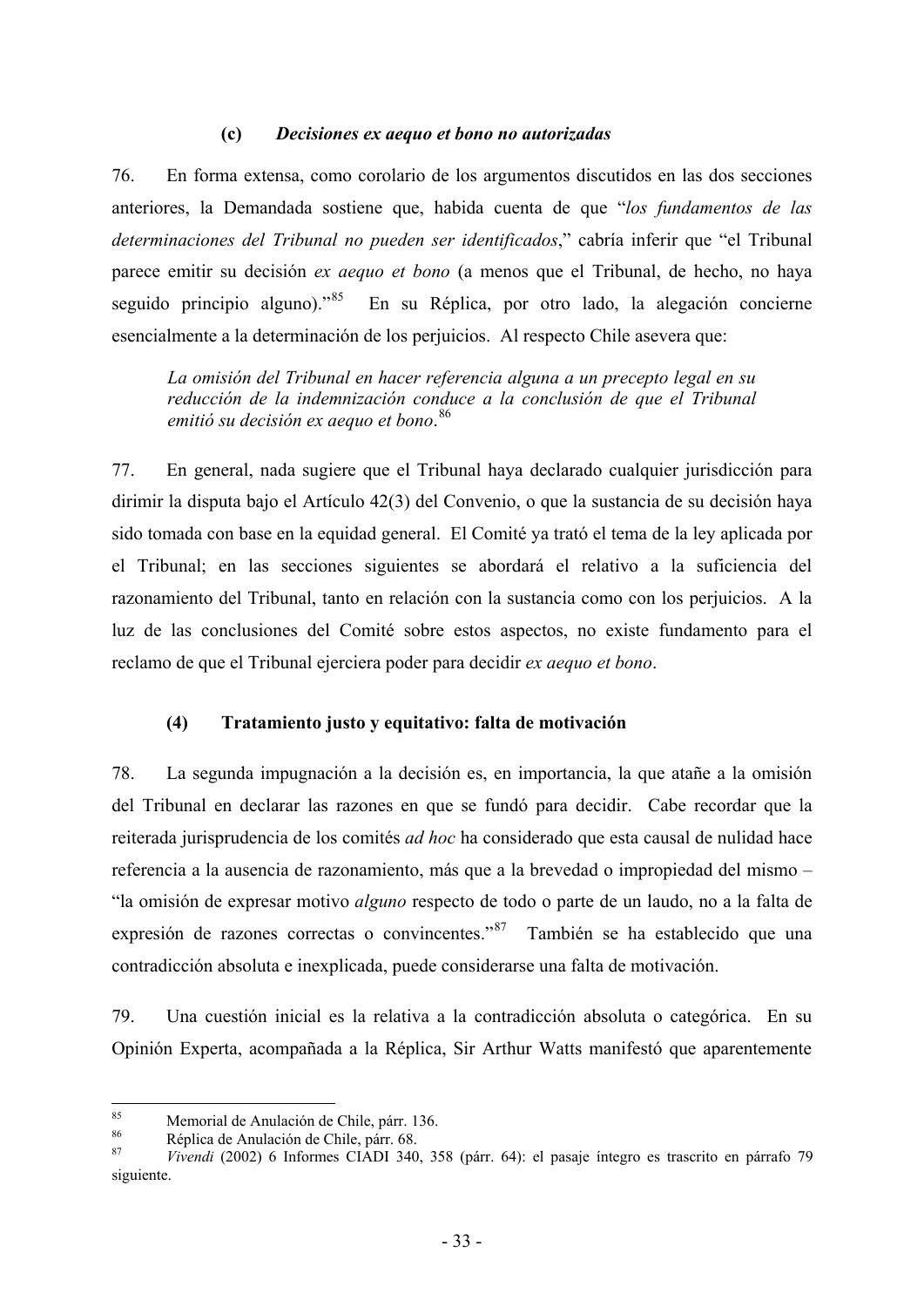existe una contradicción formal en el Capítulo VII del Laudo que contiene la parte dispositiva.<sup>[88](#page-82-1)</sup> En el párrafo 253(1) el Tribunal expresó su conclusión principal como sigue: "La Demandada ha violado las obligaciones que le corresponden en virtud del párrafo 1 del Artículo 3 del TBI." En el párrafo 253(7), el Tribunal declara que "*Todas las demás reclamaciones presentadas en este arbitraje se consideran desestimadas*." Según antes se indicó, la obligación de otorgar un trato justo y equitativo a las inversiones es reiterada en los mismos términos en los Artículos 2(2) y 3(1) del TBI.<sup>[89](#page-82-2)</sup> Si pudiera estimarse que las Demandantes interpusieron dos demandas separadas por incumplimiento del estándar de trato justo y equitativo, una bajo el Artículo 2(2) y otra bajo el Artículo 3(1), podría parecer que la parte dispositiva del Laudo acogió una demanda y rechazó la otra, sin explicar la diferencia entre ambas.

80. Sin embargo, en realidad, no existen obligaciones distintas de tratamiento justo y equitativo bajo los Artículos 2(2) y 3(1) del TBI, ni se interpusieron demandas diferentes por el incumplimiento de esa obligación.<sup>[90](#page-82-3)</sup> La referencia a "otras reclamaciones" en el párrafo 253(7) alude a los diversos reclamos presentados por MTD que el Tribunal rechazó, no a la demanda que acogió, y la falta de referencia específicamente al Artículo 2(2) en el párrafo 253(1) no repercutió en las conclusiones del Laudo. Ello no es un argumento para la anulación.

81. En cuanto a las cuestiones de fondo, el Tribunal enfatizó la coexistencia de dos hechos: la aprobación del CIE del Proyecto en términos que especificaba su ubicación, generando una legítima expectativa de que el Proyecto al menos era, en principio, factible desde un punto de vista de la regulación, y la determinación por parte de las autoridades urbanísticas competentes, en esa época, de que el Proyecto no era factible. Basado en el principio de la "unidad del Estado" para con los inversionistas extranjeros, el Tribunal declaró que lo anterior constituía un incumplimiento del estándar de trato justo y equitativo contemplado en el Artículo 3(1). La Demandada, mediante argumentos y testimonio experto, ataca estas tres conclusiones como esencialmente infundadas y no demostradas.<sup>[91](#page-82-0)</sup> El Comité

<span id="page-82-1"></span><sup>88</sup> <sup>88</sup> Opinión Experta de Sir Arthur Watts, 20 de enero de 2006, párrs. 62–71.

<span id="page-82-2"></span> $\frac{89}{90}$  Véase párrafo 27 anterior.

<span id="page-82-3"></span><sup>90</sup> Véase la Solicitud de Arbitraje, 26 de junio de 2001, párrs. 73, 74.

<span id="page-82-0"></span>Memorial de Anulación del Demandado, párrs. 138–82; Réplica del Demandado, párrs. 6–50. Véanse también las Opiniones Expertas del Sr. Jan Paulsson, adjuntas a estos alegatos.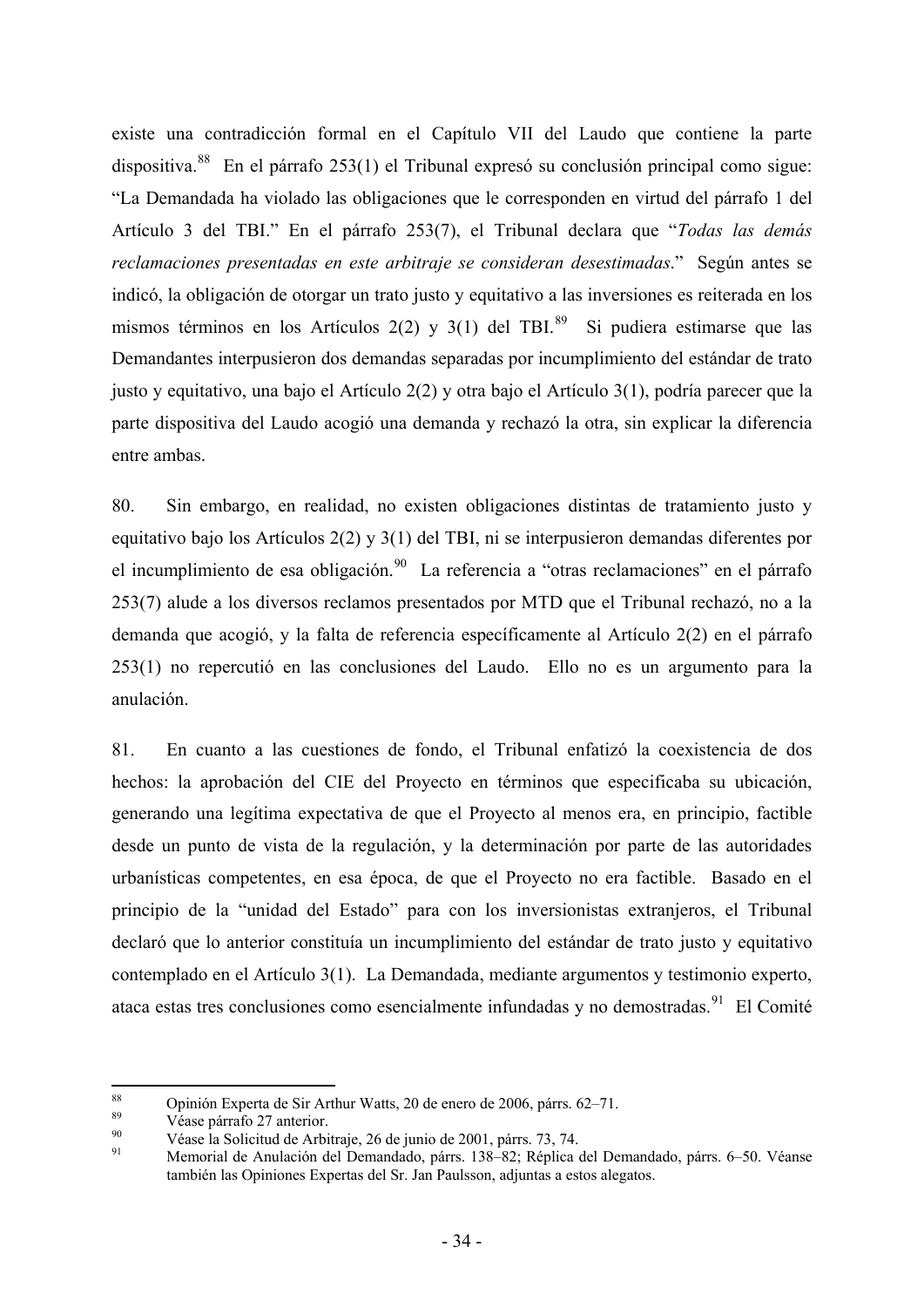resumirá el razonamiento del Tribunal respecto de cada una de dichas conclusiones antes de aplicar el criterio para la anulación previsto en el Artículo 52(1)(e).

#### **(a)** *Los efectos de la aprobación del CIE*

82. La Demandada ataca como infundada la conclusión del Tribunal de que:

*La aprobación de un proyecto en una determinada ubicación permitiría a un inversionista suponer, prima facie, que su ejecución en esa ubicación es factible desde el punto de vista normativo*. [92](#page-83-1)

Sostiene que "el Tribunal omite explicar cómo fue de hecho posible para MTD formular cualesquiera expectativas, *prima facie* o de otro modo, respecto de su inversión,"[93](#page-83-2) atendida la prueba rendida por la Demandada de que no pudo existir tal expectativa bajo el derecho chileno derivada de las decisiones del CIE y la ausencia de prueba de que MTD tuviese alguna tal expectativa en las época relevante.

83. El Tribunal inició su consideración de los aspectos fácticos en disputa exponiendo in extenso los argumentos de las Partes.<sup>[94](#page-83-3)</sup> Previamente había explicado los hechos con cierto detalle, indicando cuáles eran controvertidos.<sup>[95](#page-83-4)</sup> En cuanto a los efectos de la aprobación del CIE, los siguientes puntos se encuentran consignados en el Laudo, sea como hechos no discutidos o como conclusiones del Tribunal:

- ! El CIE estaba informado del Proyecto propuesto y fue consultado por MTD acerca del mismo.<sup>[96](#page-83-5)</sup>
- ! El CIE era un órgano del Estado chileno compuesto por ministros y funcionarios; se declaró que tenía un rol de coordinación en la admisión de las propuestas de inversión sometidas al mismo: "*resulta evidente que, según DL 600, el CIE debe desplegar un mínimo de diligencia tanto interna como externamente*."[97](#page-83-0)

<span id="page-83-1"></span><sup>92</sup>  $\frac{92}{93}$  Laudo, párr. 163.

<span id="page-83-2"></span><sup>&</sup>lt;sup>93</sup> Memorial de Anulación del Demandado, párr. 138.

<span id="page-83-3"></span> $\frac{94}{95}$  Laudo, párrs. 116–48.

<span id="page-83-4"></span> $\frac{95}{96}$  Laudo, párrs. 39–85.

<span id="page-83-5"></span> $\frac{96}{97}$  Laudo, párrs. 44, 50.

<span id="page-83-0"></span>Laudo, párr. 163. Véase también Laudo, párrs. 53, 162.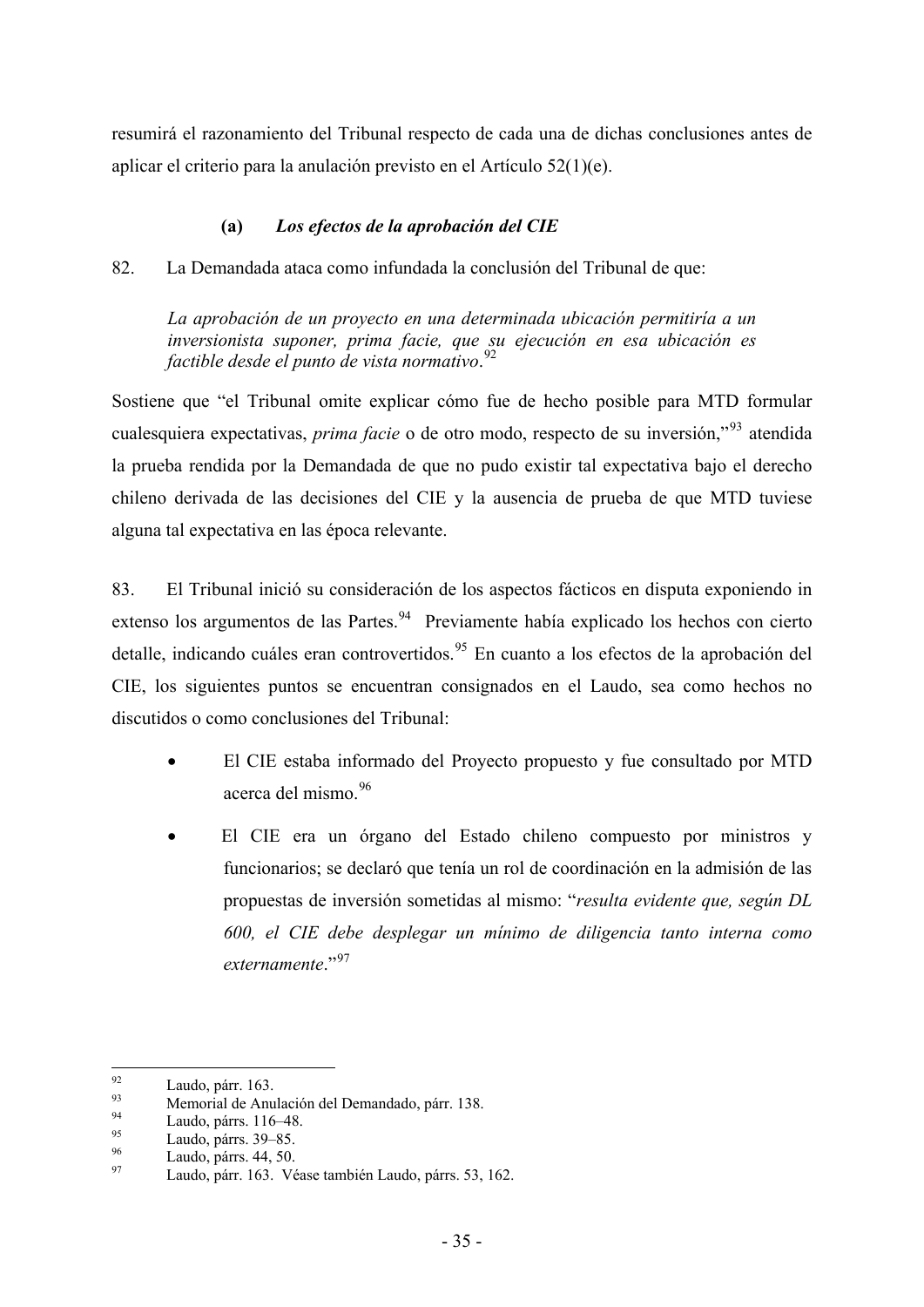- ! Los Contratos de Inversión Extranjera, redactados por el CIE, especificaban en forma inequívoca la ubicación y propósito de la inversión.<sup>[98](#page-84-1)</sup>
- ! Con la suscripción del primer Contrato de Inversión Extranjera MTD se obligaba a efectuar la inversión; un cambio en la ubicación del proyecto, habría requerido otra autorización del CIE.<sup>[99](#page-84-2)</sup>
- ! El Artículo 4 de los Contratos de Inversión Extranjera estableció claramente que la autorización se daba "sin perjuicio de" otras autorizaciones exigidas por la legislación y los reglamentos chilenos. El Tribunal acepta que la autorización del CIE para invertir en Chile "*no tiene carácter general y que sólo constituye el inicio de un proceso para obtener los permisos y aprobaciones necesarios de los diversos organismos y departamentos del Gobierno* . . . *el Gobierno debe proceder de conformidad con sus propias leyes y políticas para otorgar tales permisos y aprobaciones*."[100](#page-84-3)
- ! El Contrato de Promesa estaba condicionado a la aprobación de la inversión por el CIE.[101](#page-84-4)

# **(b)** *La "política urbana" de Chile*

84. La Demandada alega que la "política urbana," en que el Tribunal se basó, es imprecisa y equívoca: algunas veces el Tribunal la presenta como la política incorporada en el PRMS, y otras como una política en contra del cambio del PRMS.[102](#page-84-0) En relación con esta última, afirma la Demandada que no existió tal política y ciertamente no existía al tiempo en que el CIE aprobó la inversión; en cuanto la primera, MTD sabía que se necesitaba la aprobación urbanística, conforme al PRMS.

## 85. Sobre el particular, el Tribunal concluyó que:

<span id="page-84-1"></span><sup>98</sup>  $^{98}$  Laudo, párrs. 51, 52, 54, 57, 162.

<span id="page-84-2"></span> $\frac{99}{100}$  Laudo, párr. 162.

<span id="page-84-0"></span>

<span id="page-84-4"></span><span id="page-84-3"></span><sup>100</sup> Laudo, párrs. 188. En cuanto a los términos del Artículo 4, véase párrafo 14 anterior.<br>
101 Laudo, párrs. 49, 158.<br>
Réplica de Anulación del Demandado, párrs. 9–26; un punto también expuesto enérgicamente en ambas opiniones de Paulsson.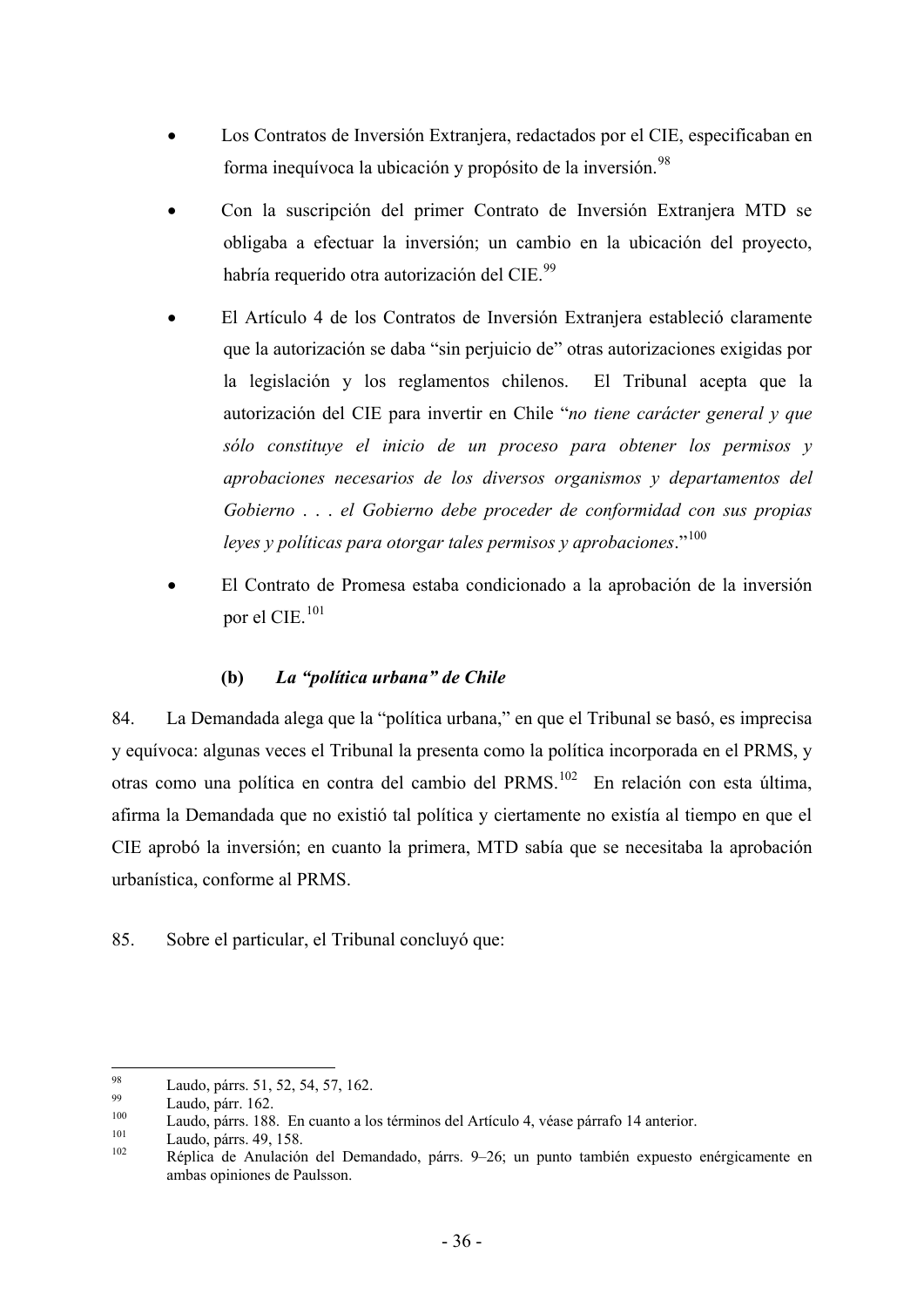- ! Para la época en que el Proyecto fue aprobado por el CIE, el SEREMI era de la opinión (y así lo había informado el Ministro) de que aquél no podría ser ejecutado.<sup>[103](#page-85-1)</sup> Él jamás abandonó ese parecer.<sup>104</sup>
- ! El Ministro no concurrió a las reuniones importantes del CIE, a pesar de la norma del DL 600 que contempla la asistencia de otros ministros relevantes.[105](#page-85-3)
- ! No se probó que MTD tuviera conocimiento de la oposición del SEREMI al Proyecto antes de la firma de los Contratos de Inversión Extranjera; era "razonable suponer" que ninguna advertencia categórica había sido dada a MTD, como Chile alegó.<sup>[106](#page-85-4)</sup>
- La primera notificación escrita de Chile a MTD, de que era improbable que el Proyecto fuera aprobado, fue la carta del SEREMI de 3 de junio de 1998.<sup>[107](#page-85-5)</sup>

86. La Demandada sostiene que "*la política contraria al cambio de zona de El Principal y de la modificación del PMRS*"[108](#page-85-6) no se había formado para la época de la primera decisión del CIE. Asimismo, argumenta que la idea de una supuesta "meta-política" carece de sentido: no existía sino el PRMS y una discreción para modificarlo o no, discreción cuyo ejercicio competía exclusivamente a Chile. A este respecto, cabe hacer dos precisiones: la primera, que la posición de Chile ante el Tribunal fue la de sostener que la política en contra del desarrollo urbano en Pirque ya existía al momento de la primera aprobación del CIE<sup>[109](#page-85-7)</sup>; la segunda, que presentó prueba ante el Tribunal, consignada en el Laudo, de que la posición de las autoridades urbanísticas nunca cambió. $110$ 

## **(c)** *Incoherencia entre la conducta chilena y la "unidad del Estado"*

87. Evidentemente, el Tribunal puso considerable énfasis en la "unidad del Estado" para llegar a su conclusión bajo el Artículo 3(1). El Laudo se refiere al punto no menos de cuatro veces:

<span id="page-85-1"></span><sup>103</sup> 

<span id="page-85-2"></span>

<span id="page-85-4"></span><span id="page-85-3"></span>

<sup>&</sup>lt;sup>103</sup><br>
Laudo, párrs. 74, 151, 154.<br>
Laudo, párrs. 66, 72, 74, 75, 79, 80.<br>
Laudo, párrs. 53, 161–63.<br>
Laudo, párr. 158. Véase también Laudo, párr. 166.<br>
Cf párr. 31 anterior<br>
Laudo, párr. 165.<br>
Laudo, párr. 165.<br>
Laudo, pá

<span id="page-85-5"></span>

<span id="page-85-6"></span>

<span id="page-85-7"></span>

<span id="page-85-0"></span>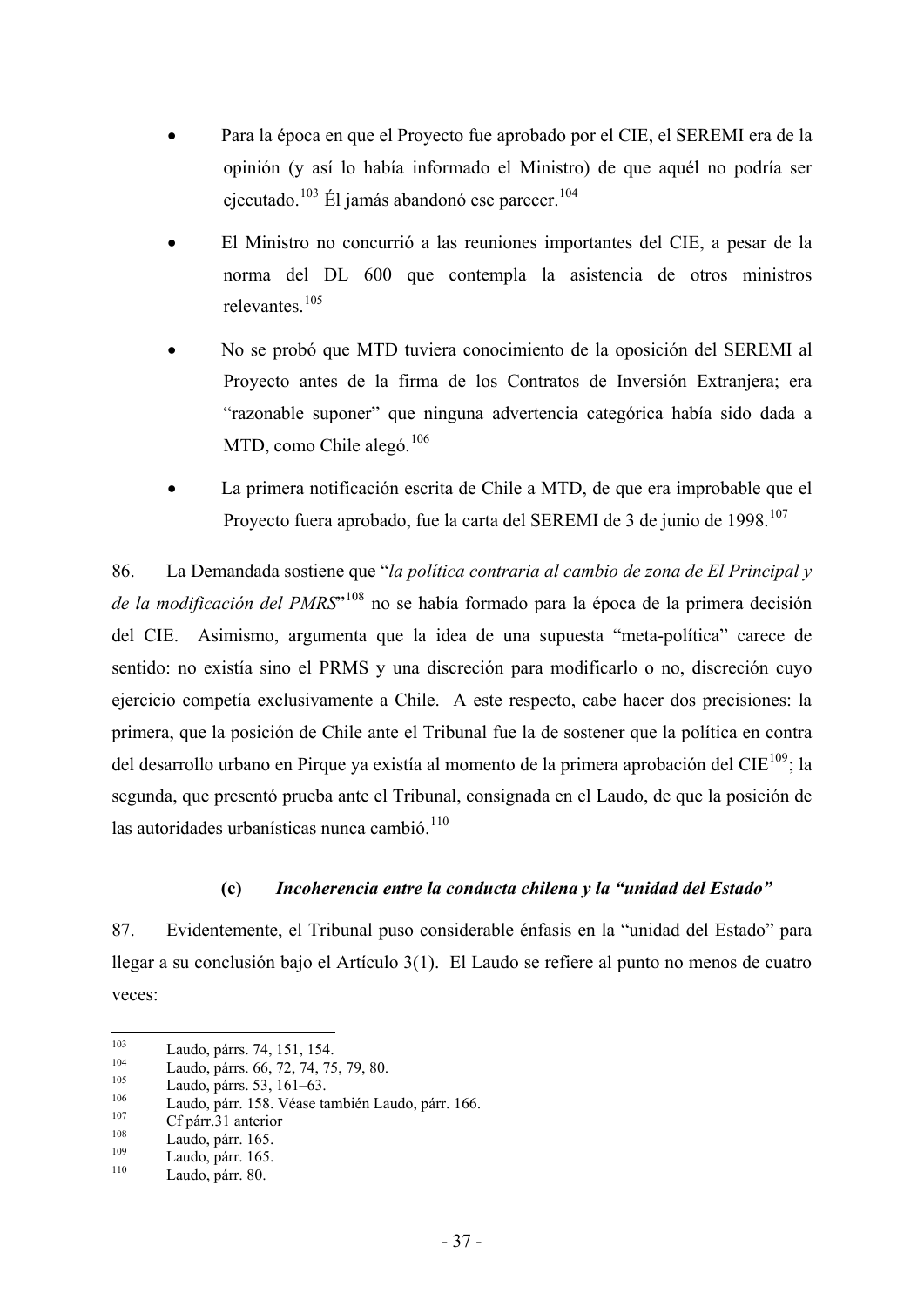*Lo que el Tribunal pone de relieve aquí es la incoherencia en el proceder de dos sectores del gobierno frente al mismo inversionista, incluso cuando el marco jurídico del país otorga un mecanismo de coordinación*. *[111](#page-86-1)*

*[E]n el caso que nos ocupa, Chile no es una parte pasiva y la coherencia en el proceder de los diversos funcionarios por intermedio de los cuales actúa no es responsabilidad del inversionista sino de Chile*. *[112](#page-86-0)*

*Chile también tiene la obligación de actuar con coherencia y de aplicar sus políticas de manera sistemática, independientemente de cuan diligente sea el inversionista. Conforme al derecho internacional (que este Tribunal debe aplicar a las diferencias surgidas en el marco del* TBI), *el Estado de Chile debe ser considerado por el Tribunal como una unidad*. [113](#page-86-2)

*El Ministro Hermosilla y el CIE eran dos canales de comunicación diferentes de la Demandada con terceros, pero, a los efectos de las obligaciones contraídas por Chile en virtud del TBI, ambos representaban a Chile como una unidad, como un monolito, para usar la expresión de la Demandada*. [114](#page-86-3)

88. En opinión de Chile, lo anterior desconoce el derecho del Estado receptor y la necesaria separación de poderes que es la base del estado de derecho. Los órganos del Estado pueden tener diversas obligaciones y preocupaciones: la inconsistencia de política entre ellos no implica necesariamente una infracción del derecho internacional. La sola circunstancia de que las decisiones del CIE sean atribuibles al Estado de Chile no justifica conceder al CIE mayor autoridad que la que realmente tenía, y proceder de esa forma es confundir los conceptos diferentes de atribución e incumplimiento. De esta forma, nuevamente, a pesar de la repetición por el Tribunal del argumento de la "unidad," éste esencialmente es dejado sin explicación. $115$ 

89. El Comité concuerda en que mezclar atribución e infracción requeriría de una explicación e importaría una confusión, si no una errónea caracterización del derecho. Sin embargo, el Comité no comparte la idea de que el Tribunal hubiere incurrido en tal yerro. Por ejemplo, la conducta del Alcalde de Pirque, en su condición oficial, fue atribuible al Estado,<sup>[116](#page-86-0)</sup> pero el Tribunal no sugirió que esto diera lugar a algún problema ante el TBI. Su planteamiento es que el CIE era un órgano del Estado de rango superior, cuyos actos formales

 $111$ 

<span id="page-86-2"></span>

<span id="page-86-4"></span><span id="page-86-3"></span>

<span id="page-86-1"></span><span id="page-86-0"></span><sup>&</sup>lt;sup>111</sup> Laudo, párr. 163.<br>
<sup>112</sup> Laudo, párr. 164.<br>
<sup>113</sup> Laudo, párr. 165.<br>
<sup>114</sup> Laudo, párr. 166.<br>
Véase e.g., Réplica de Anulación del Demandado, párrs. 62–65.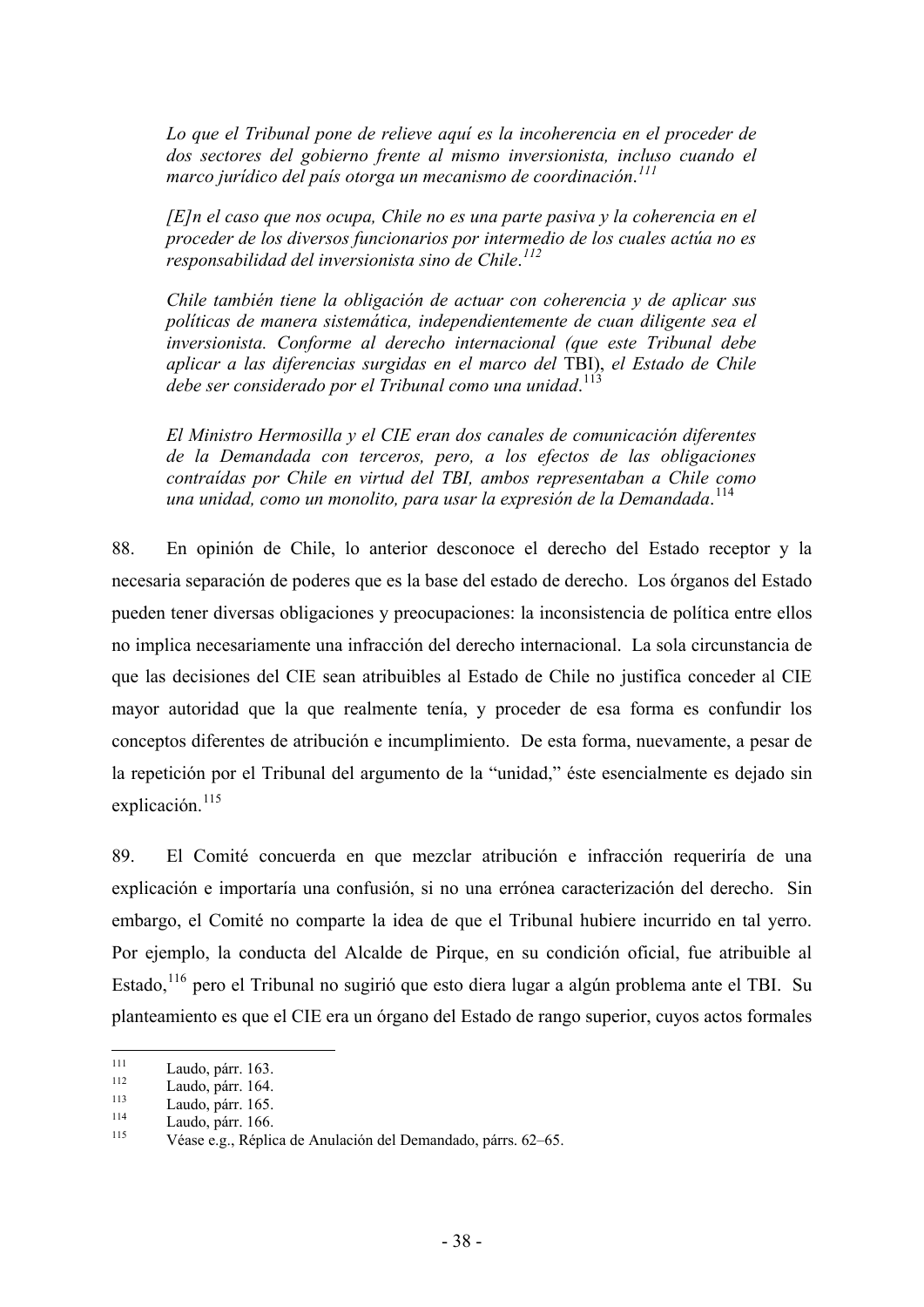podían ser considerados significativos en términos de la aceptación de la inversión: esto, como se ha visto, lo explicaba.

#### **(d)** *Conclusión*

90. La pregunta para el Comité no es si el razonamiento del Tribunal es inobjetable, sino si es anulable con arreglo al Artículo 52(1)(e). Esto es, en definitiva, un asunto de apreciación, teniendo en cuenta la distinción entre nulidad y apelación.<sup>[117](#page-87-1)</sup>

91. El Comité declara lo siguiente: primero, la noción de factibilidad de regulación desarrollada por El Tribunal (y aplicada consistentemente ) no es un concepto de derecho chileno y no fue presentada como tal: fue propuesta por el Tribunal en el contexto del Artículo 3(1) del TBI. Segundo, no es incoherente o contradictorio afirmar que, en una situación dada, un Proyecto puede avanzar y continuar con la evaluación de la regulación, sobre la base de que podría ser aprobado conforme al derecho del Estado receptor. El Tribunal no se contradijo al sostener, por una parte, que MTD pudo haber esperado de sus contactos y contratos con el CIE que el Proyecto fuese factible y, por otro, que no tenía derecho a un permiso urbanístico. Tercero, se presentaron pruebas ante el Tribunal –entre las que se destaca la carta del SEREMI González de 3 de junio de 1998– que sustentaron la conclusión del Tribunal de que las autoridades competentes en ningún momento estuvieron dispuestas a considerar que el Proyecto era factible desde la perspectiva de la regulación. La versión de la Demandada acerca de la reunión del 6 de noviembre de 1996 también era consistente con su conclusión (y la versión de las Demandantes no la contradijo).<sup>[118](#page-87-0)</sup> Cuarto, era potestativo del Tribunal poner énfasis, desde la perspectiva de la protección de la inversión extranjera, en las facultades y la composición del CIE; el Tribunal en su razonamiento se refirió claramente y con alguna extensión a ese aspecto. Más aún, el Tribunal lo hizo no desde el punto de vista de la atribución –es indiscutible que el CIE es un órgano del Estado chileno y que los contratos de inversión extranjera son celebrados por el CIE en representación del Estado– sino desde la visión de la trascendencia que debe asignarse al acto jurídico de contratar para un Proyecto en una ubicación específica.

 <sup>116</sup> Véase e.g., *Case concerning Elettronica Sicula S.p.a. (ELSI)*, ICJ Reports 1989 p. 15, 48–49 (relativo al Alcalde de Palermo).<br>
117 Véanse párrafos 48–52 anteriores.<br>
118 MTD sostuvo solamente, y parece haberlo acreditado, que ninguno de sus representantes superiores

<span id="page-87-1"></span>

<span id="page-87-0"></span>estuvieron presentes. Se rindió prueba de que el Sr. Fontaine concurrió, pero no se sugiere que él representara a MTD.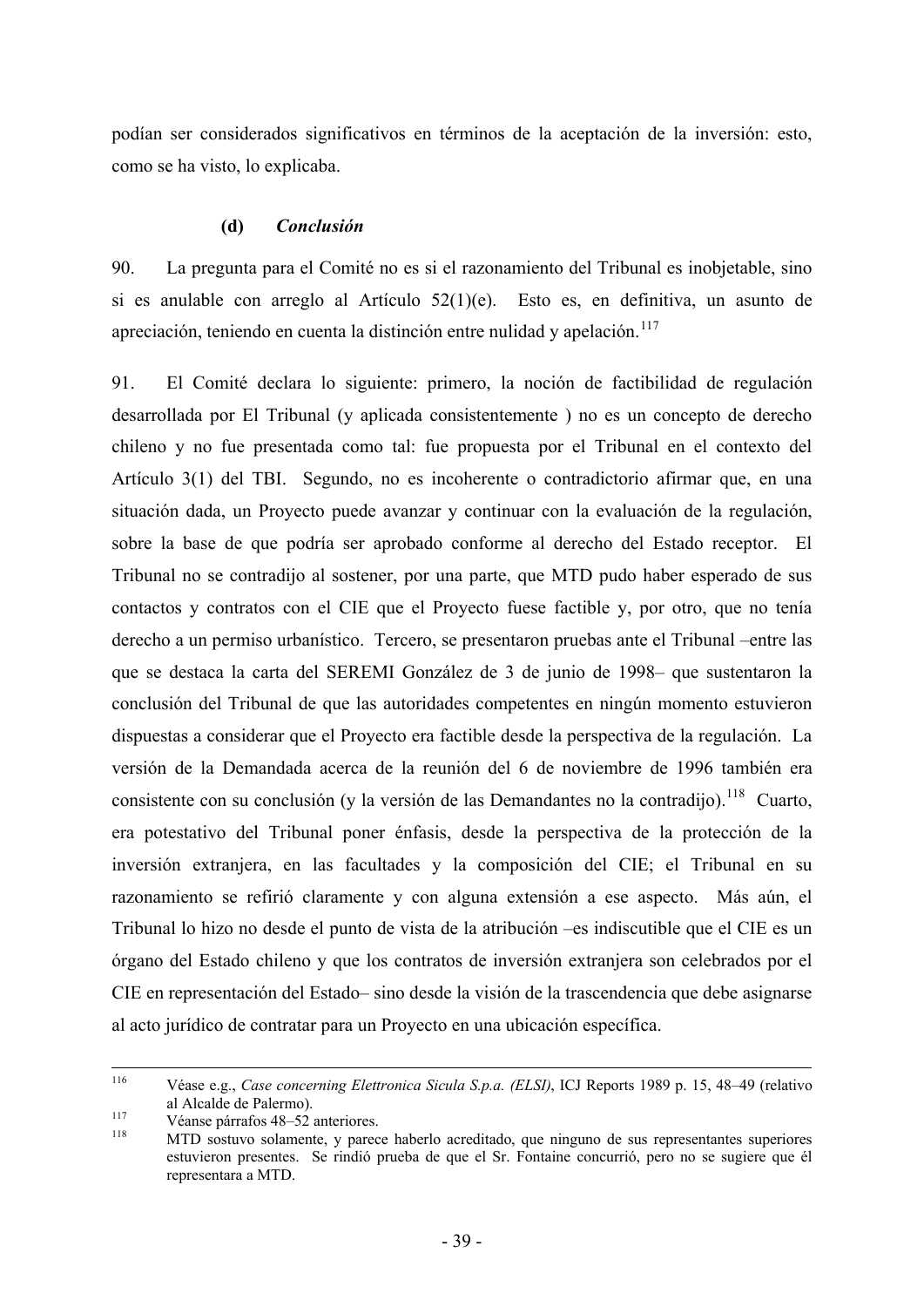92. En definitiva, la pregunta es si un lector informado del Laudo comprendería las razones expuestas por el Tribunal e identificaría alguna contradicción fundamental en ellas. En opinión del Comité, la respuesta a dicho interrogante, en el presente caso, es que las razones son suficientemente claras, están suficientemente expuestas y no existe contradicción material en ellas. Por lo tanto, no se configura la causal de anulación consagrada en el Artículo 52(1)(e).

## **(5) Culpa concurrente**

93. La conclusión del Tribunal a este respecto ya ha sido destacada.<sup>[119](#page-88-1)</sup> La Demandada la impugna con dos argumentos básicos, ambos fundamentados en la falta de motivación.

94. El primero se refiere a la relación de causalidad. A juicio de la Demandada, las propias conclusiones del Tribunal respecto de la debida aplicación del derecho chileno significaban que el Proyecto no habría podido continuar bajo ninguna circunstancia. En concepto de la Demandada, la apreciación del Tribunal contiene una discrepancia fundamental entre la conclusión de que el Contrato de Inversión Extranjera no confería a MTD un derecho a un permiso urbanístico (y las inferencias adicionales de que las solicitudes fueron debidamente rechazadas por la autoridades chilenas competentes), por un lado, y la decisión de que Chile había causado parte de los daños, por el otro. La Demandada pone como ejemplo el rechazo por COREMA (la *Comisión Regional del Medio Ambiente, Región Metropolitana*) de la declaración de impacto ambiental del Proyecto:

*La conclusión del Tribunal de que COREMA actuó adecuadamente al rechazar la DIA es importante en cuanto significa que aun si el PRMS hubiese podido ser modificado, MTD no podría haber proseguido con su proyecto por cuanto COREMA, tal como el propio Tribunal declaró, lo había rechazado válidamente. Es increíble que el Tribunal reconozca esta conclusión pero no haga nada para tratar el obvio conflicto. Basado en lo anterior, no es claro cómo el Tribunal pudo deducir que Chile es directamente responsable de los daños reclamados por MTD. Es aun más inconcebible que el Tribunal pudiera anunciar su inferencia sin suministrar ninguna explicación de la forma en que arribó a su conclusión*. [120](#page-88-0)

95. Como el Tribunal dejó constancia, la declaración de impacto ambiental era parte de un esfuerzo del Concejo Municipal de Pirque por evitar el impacto del PRMS mediante la

<sup>119</sup> 

<span id="page-88-1"></span><span id="page-88-0"></span><sup>&</sup>lt;sup>119</sup> Véanse párrafos 37–38 anteriores.<br>
Memorial de Anulación del Demandado, párr. 189.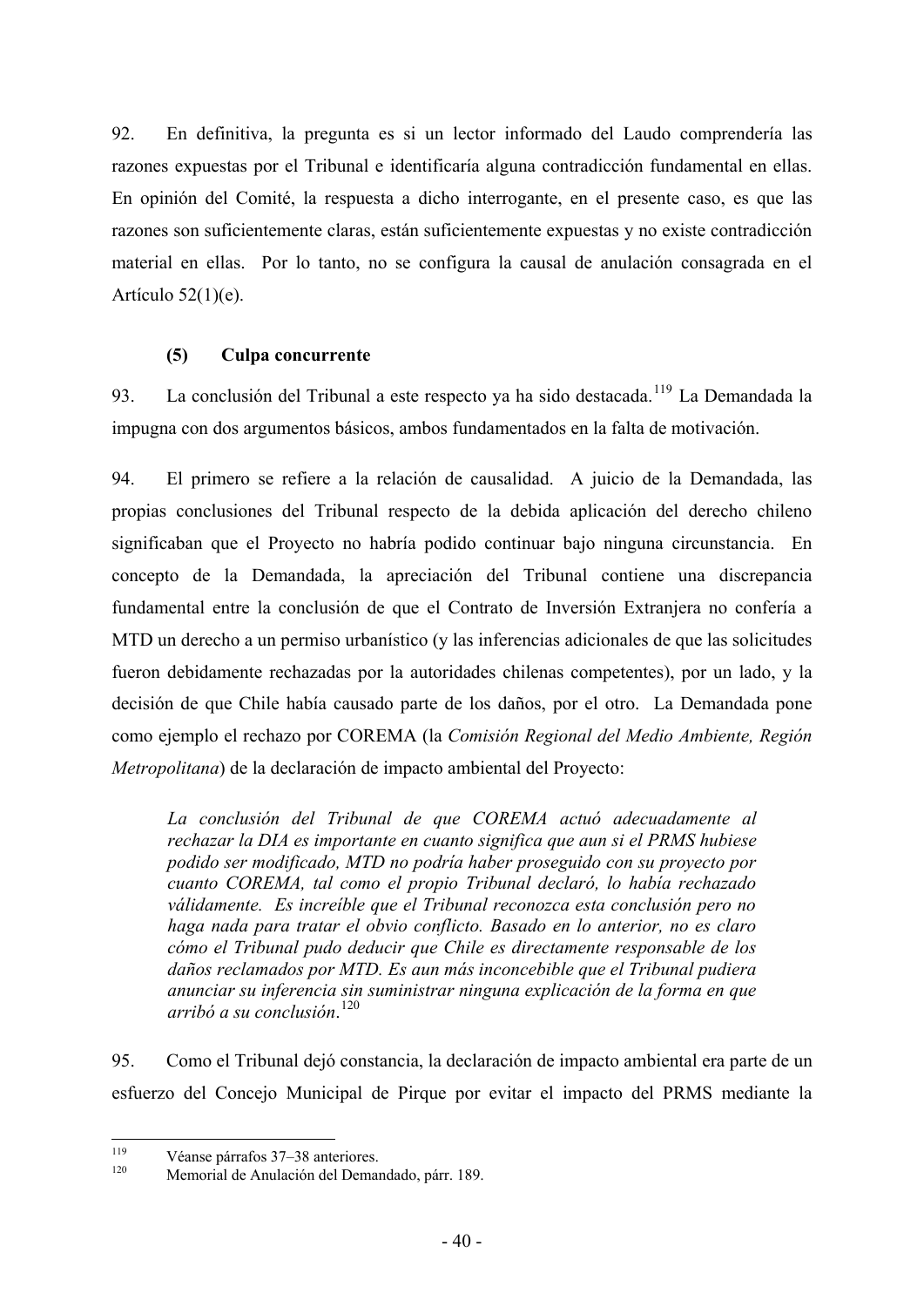obtención de la aprobación de un Plan Seccional. La propuesta de Plan Seccional fue presentada el 11 de agosto de 1998; la declaración de impacto ambiental correspondiente lo fue el 8 de septiembre de 1998 y fue rechazada el 26 de noviembre de 1998, luego de que el Ministro hubiese informado finalmente a MTD que el PRMS no podría ser modificado ni evitado.[121](#page-89-1) La causa principal por la que COREMA rechazó la declaración de impacto ambiental –como parecería obvio – era su incompatibilidad con zonificación existente del terreno, justo como el Ministro lo había afirmado.<sup>[122](#page-89-2)</sup>

96. El Tribunal consideró el rechazo por la COREMA en forma más bien escueta; al tratar las medidas irrazonables y discriminatorias, señaló:

*Hasta cierto punto, esta reclamación ha sido examinada por el Tribunal como parte del análisis relativo al trato justo y equitativo. La aprobación de una inversión contraria a la política urbana del Gobierno puede considerarse igualmente irracional*. *Por otra parte, los cambios del PRMS en relación con Chacabuco o, más recientemente, la Modificación No. 48, como explica la Demandada, no eximen de la obligación de realizar cambios específicos en el PRMS cuando los terrenos están clasificados como de "interés silvoagropecuario*.*" Por consiguiente, no hay base para considerar que las modificaciones introducidas al PRMS son discriminatorias. El Tribunal también se da por satisfecho con la explicación sobre el rechazo del EIA por parte de COREMA*. [123](#page-89-3)

97. Lo que la Demandada presenta como una cuestión de causalidad, cabe reconocer, sólo aparece en forma implícita en este pasaje. Pero la razón es perfectamente clara: la infracción del estándar de trato justo y equitativo percibida por el Comité no se produjo en ninguna de las decisiones posteriores de las entidades chilenas que declinaron autorizar el Proyecto.<sup>[124](#page-89-0)</sup> Lo que se sostuvo que configuró el incumplimiento del criterio de tratamiento justo y equitativo fue el acto del CIE, un órgano del Estado chileno, al aprobar una inversión específica con referencia a una ubicación en la que no era posible su ejecución. La conclusión del Tribunal a ese respecto resiste un cuestionamiento de nulidad, por los motivos antes expuestos. Sin la decisión del CIE de admitir la inversión, el daño no se habría producido. Por el contrario, ninguna cuestión independiente de causalidad fue alegada en relación con la decisión de COREMA del 26 de noviembre de 1998, o con cualquiera de las

<sup>121</sup> 

<span id="page-89-3"></span><span id="page-89-0"></span>

<span id="page-89-2"></span><span id="page-89-1"></span><sup>&</sup>lt;sup>121</sup> Laudo, párrs. 77, 81, 148.<br>
Laudo, párr. 195 (nótese que hubo otros argumentos subsidiarios).<br>
Laudo, párr. 196.<br>
<sup>123</sup> Ge trataba de la política del Demandada y de su derecho a no modificarla. Por la misma razón, f injusto admitir la inversión en el país." Laudo, párr. 214.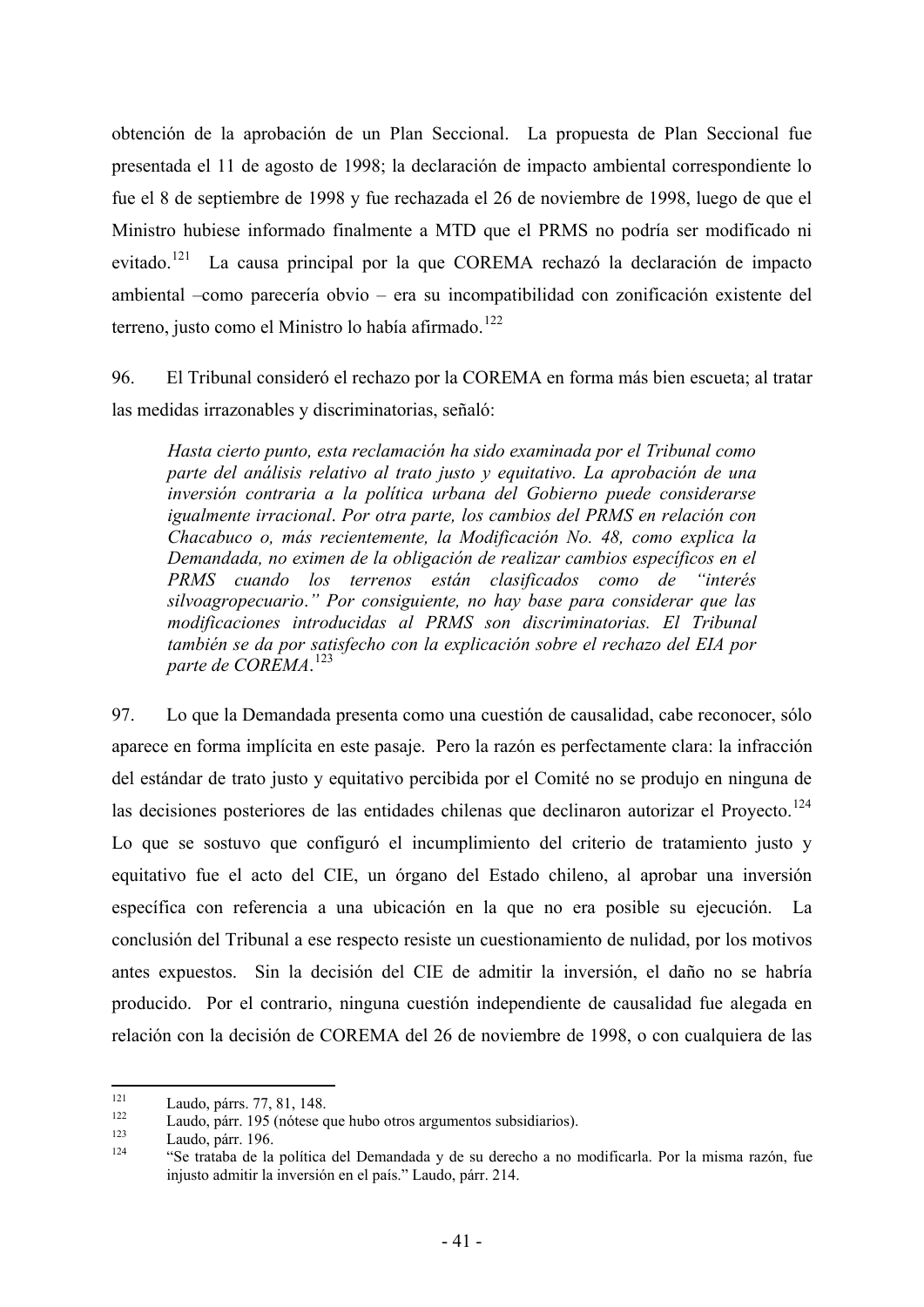otras decisiones tomadas conforme al derecho chileno. Distinta habría sido la posición si el Tribunal hubiese ordenado la reparación de los perjuicios derivados de la pérdida por la no ejecución del Proyecto, por la vía del lucro cesante, lo que no hizo, dado que MTD nunca adquirió el derecho a que el Proyecto siguiera adelante.

98. El segundo argumento de reclamo en relación con esta conclusión es que, incluso si alguna distribución de la responsabilidad fuese apropiada (un proceso aludido en los alegatos de la Demandada como una negligencia comparativa),  $125$  el Tribunal no ofreció razón alguna para distribuir la pérdida en una base 50:50:

*Atendida la omisión del Tribunal en declarar sus razones sobre las cuales redujo la indemnización en un cincuenta por ciento arbitrario y carente de explicación (y no en un cien por ciento), como también su manifiesta falta en aplicar derecho alguno acordado por las Partes en el TBI (sea que el Tribunal aplicara la equidad u otros preceptos no identificados para realizar su reducción de cincuenta por ciento), el Laudo debe ser anulado*. [126](#page-90-2)

99. Cabe destacar que e la Demandada, correctamente, no cuestiona la decisión sobre culpa de la víctima como un exceso manifiesto de poderes. En palabras del Artículo 39 de los Documentos de la CDI sobre Responsabilidad de los Estados por Hechos Internacionalmente Ilícitos de 2001:

# *Contribución al perjuicio*

*Para determinar la reparación se tendrá en cuenta la contribución al perjuicio resultante de la acción o la omisión, intencional o negligente, del Estado lesionado o de toda persona o entidad en relación con la cual se exija la reparación*.

La Parte II de los Artículos de la CDI, en la que está ubicado el Artículo 39, trata de los reclamos entre Estados, aunque incluye reclamos presentados en representación de individuos, e.g. dentro del sistema de protección diplomática.<sup>[127](#page-90-0)</sup> No existe razón para no aplicar el mismo principio de contribución a demandas interpuestas por individuos por incumplimiento de un tratado.

100. El Tribunal encontró un incumplimiento del tratado al momento de la admisión de la inversión; sin el acto constitutivo del incumplimiento (la decisión del CIE), la inversión no se

 $125$ 

<span id="page-90-2"></span><span id="page-90-0"></span>

<span id="page-90-1"></span><sup>&</sup>lt;sup>125</sup> Memorial de Anulación del Demandado, párr. 193.<br>
<sup>126</sup> Memorial de Anulación del Demandado, párr. 194.<br>
<sup>127</sup> Véanse Artículos de CDI, Art. 33(2) y comentario, párr. (4).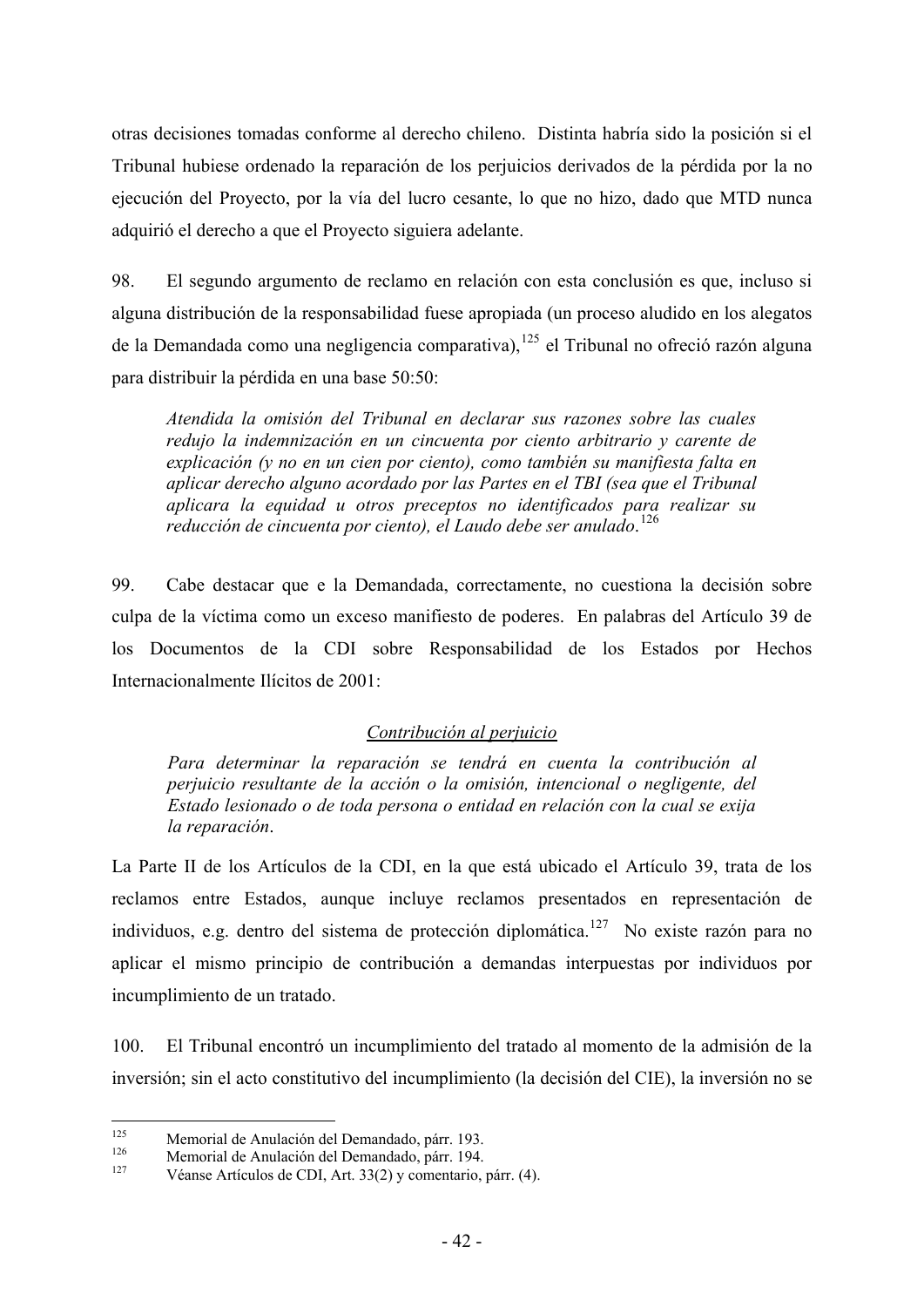hubiese realizado. Asimismo, el Tribunal resolvió que MTD había contribuido significativamente a su propio daño, como se explica con cierto detalle en el Laudo. Habiendo sido alegado el tema de la culpa compartida, el Tribunal procedió inmediatamente a efectuar una apreciación de la contribución comparativa. El Tribunal estimó que la contribución de MTD al daño era de un 50% "*una vez deducido el valor residual de su inversión calculado según las consideraciones siguientes*."[128](#page-91-1)

101. El Comité concuerda con la Demandada en que podrían haberse dado en este punto razones adicionales para una división 50:50 de los daños. Sin embargo, el Tribunal ya había analizado las culpas de las partes con algún detalle, sosteniendo que, dadas las circunstancias, ambas eran substanciales y significativas. Como sucede a menudo en situaciones de culpa concurrente, y la función de las dos partes que contribuyeron al daño era muy diferente, su medición entrañaba dificultad, por lo que el Tribunal tenía un cierto margen de discrecionalidad para su estimación. Asimismo, en un reclamo atinente a un tratado de inversión en el cual la concurrencia de culpas es relevante, el incumplimiento del demandado normalmente tiene un carácter regulatorio, en tanto que la conducta del demandante es omisiva en la protección de sus propios intereses, más que violatoria de deberes para con el Estado receptor. En tales circunstancias, no es extraño que el daño sea compartido por partes iguales. Los tribunales internacionales que han abordado este tema, con frecuencia, no han dado ninguna "explicación exacta" de los cálculos efectuados.<sup>[129](#page-91-0)</sup> En síntesis, habiendo el Tribunal analizado con alguna extensión las omisiones de ambas partes, no había mucho más que decir, y no se incurría en un error, que diera lugar a la anulación del Laudo, por no decirlo.

## **(6) La evaluación de los daños**

102. La última área de controversia se refiere a la valoración de los perjuicios. La Demandada objeta este cálculo con base en dos argumentos.

<sup>128</sup> 

<span id="page-91-1"></span><span id="page-91-0"></span><sup>128</sup> Laudo, párrs. 242–43. 129 Según Gray destaca en relación al caso *Costa Rica Packet*: C Gray, *Judicial Remedies in International Law* (Oxford, Clarendon Press, 1987) 23. En ese caso, el Árbitro Martens señaló poco más que "los daños producidos . . . no son completamente las consecuencias necesarias de esta detención provisional": (1897) 5 Moore, *International Arbitrations* (1898) 4948, 4953.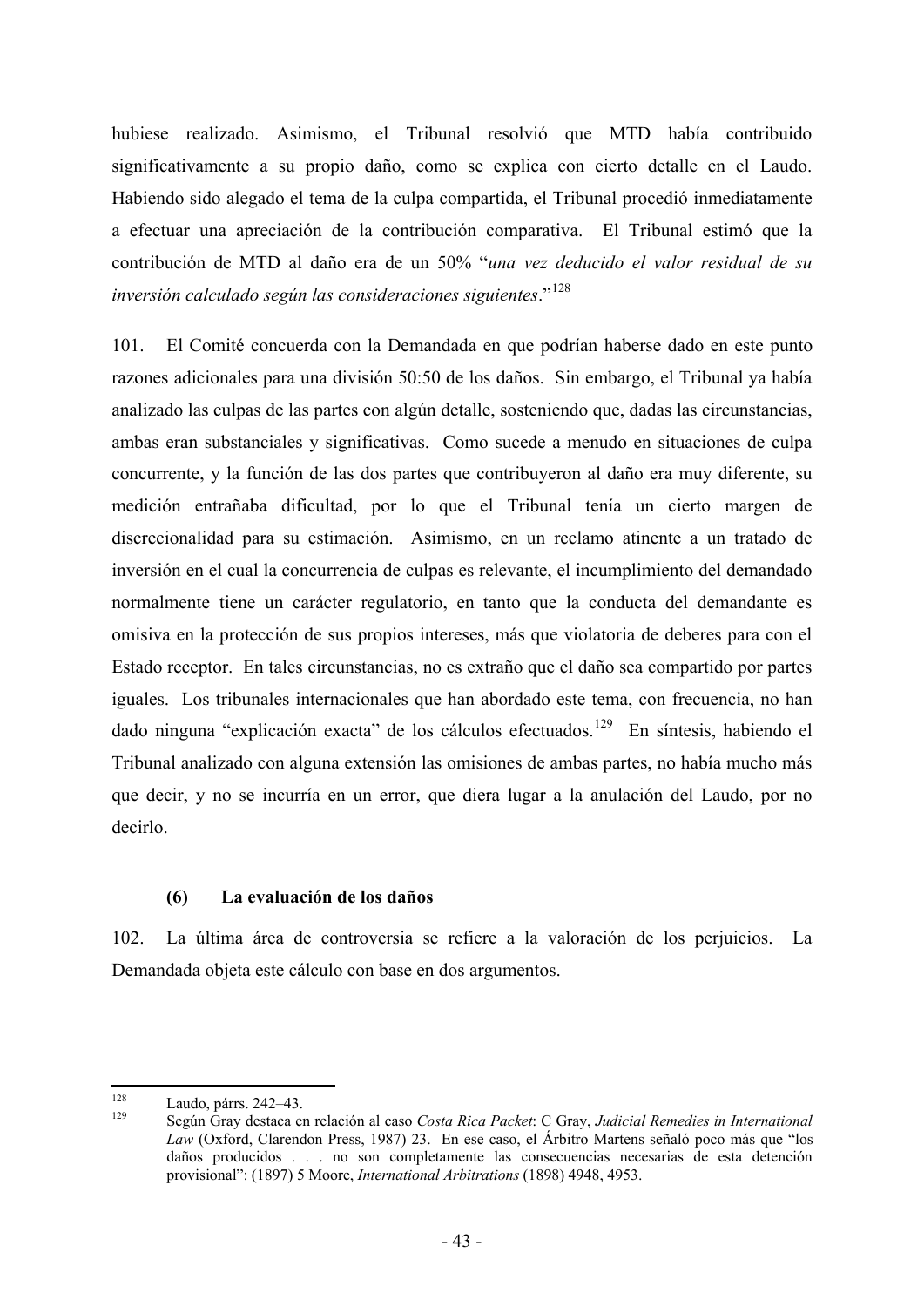103. Primero, que el Tribunal no dio razones "*para declarar responsable a Chile por haber pagado un precio no razonable por el terreno*".[130](#page-92-1) Lo que el Tribunal hizo, según se señaló, fue considerar el precio realmente pagado, descontar el monto que MTD debió haber aceptado por el terreno cuando éste le fue ofrecido por el vendedor, y dividir en dos el monto resultante, atendida la omisión de MTD en protegerse a sí misma, que incluyó la de no haberse resguardado contra el rechazo del permiso urbanístico. En este contexto, a juicio del Comité, el procedimiento que el Tribunal adoptó fue explicado adecuadamente.

104. Segundo, la Demandada reclama por la forma arbitraria e inexplicable en que, según afirma, el Tribunal determinó la fecha de corte para incluir como perjuicios los gastos en que incurrió MTD por concepto del Proyecto:  $131$ 

*El Tribunal omite explicar por qué utilizó la carta del Ministro Henríquez del 4 de noviembre de 1998 como el punto a partir del cual los gastos de MTD serían excluidos del cálculo de los daños*. *La República de Chile presentó pruebas ante el Tribunal de diversas reuniones entre MTD y funcionarios del gobierno chileno, las que tuvieron lugar con anterioridad a la redacción de la carta del Ministro Henríquez, y que pudieron ser utilizadas como fechas de corte alternativas – así como puntos en los que MTD pudo haber mitigado sus pérdidas- para las determinaciones de los daños por el Tribunal. Durante estas diversas reuniones la República de Chile sostuvo que MTD fue advertida de los obstáculos de regulación que su Proyecto enfrentaba, pero el Tribunal omite determinar la importancia de muchas de estas reuniones*. [132](#page-92-3)

La Demandada enumera a continuación una serie de "*fechas que el Tribunal pudo haber utilizado como fechas de corte alternativas para su determinación de daños*."[133](#page-92-4) Al no explicar la elección del 4 de noviembre de 1998, sostiene la Demandada, el Tribunal no expresó las razones sobre las cuales se basaba una parte esencial de su decisión.<sup>[134](#page-92-0)</sup>

105. En el pasaje precitado (como también en sus alegatos), la Demandada se equivoca respecto de la base sobre la cual se funda la decisión del Tribunal. Si el incumplimiento del estándar de trato justo y equitativo hubiese dependido de lo que se dijo en determinadas reuniones con funcionarios chilenos, previas a la celebración del primer Contrato de Inversión Extranjera, el Tribunal habría tenido necesariamente que referirse en forma precisa

<sup>130</sup> 

<span id="page-92-3"></span>

<span id="page-92-4"></span><span id="page-92-0"></span>

<span id="page-92-2"></span><span id="page-92-1"></span>Memorial de Réplica del Demandado Anulación p.55.<br>
Para la determinación del Tribunal sobre este punto, véase párr. 39 anterior.<br>
Memorial de Anulación del Demandado, párr. 195.<br>
Id., párr. 196.<br>
También se sostiene que e 203). La Comisión ya se ha referido a esto como un argumento separado de anulación: véanse párrs. 55–56 anteriores.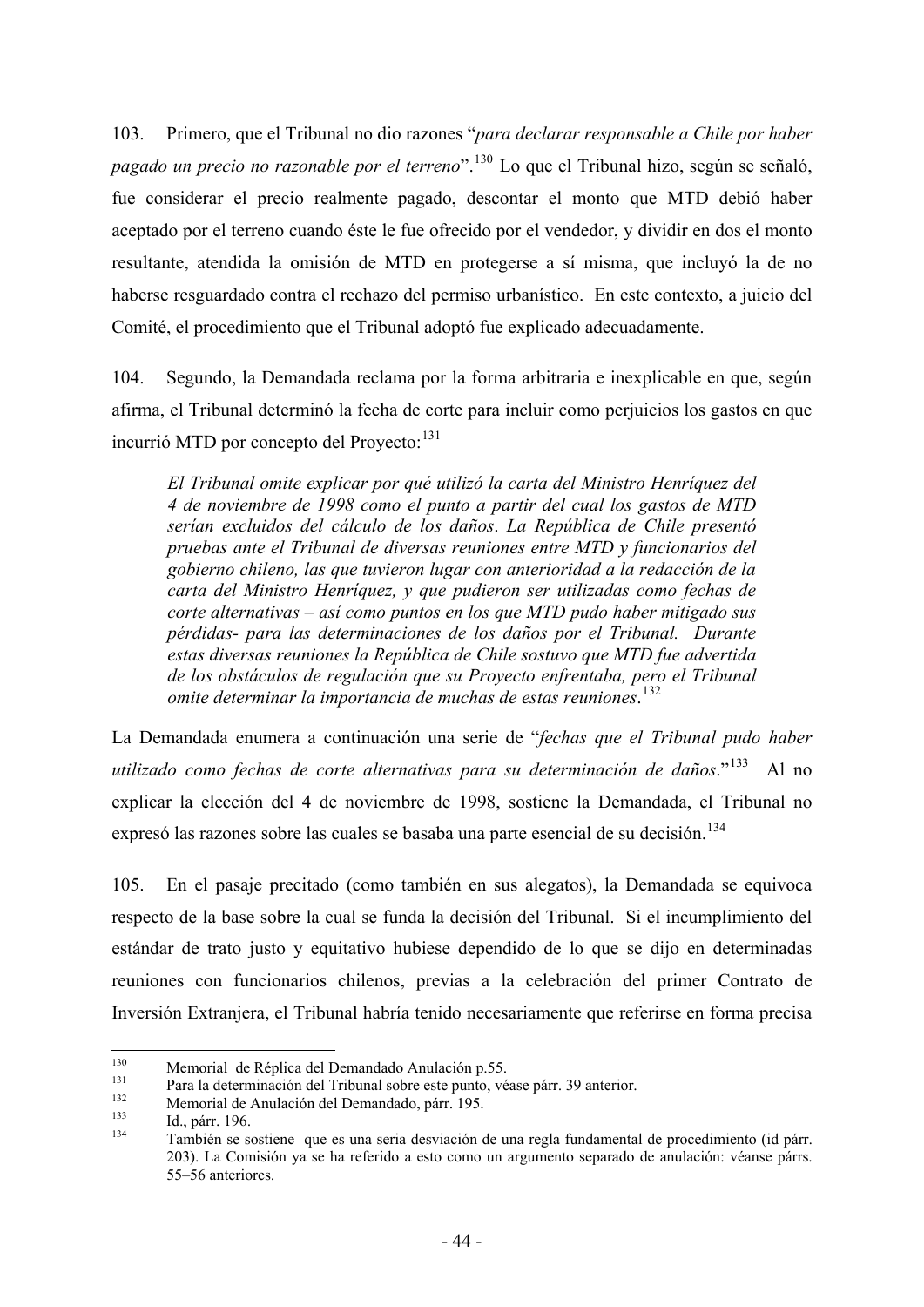al contenido de dichas reuniones.<sup>[135](#page-93-1)</sup> Sin embargo, ello no constituyó la base de la decisión. Por el contrario, el Tribunal enfatizó que, habiendo un órgano del Estado chileno acordado formalmente, en un contrato escrito, la importación de capital extranjero sustancial para este Proyecto específico, fue sólo el 3 de junio de 1998 cuando se dirigió una declaración oficial por escrito a MTD, indicándole que sería "*inconveniente*" (i.e., inapropiado) modificar el PRMS, y sólo el 4 de noviembre de 1998 cuando el Ministro responsable dejó claro y por escrito que el Proyecto no continuaría. Las razones de la decisión del Tribunal sobre ese particular – como el Comité ya lo ha señalado – fueron dadas en el Laudo. De este modo, carece de relevancia el hecho de no haber considerado lo que pudo haber ocurrido en las reuniones anteriores, para determinar la fecha de corte para el cálculo de los gastos.

106. En otras palabras, en vista de que el Tribunal declaró que hubo una infracción del estándar de trato justo y equitativo como resultado del Contrato de Inversión Extranjera celebrado el 18 de marzo de 1997, lo que procedía determinar era por cuánto tiempo desde esa fecha en adelante era razonable que MTD incurriera en gastos en la búsqueda de una modificación del PRMS para permitir que el Proyecto pudiese ejecutarse. El Tribunal citó el argumento de las Demandantes de que, habiendo efectuado el mayor compromiso autorizado de capital a comienzos de 1997, "*resultaba razonable y consistente con la obligación que tenía MTD de mitigar los daños, que continuara buscando las aprobaciones del Gobierno incluso después de que llegó a ser evidente que los funcionarios del Gobierno se oponían al Proyecto*."[136](#page-93-0) El Tribunal consideró como fecha de corte el 4 de noviembre de 1998, fecha en que el Ministro finalmente informó por escrito a MTD su decisión de que el PRMS no sería modificado. En efecto, dado que un órgano compuesto de funcionarios chilenos de rango ministerial había admitido por escrito la inversión, el Tribunal declaró que era razonable que las Demandantes continuaran incurriendo en gastos en búsqueda de hacer viable el Proyecto hasta que la decisión ministerial final y definitiva fue adoptada y comunicada a ellas por escrito, señalándoles que su objetivo no tendría éxito. El Comité concuerda con la Demandada en que las razones dadas por el Tribunal respecto de su decisión sobre el quantum fueron extremadamente sucintas. Sin embargo, no fueron

<span id="page-93-1"></span><sup>135</sup> Alternativamente, en la medida que las materias tratadas en dichas reuniones fueron asumidas por el Demandado como una forma de defensa, el Tribunal habría tenido que declarar que el contenido de las mismas no había sido acreditado.

<span id="page-93-0"></span><sup>136</sup> Réplica, párr. 131, citado en el Laudo, párr. 231.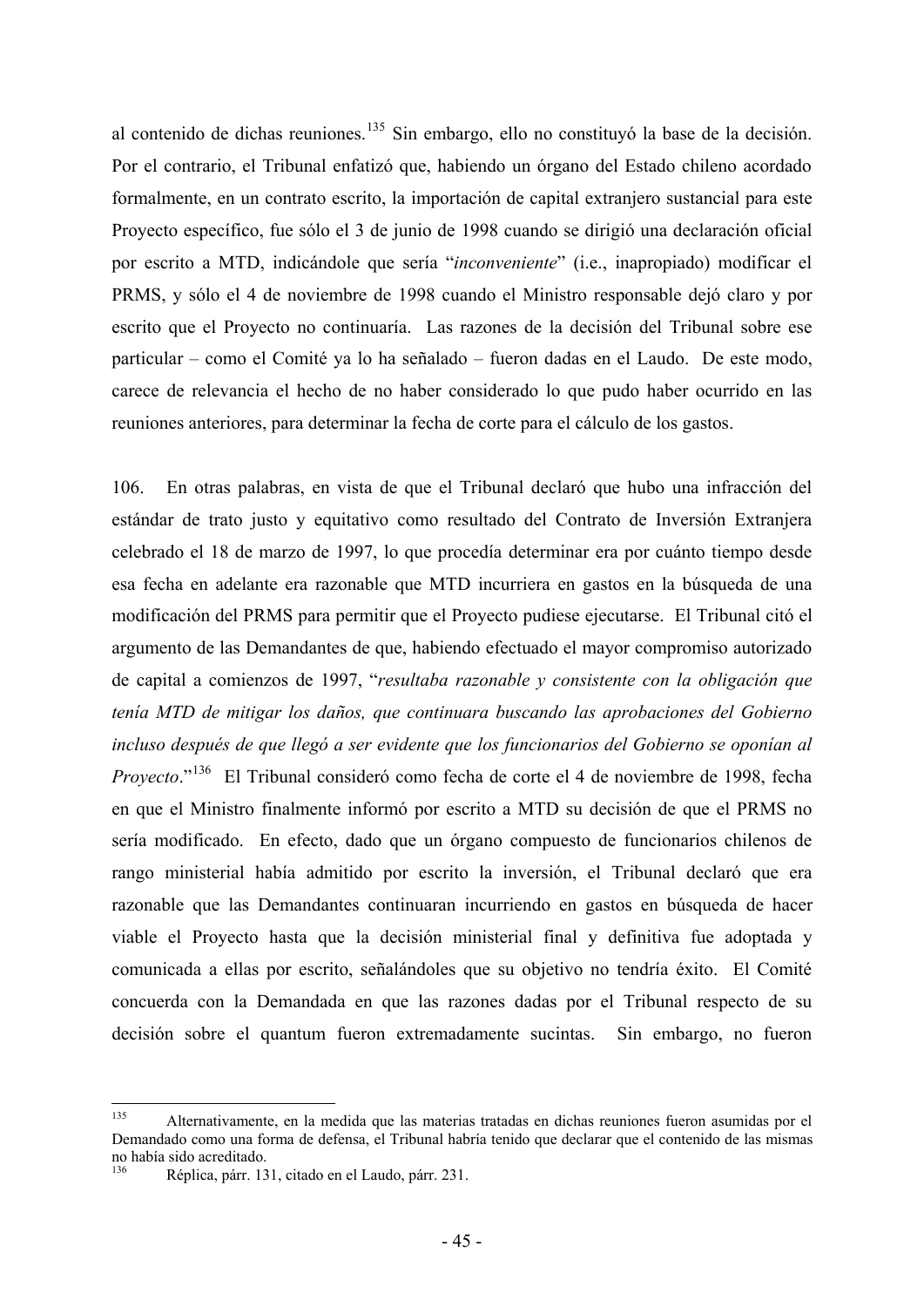evasivas. En estas circunstancias, el Comité no está dispuesto a anular este aspecto menor de la decisión conforme al Artículo 52(1)(e) del Convenio.

#### **(7) Conclusiones**

107. En definitiva, la solicitud de anulación de la Demandada debe ser desestimada. Sin embargo, el Comité desea enfatizar nuevamente la verdadera base sobre la cual la decisión del Tribunal ha sido confirmada. En el presente caso, un inversionista extranjero faltó a la debida diligencia en un aspecto fundamental de la inversión. El control de uso de la tierra es una preocupación central para el Estado, especialmente en las periferias de las zonas urbanas. Cualquiera sean los contratos que los inversionistas extranjeros puedan celebrar con los propietarios de terrenos rurales, no puede permitirse que los mismos perturben la debida aplicación del derecho del Estado anfitrión, como tampoco que la vaguedad inherente en dicho tratado de criterios tales como "tratamiento justo y equitativo" debiera permitir a los tribunales internacionales revisar las decisiones de planificación debidamente adoptadas (como las que fueron tomadas en este caso) de conformidad con ese derecho.

108. Sin embargo, criticar al Tribunal con tales argumentos es malinterpretar el fundamento mismo de su decisión, a la que podía llegar libremente. El mismo Tribunal confirmó la autoridad del derecho urbanístico chileno contra los argumentos basados en un "derecho a permiso urbanístico."[137](#page-94-1) No obstante, el flujo de inversión extranjera también es importante y el Estado ha asumido obligaciones a este respecto. En definitiva, lo que aparece acreditado es el proceso urbanístico, según el mismo Tribunal declaró,  $^{138}$  $^{138}$  $^{138}$  pero lo que podría haberse hecho mejor era la coordinación al nivel del CIE.

## **F. COSTAS**

109. Considerando que el Laudo no ha sido anulado, se mantiene lo resuelto en materia de las costas de los procedimientos ante el Tribunal y se levanta automáticamente, a partir de la fecha de esta decisión la suspensión de su ejecución (Regla de Arbitraje 54(3)).

110. Resta por decidir lo relativo a las costas del presente este procedimiento de anulación, tema sobre el cual existe discrecionalidad por parte del Comité. En todos los procedimientos

<span id="page-94-1"></span><sup>137</sup> <sup>137</sup> Véase e.g. Laudo, párr. 188.<br>
Laudo, párr. 163.

<span id="page-94-0"></span>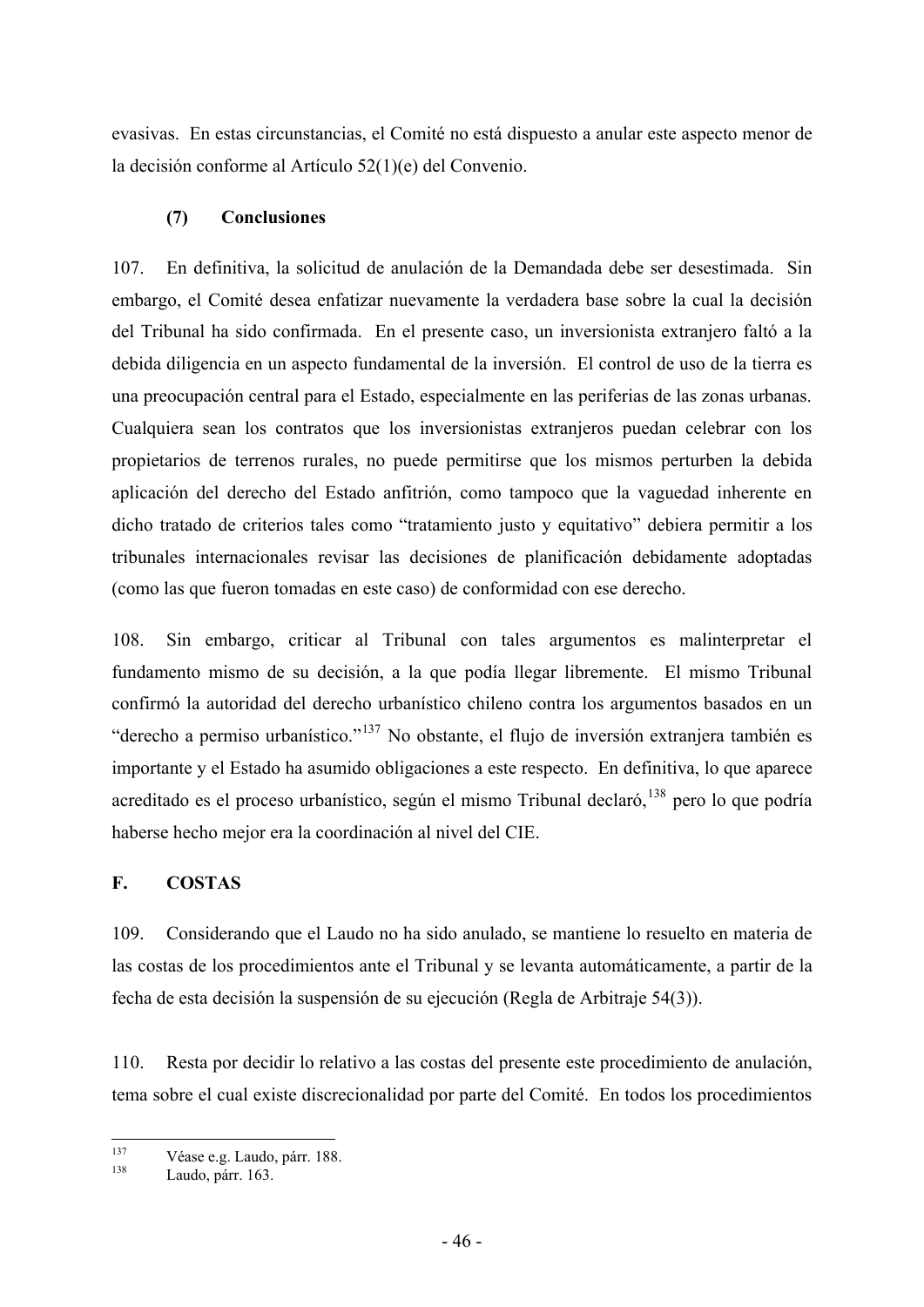de anulación concluidos, con la excepción de uno, los Comités no han resuelto acerca de las costas de las partes y han declarado que las del CIADI deben ser asumidas por ellas por partes iguales. Procedieron de esa forma tanto en aquellas solicitudes de anulación que fueron acogidas como en las que fueron desestimadas.<sup>[139](#page-95-1)</sup> En los casos más recientes, la parte exitosa, al menos parcialmente ante el Tribunal, y que haya triunfado en cierto grado ante el comité, tuvo que pagar la mitad de las costas resultantes del proceso de anulación.

111. Este resultado podría parecer anómalo. No obstante, con el interés de ser consistente con la jurisprudencia del CIADI y dadas las circunstancias del presente caso, el Comité opta por seguir la práctica existente. Lo hace advirtiendo que esta práctica no es inflexible y admite excepciones. Al respecto, observa que en *CDC Group PLC v. Republic of the Seychelles*, el Comité ordenó al demandado perdedor a pagar tanto las costas del demandante como las costas del CIADI del procedimiento de anulación. El Comité puso de relieve que la solicitud de anulación "carecía fundamentalmente de mérito" y que el caso del demandado "para cualquier observador razonable e imparcial era más improbable que tuviera éxito."<sup>[140](#page-95-0)</sup> Lo mismo no puede predicarse en este caso. Tal como el Comité ya ha observado, Chile ha expresado preocupaciones razonables que trascienden los montos en discusión.

112. Las costas de representación de cada una de las partes durante el proceso de anulación también pueden ser fijadas discrecionalmente por el Comité. En este proceso se planteó una cuestión compleja y novedosa de importancia pública, respecto de la evaluación relativa a los riesgos de regulación en un caso en el que se había celebrado un contrato formal de inversión extranjera especificando la ubicación de la inversión. Teniendo en cuenta la culpa compartida de las partes en la disputa, el Comité opta por no dar ninguna orden en relación con las costas de representación.

<span id="page-95-1"></span><sup>139</sup> 139 En los siete casos siguientes, los Comités declinaron aplicar las costas de la parte en contra de la perdedora y dividieron las costas de los procedimientos de CIADI: *Klöckner* (1985) 2 Informes CIADI 4, 163; *Amco Asia I* (1986) 1 Informes CIADI 509, 542; *MINE* (1989) 4 Informes CIADI 79, 110; *Amco Asia II* (1992) 9 Informes CIADI 3; *Wena Hotels* (2002) 6 Informes CIADI 129, 152; *Vivendi* (2002) 6 Informes CIADI 340, 371; *Mitchell v DRC* , resolución de 1 de Noviembre de 2006, párr. 67. 140 (2005) 11 Informes CIADI 237, 266 (párr. 89).

<span id="page-95-0"></span>